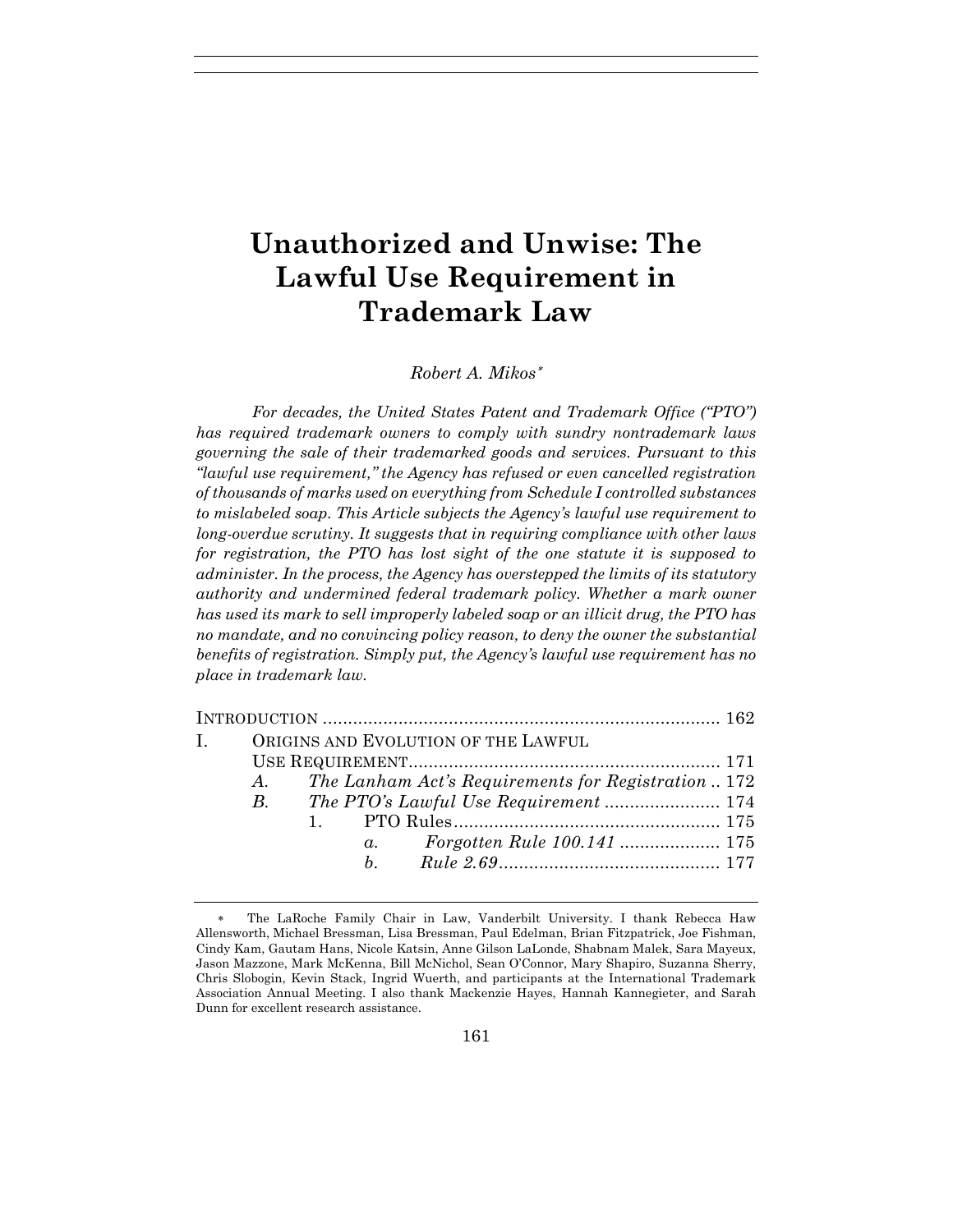|      |                                                | <b>TTAB</b> Decisions in<br>2.                       |     |  |  |  |
|------|------------------------------------------------|------------------------------------------------------|-----|--|--|--|
|      |                                                | Registration Proceedings 178                         |     |  |  |  |
|      | $\mathcal{C}$ .                                |                                                      |     |  |  |  |
|      |                                                | Judicial Review of TTAB Lawful<br>$\mathbf{1}$ .     |     |  |  |  |
|      |                                                |                                                      |     |  |  |  |
|      |                                                | "Unlawful Use" in Trademark Infringement<br>2.       |     |  |  |  |
|      |                                                |                                                      |     |  |  |  |
|      | D.                                             |                                                      |     |  |  |  |
| II.  |                                                | <b>UNAUTHORIZED: THE LANHAM ACT DOES NOT REQUIRE</b> |     |  |  |  |
|      |                                                |                                                      | 192 |  |  |  |
|      | $\boldsymbol{A}$ .                             | The Statutory "Use in Commerce" Requirement 193      |     |  |  |  |
|      | В.                                             | The Statutory Grounds for Refusing Registration 201  |     |  |  |  |
|      | $\overline{C}$ .                               |                                                      |     |  |  |  |
|      |                                                | Coahoma's "Well-Established" Principle of<br>$1_{-}$ |     |  |  |  |
|      |                                                |                                                      |     |  |  |  |
|      |                                                | The "It Would Be Anomalous" Argument  208<br>$2_{-}$ |     |  |  |  |
|      |                                                | 3.                                                   |     |  |  |  |
|      | $\boldsymbol{D}$ .                             | The PTO's Limited Rulemaking Authority 213           |     |  |  |  |
|      | $E$ .                                          |                                                      |     |  |  |  |
| III. | <b>UNWISE: TRADEMARK LAW SHOULD NOT DEMAND</b> |                                                      |     |  |  |  |
|      |                                                |                                                      |     |  |  |  |
|      | $\mathcal{A}$ .                                |                                                      |     |  |  |  |
|      | <i>B</i> .                                     |                                                      |     |  |  |  |
|      | $\overline{C}$ .                               |                                                      |     |  |  |  |
|      | D.                                             |                                                      |     |  |  |  |
|      | $E$ .                                          |                                                      |     |  |  |  |
|      | F.                                             |                                                      |     |  |  |  |
|      |                                                |                                                      |     |  |  |  |

# **INTRODUCTION**

Consider the following questions, each of which has been asked and answered by a certain federal administrative agency:

- To what extent does the 2018 Farm Bill legalize the sale of CBD extracted from "hemp"?
- After the President sanctioned Russia for invading the Crimea, are Russian arms manufacturers allowed to export their wares to the United States?
- Does the sale of certain engine modification kits violate the California Vehicle Code?
- Under the Securities Exchange Act of 1934, may commercial banks offer insurance brokerage services?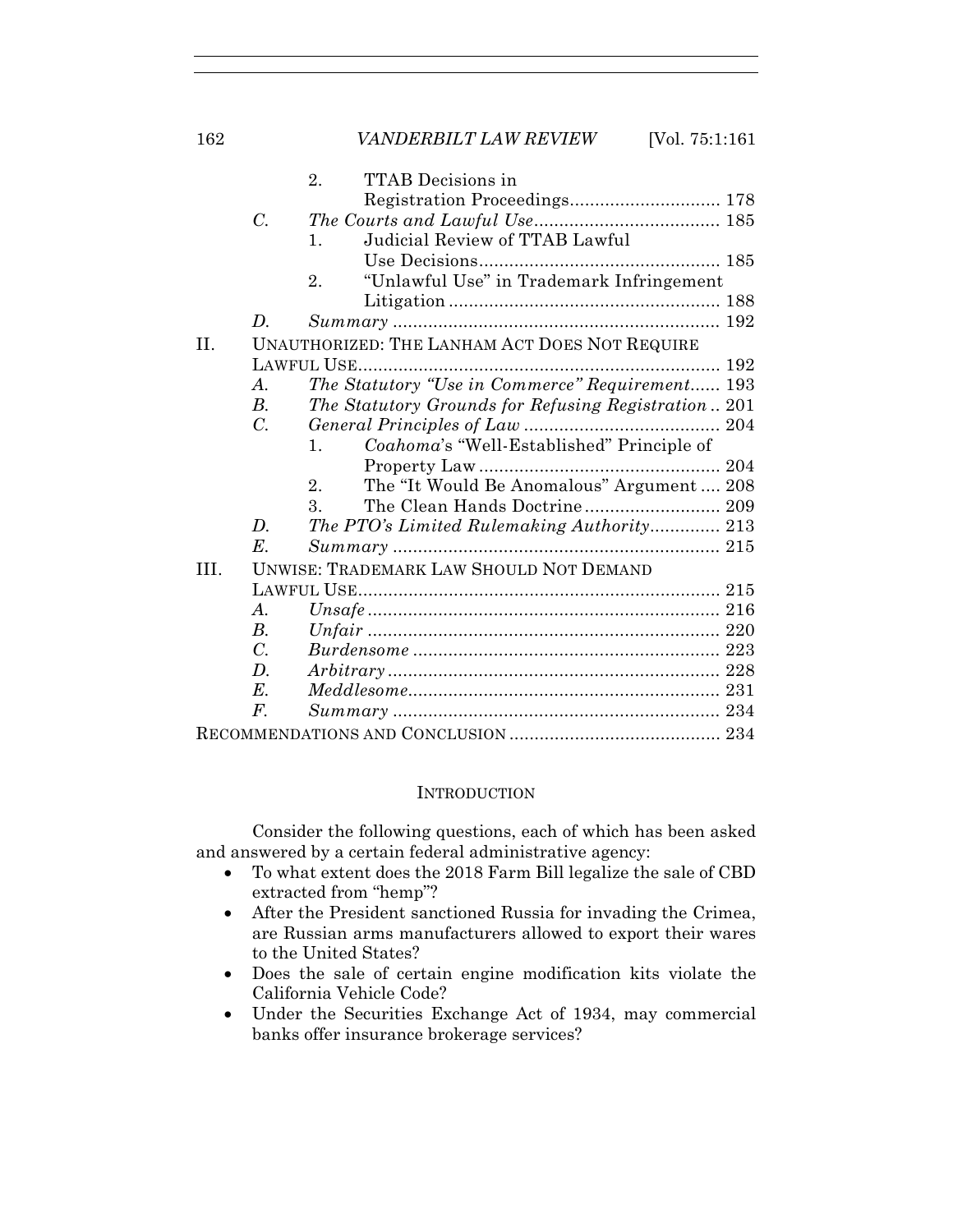• Is shampoo "soap," and thus exempt from the Food, Drug, and Cosmetic Act's labeling requirements?

If you were to guess which agency had the mandate and breadth of expertise needed to tackle these questions—and many more—the United States Patent and Trademark Office ("PTO") would probably not come to mind. After all, none of the questions posed has any obvious connection to trademark or patent law. But then, perhaps you have never heard of the Agency's lawful use requirement for trademark registration.

The PTO is responsible for administering the Lanham Act's trademark registration system, the nation's invaluable repository of marks already in use and therefore likely protected from infringement.<sup>1</sup> To register marks with the Agency, the Lanham Act requires mark owners to use their marks in commerce—in essence, to sell goods with their marks affixed to them.2 But the PTO has gone a step further and insisted that mark owners must comply with other laws when selling their trademarked goods.3 In other words, the sale of those goods must be lawful. The failure to comply with this lawful use requirement, whether by selling a Schedule I controlled substance or a mislabeled bottle of shampoo, constitutes grounds for refusing or even cancelling the registration of a mark.

Pursuant to its lawful use requirement, the PTO has investigated violations of a breathtaking array of laws outside the field of trademark law, including the Controlled Substances Act;<sup>4</sup> the Food, Drug, and Cosmetic Act;<sup>5</sup> the Amateur Sports Act;<sup>6</sup> the Federal Insecticide, Fungicide, and Rodenticide Act;7 the Securities Exchange Act of 1934;<sup>8</sup> the Endangered Species Act;<sup>9</sup> the International

<sup>1</sup>*. See* Rebecca Tushnet, *Registering Disagreement: Registration in Modern American Trademark Law*, 130 HARV. L. REV. 867, 876–78 (2017) (discussing the function and social value of registration).

 <sup>2. 15</sup> U.S.C. § 1051 (requiring declaration that mark "is in use in commerce" for registration). The statutory requirements for registration are discussed more fully *infra,* Section I.A. Similar rules apply to service marks, but for ease of exposition, the Article focuses on trademarks used on goods.

<sup>3</sup>*. E.g.*, Weight Watchers Int'l, Inc. v. I. Rokeach & Sons, Inc., 211 U.S.P.Q. (BL) 700, 702 (T.T.A.B. 1981) ("Trademark rights cannot accrue from unlawful commerce."). Section I.B discusses the requirement in detail.

<sup>4</sup>*. In re* Morgan Brown, 119 U.S.P.Q.2d (BL) 1350 (T.T.A.B. 2016).

<sup>5</sup>*. In re* Stellar Int'l, Inc., 159 U.S.P.Q. (BL) 48 (T.T.A.B. 1968).

 <sup>6.</sup> U.S. Olympic Comm. v. O-M Bread, Inc., 26 U.S.P.Q.2d (BL) 1221 (T.T.A.B. 1993).

 <sup>7.</sup> Coahoma Chem. Co. v. Smith, 113 U.S.P.Q. (BL) 413 (Dec. Comm'r Pat. 1957).

 <sup>8.</sup> E.W. Bank Co. v. Plubell Firm LLC, No. 92053712, 2016 WL 5219824, at \*13 (T.T.A.B. Sept. 8, 2016).

 <sup>9.</sup> U.S. Trademark Application Serial No. 79226020 (Office Action, Feb. 20, 2018).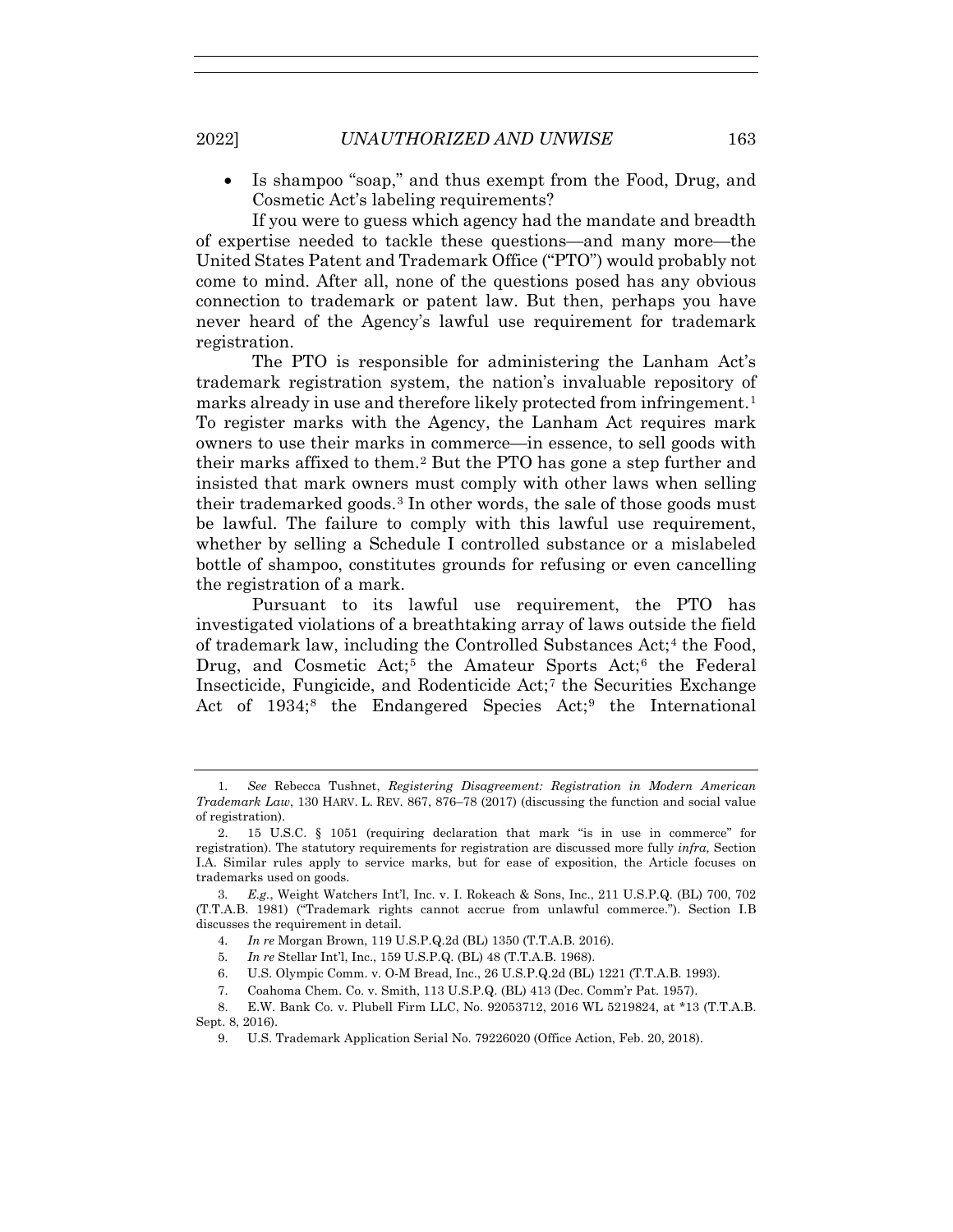Emergency Economic Powers Act;10 the Cuban Assets Control Regulations;<sup>11</sup> the Federal Meat Inspecting Act;<sup>12</sup> the Communications Act of 1934;13 the Federal Alcohol Administration Act;14 and the Federal Indian Arts and Crafts Act,15 to name but a few, along with violations of sundry state laws.16 In the past decade alone, the Agency has refused or cancelled registration of thousands of marks because it found that the mark owner likely violated one of these, or countless other, nontrademark statutes when selling its trademarked goods.<sup>17</sup>

The lawful use requirement can have severe consequences for any mark owner caught in the crosshairs of an inquiring trademark examiner or a rival in an inter partes trademark dispute. Most obviously, the mark owner loses the "significant, substantive advantages" the Lanham Act confers on registered marks, including the presumption that a registered mark is valid and constructive nationwide notice that the registrant has staked a claim to it.18 But the consequences may extend beyond the loss of registration and its many benefits. Following the PTO's lead, a small but growing number of courts have held that unlawful use also constitutes a defense to infringement of a mark.19 Thus, whether they seek registration or not, mark owners are increasingly under the thumb of the lawful use requirement.

12*. In re* Cook, United, Inc., 188 U.S.P.Q. (BL) 284 (T.T.A.B. 1975).

16*. E.g*., Facial Aesthetic Ctr. of Excellence Grp., Inc. v. Stewart Wang, M.D., Inc., No. 92044775, 2006 WL 3296210 (T.T.A.B. Oct. 27, 2006) (state business and professions code); Geraghty Dyno-Tuned Prod., Inc. v. Clayton Mfg. Co., 190 U.S.P.Q. (BL) 508 (T.T.A.B. 1976) (state vehicle code); *see infra* notes 338–339 and accompanying text (discussing PTO's struggles to limit application of requirement to violations of federal law).

 17. To estimate the number of marks refused registration on lawful use grounds, I searched the TM TKO database of Office Actions. *See* TM TKO, tmtko.com/searches (last visited Sept. 15, 2020) [https://perma.cc/8WDQ-ZZEG]. The full search query: (status\_class [any]: abandoned AND status\_date [greater]: 01/01/2010) AND (content\_combined [phrase]: "lawful use" AND content\_combined [not\_any]: supplemental concurrent AND content\_combined [not\_phrase]: "common law use"). The search returned 5,928 results since January 1, 2010. The search dates were restricted because records of older PTO decisions are incomplete. Office Action Lawful Use Dataset (on file with author). For an explanation of PTO registration proceedings, see *infra* notes 65–67 and accompanying text.

 18. Barton Beebe, *Is the Trademark Office a Rubber Stamp?*, 48 HOUS. L. REV. 751, 753 (2011); *see also infra* Section I.A (explaining benefits of registration).

19*. E.g.*, CreAgri, Inc. v. USANA Health Scis., Inc., 474 F.3d 626 (9th Cir. 2007) (holding that dietary supplement manufacturer did not infringe on competitor's trademark because competitor's prior use of the mark had been unlawful); *see also infra* Section I.C.2 (discussing rise of the unlawful use defense).

 <sup>10.</sup> U.S. Trademark Application Serial No. 79179932 (Office Action, Jan. 25, 2016).

 <sup>11.</sup> U.S. Trademark Application Serial No. 86503062 (Office Action, Apr. 3, 2017).

<sup>13</sup>*. In re* WSM, Inc., 225 U.S.P.Q. (BL) 883 (T.T.A.B. 1985).

 <sup>14.</sup> Great Adirondack Steak & Seafood Cafe, Inc. v. Adirondack Pub & Brewery, Inc., No. 91219162, 2017 WL 3670296 (T.T.A.B. June 8, 2017).

<sup>15</sup>*. In re* Indian Nation Leather Co., 44 U.S.P.Q.2d (BL) 1539 (T.T.A.B. 1997).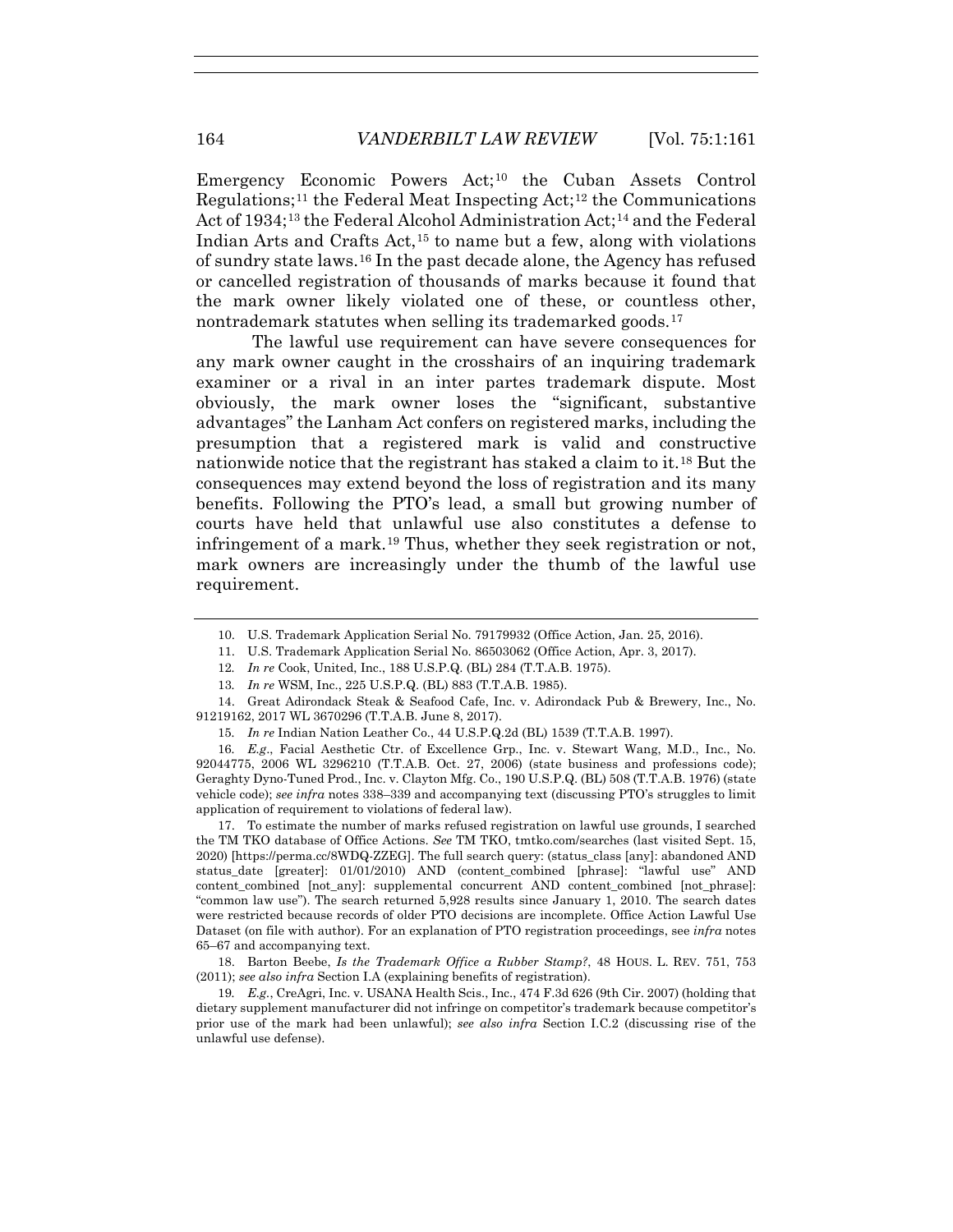The lawful use requirement is particularly disruptive in newly emerging industries, where firms are testing the boundaries of the law. Consider the state-licensed cannabis industry. More than thirty states have legalized cannabis for medical and even recreational purposes. These states have licensed thousands of firms to meet consumer demand for the drug.20 The combined sales of the industry totaled more than \$13 billion in 2019 and are projected to surpass \$35 billion by 2025.21 Entrepreneurs in this industry have already established loyal brand followings among the nation's more than fifty million cannabis consumers.22 But not one of those entrepreneurs can register its mark with the PTO, because the sale of marijuana remains illegal under federal law.23

Notwithstanding its longevity and the frequency with which it has been applied, the lawful use requirement has escaped close judicial scrutiny. Shockingly, to date, the courts have never had to opine on the PTO's authority to demand lawful use for registration.<sup>24</sup> Most mark owners who have been refused registration on lawful use grounds have declined to appeal the PTO's decision to the courts. In the rare appeals that have been made, courts have been able to sidestep questions about the Agency's statutory authority by deciding the appeals on other grounds. Left unchallenged for decades, the requirement became a fixture in PTO registration proceedings. It was at this point that a handful of courts began to recognize a separate defense to trademark infringement based, in large part, on the Agency's requirement.25 But in following the PTO's lead, these courts never examined the Agency's justifications for making trademark registration conditional upon compliance with nontrademark laws, nor its authority for so doing.

 <sup>20.</sup> Colorado alone has licensed more than one thousand firms to cultivate, process, and/or distribute medical or recreational marijuana. *See MED Resources and Statistics,* COLO. DEP'T OF REVENUE, https://www.colorado.gov/pacific/enforcement/med-resources-and-statistics (last updated Oct. 1, 2020) [https://perma.cc/5K9W-26E8].

 <sup>21.</sup> Chris Hudock, *U.S. Legal Cannabis Market Growth*, NEW FRONTIER DATA (Sept. 8, 2019), https://newfrontierdata.com/cannabis-insights/u-s-legal-cannabis-market-growth/ [https://perma.cc/E8GP-7SRC]; *see also* ARCVIEW MARKET RSCH. & BDSA, THE STATE OF LEGAL

CANNABIS MARKETS 12 (8th ed. 2020) (estimating industry sales of \$12.4 billion in 2019).

 <sup>22.</sup> Some notable brand names in the industry include Willie's Reserve, PharmaCann, Marley Natural, Caviar Gold, Kiva Confections, and Grassroots.

<sup>23</sup>*. See* sources cited *infra* note 280 (listing cases where marks were rejected due to use on marijuana products).

<sup>24</sup>*. See infra* Section I.C.1 (discussing judicial review of Trademark Trial and Appeal Board ("TTAB") lawful use decisions).

<sup>25</sup>*. See infra* Section I.C.2 (discussing "unlawful use" defense in trademark infringement litigation).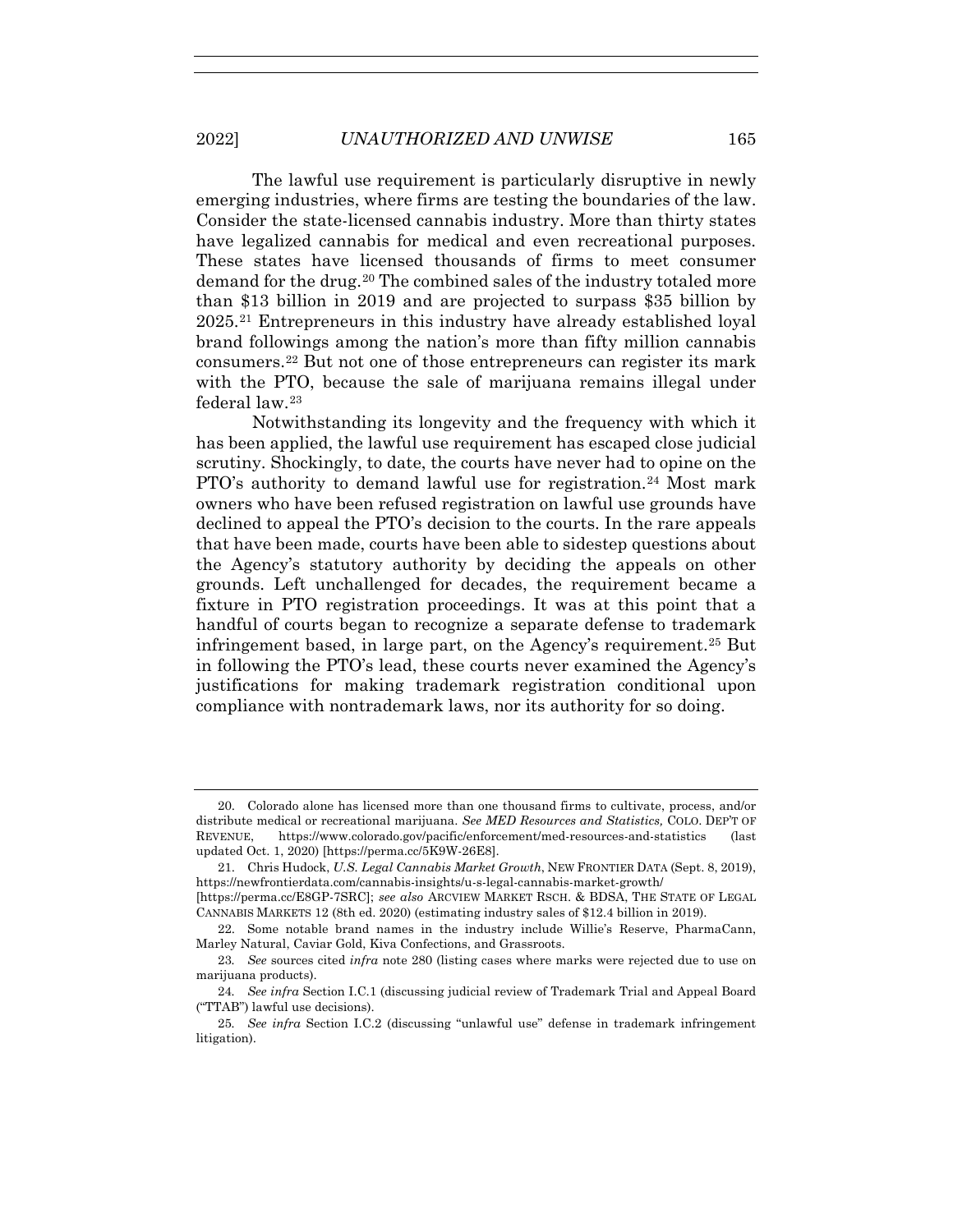This Article subjects the lawful use requirement to long-overdue scrutiny.26 It suggests that in requiring compliance with other laws for registration, the PTO has lost sight of the one statute it is supposed to administer. In the process, the Agency has overstepped the limits on its statutory authority and undermined federal trademark policy. Whether a mark owner has used its mark to sell improperly labeled shampoo or a Schedule I controlled substance, the PTO has no mandate, and no convincing policy reason, to refuse registration of the mark.

The Article illuminates two distinct flaws in the lawful use requirement. First, it explains that the Lanham Act does not authorize the PTO to condition registration upon compliance with other, nontrademark statutes.27 Although the Act does require mark owners to use their marks in commerce, it specifies that this "use in commerce" requirement is satisfied by the sale of a good bearing one's mark, without regard to the legality of such sale.<sup>28</sup> Furthermore, demanding compliance with other laws bears no relationship to the twin purposes behind requiring "use in commerce." Congress required "use" of a mark to ensure that consumers will associate the mark with goods made by a particular vendor, and it required such use to be "in commerce" to ensure that Congress had constitutional authority to regulate the use of the mark. Neither of these functions hinges on or is even advanced by a mark owner's compliance with other laws governing the sale of goods.

Apart from disregarding the plain language and purposes of the "use in commerce" requirement, the PTO has ignored another provision of the Lanham Act that specifies the exclusive grounds upon which the Agency may refuse registration of a mark.<sup>29</sup> This provision would have been the natural place for Congress to have prohibited registration of marks used in unlawful commerce, but Congress did no such thing—a

- 28. See *infra* Section II.A.
- 29. See *infra* Section II.B.

 <sup>26.</sup> It builds upon previous scholarship discussing facets of the lawful use requirement and related doctrines. *See generally* James B. Astrachan, *Unlawful Use in Commerce and the Affirmative Defense to Infringement: When Trademark Rights Are Not What They Appear to Be*, 69 SYRACUSE L. REV. 263 (2019) (exploring lawful use as a requirement of registration and as an affirmative defense); Note, *The Besmirched Plaintiff and the Confused Public: Unclean Hands in Trademark Infringement*, 65 COLUM. L. REV. 109 (1965) (explaining the doctrine of "unclean hands" in trademark law and its effect on the public); Iver P. Cooper, *Unclean Hands and Unlawful Use*, 71 TRADEMARK REP. 38 (1981) (explaining the switch from the "unclean hands" doctrine to "lawful use" doctrine and its impact on trademark law); Christopher R. McElwain, High Stakes: Marijuana Brands and the USPTO's "[Lawful] Use" Registration Criterion (2016) (unpublished manuscript), https://pdf4pro.com/cdn/christopher-r-mcelwain-37a6.pdf [https://perma.cc/474L-YPYC] (discussing the lawful use doctrine's impact on marijuana products); Bethany Rabe, *Adapting the U.S.P.T.O.'s Unlawful Use Doctrine for the Federal Courts*, 17 WAKE FOREST J. BUS. & INTELL. PROP. L. 286 (2017) (examining the unlawful use doctrine as applied in federal courts).

<sup>27</sup>*. See infra* Part II.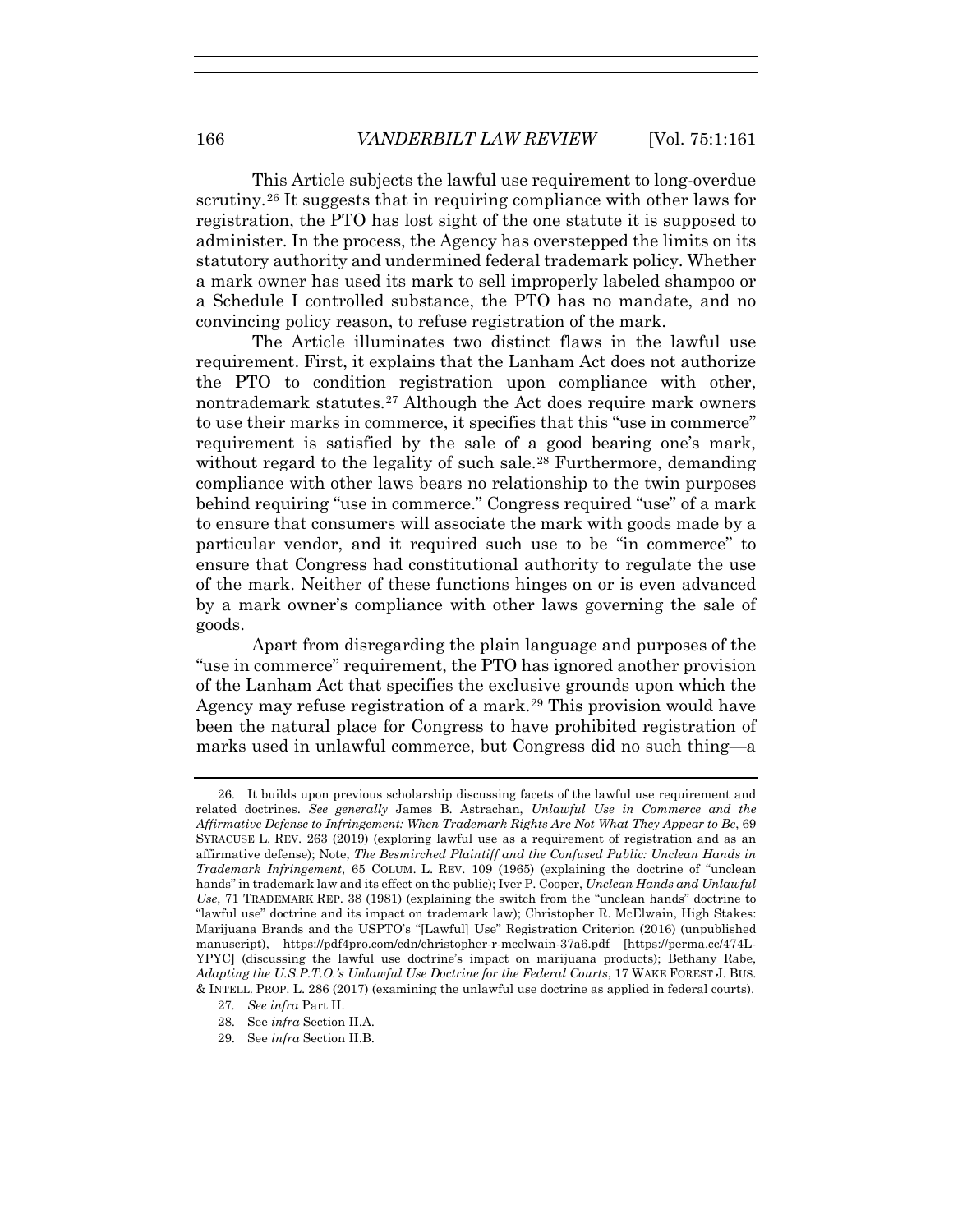conspicuous omission, given that Congress had expressly barred protection of marks "used in unlawful businesses" in every trademark statute it had adopted before the Lanham Act.<sup>30</sup>

Tellingly, the PTO has seldom discussed statutory text in its lawful use decisions. Indeed, the Agency's first textual defense of the requirement appeared in a decision issued more than thirty years after the Agency began demanding lawful use for registration. In a brief passage in that decision, a member of the Agency's Trademark Trial and Appeal Board ("TTAB") suggested that, because Congress had expressly referred to "lawful use" elsewhere in the Lanham Act, it necessarily must have intended to demand lawful use for registration as well.31 But the PTO's reasoning is just plain wrong. It not only contravenes the usual canons of statutory interpretation, but it also misconstrues what Congress meant by "lawful use" elsewhere in the statute (hint: it has nothing to do with obeying other laws).  $32$ 

Lacking any textual support for its requirement, the PTO has instead suggested that lawful use is dictated by a supposedly wellestablished principle of the common law. In its very first and most influential lawful use decision, for example, the PTO baldly asserted that one could *never* acquire property rights through wrongful acts—a view the Agency has embraced in various guises ever since.33 But as every 1L property student should recognize, one may acquire valid property rights from wrongful acts, even unlawful ones.34 In fact, the PTO itself confers valuable property rights in an analogous circumstance: it issues patents on inventions that are plainly unlawful.35 In any event, Congress did not authorize the PTO to supplement the Lanham Act's express requirements for registration with principles drawn from the common law, whether real or imagined.

Put simply, the plain text, purposes, and history of the Lanham Act all suggest the same conclusion: Congress did not want the PTO to consider compliance with other statutes when administering the Lanham Act's registration system. The lawful use requirement is, ironically, unauthorized.

<sup>30</sup>*. See infra* Section II.B.

 <sup>31.</sup> Satinine Societa in Nome Collettivo di S.A. e M. Usellini v. P.A.B. Produits et Appareils de Beaute (*Satinine v. P.A.B.*), 209 U.S.P.Q. (BL) 958, 964 n.2 (T.T.A.B. 1981). The case is discussed *infra* Sections I.B.2. and III.A.

<sup>32</sup>*. See infra* Section II.A (discussing the statutory "use in commerce" requirement).

 <sup>33.</sup> Coahoma Chem. Co. v. Smith, 113 U.S.P.Q. (BL) 413, 416 (Dec. Comm'r Pat. 1957). The case is discussed *infra* in Parts I.B.2. and II.C.1.

<sup>34</sup>*. See infra* Section II.C.1.

<sup>35</sup>*. See infra* notes 218–226 and accompanying text (providing examples).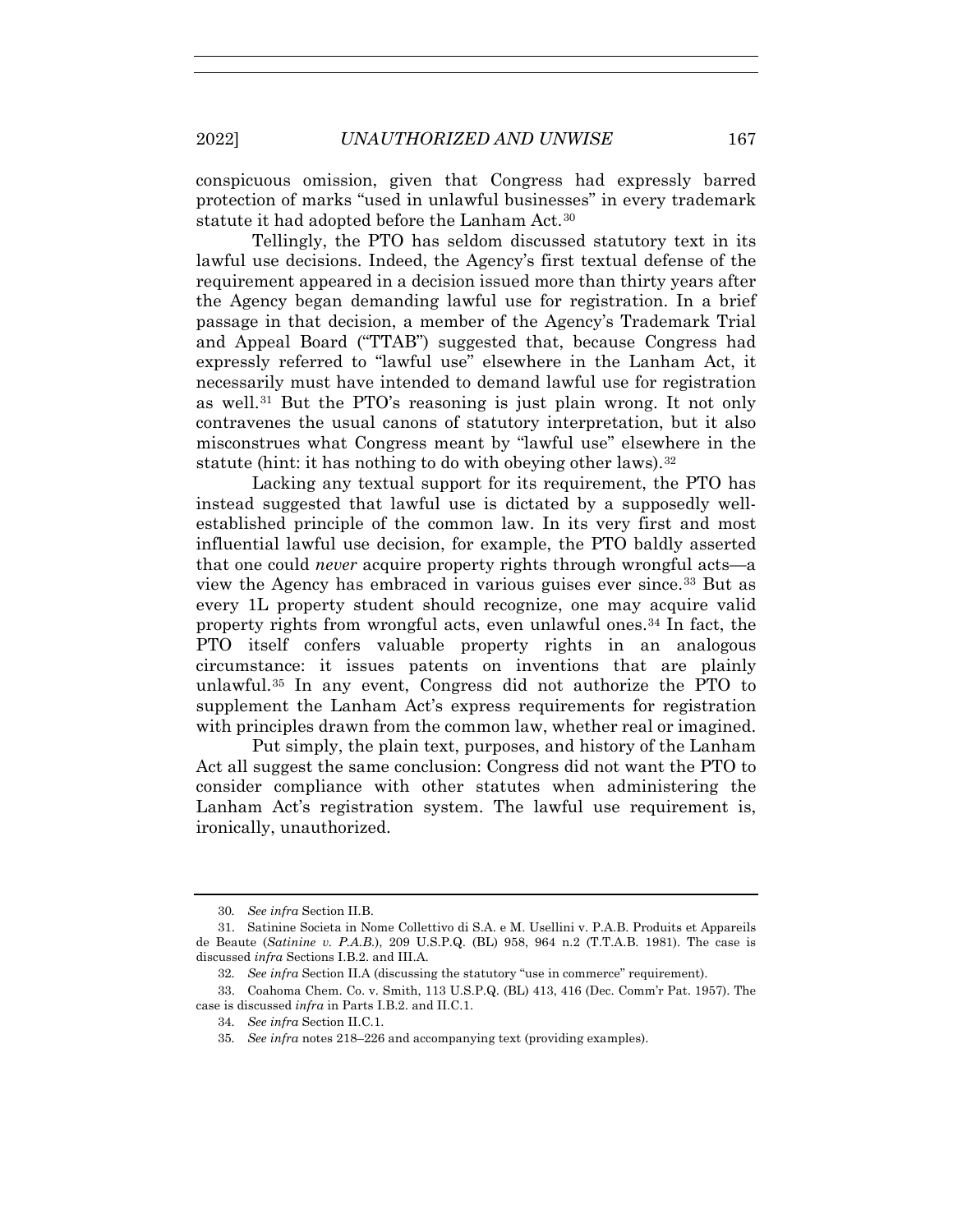Second, the Article also explains why the lawful use requirement is a counterproductive and costly addendum to federal trademark policy.36 Perhaps most importantly, it shows that the requirement undermines the two overarching purposes of the Lanham Act: protecting consumers from deception and protecting firms from the misappropriation of their brand names.37 By making it more difficult for firms to protect their marks from infringement, the lawful use requirement enables rivals to engage in predatory practices that not only rob mark owners of the goodwill they have imbued in their marks, but also deceive consumers. For example, because of the requirement, nothing currently prevents a cannabis firm in one state from stealing the brand name of an out-of-state rival and using that name to hawk its own cannabis products. As a result, consumers may not realize that the cannabis they see in stores in different states is not necessarily the same, even if it bears an identical mark.

Even when registration is not refused or cancelled, the lawful use requirement still imposes substantial costs on the trademark system. For one thing, it forces trademark attorneys to address complicated compliance questions (like those noted above) beyond their expertise, all to convince the PTO that a mark owner did not violate a statute the Agency is not authorized to enforce in the first place.<sup>38</sup> Although the PTO has belatedly acknowledged some of the burden its requirement inflicts on the trademark system, its attempts to lessen that burden—namely, by grafting various exceptions to the requirement39—may have done more harm than good. The Article highlights numerous inconsistencies in the PTO's application of the lawful use requirement, and it traces the arbitrariness to the Agency's failure to clearly define those exceptions.<sup>40</sup>

Beyond the costs it imposes on the trademark system, the lawful use requirement also exacts a toll on the administration of nontrademark laws.41 The PTO has taken upon itself to investigate, adjudicate, and sanction—by refusing registration—violations of statutes, even when the agencies responsible for enforcing those statutes choose not to pursue the violations. By disregarding the choices made by these other agencies, the PTO threatens to undermine the goals of the statutes they (and not the PTO) have been trusted to administer.

<sup>36</sup>*. See infra* Part III (arguing that trademark law should not require lawful use).

<sup>37</sup>*. See infra* Section III.A-B.

<sup>38</sup>*. See infra* Section III.C.

 <sup>39.</sup> Those exceptions and their origins are discussed in Section I.B.2, *infra*.

<sup>40</sup>*. See infra* Section III.D.

<sup>41</sup>*. See infra* Section III.E.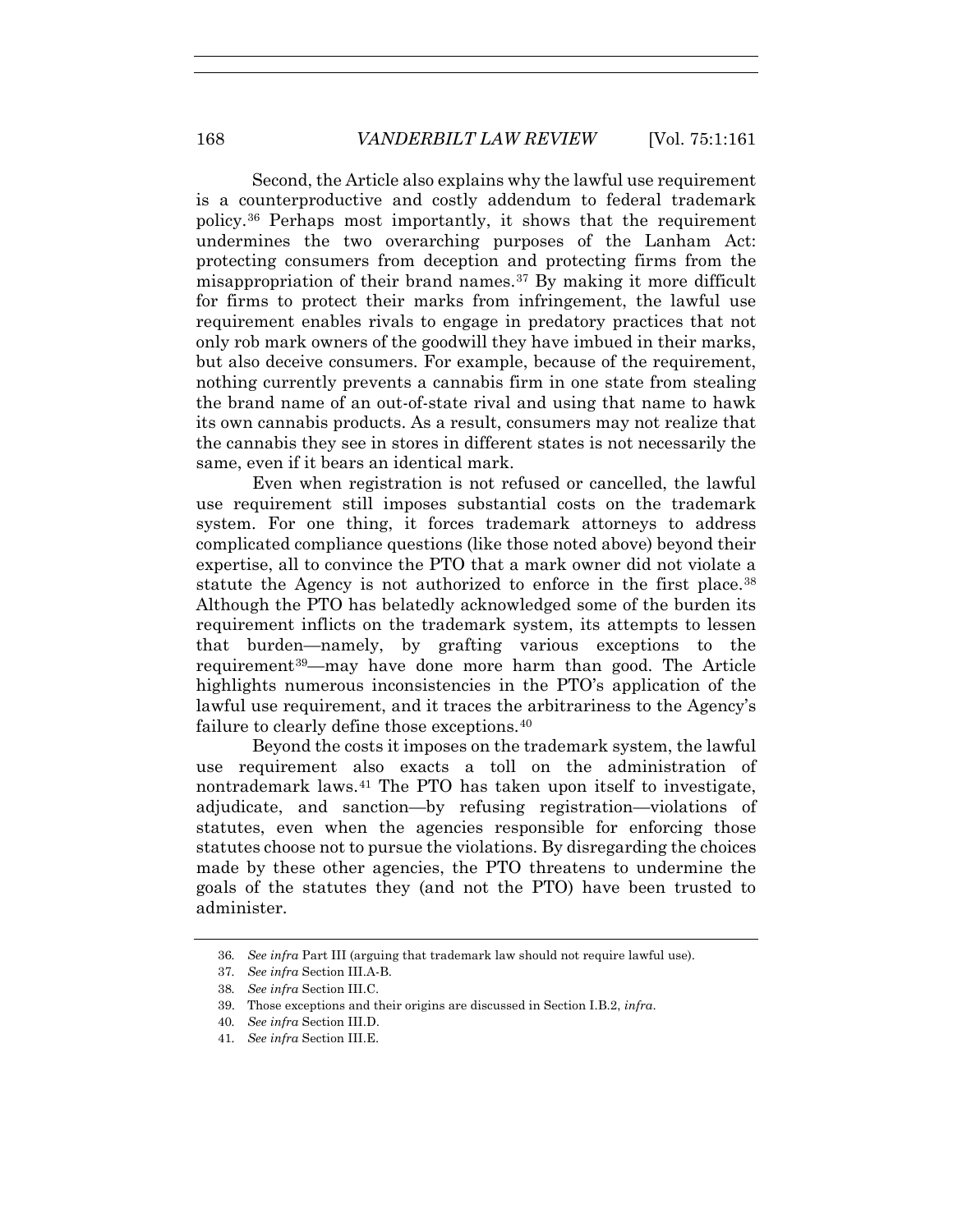Highlighting the costs of the lawful use requirement helps to explain why Congress would not have wanted the PTO to police compliance with other statutes in the first instance. In other words, it bolsters the claim that the requirement is unauthorized. But highlighting these costs also explains why the PTO should eschew the requirement now, even if the Agency remains convinced of its authority to impose it. Simply put, the requirement is unwise.

The Article's critique of the lawful use requirement comes at an opportune time. The conventional wisdom of what is challengeable in trademark law, and what is not, was, until recently, well settled. But in the past few years, the Supreme Court has invalidated a handful of long-standing federal trademark doctrines, including the Lanham Act's express prohibitions on registering disparaging, immoral, and scandalous marks.42 These holdings suggest the Court may be receptive to challenges to other long-standing registration doctrines as well.<sup>43</sup>

The Article also contributes to an emerging body of scholarship analyzing the registration system and its broader role in federal trademark policy. These are topics that, until recently, had been neglected in the academy.44 By elucidating how the PTO's lawful use requirement made its way into trademark infringement litigation, for example, the Article advances our understanding of the relationship between trademark registration and trademark protection.45 Furthermore, by offering a new way to simplify registration proceedings, the Article helps address the widely held concern that our registration system, and the Agency that administers it, are overwhelmed.46 While it is no panacea, eliminating the distraction that is the lawful use requirement should help focus the PTO's limited resources on the core concerns of trademark law.47

 <sup>42.</sup> Iancu v. Brunetti, 139 S. Ct. 2294, 2302 (2019) (holding that ban on registration of immoral or scandalous marks violates the First Amendment); Matal v. Tam, 137 S. Ct. 1744, 1765 (2017) (reaching same conclusion for ban on disparaging marks).

 <sup>43.</sup> To be clear, the Article argues that the lawful use requirement is unauthorized and unwise, and not that it is unconstitutional, as some have claimed. *See, e.g.*, Robert L. Greenberg, *Cannabis Trademarks and the First Amendment*, 52 TEX. TECH L. REV. 525, 557 (2020) (suggesting refusal to register trademarks used on cannabis products "is a violation of the First Amendment").

<sup>44</sup>*. See* Tushnet, *supra* note 1, at 870 ("Foundational critiques of modern trademark law tend not to address the role of registration."); *id.* at 871 (noting that "[r]egistration offers some of the most challenging puzzles in trademark").

 <sup>45.</sup> For example, previous scholarship on lawful use has lumped together the lawful use requirement for registration and the unlawful use defense to trademark infringement, neglecting the separate statutory basis for each doctrine and the sequencing of their development. *See, e.g.*, Astrachan, *supra* note 26; Cooper, *supra* note 26.

<sup>46</sup>*. See infra* notes 325–326 and accompanying text.

<sup>47</sup>*. Cf.* Tushnet, *supra* note 1, at 886 (suggesting that the registration system devotes too much attention to matters that "don't go to core trademark policy").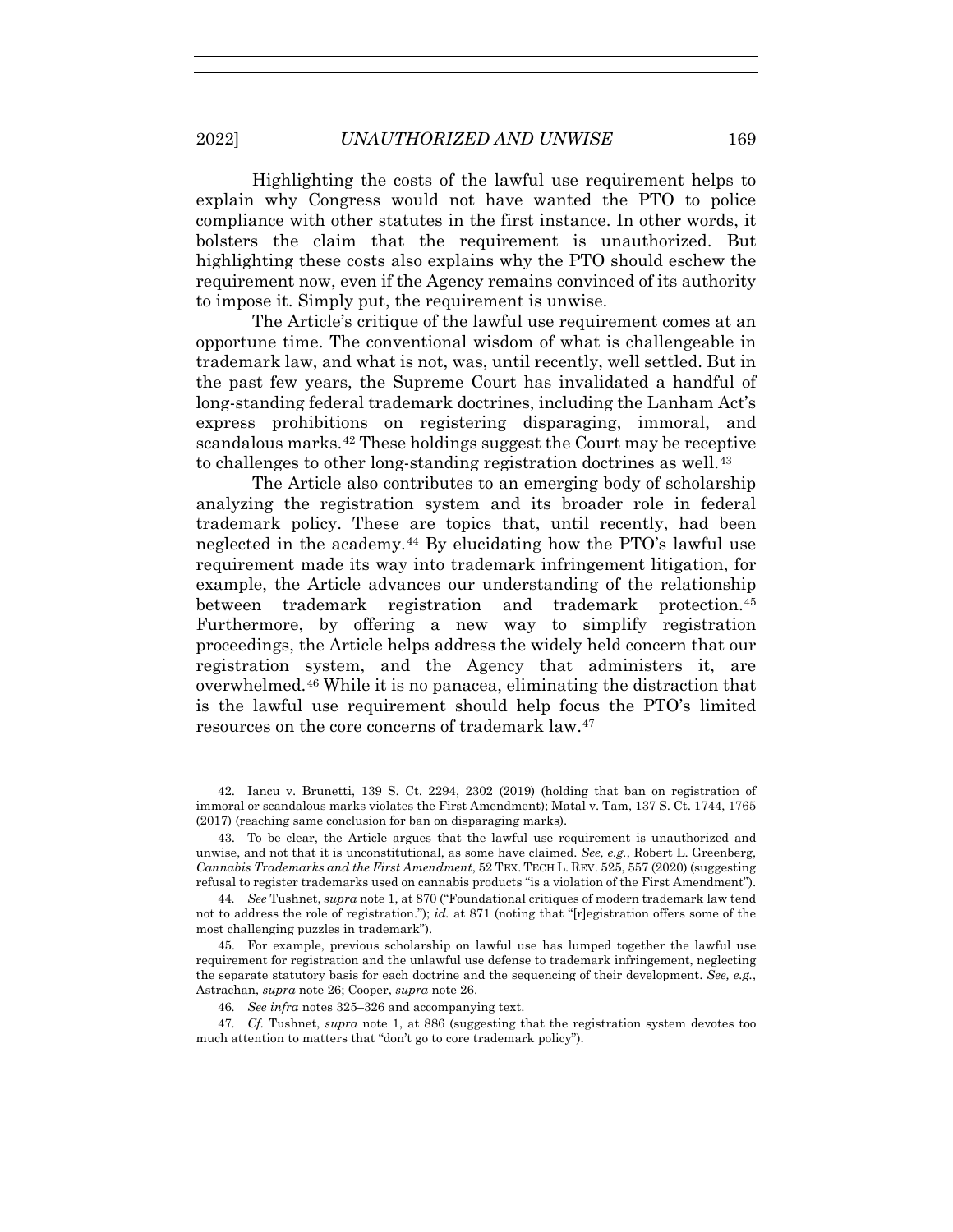Beyond trademark law, the Article paints a cautionary tale about administrative agencies and the evolution of their missions.<sup>48</sup> Delving into the previously uncharted early history of the PTO's lawful use requirement, the Article shows that the Agency did not always demand compliance with other laws for registration.49 Indeed, immediately after passage of the Lanham Act, the PTO required compliance with just two specific federal statutes, each limiting the brand names firms could use on meat and alcohol products. Given that those limitations were nearly identical to ones imposed by the Lanham Act, the lawful use requirement may have been originally conceived as a way for the PTO to coordinate "shared regulatory space" with other federal agencies enforcing identical statutory requirements.50 Over time, however, the PTO lost sight of that function, as it began to demand compliance with an ever-expanding array of statutes unrelated to the Lanham Act or the concerns of trademark law. The Article also identifies factors, such as the lack of judicial review of key Agency decisions, that enabled the PTO to enlarge its mission, and to lose sight of the statute it was supposed to administer.

The Article proceeds as follows: Part II provides background on the origin and evolution of the lawful use requirement, including previously overlooked details concerning the original version of the requirement and the lack of judicial review of Agency lawful use decisions over the years. Part II also catalogs each of the arguments the PTO has made to justify the lawful use requirement. Parts III–IV then scrutinize these arguments to demonstrate why they cannot sustain the lawful use requirement, either as an interpretation of the Lanham Act as written, or as a desirable addition to federal trademark policy. Part V concludes and briefly outlines how the PTO and the courts could eliminate the lawful use requirement and thereby refocus the Agency's attention on the Lanham Act, the lone statute the Agency should worry about when administering federal trademark law.

- 49*. See infra* Section I.B.1.a.
- 50*. See infra* note 76 and accompanying text.

 <sup>48.</sup> For a sampling of scholarship examining the evolution of agency missions and jurisdiction, see, for example, Jody Freeman & David B. Spence, *Old Statutes, New Problems*, 163 U. PA. L. REV. 1 (2014); Kevin M. Stack, *The Statutory President*, 90 IOWA L. REV. 539 (2005); Cass R. Sunstein, *Is Tobacco a Drug? Administrative Agencies As Common Law Courts*, 47 DUKE L.J. 1013 (1998); Philip J. Weiser, *Federal Common Law, Cooperative Federalism, and the Enforcement of the Telecom Act*, 76 N.Y.U. L. REV. 1692 (2001); and JAMES Q. WILSON, BUREAUCRACY: WHAT GOVERNMENT AGENCIES DO AND WHY THEY DO IT (1989).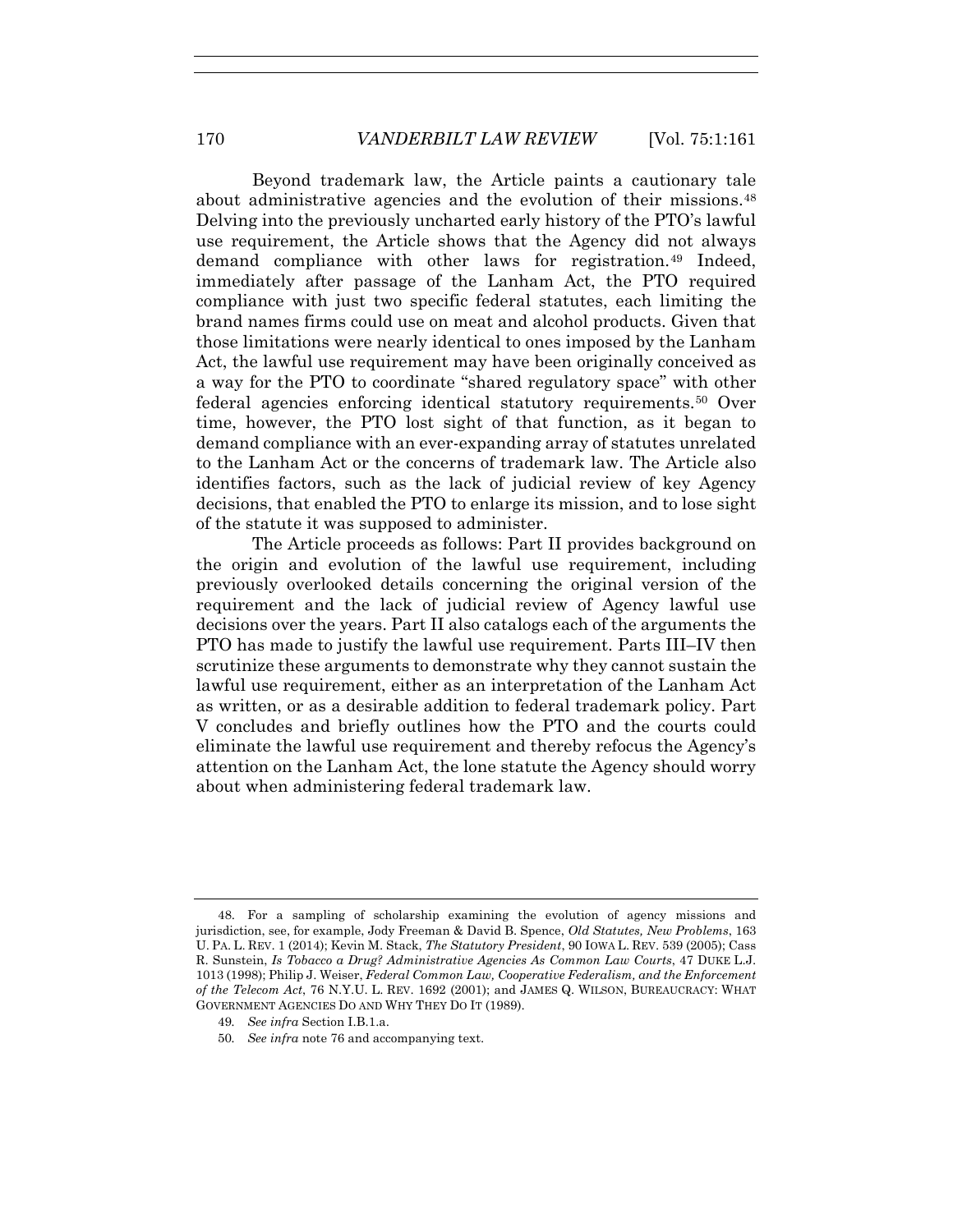#### I. ORIGINS AND EVOLUTION OF THE LAWFUL USE REQUIREMENT

This Part provides the most exhaustive examination to date of the origins and evolution of the lawful use requirement, including previously overlooked details about the earliest version of the requirement. This history lays the foundation for the claims developed below that the lawful use requirement is neither a reasonable interpretation of Lanham Act Congress passed, nor a sound addition to federal trademark policy.

Section A begins with a brief review of the federal trademark registration system and the requirements set forth by the Lanham Act for registering a mark with the PTO. It notes that while the statute does require use of a mark in commerce to seek registration, the Lanham Act does not expressly require that such use be lawful, in the sense of in compliance with other statutes.

Section B then explains how the PTO introduced the lawful use requirement into the registration system, first through the promulgation of rules, and then through decisions issued by the TTAB in registration proceedings. In discussing the Agency's decisions, Section B identifies and catalogs each of the rationales the PTO has given for interpreting "use in commerce" as "lawful use in commerce." Section B also discusses how the Agency has grafted various limitations onto the requirement, in response to its own (belated) misgivings about the requirement.

Finally, Section C highlights the subdued role the courts have played in the development of the lawful use requirement. It notes that, notwithstanding the theoretical availability of judicial review of PTO lawful use decisions, that option has seldom been exercised. In fact, courts have never had to gauge whether the PTO has the authority to impose the lawful use requirement for registration. Section C also illuminates for the first time the relationship between the PTO's lawful use requirement and the unlawful use defense that some courts have recently adopted in trademark infringement proceedings. It suggests that these courts have reflexively extended the reach of the PTO's lawful use requirement, without bothering to closely scrutinize the statutory basis for the requirement or the possible rationales behind it.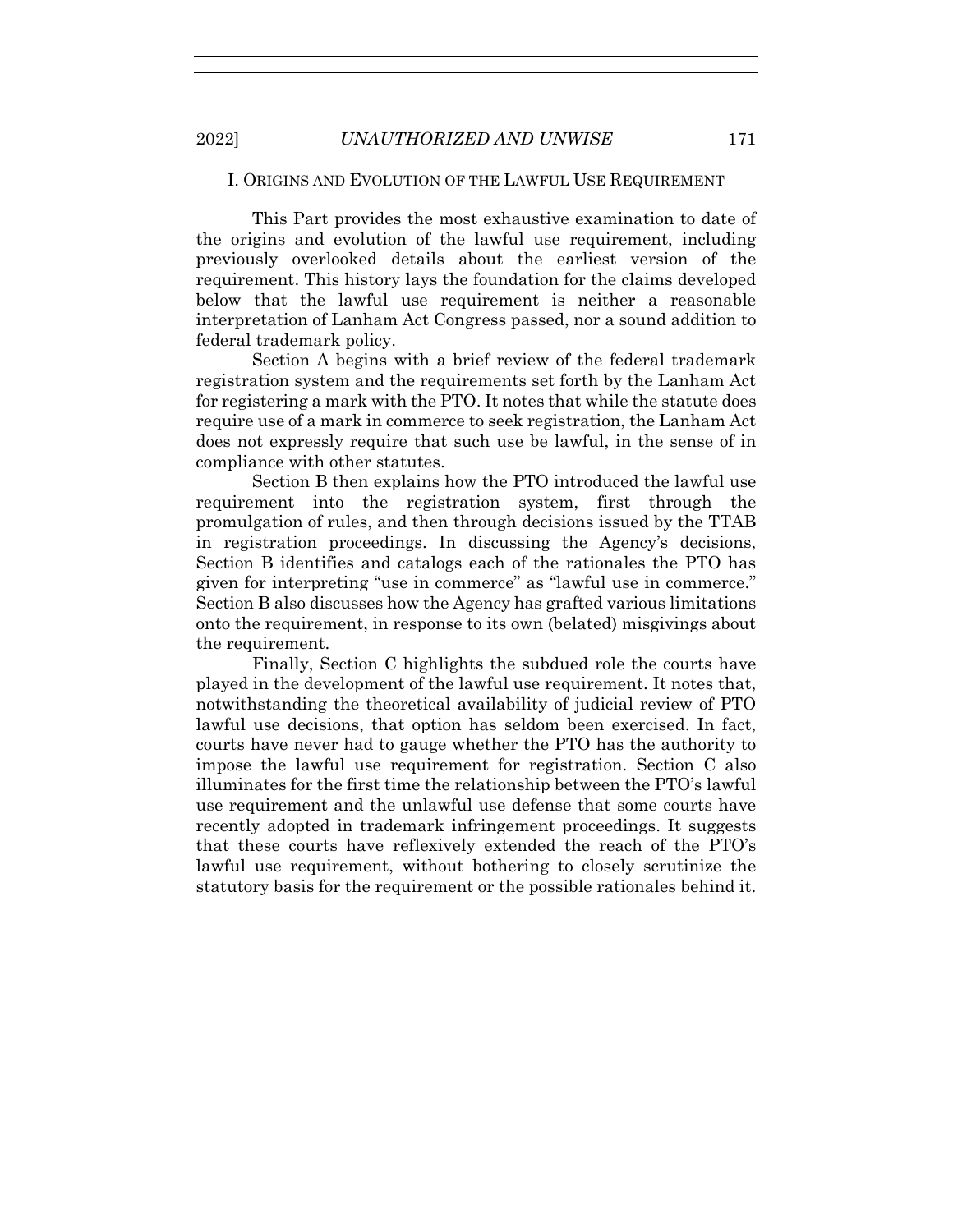# *A. The Lanham Act's Requirements for Registration*

Congress passed the Lanham Act in 1946 to replace and update a patchwork of trademark laws enacted between 1881 and 1925.51 The Lanham Act now serves as the "foundation of current federal trademark law."52 It creates a comprehensive and elaborate scheme for federal trademark protection, including the registration of marks.

Registration is not mandatory, but the Lanham Act "confers significant, substantive advantages on the registered mark,"53 especially those marks included on the principal register. Among other things, inclusion on that register constitutes "prima facie evidence of the validity of the registered mark and of the registration of the mark, of the owner's ownership of the mark, and of the owner's exclusive right to use the registered mark in commerce" nationwide;<sup>54</sup> it serves as "constructive notice of the registrant's claim of ownership" of the mark;55 it makes the mark "incontestable" following five years of continuous use post registration;<sup>56</sup> and it enables the mark owner to recover additional damages and attorneys' fees for infringement.57

The Lanham Act also specifies the requirements applicants must satisfy to register their marks on the principal register.58 In particular, section 1 of the Act stipulates that applicants seeking registration of a mark need only provide:

- "specimens or facsimiles of the mark," as well as a "drawing of the mark"
- "specification of the applicant's domicile and citizenship"

 <sup>51.</sup> Lanham Act, ch. 540, 60 Stat. 427 (1946) (codified as amended at 15 U.S.C. §§ 1051– 1141n). Statutes passed in 1867, 1870, 1881, 1905, 1920, and 1925 established a system for registration of trademarks with the Patent Office (as it was then known), and these statutes provided some limited protections for marks. However, dissatisfaction with these earlier trademark laws prompted Congress to overhaul the federal trademark system in 1946. *See* Ethan Horwitz & Benjamin Levi, *Fifty Years of the Lanham Act: A Retrospective of Section 43(a)*, 7 FORDHAM INTELL. PROP. MEDIA & ENT. L.J. 59 (1996) (discussing history of Lanham Act and preceding federal trademark laws).

 <sup>52.</sup> Matal v. Tam, 137 S. Ct. 1744, 1752 (2017).

 <sup>53.</sup> Beebe, *supra* note 18, at 753; *see also* J. THOMAS MCCARTHY, MCCARTHY ON TRADEMARKS AND UNFAIR COMPETITION § 19:90 (5th ed. 2021) (listing seven procedural and legal advantages to registration).

 <sup>54. 15</sup> U.S.C. § 1057(b).

 <sup>55.</sup> *Id.* § 1072.

 <sup>56.</sup> *Id.* § 1065 (also noting exceptions).

 <sup>57.</sup> *Id.* § 1117.

<sup>58</sup>*. See* Barton Beebe & Jeanne C. Fromer, *Are We Running Out of Trademarks? An Empirical Study of Trademark Depletion and Congestion*, 131 HARV. L. REV. 945, 955 (2018) (summarizing requirements). The Lanham Act also expressly enumerates the permissible grounds for refusing registration of a mark that otherwise meets the requirements for registration. Those grounds for refusal are discussed in detail *infra* Section II.B.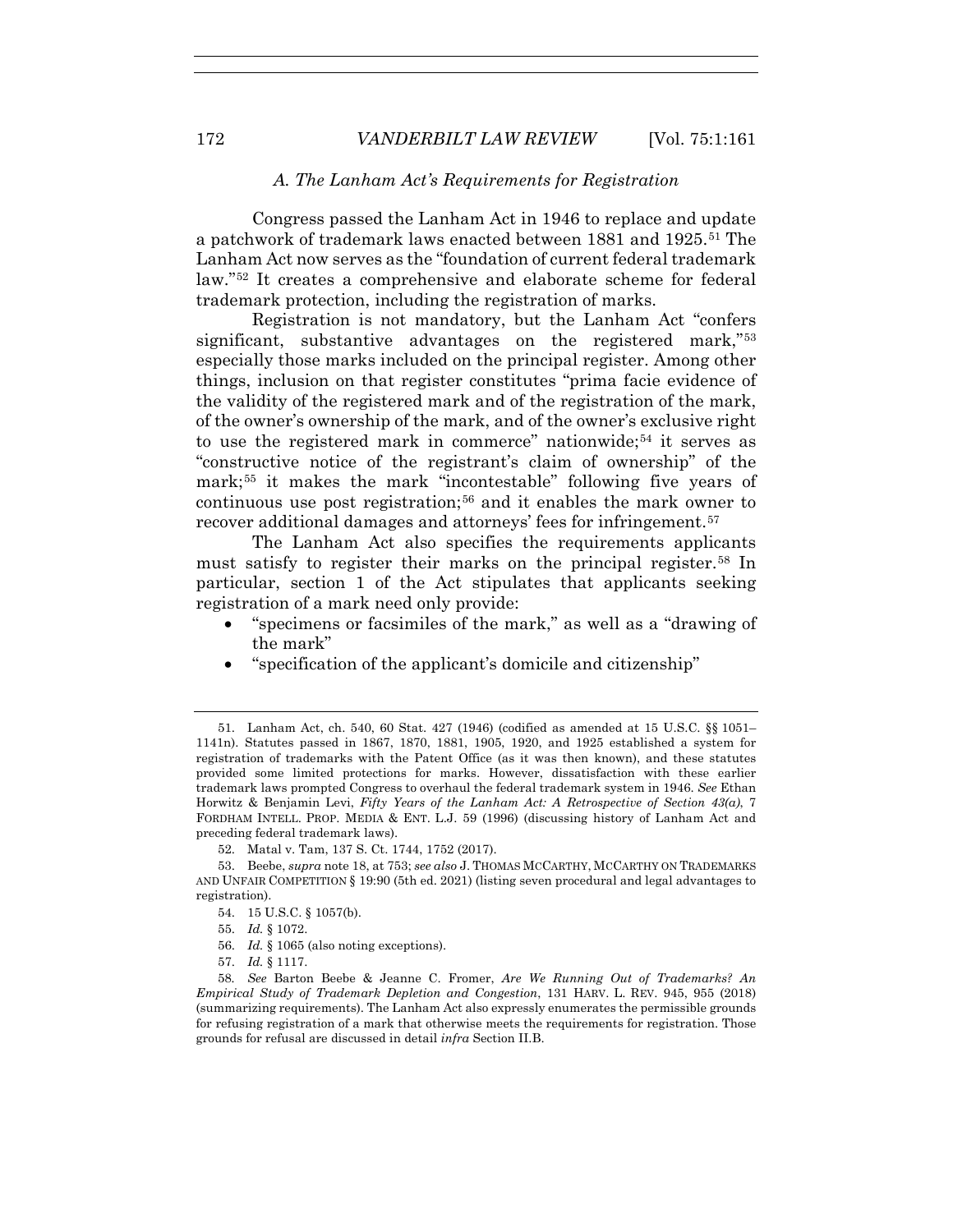- a description of "the goods in connection with which the mark is used"
- a verified statement that the applicant is "the owner of the mark"
- a verified statement that "no other person has the right to use such mark in commerce either in the identical form thereof or in such near resemblance thereto as to be likely, when used on or in connection with the goods of such other person, to cause confusion, or to cause mistake, or to deceive," and
- a declaration that the mark "is in use in commerce," as well as specification of the "date of the applicant's first use of the mark in commerce"59

This list of the requirements for registration has remained largely unchanged since the Lanham Act was adopted in 1946.<sup>60</sup>

Only the last of these requirements—that the mark is "in use in commerce"—is relevant for present purposes. Section 45 of the Lanham Act expressly defines the meaning of this phrase. It declares that a mark is "in use in commerce" when it "is placed in any manner on . . . goods or their containers" and those goods are then "sold or transported in commerce."61 Importantly, section 45 also clarifies that the term "commerce" encompasses "all commerce which may lawfully be regulated by Congress."62 As discussed more below, Congress included this language to ensure the Lanham Act fell within the authority conferred by the Commerce Clause.63

Thus, according to the plain text of the Lanham Act, "use in commerce" simply means the sale or transportation of a good bearing one's mark, as long as the sale or transportation meets the constitutional definition of "Commerce with foreign Nations, [or] among the several States, [or] with the Indian Tribes."64 Notably absent from the text of the Lanham Act is the suggestion that the sale or

64. U.S. CONST. art. I, § 8, cl. 3.

 <sup>59. 15</sup> U.S.C. § 1051(a)-(d).

 <sup>60.</sup> In 1988, Congress amended the statute to allow registration based on a "bona fide intention . . . to use a trademark in commerce," rather than just actual use in commerce. Trademark Law Revision Act of 1988, Pub. L. No. 100-667, sec. 103, § 1(1)(b), 102 Stat. 3935, 3935 (codified as amended at 15 U.S.C. § 1051(b)). Accordingly, Congress also amended the definition of "use in commerce" to include "the *bona fide* use of a mark in the ordinary course of trade, and not made merely to reserve a right in a mark." *Id.* § 134(8) (codified as amended at 15 U.S.C. § 1127) (emphasis added). According to the PTO, these changes were made primarily "to eliminate the practice of 'token use,' or use made solely to reserve rights in a mark." U.S. PAT. & TRADEMARK OFF., TRADEMARK MANUAL OF EXAMINING PROCEDURE § 901.02 (Oct. 2018) [hereinafter TMEP] (discussing statutory amendment and its legislative history).

 <sup>61. 15</sup> U.S.C. § 1127.

<sup>62</sup>*. Id.*

<sup>63</sup>*. See infra* notes 173–176 and accompanying text.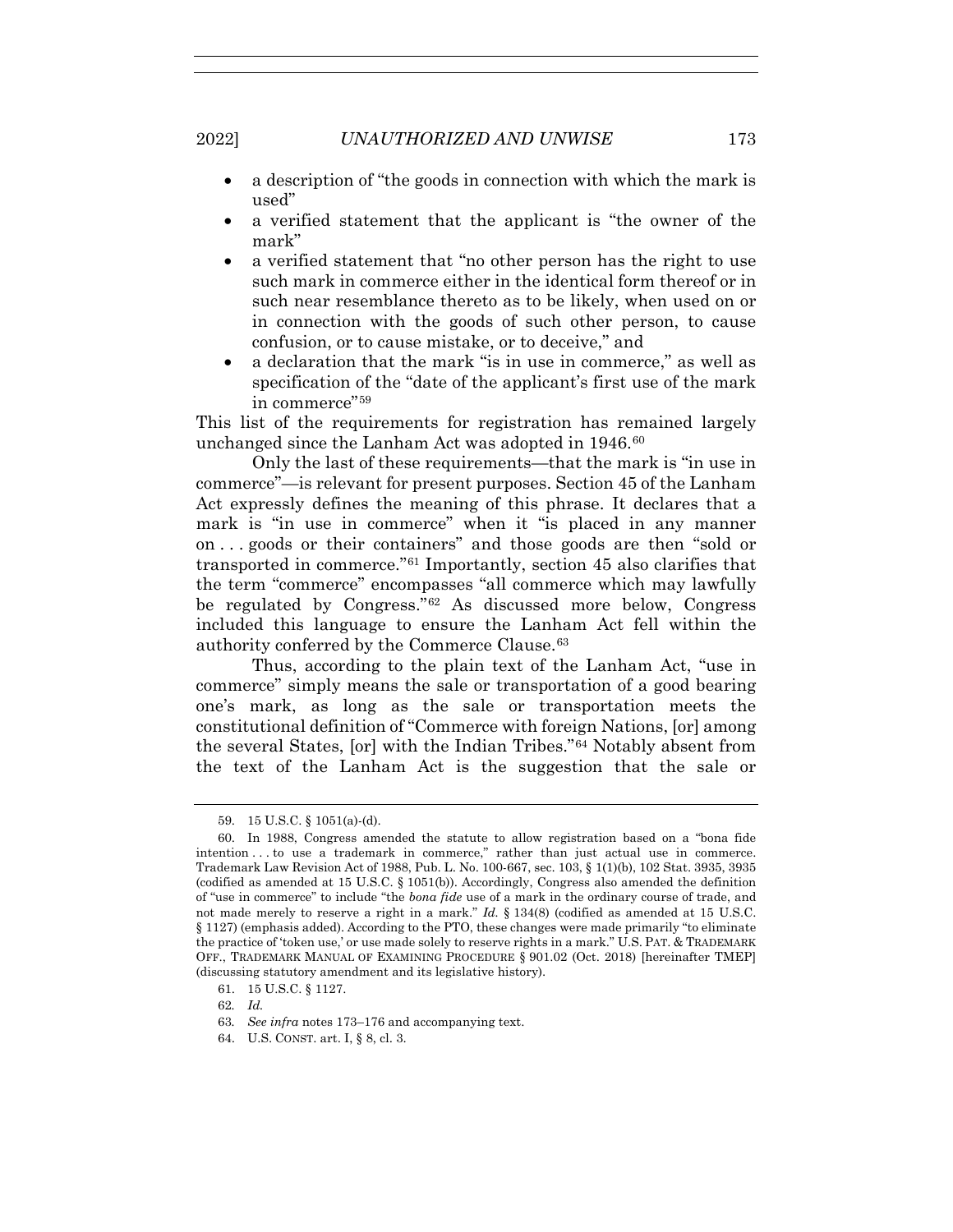transportation of goods must comport with other laws. In other words, the statute does not literally refer to "lawful use in commerce," or alternatively, "use in lawful commerce." Nonetheless, as discussed next, the PTO has imposed just such a condition on registration.

#### *B. The PTO's Lawful Use Requirement*

The PTO plays a limited but important role in federal trademark law. Most importantly, for our purposes, the Agency administers the Lanham Act's invaluable registration system.65 The Agency's trademark examiners review registration applications to determine whether applicants have satisfied the requirements specified by section 1 (detailed above), and whether their marks run afoul of any of the prohibitions specified by section 2 (discussed below). If the examiner approves the application, the PTO will publish the mark in the Agency's Official Gazette, giving other parties notice of the mark's pending registration. If the examiner instead refuses registration, a decision called an "Office Action," the applicant may appeal to the TTAB, which is an administrative tribunal comprised of senior PTO officials and a pool of administrative trademark judges.66 In addition to hearing these appeals from ex parte Office Actions, the TTAB also presides over inter partes registration disputes, including opposition proceedings, in which a party challenges the pending registration of a mark, and cancellation proceedings, in which a party asks the TTAB to cancel an existing registration.67 The decisions of the TTAB in all of these matters are subject to judicial review, as discussed below.

In these registration proceedings, and in rules promulgated to govern them, the PTO has insisted that section 1's "use in commerce" requirement is satisfied only by the lawful use of a mark. In other words, the Agency has refused or cancelled registration when the sale of a good bearing the mark violates any federal (and possibly even state) law. This condition on registration is commonly known as the "lawful use requirement."68

 <sup>65.</sup> For an overview of the PTO's role in administering the trademark registration system, see Melissa F. Wasserman, *What Administrative Law Can Teach the Trademark System*, 93 WASH. U. L. REV. 1511, 1523–26 (2016).

 <sup>66.</sup> The TTAB typically decides cases using a three-Member panel drawn from this pool. U.S. PAT. & TRADEMARK OFF., TRADEMARK TRIAL AND APPEAL BOARD MANUAL OF PROCEDURE § 102.03 (June 2020) [hereinafter TBMP].

<sup>67</sup>*. Id.* § 102.02.

 <sup>68.</sup> It would be more accurate to call it the "use in lawful commerce requirement," since "lawful" modifies "commerce," rather than "use." But to avoid confusion, the Article will employ the PTO's preferred name.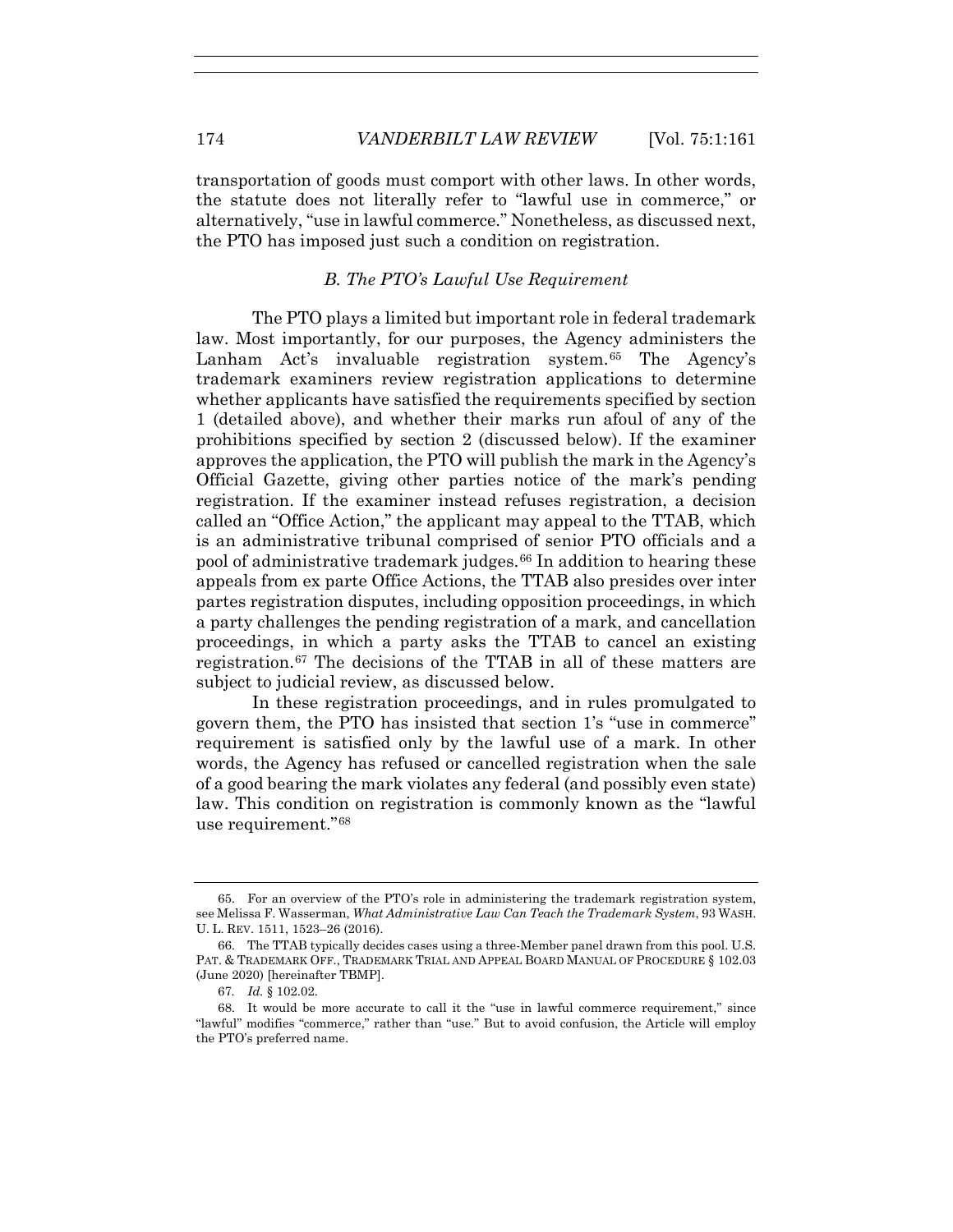This Section discusses the origins and evolution of the PTO's lawful use requirement. It exhaustively catalogs the arguments the PTO has made for conditioning registration on compliance with nontrademark laws, as well as the concerns that have prompted the Agency to impose some limits on this requirement.

#### 1. PTO Rules

#### *a. Forgotten Rule 100.141*

The lawful use requirement first appeared in a formal rule promulgated by the PTO in 1947, soon after Congress passed the Lanham Act.<sup>69</sup> Rule 100.141 was tucked in among a comprehensive set of rules promulgated by the Agency to govern trademark proceedings. In its entirety, Rule 100.141 stated:

100.141 *Federal label approval required in certain cases*. Whenever an application is filed for the registration of a trade-mark which is either a part of or associated with a label for a product which, under the provisions of an act of Congress, cannot be lawfully sold in the commerce specified in the written applications without prior approval of the label by a designated Government agency, a copy of such label and its certification must be made of record in the application . . . .

Types of labels for which prior approval must be secured . . . :

Labels for meat products (Class 46) which are subject to Federal inspection, must be approved by the Meat Inspection Division, Bureau of Animal Industry, Department of Agriculture.

Labels for wines (Class 47) and for distilled alcoholic liquors (Class 49) must be approved by the Federal Alcohol Administration.70

As is evident, Rule 100.141 was far narrower than the lawful use requirement the PTO imposes today. It applied only to marks used on the labels of three types of products: meat, wine, and distilled liquors. Two statutes passed before the Lanham Act—the 1906 Meat Inspection Act ("MIA") and the 1935 Alcohol Administration Act ("AAA") required labels for those products to be approved by the United States Department of Agriculture ("USDA") and the Federal Alcohol Administration, respectively, before they could be sold.<sup>71</sup> Rule 100.141 made compliance with the label approval requirements of those two statutes—*but no other laws*—a condition for registration.

The limit imposed by Rule 100.141 was even more modest than at first glance appears, because the labeling restrictions imposed by the

 <sup>69. 12</sup> Fed. Reg. 3958, 3962 (June 19, 1947) (originally codified at 37 C.F.R. § 100.141).

<sup>70</sup>*. Id.*

 <sup>71.</sup> Meat Inspection Act of 1906, Pub. L. No. 59-382, 34 Stat. 669, 669; Alcohol Administration Act of 1935, Pub. L. No. 74-401. § 5(e), 49 Stat. 977, 982–84.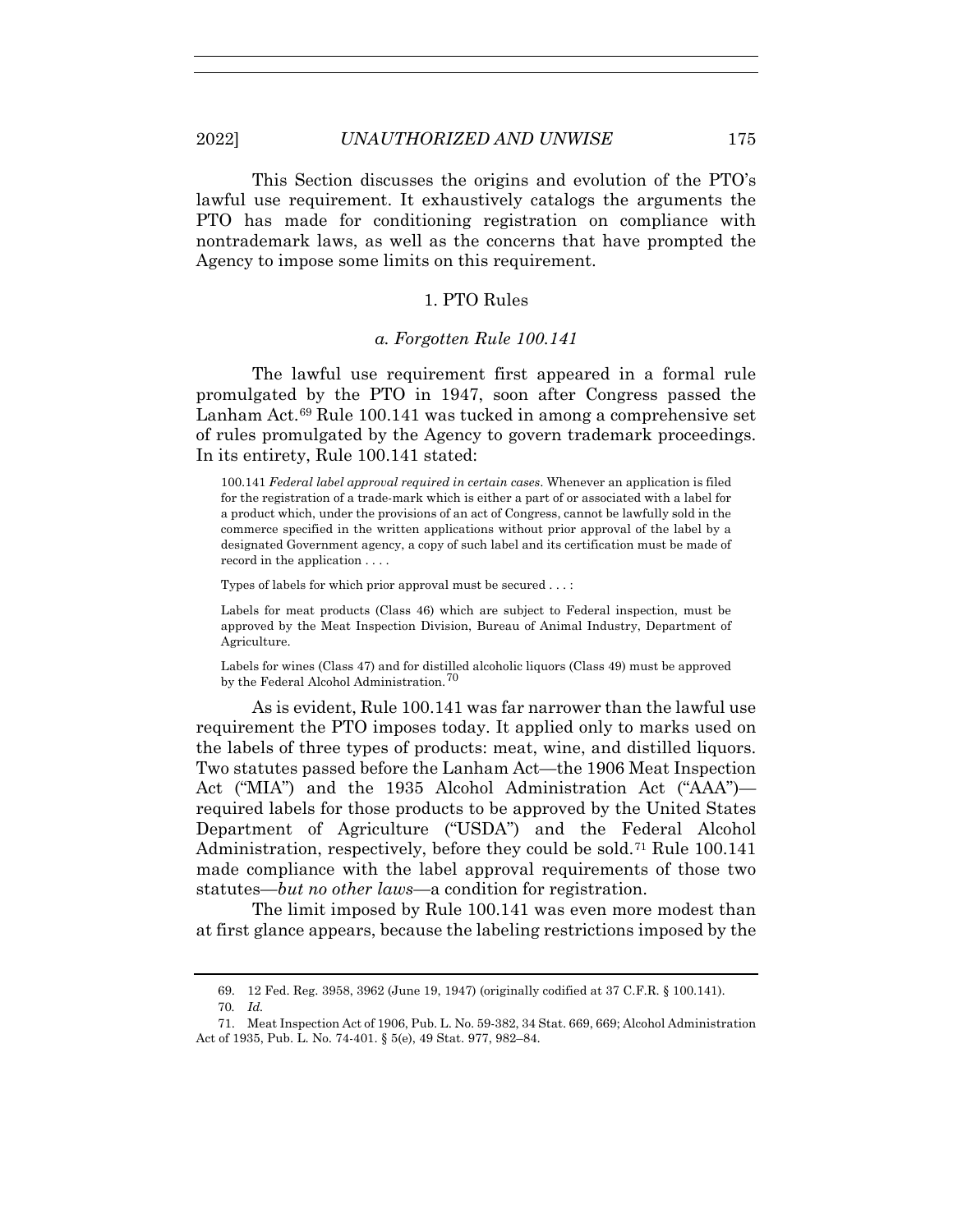AAA and MIA were nearly identical to restrictions imposed by the Lanham Act. The AAA, for example, barred using

a trade or brand name that is the name of any living individual of public prominence . . . if the use of the such name . . . is likely falsely to lead the consumer to believe that the product has been indorsed, made, or used by, or produced for, or under the supervision of  $\ldots$  such individual.<sup>72</sup>

The AAA also barred use of "disparaging . . . false, misleading, obscene, or indecent" brand names.73 Similarly, the MIA stipulated that "no meat . . . shall be sold or offered for sale . . . under any false or deceptive name."74 Importantly, section 2 of the Lanham Act includes nearly identical restrictions on marks that may be registered by the PTO. Namely, it also bars registration of marks that are deceptive, misleading, scandalous, or obscene, as well as marks that resemble the names of famous persons.75 In effect, then, Rule 100.141 may not have added any new requirement at all for registration, even for purveyors of meat, wine, or distilled spirits.

The narrowness of this original incarnation of the lawful use requirement is enlightening. The leadership of the PTO circa 1947 was no doubt intimately familiar with the Lanham Act. Had it believed Congress wanted to make compliance with all laws a condition for registration of a mark (as it now insists), the Agency could easily have promulgated a rule to that effect. The fact that the PTO refrained from doing so suggests the Agency doubted the Lanham Act demanded so much of applicants.

There is no legislative history for Rule 100.141, so it remains a bit of a puzzle why the Agency required compliance even with the two specifically enumerated federal labeling statutes. However, Rule 100.141 may have been promulgated to coordinate the PTO's "shared regulatory space" with two other federal agencies (the USDA and the Federal Alcohol Administration) that were tasked with administering nearly identical restrictions on product names.76 Put another way, Rule 100.141 may have simply clarified that the PTO would defer to determinations made by those other two agencies regarding whether, for example, the brand name used by a party seeking registration was

 <sup>72. § 5(</sup>e)(5), 49 Stat. at 983–84.

 <sup>73. § 5(</sup>e)(4), 49 Stat. at 983.

 <sup>74. 34</sup> Stat. at 676. To be sure, the MIA and AAA included a few additional requirements not found in the Lanham Act, such as mandating that labels on wine and distilled liquors indicate alcohol content. § 5(e)(2), 49 Stat. at 982.

 <sup>75. 15</sup> U.S.C. § 1052(a), (c); *see infra* Section II.B for a discussion of section 2.

<sup>76</sup>*. See generally* Jody Freeman & Jim Rossi, *Agency Coordination in Shared Regulatory Space*, 125 HARV. L. REV. 1131, 1136 (2012) (exhaustively reviewing methods of interagency coordination). The PTO's choice to defer to determinations made by those other agencies would constitute "discretionary consultation." *Id.* at 1157.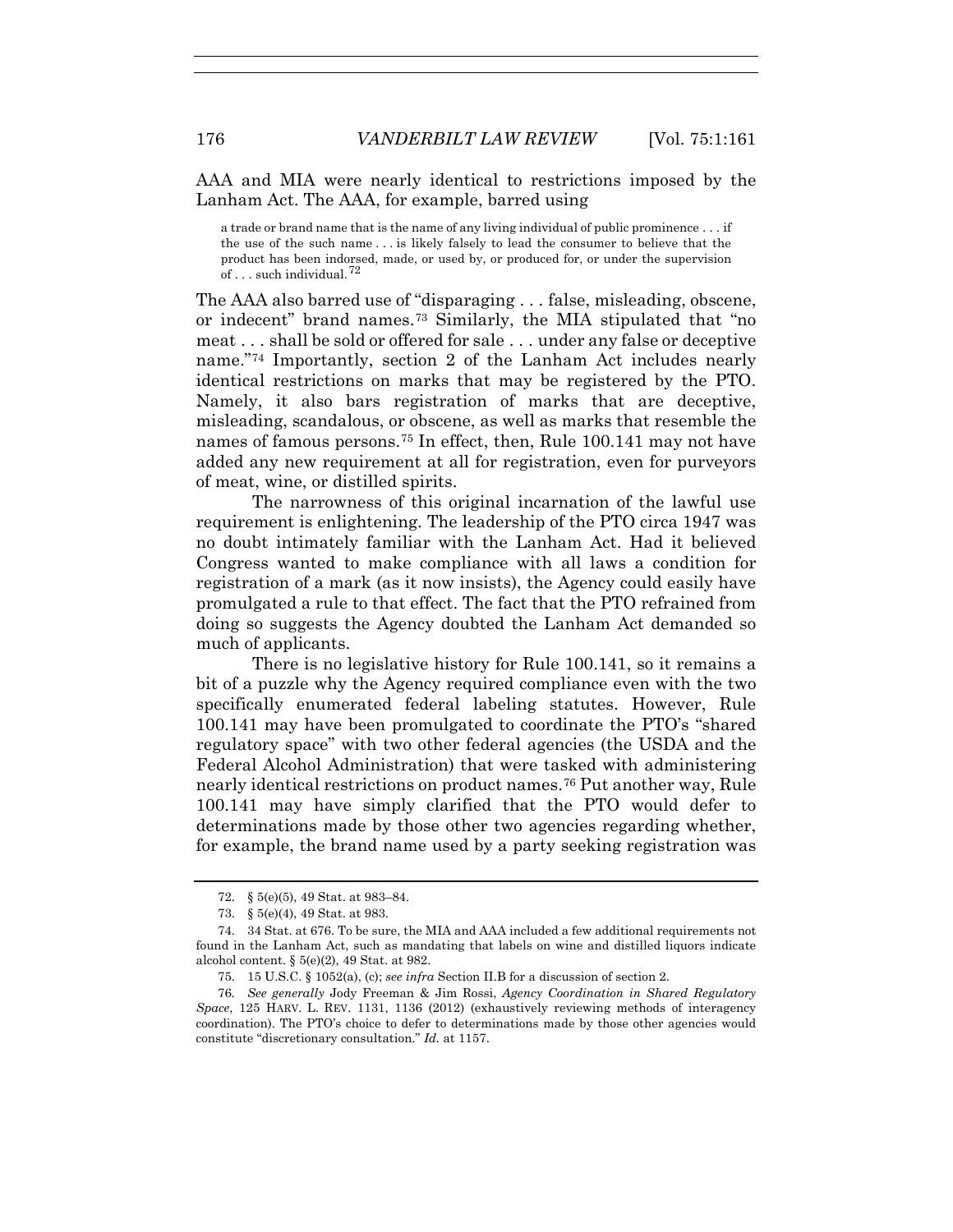deceptive or misleading.77 Viewed this way, the Rule would prevent federal agencies from reaching different conclusions about the propriety of using a given brand name qua mark.

Unfortunately, the PTO (and commentators) have completely forgotten Rule 100.141 and thus overlooked the lessons it holds for debates over the lawful use requirement.78

*b. Rule 2.69*

With only one minor revision (to add lard<sup>79</sup>), Rule 100.141 stayed in effect until 1955, at which point the PTO replaced Rule 100.141 with a much broader rule, renumbered as Rule 2.69. The new Rule provided:

When the sale or transportation of any product for which registration of a trademark is sought is regulated under an Act of Congress, the [Patent and Trademark] Office may . . . make appropriate inquiry as to compliance with such Act for the sole purpose of determining *lawfulness of the commerce* recited in the application.<sup>80</sup>

Rule 2.69 remains in effect to this day and is the only PTO rule concerning the lawful use requirement.<sup>81</sup>

Rule 2.69 greatly expanded the scope of the lawful use requirement. On its face, Rule 2.69 demands compliance with far more than the two specific federal labeling laws that had been referenced by its predecessor.82 It demands compliance with *all* federal laws. Rule 2.69 thus opened the door for PTO investigations into compliance with a staggering array of federal statutes in trademark registration proceedings.83

 <sup>77.</sup> Viewed this way, Rule 100.141 could be considered a procedural rule, an important distinction since the Agency lacks authority to promulgate substantive rules. *See infra* Section II.D.

 <sup>78.</sup> The TTAB has never mentioned Rule 100.141 in a decision, and the PTO has ignored the Rule when recounting the history of its lawful use requirement. *See, e.g.*, Brief and Supplemental Appendix for Appellee, *In re* JJ206, LLC, 2017 WL 4077635, at \*2–7 (Fed. Cir. Aug. 18, 2017) (No. 2017-1350). Likewise, previous scholarship on the lawful use requirement has paid scant attention to Rule 100.141.

 <sup>79. 14</sup> Fed. Reg. 6639, 6640 (Nov. 1, 1949) (originally codified at 37 C.F.R. § 100.141) (inserting "including lard" after "meat products" in Rule 100.141).

 <sup>80. 20</sup> Fed. Reg. 4797, 4803 (July 7, 1955) (codified as amended at 37 C.F.R. § 2.69 ) (emphasis added).

 <sup>81.</sup> In 1989, the PTO made minor cosmetic changes to the rule to conform to the Trademark Law Revisions Act of 1988. 54 Fed. Reg. 37588, 37592 (Sept. 11, 1989) (codified at 37 C.F.R. § 2.69). The Act is discussed *supra* note 60.

 <sup>82.</sup> Although Rule 2.69 literally only authorizes examiners to make inquiries, the TTAB acknowledges that it also authorizes examiners to refuse registration based on their findings, because otherwise those inquiries "would be nothing more than a waste of time and effort." *In re*  Stellar Int'l, Inc., 159 U.S.P.Q. (BL) 48, 51 (T.T.A.B. 1968).

 <sup>83.</sup> For a sampling of statutes that have formed the basis for lawful use claims, see *supra*  notes 4–16 and accompanying text.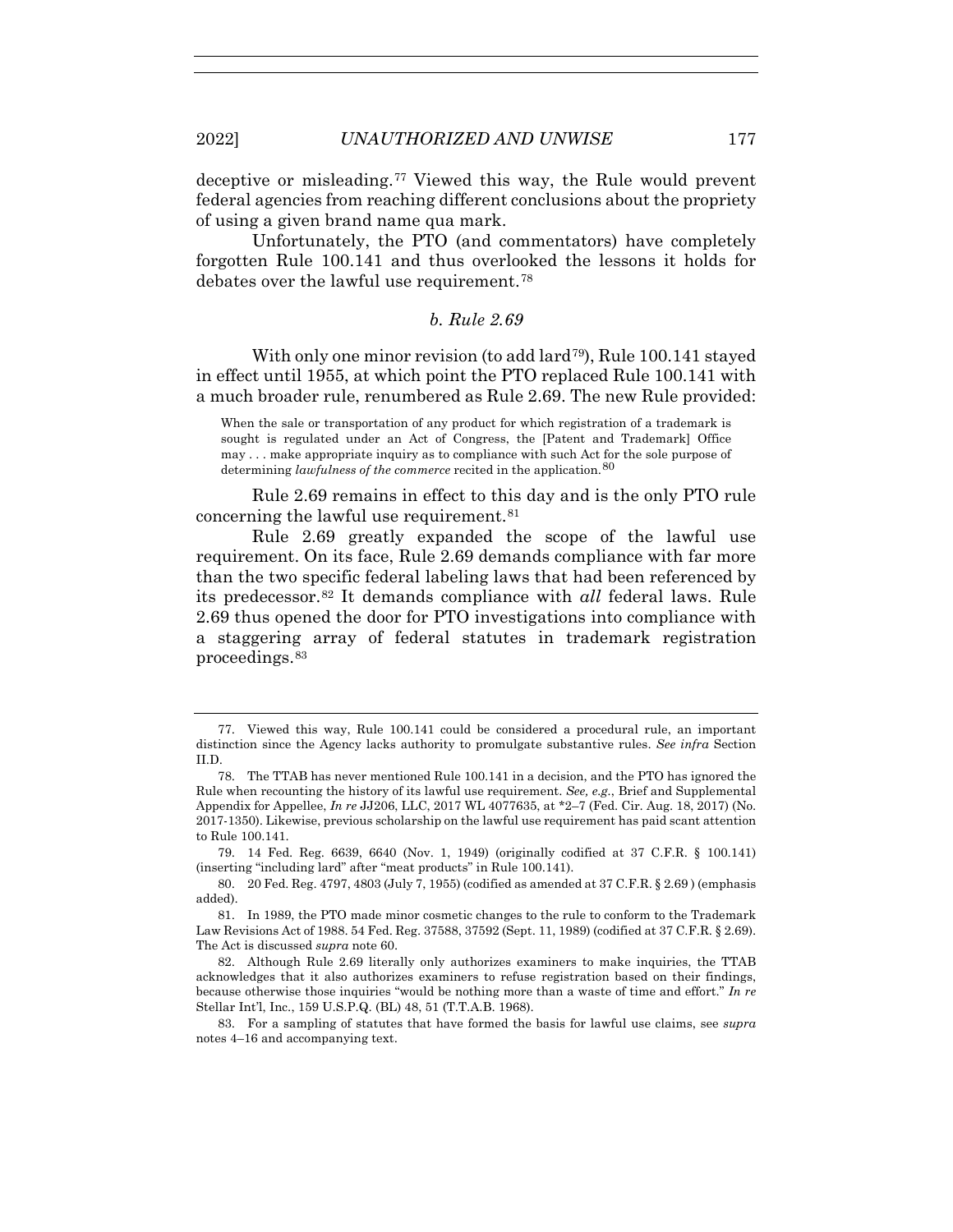Again, there is no legislative history to explain why the PTO adopted this Rule and why it tossed aside the far more limited Rule 100.141. However, the dramatic expansion in the scope of the Agency's lawful use requirement serves as an early indication that the PTO was losing sight of the statute it was supposed to administer and the concerns, like consumer confusion, the Lanham Act was enacted to address.

# 2. TTAB Decisions in Registration Proceedings

Following the promulgation of Rule 2.69, the PTO has made compliance with nontrademark laws a condition for satisfying the "use in commerce" requirement in trademark registration proceedings. Indeed, the lawful use requirement has been raised in more than seventy TTAB decisions since 1957, along with thousands more Office Actions that were never appealed to the TTAB.84

Unlike the Agency's Rules, the TTAB's opinions in these registration proceedings help explain why the PTO insists upon "lawful use" for registration.<sup>85</sup> The opinions also reveal, however, that the Agency has harbored some doubts about the legality and wisdom of policing compliance with an ever-expanding array of nontrademark laws—doubts which have prompted the Agency to attempt to rein in its requirement.

The PTO first applied the lawful use requirement in a cancellation proceeding in 1957. *Coahoma Chemical Co. v. Smith* stemmed from a dispute between two parties that sold insecticides using nearly identical marks.<sup>86</sup> In 1950, the PTO denied Coahoma Chemical's application to register the RED PANTHER mark because the mark was too similar to another one (BLACK PANTHER) that had previously been registered by Smith. But a few years later, after discovering that the labels Smith had used on its BLACK PANTHER insecticides did not fully comply with the Federal Insecticide, Fungicide, and Rodenticide Act ("FIFRA"),<sup>87</sup> Coahoma petitioned the

<sup>84</sup>*. See* TTAB Lawful Use Decisions Dataset (on file with author) (identifying seventy-six TTAB decisions discussing the lawful use requirement between 1957–2020); Office Action Lawful Use Dataset, *supra* note 17.

 <sup>85.</sup> While the agency has mentioned the lawful use requirement in numerous decisions, it has discussed the basis for the requirement in only a handful of them. In most cases, the agency simply takes for granted that the Lanham Act requires lawful use. *See, e.g*, *In re* Silenus Wines, Inc., 189 U.S.P.Q. (BL) 533, 535 (T.T.A.B. 1975) (remarking that "[i]t is well settled that no trademark rights can be acquired through unlawful use in commerce").

 <sup>86. 113</sup> U.S.P.Q. (BL) 413 (Dec. Comm'r Pat. 1957).

 <sup>87.</sup> Federal Insecticide, Fungicide, and Rodenticide Act, ch. 124, 61 Stat. 163 (1947) (codified as amended at 7 U.S.C. §§ 136-136y). Among other things, the Act required labels on "economic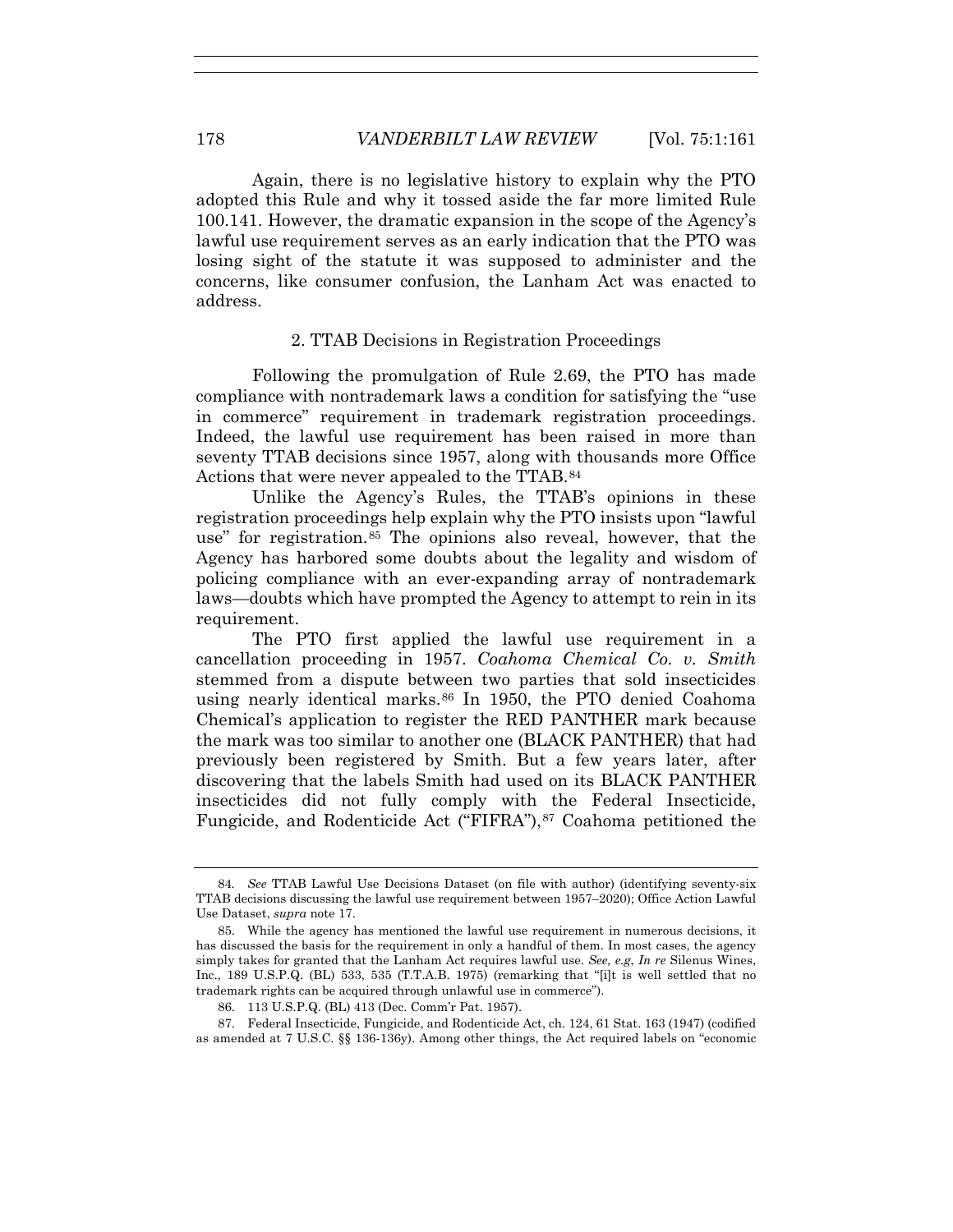PTO to cancel Smith's BLACK PANTHER mark. In its petition, Coahoma claimed that "use in commerce" meant *lawful* use in commerce, and that, because Smith's products had been mislabeled, its prior sales of BLACK PANTHER insecticide could not serve as the basis for the registration of Smith's mark.<sup>88</sup>

Serving in the role now played by the TTAB, the Assistant Commissioner of Patents ("ACP") agreed with Coahoma.<sup>89</sup> The ACP cancelled Smith's BLACK PANTHER mark on three grounds, including the claim that Smith's sales of mislabeled insecticides could not satisfy the Lanham Act's use in commerce requirement.<sup>90</sup>

In concluding that "use in commerce" means use that did not violate other laws (here, FIFRA), the ACP did not bother to consider the Lanham Act's text, legislative history, or the statute's purposes. Instead, the ACP simply claimed that general principles of property law made it "obvious" that a party could never gain property rights (like ownership of a mark) through unlawful acts, like the sale of mislabeled insecticides. In the terse passage of the opinion on point, the ACP wrote:

May property rights be acquired as a result of unlawful acts? The obvious answer to the question in its simplified form is in the negative. No decision in a trademark case has been found which is directly in point; but in other fields of the law which might reasonably be analogous, i.e. real property and personal property, where claimed ownership was based on acquisition by unlawful means, the principle is so well-established that citation of authorities is unnecessary . . . . [U]se of a mark in connection with unlawful shipments in interstate commerce is not use of a mark in commerce which the Patent Office may recognize.<sup>91</sup>

It is difficult to overstate the influence of the ACP's opinion in *Coahoma*, which is commonly described as the "leading case" on the PTO's lawful use requirement.92 But *Coahoma* was just the first in a long line of registration proceedings in which the PTO has applied the lawful use requirement.

The TTAB issued its next notable decision in 1968, in an appeal from an Office Action. The trademark examiner in *In re Stellar International, Inc.* had refused to register applicant's JETFRESH mark, because the examiner believed applicant's sales of breath fresheners violated the Food, Drug, and Cosmetic Act ("FDCA").93 In

poisons" to include the name and address of the manufacturer, its weight, and various warning labels. § 3, 61 Stat. at 166–167.

<sup>88</sup>*. Coahoma*, 113 U.S.P.Q. (BL) at 416.

<sup>89</sup>*. See* MCCARTHY, *supra* note 53, § 20:99 (explaining trademark procedures in place before the creation of the TTAB in 1958).

<sup>90</sup>*. Coahoma*, 113 U.S.P.Q. (BL) at 417. As discussed *infra* Section C.1, the court of appeals relied upon one of these alternate grounds to uphold the ACP's cancellation on Smith's mark.

<sup>91</sup>*. Id.* at 418 (footnote omitted).

 <sup>92.</sup> MALLA POLLACK, CORPORATE COUNSEL'S GUIDE TO TRADEMARK LAW § 2:8 (2020).

<sup>93</sup>*.* 159 U.S.P.Q. (BL) 48 (T.T.A.B. 1968).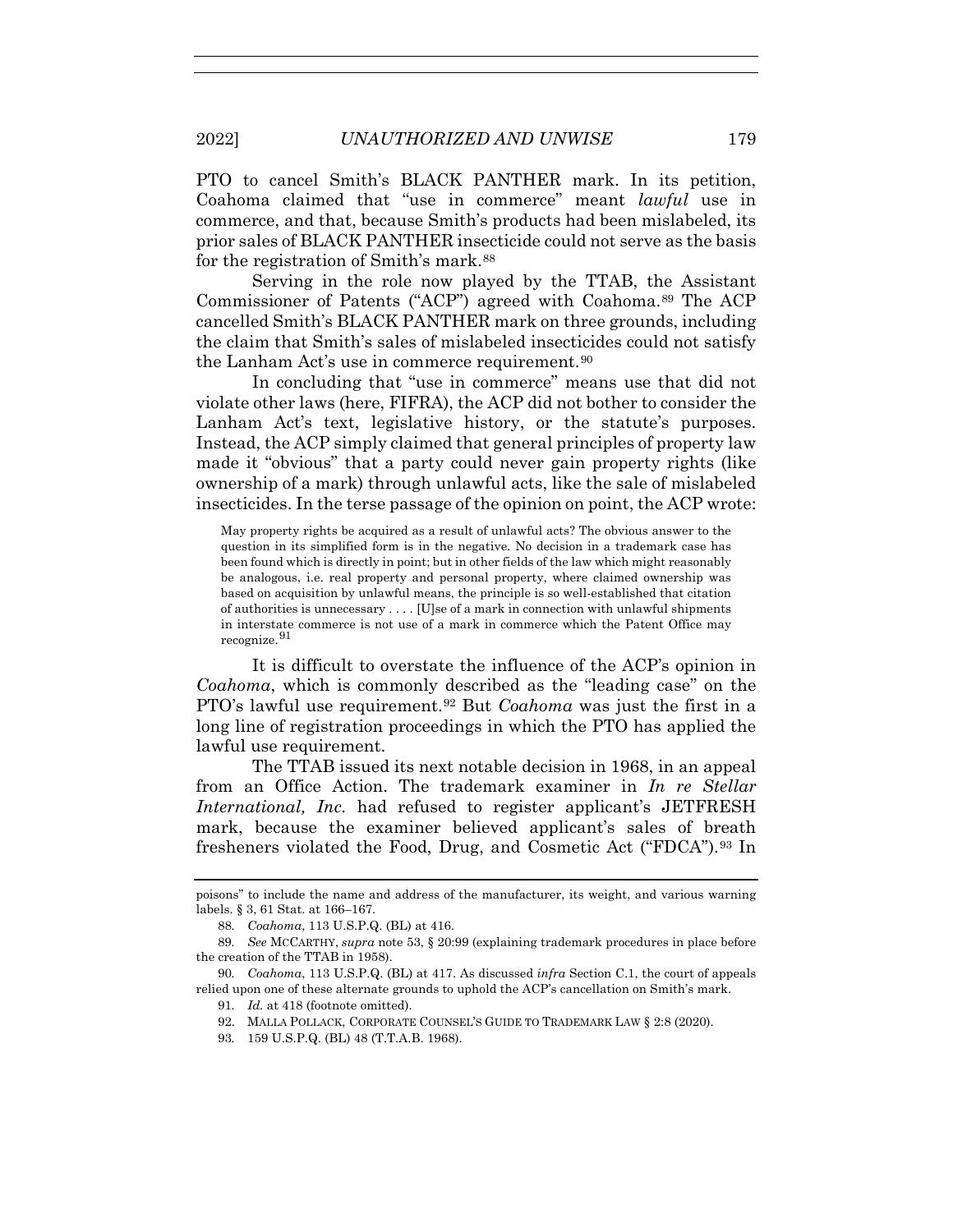particular, the examiner thought applicant should have indicated the weight of each package on its product labels, specimens of which had been submitted with its registration application.

On appeal to the TTAB, the applicant argued that the PTO lacked authority under the Lanham Act to refuse registration based on violations of the FDCA, or any other nontrademark law. Stressing the literal language of the trademark statute, the applicant reasoned that "since the mark was used on goods sold in commerce which may be lawfully regulated by Congress, the refusal of registration is not only improper but is not contemplated" by the Lanham Act.<sup>94</sup> In other words, the applicant claimed that because its sales of JETFRESH breath freshener met the express statutory definition of "use in commerce," the PTO had no business refusing registration of its mark.

Although it offhandedly acknowledged "there is no reference to 'lawful commerce' in Section 1 of the trademark statute,"95 the TTAB nonetheless reaffirmed *Coahoma*'s holding that only lawful sales satisfy the "use in commerce" requirement for registration. In the opinion for the panel, written by Member Lefkowitz, the author of several TTAB lawful use decisions, the TTAB reasoned:

It seems evident that the term "commerce" whenever and wherever used in the trademark statute must necessarily refer to "lawful commerce"; and that the statute was not intended to recognize under its registration provisions shipments in commerce in contravention of other regulatory acts promulgated under the "commerce clause" of the Constitution. To hold otherwise would be to place the Patent Office in the anomalous position of accepting as a basis for registration a shipment in commerce which is unlawful under a statute specifically controlling the flow of such goods in commerce.<sup>96</sup>

Put another way, the TTAB suggested that it would be strange for Congress to confer valuable intellectual property rights under the Lanham Act when the sales that created those rights violated one of its other statutes. To avoid this apparent anomaly, so the argument goes, the statute's "use in commerce" requirement must be interpreted to imply "[lawful] use in commerce," or perhaps more accurately, "use in [lawful] commerce."

Even though it insisted unlawful commerce could not serve as the basis for registration, the TTAB suggested, for the first time, that it should impose some limits on this principle. Recognizing that the PTO was not "properly equipped" to "police *all* the different regulatory statutes to ensure compliance therewith,"97 the Board recommended, rather vaguely, that trademark examiners should exercise their

<sup>94</sup>*. Id.* at 50 (paraphrasing appellant's argument).

<sup>95</sup>*. Id.* at 51.

<sup>96</sup>*. Id.* 

<sup>97</sup>*. Id.* (emphasis added).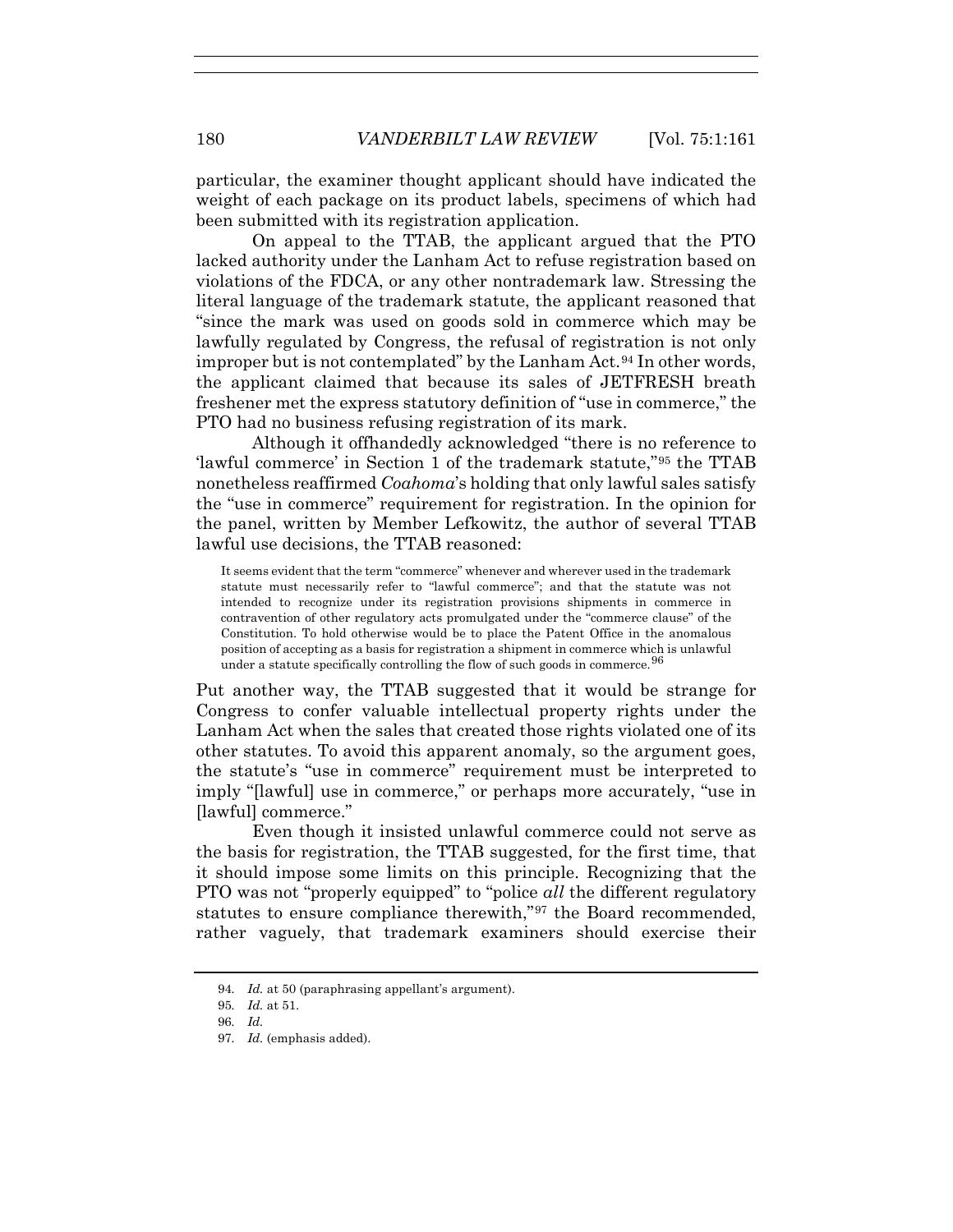investigative authority under Rule 2.69 "sparingly and only when the file suggests noncompliance with a regulatory act."98 More specifically, the Board suggested that

if specimen labels submitted with an application show on their face that the applicant has not complied with the labeling provisions of a regulatory statute governing the shipment in commerce of goods bearing such labels, a question may be raised under Rule 2.69 to ascertain whether or not the applicant had complied with the applicable statute.<sup>99</sup>

(It is worth noting that while many of the TTAB's early lawful use cases—including *Coahoma* and *In re Stellar*—did involve labeling defects, the PTO has since applied its lawful use requirement to a broad array of legal violations not involving labeling.100)

More than a decade after *Stellar*, the TTAB would engage in the Agency's most extensive and divisive discussion of the lawful use requirement. *Satinine v. P.A.B.*<sup>101</sup> involved a complicated and protracted inter partes dispute over the PAB mark on cosmetics. Suffice to say that one party invoked the lawful use requirement in a petition to cancel the other party's registration of the mark.102 Although all three members of the panel agreed that the registrant had not in fact violated any law (they dismissed the petition on that ground),  $^{103}$  each panelist wrote separately to raise or respond to concerns about the lawful use requirement.

Most interestingly, one member of the panel expressed serious doubts about the legitimacy of the requirement. Member Rice acknowledged that "[a] very persuasive argument can be made for the proposition that there is in fact *no statutory basis* for refusing to grant a registration, or for cancelling a subsisting registration, on the ground of 'unlawful use.' "104 The Member observed that in *Coahoma*, which "gave birth to the practice of refusing registration on this ground, the Assistant Commissioner did not attempt to set forth a *statutory* basis for the practice, but rather resorted to an analogy with other fields of law, namely, real property and personal property."105

 103. The panel accepted registrant's argument that, because its cosmetics were "for professional use," the retail labeling requirements of the FDCA cited by the petitioner did not apply to sales of the registrant's products. *Id.* at 963.

<sup>98</sup>*. Id.*

<sup>99</sup>*. Id.*

<sup>100</sup>*. See* sources cited *supra* notes 4–17 and accompanying text.

 <sup>101.</sup> Satinine Societa in Nome Collettivo di S.A. e M. Usellini v. P.A.B. Produits et Appareils de Beaute (*Satinine v. P.A.B.*), 209 U.S.P.Q. (BL) 958 (T.T.A.B. 1981).

 <sup>102.</sup> In particular, the petitioner claimed that registrant had abandoned its mark because it had mislabeled its PAB branded cosmetics, in violation of the FDCA, for at least two years—the period of *non-use* that constituted abandonment at the time. *Id.* at 960–62.

<sup>104</sup>*. Id.* at 964 n.2 (emphasis added).

<sup>105</sup>*. Id.* (emphasis added).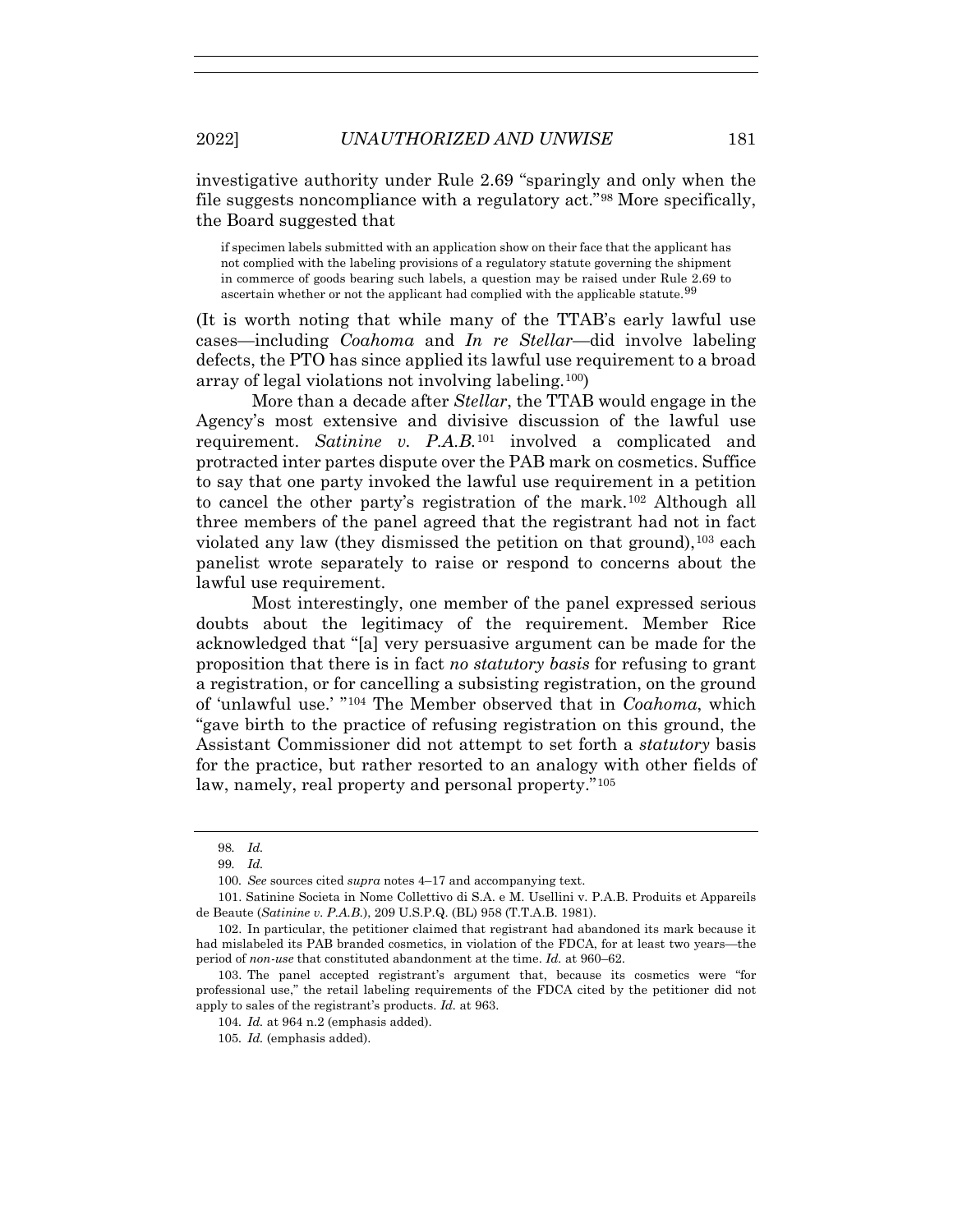Seeking to mollify such doubts, a second member of the *Satinine* panel suggested, at last, a textual basis for the lawful use requirement. Member Kera claimed that "lawful" use was necessarily implied by section 1, the section governing the principal register, because another section of the Lanham Act explicitly required "*lawful* use in commerce" for inclusion on the supplemental register.<sup>106</sup> (The supplemental register is the seldom-used repository of "non-marks" that do not satisfy the requirements for inclusion on the principal register, for example, because they are merely descriptive.107) In particular, section 23 of the Lanham Act states:

All marks capable of distinguishing applicant's goods or services and not registrable on the principal register . . . , except those declared to be unregistrable under subsections (a), (b), (c), (d), and (e)(3) of section 1052 of this title, which are in *lawful* use in commerce by the owner thereof . . . may be registered on the supplemental register . . . .<sup>108</sup>

Member Kera reasoned that "it would be wholly contradictory to require 'lawful use' for an application to register a mark upon the supplemental register but not to require 'lawful use' for an application to register a mark upon the principal register, which confers much greater rights upon the registrant."109 Remarkably, this argument, which runs fewer than one hundred words, constitutes the TTAB's most extensive textualist defense of the lawful use requirement.

Member Kera and the third Member of the panel (Lefkowitz) also defended the requirement on the same grounds given by the TTAB in *Stellar* (which Lefkowitz had written). Referring to that case, Member Kera wrote, "I agree completely that it would be anomalous for the Patent and Trademark Office to accord recognition to the use of a mark when the use relied upon was unlawful. To cite an extreme example, it would be unthinkable to register a mark for use on heroin."<sup>110</sup> (Put aside that HEROIN was once a trademark owned by the Bayer Corporation.111) In a short concurring opinion, Member Lefkowitz remarked simply that "[i]t is recognized that trademark rights cannot accrue from an unlawful use of a mark in commerce. See: *In re Stellar International, Inc*."112 In passing, Member Lefkowitz also

<sup>106</sup>*. Id.* at 967 (Kera, Member, concurring).

 <sup>107.</sup> For an illuminating account of the history of and function served by the supplemental register, see Anne Gilson LaLonde & Jerome Gilson, *The United States Supplemental Register: Solace, Substance, or Just Extinct?*, 103 TRADEMARK REP. 828 (2013).

 <sup>108. 15</sup> U.S.C. § 1091 (emphasis added).

<sup>109</sup>*. Satinine*, 209 U.S.P.Q. (BL) at 967.

<sup>110</sup>*. Id.*

<sup>111</sup>*. Heroin, Granola, & More: Products that Became Words*, MERRIAM-WEBSTER ONLINE, https://www.merriam-webster.com/words-at-play/top-10-words-from-trademarks-vol-1/heroin (last visited Sept. 9, 2021) [https://perma.cc/86AS-QLLG].

<sup>112</sup>*. Satinine*, 209 U.S.P.Q. (BL) at 966.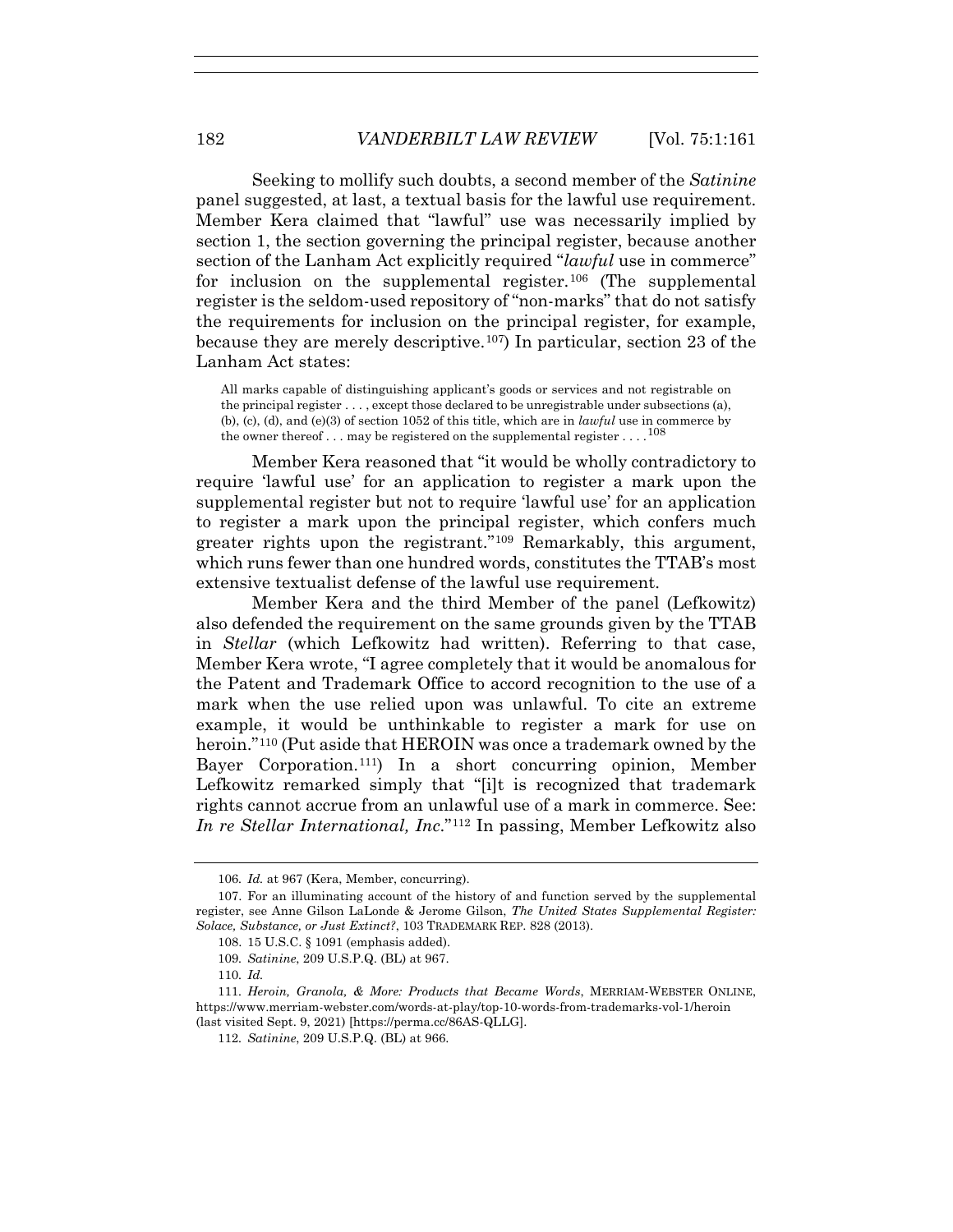appeared to suggest that the lawful use requirement (somehow) protected consumers as well, as he recited the statute's purpose of quashing "the deceptive and misleading use of marks" immediately before the line just quoted.<sup>113</sup>

Even though the lawful use requirement survived *Satinine* with the support of at least two-thirds of the panel,  $114$  the requirement did not escape unscathed. Members Rice and Kera each proposed limits on the requirement that would be endorsed by TTAB panels in later lawful use decisions. Echoing concerns first aired in *Stellar*, Member Rice warned that

[d]ue to a proliferation of federal regulatory acts in recent years, there is now an almost endless number of such acts which the Board might in the future be compelled to interpret in order to determine whether a particular use in commerce is lawful. Inasmuch as we have little or no familiarity with most of these acts, there is a serious question as to the advisability of our attempting to adjudicate whether a party's use in commerce is in compliance with the particular regulatory act or acts which may be applicable thereto.<sup>115</sup>

Thus, to ease the Agency's task of enforcing the requirement, Member Rice suggested that the TTAB should apply it only when the evidence "leave[s] no room for doubt, speculation, surmise, or interpretation" that a mark owner's sales were unlawful.116 Satisfying this test requires demonstrating either 1) that "the issue of compliance has previously been determined (with a finding of noncompliance) by an entity, such as a court or government agency, having competent jurisdiction under the statute in question," or 2) that "there has been a per se violation of a statute regulating the sale of a party's goods."117

For their part, Member Kera cautioned that the TTAB "should not refuse registration or order the cancellation of a registration because of some purely collateral defect such as the use of a container which did not comply with an ICC regulation or the failure of a party to pay an excise tax."118 Thus, Member Kera proposed that "[t]here must be some nexus between the use of the mark and the alleged violation before it can be said that the unlawfulness of the sale or shipment has resulted in the invalidity of an application or registration."119

119*. Id.*

<sup>113</sup>*. Id.*

 <sup>114.</sup> While Member Rice expressed serious misgivings about the legality and wisdom of the lawful use requirement, the Member apparently believed the Board was bound by Federal Circuit precedent to adhere to the requirement. As explained below, however, the Member misread that precedent. *See infra* Section I.C.1 (discussing the Court of Patent Claims decision in *Coahoma*).

<sup>115</sup>*. Satinine*, 209 U.S.P.Q. (BL) at 964.

<sup>116</sup>*. Id* at 965*.*

<sup>117</sup>*. Id.* at 964. As discussed below, the TTAB has never satisfactorily explained what constitutes a "per se" violation of a statute warranting application of the lawful use requirement. *See infra* notes 320–323 and accompanying text.

<sup>118</sup>*. Satinine*, 209 U.S.P.Q. (BL) at 967.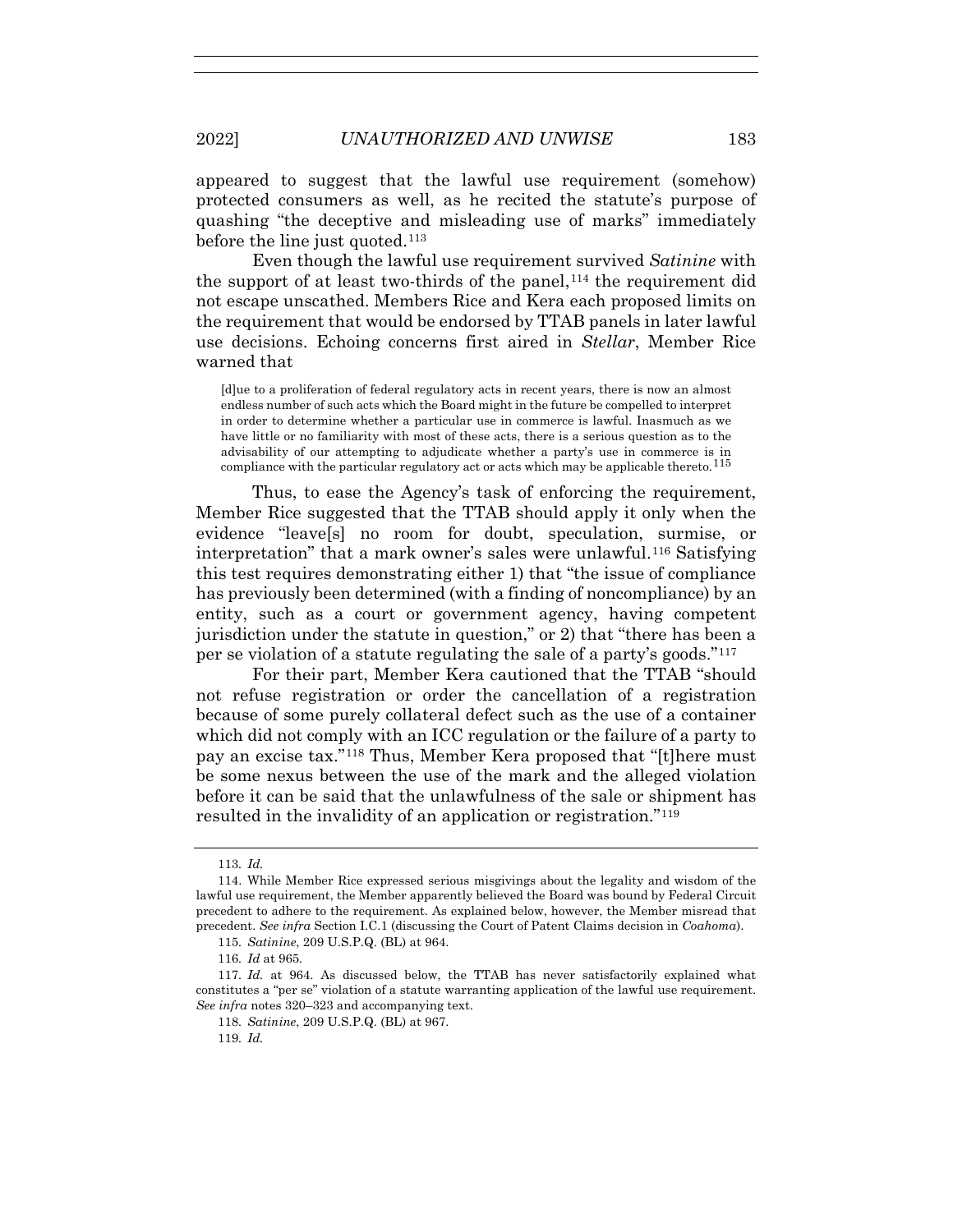In *General Mills v. Health Valley Foods, Inc*., the TTAB panel endorsed both proposed limits from *Satinine* and grafted a third limitation onto the increasingly complicated lawful use requirement.<sup>120</sup> This case involved a petition to cancel General Mills' registration of the FIBER ONE mark for use on breakfast cereal, based on the claim that General Mills had failed to list some of the nutritional information required by the FDCA on its cereal boxes. Although General Mills admitted the violation, it protested that it had quickly rectified the error (only the first eighteen boxes out of six hundred thousand sold had been mislabeled); that the omission was "inadvertent"; and that it constituted, at most, a "technical violation" of the statute. $121$ 

The TTAB agreed that "technical noncompliance should not result in the Draconian result of cancellation of [a] registration."122 Instead, the Agency opined, the violation must be "material, that is . . . of such gravity and significance that the usage must be considered unlawful[—]so tainted that, as a matter of law, it could create no trademark rights."123 Although it acknowledged that this limitation would require the PTO "to make a case by case determination of the importance or materiality" of every alleged violation, it suggested this was "preferable to a blanket policy of finding every possible technical violation" grounds for cancellation or refusal of registration, "no matter how minor or harmless the violation may be."<sup>124</sup> Such a "rigid" approach," the Agency advised, served "the interests of neither justice nor common sense."125 The TTAB thus forgave General Mills' "immaterial" transgression of the FDCA and dismissed the petition for cancellation of its mark.

In more recent cases, the TTAB has suggested one final limit on the lawful use requirement, namely, that it demands compliance only with *federal* law.126 The TTAB reached that conclusion based on the text of Rule 2.69—and notably, not the text of the Lanham Act. Because Rule 2.69 refers to sales regulated "under an Act of Congress," the Board

 <sup>120. 24</sup> U.S.P.Q.2d (BL) 1270 (T.T.A.B. 1992).

<sup>121</sup>*. Id.* at 1273.

<sup>122</sup>*. Id.*

<sup>123</sup>*. Id.* at 1274.

<sup>124</sup>*. Id.* at 1275.

<sup>125</sup>*. Id.*

<sup>126</sup>*. See* W. Worldwide Enters. Grp. Inc. v. Qinqdao Brewery, 17 U.S.P.Q.2d (BL) 1137, 1141 (T.T.A.B. 1990) (dismissing cancellation petition based on violation of foreign law); *see also* Netcloud, LLC v. E. Coast Network Servs., LLC, No. 91210559, 2015 WL 1518045, at \*6–7 (T.T.A.B. Mar. 11, 2015) (sustaining opposition notwithstanding claim that opposer's prior use violated state law).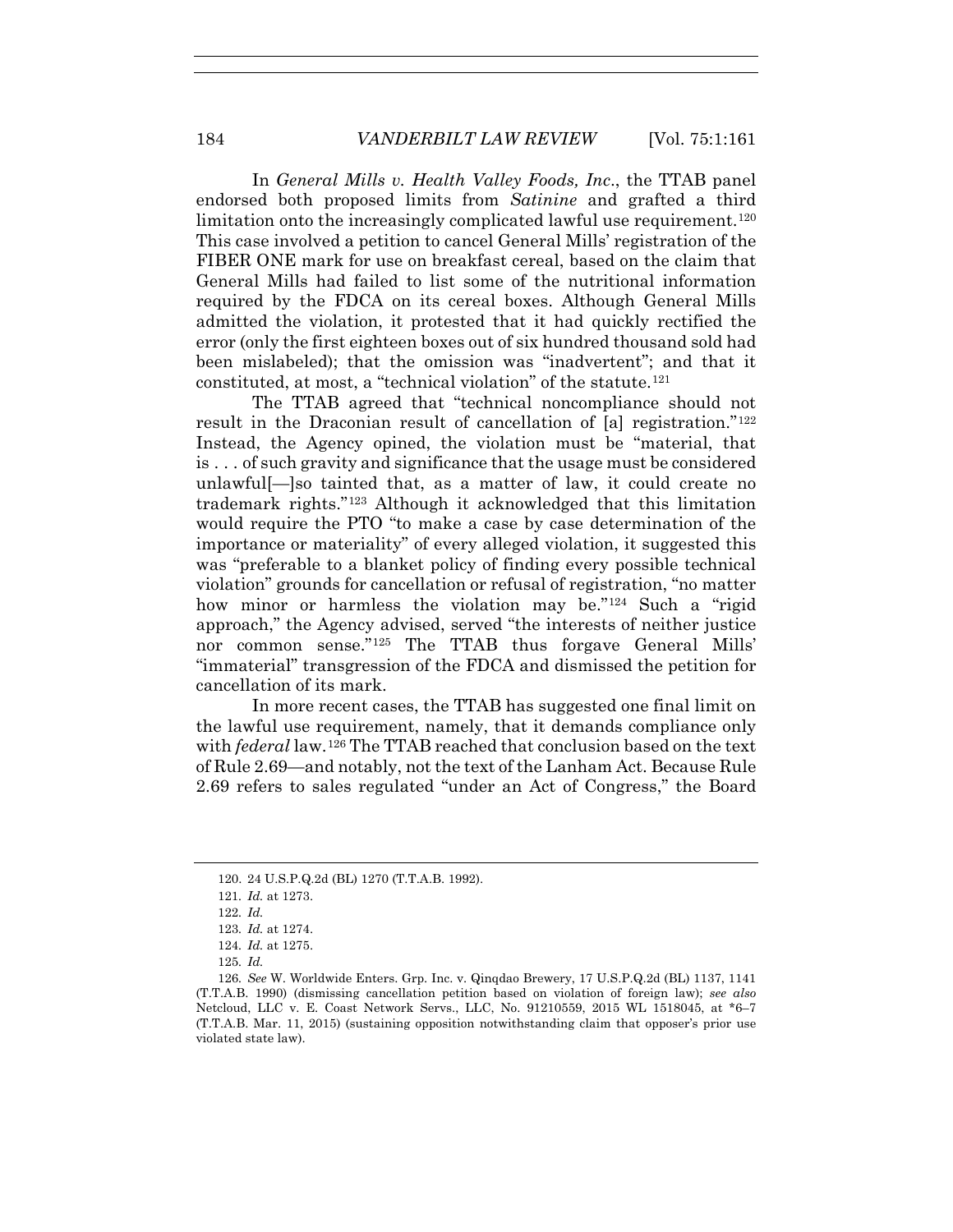reasoned, "'unlawful' must be held to imply only such commerce as is unlawful under the Acts of Congress," and not state or foreign laws.127

# *C. The Courts and Lawful Use*

This Section reviews federal court case law discussing the lawful use requirement in both appeals from PTO registration proceedings and in trademark infringement lawsuits. It also offers several reasons why the PTO's statutory authority to demand lawful use has escaped judicial scrutiny for decades, and why some courts have nonetheless extended the reach of the Agency's requirement to infringement litigation.

1. Judicial Review of TTAB Lawful Use Decisions

The Lanham Act gives a party "dissatisfied" by a decision of the TTAB two options for challenging that decision in court.128 The first option is to appeal the Board's decision directly to the United States Court of Appeals for the Federal Circuit.129 The second option is to initiate a new civil case in federal district court, naming as the defendant either the opposing party, or the PTO itself in appeals from ex parte proceedings.130 The main difference between the two options is that a district court may consider new evidence, whereas the Federal Circuit will decide the case based on the evidentiary record compiled by the TTAB.131 Both the district court and the Federal Circuit will review the TTAB's legal decisions, including the Board's interpretations of the Lanham Act, de novo,  $132$  and the remedy they provide is the same: the court may order the PTO to register, cancel, or restore a mark.133

Notwithstanding the Lanham Act's elaborate appeal provisions, however, parties have seldom sought judicial review of the TTAB's lawful use decisions. Stunningly, I found only six TTAB lawful use

133. 15 U.S.C. § 1119.

<sup>127</sup>*. W. Worldwide*, 17 U.S.P.Q.2d (BL) at 1141.

 <sup>128. 15</sup> U.S.C. § 1071.

<sup>129</sup>*. Id.* § 1071(a). The Federal Circuit is an Article III court with nationwide jurisdiction over specialized subject matter, including trademarks. *United States Court of Appeals for the Federal Circuit*, U.S. CT. OF APPEALS FOR THE FED. CIR. (June 2019), http://www.cafc.uscourts.gov/sites/default/files/the-court/June\_2019\_Jurisdiction.pdf [https://perma.cc/6UVB-ZYMP].

 <sup>130. 15</sup> U.S.C. § 1071(b).

 <sup>131.</sup> MCCARTHY, *supra* note 53, § 21:21 (noting that "[t]he ability to buttress the [TTAB] record with new evidence is the primary reason for the dissatisfied party to elect to go to a district court").

<sup>132</sup>*. Id.*; *see also In re* Save Venice N.Y., Inc*.*, 259 F.3d 1346, 1351–52 (Fed. Cir. 2001) (holding that TTAB's "interpretations of the Lanham Act and the legal tests it applies in measuring registrability, are reviewed *de novo*").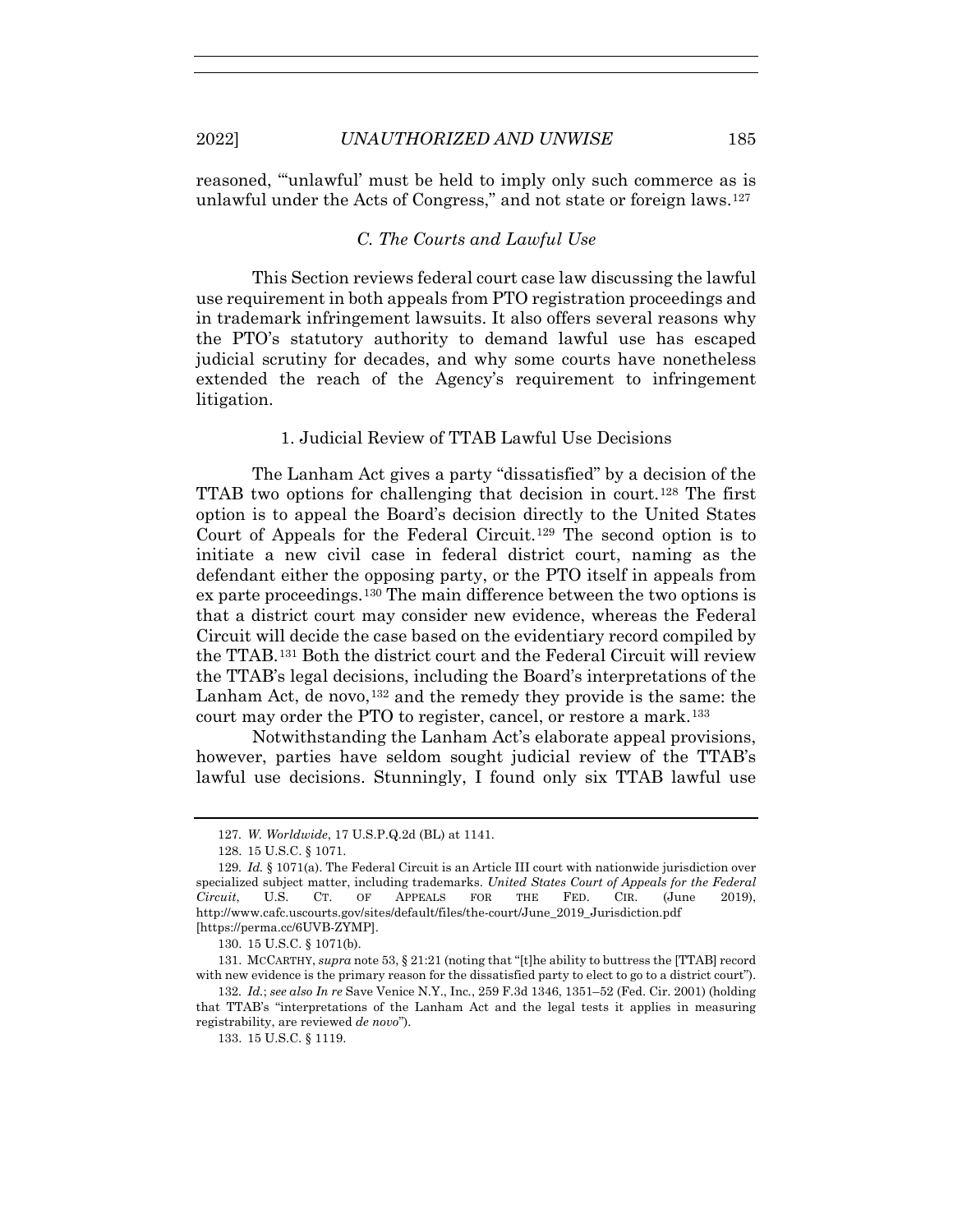decisions from which appeals were taken—a number representing less than one-twelfth of all TTAB decisions discussing the requirement.134 Even more importantly, not one of the courts hearing these appeals ultimately addressed whether the TTAB has authority to demand lawful use for registration, either because the parties did not question the Agency's authority in the first place, or because the court was able to decide the case on other grounds and thereby sidestep the authority challenge.135

The appeal from the PTO's decision in *Coahoma*—the very first, and arguably most influential, Agency lawful use decision—is the most noteworthy of these cases. Smith, the party whose registration had been cancelled on lawful use grounds, appealed the ACP's decision to the Court of Customs and Patent Appeals, the predecessor to the Federal Circuit.136 However, the court declined to address the ACP's lawful use decision.137 Instead, it opted to affirm the cancellation on other grounds (in particular, that appellant did not own the mark).138 In its opinion, the court pointedly announced that because its decision on the ownership issue was "fatal to the validity" of appellant's registration, it was "unnecessary to pass on the other grounds on which the decision of the Assistant Commissioner was based"—namely, the lawful use requirement.<sup>139</sup>

While the court did not necessarily moot the ACP's lawful use decision,140 it clearly did not endorse that decision either. Indeed,

137*. Id*. at 920.

 <sup>134.</sup> The six appealed cases are Smith v. Coahoma Chem. Co., 264 F.2d 916, 920 (C.C.P.A. 1959) (cancellation affirmed on other grounds); *In re* Application of Silenus Wines, Inc., 557 F.2d 806, 812 (C.C.P.A. 1977) (same); Weight Watchers Int'l, Inc. v. I. Rokeach & Sons, Inc., 546 F. Supp. 841, 843–44 (S.D.N.Y. 1982) (challenge to requirement dismissed because not timely pleaded); Johnson & Johnson v. Jack Frost Lab'ys Inc., No. 89-1291, 1990 WL 488871, at \*1 (Fed. Cir. Mar. 6, 1990) (lawful use not raised on appeal); O-M Bread, Inc. v. U.S. Olympic Comm., 65 F.3d 933, 936 n.2 (Fed. Cir. 1995) (TTAB's "authority" to demand lawful use not challenged on appeal); Vosk Int'l Co. v. Zao Gruppa Predpriyatij Ost, No. C11-1488, 2013 WL 5588296, at \*7 (W.D. Wash. Oct. 9, 2013) (same).

<sup>135</sup>*. See* cases cited *supra* note 134.

<sup>136</sup>*. Smith*, 264 F.2d at 916.

 <sup>138.</sup> Even though registrant qua appellant (Smith) was the president of the company that manufactured and sold the insecticides, the ACP and court agreed that title did not make Smith the user of the mark. And because the appellant had not used the mark himself, he could not claim ownership over it. *See id.* at 919.

<sup>139</sup>*. Id.* at 920.

<sup>140</sup>*. Id.* This depends on whether the TTAB considers itself bound by alternative grounds for its prior holdings. The general rule for courts of appeals is that "when one or more separate rulings *each* support the court's result, all of those rulings have precedential effect." Adam N. Steinman, *To Say What the Law Is: Rules, Results, and the Dangers of Inferential Stare Decisis*, 99 VA. L. REV. 1737, 1802 (2013). *But see* Pierre N. Leval, *Judging Under the Constitution: Dicta About Dicta*, 81 N.Y.U. L. REV. 1249, 1258 n.23 (2006) (observing that courts may feel "less clearly bound to adhere" to alternative holdings because they may have received less careful attention). But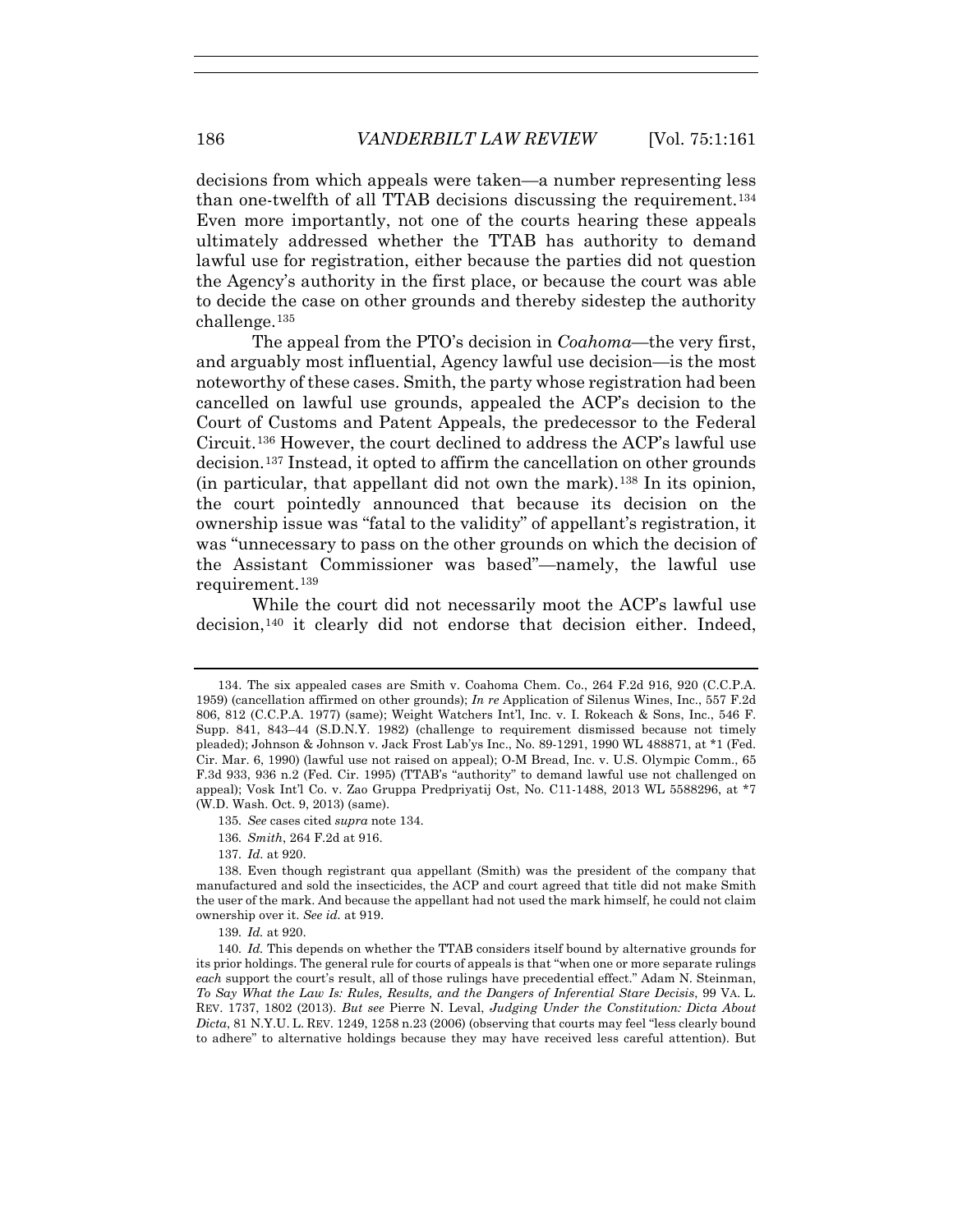notwithstanding some misguided TTAB claims to the contrary, the Federal Circuit (and its predecessor court) has never squarely upheld the TTAB's authority to demand compliance with all laws for registration—not in *Smith v. Coahoma*,141 nor in any case decided since.142 To be sure, there are a handful of Federal Circuit decisions that mention "lawful use" in passing, but they do so only in the context of quoting other provisions of the Lanham Act that, for reasons explained in Section II.A below, do not apply to the principal register.

There are several possible explanations for the paucity of appeals taken from the TTAB's lawful use decisions. For one thing, in many lawful use cases, the TTAB has found the requirement was not violated, say, because it determined the registrant's sales did not run afoul of any statute.143 In these cases, the registrant has no cause to appeal, and the other party—in an inter partes dispute—has no incentive to question the Board's *authority* to impose the requirement, only its application thereof. Making an appeal to the courts can also be

 The TTAB, however, clearly misread the *Smith* court's opinion. The TTAB focused myopically on the last paragraph of *Smith*, where the court declared that it was "*also* unnecessary to pass upon the [ACP's] denial of appellant's" request to consider new evidence regarding its FIFRA violation. 264 F.2d at 920 (emphasis added). In the second to last paragraph in *Smith*, however, the court declared that it was "unnecessary to pass on the other grounds on which the decision of the Assistant Commissioner was based," grounds which clearly included the lawful use requirement. *Id.*

 142. The PTO has erroneously claimed that another Federal Circuit case endorsed the agency's lawful use requirement. *See* TMEP, *supra* note 60, § 907 (citing Gray v. Daffy Dan's Bargaintown, 823 F.2d 522, 526 (Fed. Cir. 1987), for the proposition that "[u]se of a mark in commerce must be lawful use to be the basis for federal registration of the mark"). *Daffy Dan's*, however, is not even a lawful use requirement case. The court mentions "lawful use" only in the context of concurrent registration, for which the Lanham Act does specifically require "concurrent lawful use." *Daffy Dan's*, 823 F.2d at 525–26; 15 U.S.C. § 1052(d). But as discussed below, in the context of concurrent registration, "lawful use" means *exclusive* use, not use that comports with other laws. *See infra* Section II.A (dissecting the Lanham Act's "use in commerce" requirement); *see also* McElwain, *supra* note 26 (noting that *Daffy Dan's* "did not involve any alleged violation of a federal statute or implicate Rule 2.69 in any way").

 143. For example, in *Satinine*, the TTAB dismissed the petition for cancellation after concluding that the registrant's sales of cosmetics did not violate the FDCA. *See supra* note 103. The lawful use requirement still imposes heavy costs on registrants, however, even when the PTO finds the requirement has not been violated, i.e., even when the agency does not refuse/cancel registration. After all, the registrant still has to convince the agency that its sales were lawful, which can be a very burdensome undertaking, as discussed *infra* in Section III.C.

whether (or not) the TTAB considers itself bound by the ACP's lawful use decision in *Coahoma*, clearly no *court* is bound by that administrative ruling.

 <sup>141.</sup> The TTAB has inexplicably claimed that *Smith v. Coahoma* somehow approved of the PTO's lawful use requirement. In *Satinine*, the TTAB argued that because the *Smith* court "referred only to the issue of whether the shipments in question were legal, and made no mention of any issue as to the propriety of the 'lawful use' doctrine . . . , it appears that the Court approved of that doctrine." Satinine Societa in Nome Collettivo di S.A. e M. Usellini v. P.A.B. Produits et Appareils de Beaute, 209 U.S.P.Q. (BL) 958, 964 n.2 (T.T.A.B. 1981). The TTAB added that "[o]n this authority, and for reasons of public policy, the Board has continued the practice of refusing to recognize 'unlawful use' for purposes of registration." *Id.*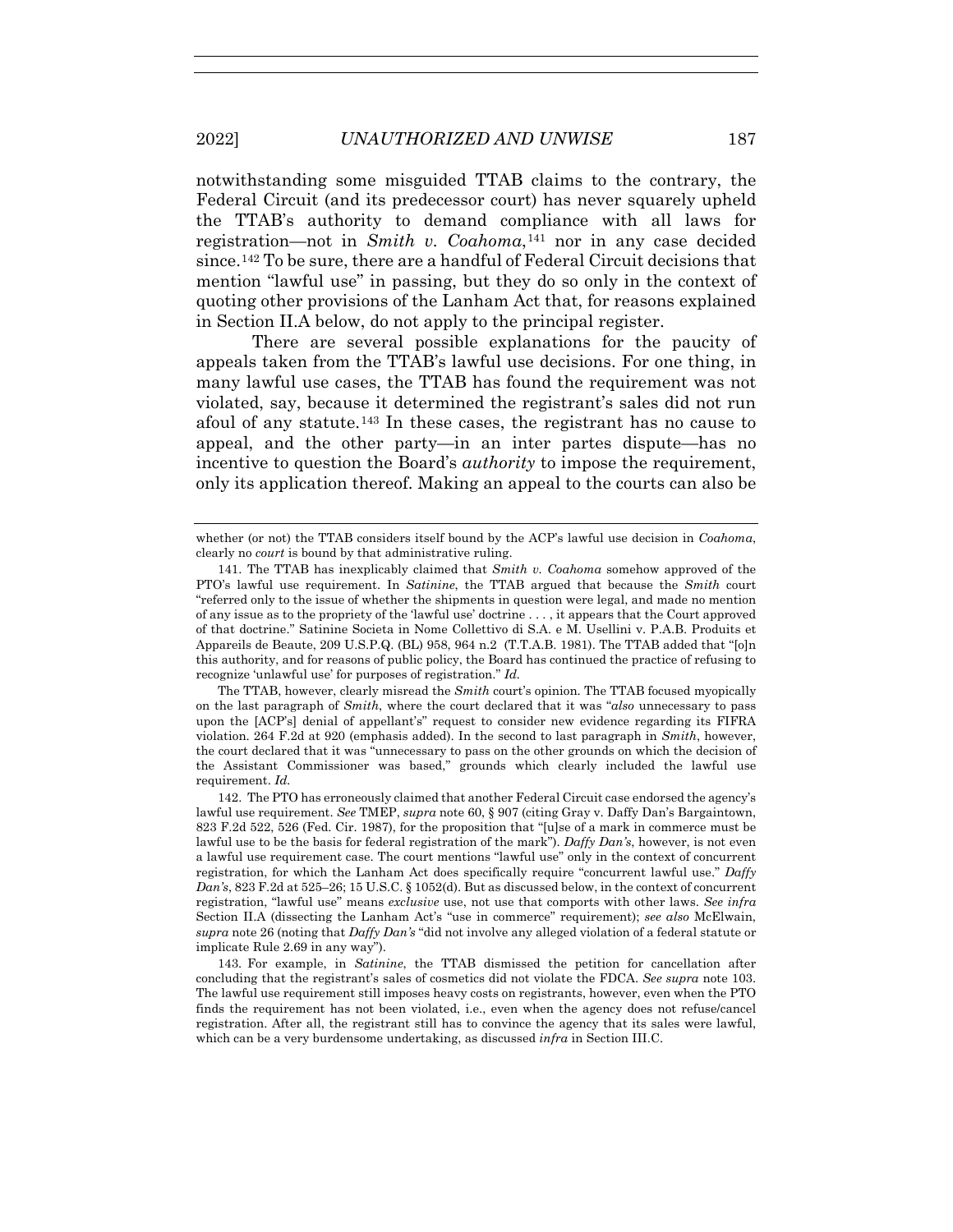costly for the aggrieved party. In ex parte proceedings, for example, if a disgruntled applicant opts to initiate a new civil suit against the PTO in district court, the applicant bears not only its own legal expenses, but "all the expenses of the proceeding," including the PTO's expenses, *regardless of the outcome of the appeal*.144 Furthermore, as the requirement became increasingly "well settled" at the PTO, parties may have come to believe that appeal to the courts would prove futile, especially given the TTAB's unfounded claims that the courts had already upheld the Agency's authority to impose the requirement.145 Finally, some parties might have been reluctant to appeal TTAB lawful use decisions because doing so might draw attention to the fact they had violated some nontrademark law. For example, before the DOJ hinted it would no longer enforce the federal marijuana ban, <sup>146</sup> marijuana suppliers might have feared that challenging the lawful use requirement in court would draw the ire of the DOJ and help lay the groundwork for criminal prosecutions against them. For these reasons and others,147 it is easy to see why so few parties have sought judicial review of the PTO's lawful use requirement over the past six decades.

#### 2. "Unlawful Use" in Trademark Infringement Litigation

Despite the paucity of judicial scrutiny of PTO lawful use decisions, a handful of courts has reflexively adopted the Agency's lawful use requirement for use in a different context: trademark infringement proceedings.148 Namely, these courts have held that a

 <sup>144. 15</sup> U.S.C. § 1071(b)(3). Until recently, the expenses covered by the provision were thought to include even the PTO's attorneys' fees. *See, e.g.*, Shammas v. Focarino, 784 F.3d 219, 225 (4th Cir. 2015) (holding that  $\S 1071(b)(3)$  "imposes a unilateral, compensatory fee, including attorneys fees, on every ex parte applicant who elects to engage the resources of the PTO when pursuing a de novo action in the district court, whether the applicant wins or loses"). The Supreme Court, however, recently held that an identical rule used in patent cases does not authorize the shifting of attorneys' fees, and that holding likely bars attorney fee shifting in trademark cases as well. Peter v. Nantkwest, Inc., 140 S. Ct. 365, 374 (2019).

<sup>145</sup>*. See supra* notes 141–142.

<sup>146</sup>*. See infra* note 350.

 <sup>147.</sup> For example, before the Supreme Court's 2015 decision in *B & B Hardware, Inc. v. Hargis Indus., Inc.*, losing parties may also have believed they could relitigate the TTAB's factual determinations in court if later sued for infringement. *See* 575 U.S. 138, 160 (2015) (clarifying that issue preclusion applies to prior TTAB adjudications). This belief would have further reduced the impetus to take appeal from TTAB lawful use decisions. As Professor Rebecca Tushnet has observed, the *B & B Hardware* Court "raised the stakes of contested registration proceedings." Tushnet, *supra* note 1, at 892.

 <sup>148.</sup> To date, only two federal courts of appeal, along with a sprinkling of federal district courts outside those circuits, have recognized this unlawful use defense. *See, e.g.*, CreAgri, Inc. v. USANA Health Scis., Inc., 474 F.3d 626, 630 (9th Cir. 2007) (holding that "only lawful use in commerce can give rise to trademark priority"); United Phosphorus, Ltd. v. Midland Fumigant, Inc., 205 F.3d 1219, 1225 (10th Cir. 2000) (holding that the Lanham Act protects marks "lawfully used in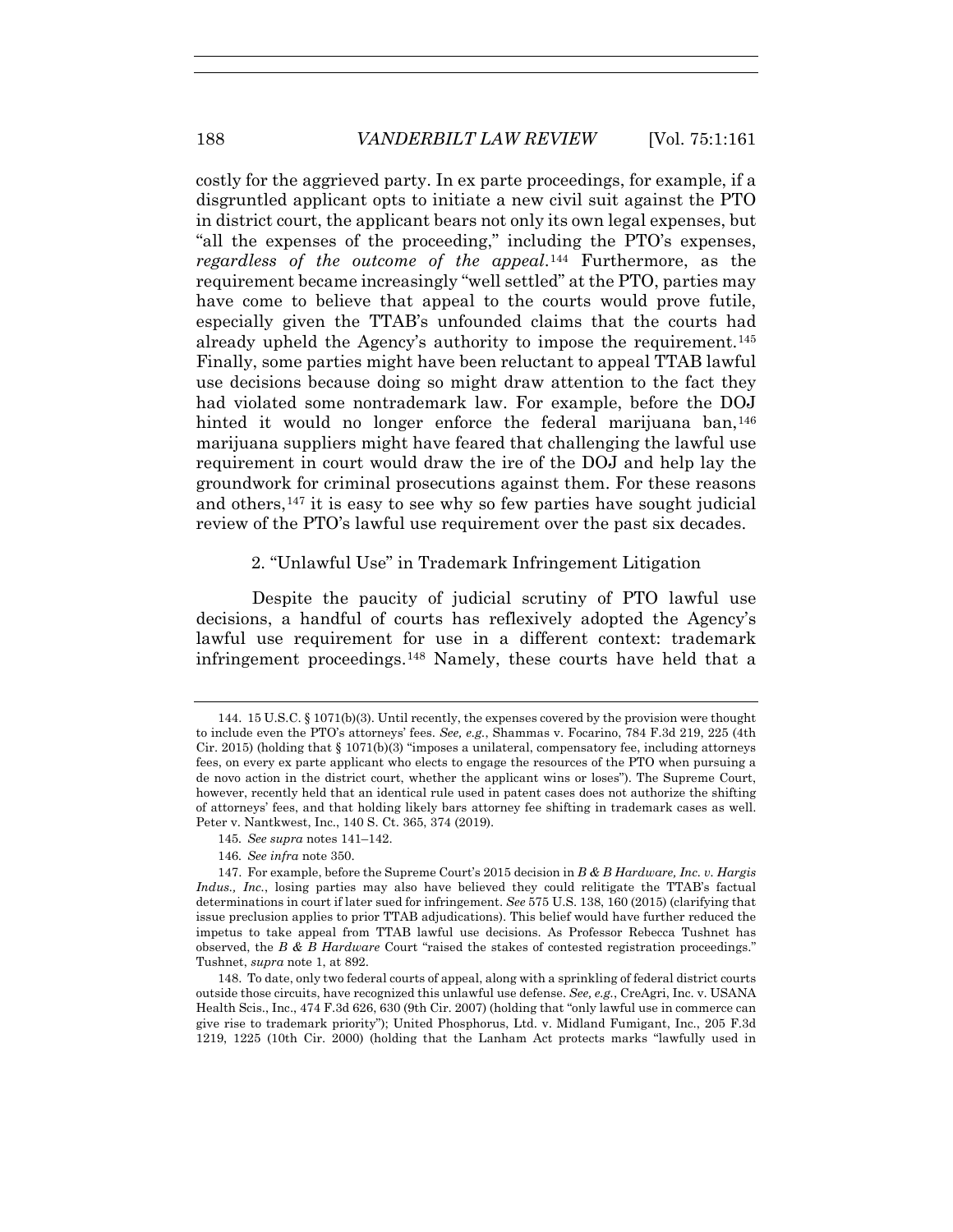mark owner's "unlawful use" of its mark constitutes a valid defense against infringement of the mark, notwithstanding any likelihood of confusion.149

In large part, the courts have based this "unlawful use" defense on the PTO's lawful use requirement.150 In the most notable of these court decisions, the Ninth Circuit panel in *CreAgri, Inc. v. USANA Health Sciences., Inc.* wrote that "we... agree with the PTO's policy and hold that only *lawful* use in commerce can give rise to trademark priority."151 It therefore dismissed the plaintiff's trademark infringement claim in the case, based on defendant's undisputed allegation that plaintiff's prior sales of dietary supplements had violated the FDCA.152 In following the PTO's requirement, the *CreAgri* court scrutinized neither the PTO's statutory authority to demand lawful use for registration (which was irrelevant in the case) nor its own authority to demand lawful use for trademark protection. Rather, it largely rested on the TTAB's opinion in *Stellar*, reasoning that

as a logical matter, to hold otherwise would be to put the government in the "anomalous position" of extending the benefits of trademark protection to a seller based upon actions the seller took in violation of that government's own laws. . . . It is doubtful that the trademark statute—passed pursuant to Congress's power under the Commerce Clause— "was . . . intended to recognize . . . shipments in commerce in contravention of other regulatory acts promulgated [by Congress] under [that same constitutional provision]."153

The *CreAgri* court also proffered a new argument for demanding lawful use, tersely suggesting that "as a policy matter, to give

commerce"); Woodstock Ventures LC v. Woodstock Roots, LLC, 387 F. Supp. 3d 306, 318 (S.D.N.Y. 2019) (refusing to recognize defendant's intent to expand into marijuana market "because the sale of recreational marijuana is illegal under federal law"); Sream, Inc. v. Superior Disc., LLC, No. 17- 8177, 2019 WL 2124887, at \*5 (E.D. La. May 15, 2019) ("Trademark rights cannot develop during periods of time when a mark is used in connection with goods which could not be lawfully shipped in interstate commerce."); Republic Techs. (NA), LLC v. BBK Tobacco & Foods, LLC, 262 F. Supp. 3d 605, 607 (N.D. Ill. 2017) ("Where a trademark's use in commerce is not lawful, the mark may be canceled."); Tassel Ridge Winery, LLC v. Woodmill Winery, Inc*.*, No. 11-cv-00066, 2013 WL 5567505, at \*5 (W.D.N.C. Oct. 9, 2013) (holding that "use in commerce must be lawful" (internal quotation marks omitted)); *see also* Davidoff Extension S.A. v. Davidoff Int'l, Inc., 612 F. Supp. 4, 7 (S.D. Fla. 1984) (assuming unlawful use defense exists). A handful of courts have acknowledged but not yet adopted the defense. *E.g.*, FN Herstal SA v. Clyde Armory Inc., 838 F.3d 1071, 1086– 87 (11th Cir. 2016) (holding that "[t]his Court has not adopted the unlawful use doctrine and need not do so today" (footnote omitted)).

 <sup>149.</sup> Astrachan, *supra* note 26, at 287 (explaining that "there is no infringement because the plaintiff does not have a protectable mark").

<sup>150</sup>*. E.g.*, *United Phosphorus*, 205 F.3d at 1225 (relying upon TTAB cases to conclude that "shipping goods in violation of federal law cannot qualify as the 'use in commerce' necessary to establish trademark rights").

 <sup>151. 474</sup> F.3d at 630.

<sup>152</sup>*. Id*. at 630–31.

<sup>153</sup>*. Id.* at 630 (quoting *In re* Stellar Int'l, Inc., 159 U.S.P.Q. (BL) 48, 51 (T.T.A.B. 1968) (alterations in original)).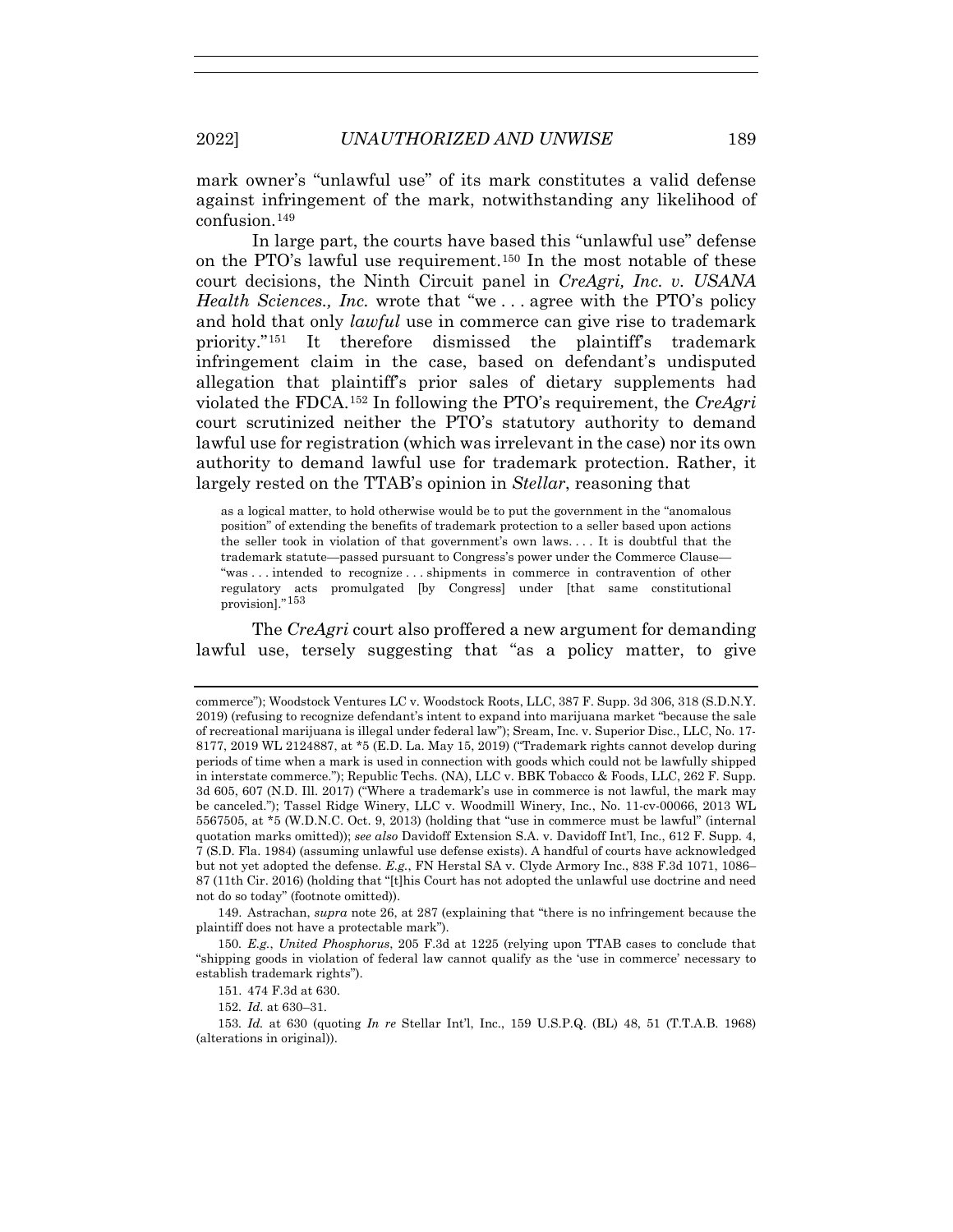trademark priority to a seller who rushes to market without taking care to carefully comply with the relevant regulations would be to reward the hasty at the expense of the diligent."154

The courts' failure to scrutinize the PTO's policy is unfortunate, but by the time the unlawful use defense first surfaced in litigation, courts may have assumed (mistakenly) that the Agency's policy had already been carefully vetted in appeals taken from the Agency's lawful use registration decisions. After all, the PTO had been demanding lawful use for nearly two decades before the first district court recognized the unlawful use defense in 1975,155 and for at least five decades before any federal court of appeals got around to recognizing the defense. As the *CreAgri* court remarked in its decision in 2007, "[i]t has *long been the policy* of the PTO's Trademark Trial and Appeal Board that use in commerce only creates trademark rights when the use is lawful."156 The longevity of the rule may thus have insulated the PTO's requirement from closer scrutiny.

The courts' deference to the PTO's lawful use policy may have also stemmed from a desire to harmonize the rules applicable to registration and infringement proceedings. Because a court presiding over an infringement lawsuit may cancel registration, infringement litigation serves as an alternative to petitioning the PTO for cancellation.157 To avoid creating different registration standards for infringement lawsuits, courts may have felt pressured to follow the PTO's lawful use policy, even if the courts did not necessarily agree with it.158 And even if they strongly disagreed with the PTO, courts hearing trademark infringement lawsuits could do little about it. The courts could only order the Agency to change its requirements for registration in an appeal from one of the Agency's registration proceedings.159

<sup>154</sup>*. Id.* Section III.B debunks this fairness argument.

<sup>155</sup>*. See* Cameo, Inc. v. Plough, Inc*.,* No. C73-177, 1975 U.S. Dist. LEXIS 14527 (N.D. Ohio Jan. 3, 1975), *vacated*, 517 F.2d 1404 (6th Cir. 1975); Cooper, *supra* note 26, at 50 (confirming that *Plough* was the first court case to recognize the unlawful use defense under the Lanham Act).

<sup>156</sup>*. CreAgri*, 474 F.3d at 630 (emphasis added and omitted).

<sup>157</sup>*. See* B & B Hardware, Inc. v. Hargis Indus., Inc., 575 U.S. 138, 155 (2015) (recognizing that "district courts can cancel registrations during infringement litigation").

<sup>158</sup>*. Cf*. Wasserman, *supra* note 65, at 1561 (suggesting courts might defer to the PTO when the Agency is first to confront an issue). In *Sream, Inc. v. Superior Disc., LLC*, for example, the court emphasized that " '[t]he general principles qualifying a mark for registration . . . are for the most part applicable in determining whether an unregistered mark is entitled to protection.' " No. 17-8177, 2019 WL 2124887, at \*5 (E.D. La. May 15, 2019) (quoting Two Pesos, Inc. v. Taco Cabana, Inc., 505 U.S. 763, 768 (1992)). Noting the TTAB's decision in *In re Stellar*, the court proceeded to find that the lawful use principle "applies by analogy to the development of common law rights in unregistered trademarks." *Id.*

 <sup>159.</sup> With respect to trademark infringement decisions issued by courts, the TTAB is bound only as regards that case and the specific mark at issue in it. To be sure, the TTAB might consider infringement decisions to be persuasive authority. However, the Board itself has declared that it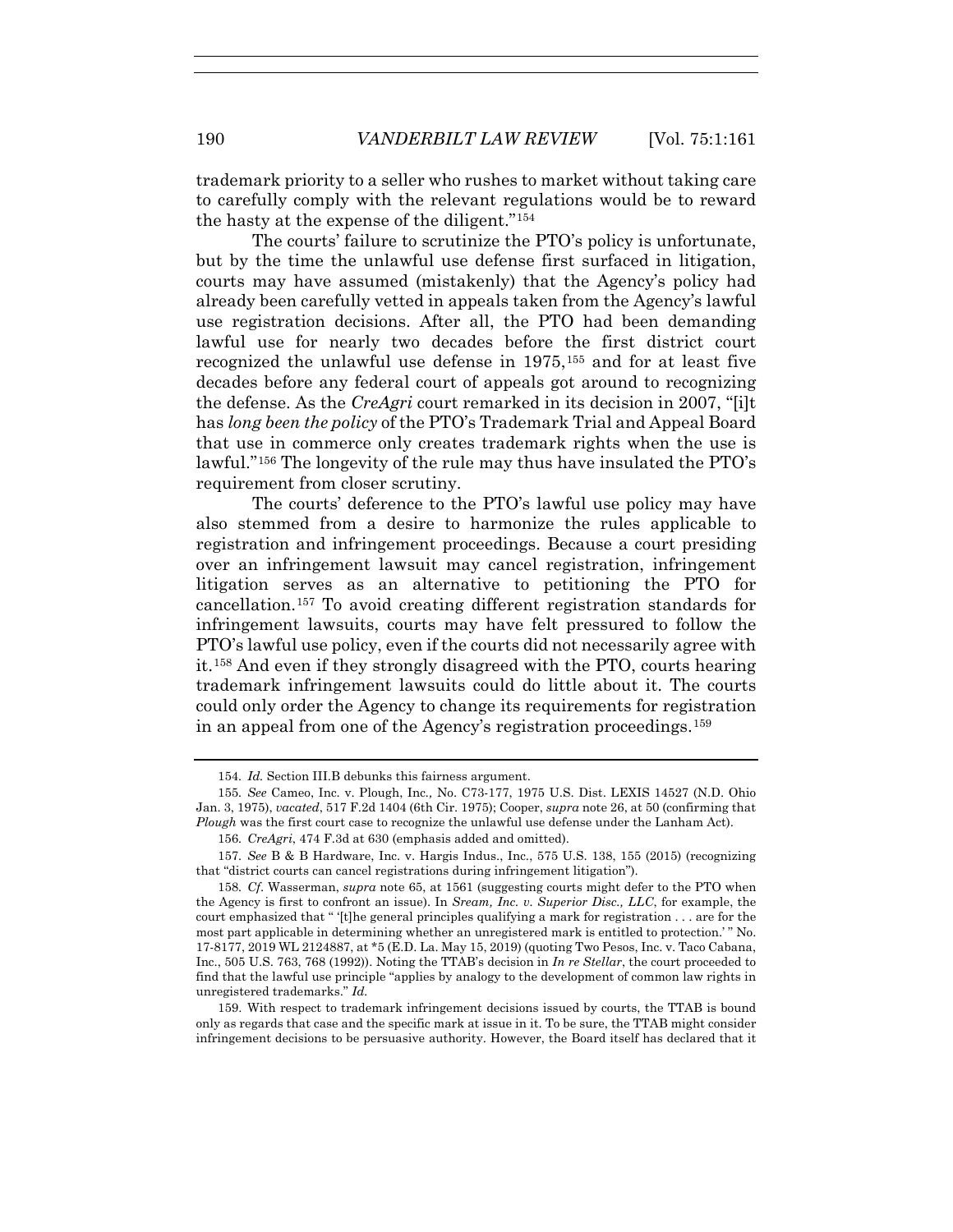In addition to taking their cues from the PTO, courts recognizing the unlawful use defense may have also been inspired by the equitable clean hands doctrine.160 In a nutshell, the clean hands doctrine bars judicial relief when a party has engaged in serious and intentional (though not necessarily unlawful) wrongdoing that has a direct connection to the party's claim for relief.161 Long before any court recognized the unlawful use defense, and before passage of the Lanham Act, federal courts had recognized a clean hands defense to trademark infringement.162 The defense was usually, though not always, applied against mark owners who had intentionally deceived the public through the use of their marks<sup>163</sup>—a wrong the Lanham Act now addresses directly and explicitly.<sup>164</sup> Although modern courts have rarely mentioned "clean hands" alongside unlawful use, several commentators have conjectured that the unlawful use defense was inspired by the clean hands doctrine.165

162*. See, e.g.*, Cooper, *supra* note 26, at 39–42 (discussing early cases).

163*. See*, *e.g.*, Clinton E. Worden & Co. v. Cal. Fig Syrup Co*.*, 187 U.S. 516, 535 (1903):

It is well settled that if a person wishes his trade-mark property to be protected by a court of equity, he must come into court with clean hands, and if it appears that the trade-mark for which he seeks protection is itself a misrepresentation to the public, and has acquired a value with the public by fraudulent misrepresentations in advertisements, all relief will be denied to him.

(internal quotation marks omitted) (barring recovery for infringement of SYRUP OF FIGS because a mark falsely suggested plaintiff's medicine contained figs); Manhattan Med. Co. v. Wood, 108 U.S. 218, 222 (1883) ("A court of equity will extend no aid to sustain a claim to a trade-mark of an article which is put forth with a misrepresentation to the public as to the manufacturer of the article, and as to the place where it is manufactured . . . .").

164*. See*, *e.g.*, 15 U.S.C. § 1064 (barring registration of marks that are, inter alia, "deceptively misdescriptive" or geographically deceptively misdescriptive of the goods on which they are used).

 165. Cooper, *supra* note 26, at 38 (suggesting unlawful use doctrine developed to help clarify the sorts of conduct that will be considered sanctionable under the nebulous clean hands doctrine); McElwain, *supra* note 26 (suggesting "[t]he source of [the] concern [expressed in *In re Stellar*], though not usually articulated," is the unclean hands doctrine). As discussed more fully below, however, the unlawful use defense and lawful use requirement are far broader than the clean hands doctrine, thereby undermining any suggestion that the defense and the requirement are based on the ancient equitable doctrine. *See infra* Section II.C.3.

<sup>&</sup>quot;relies primarily on precedent from the Court of Appeals for the Federal Circuit," and not other federal courts, in trademark registration proceedings. TBMP, *supra* note 66, § 101.03.

<sup>160</sup>*. See* Johnson v. Yellow Cab Transit Co., 321 U.S. 383, 387 (1944) (recalling the adage that "he who comes into equity must come with clean hands"). The relationship between the PTO's lawful use reasoning and the clean hands doctrine is discussed *infra* in Section II.C.3.

<sup>161</sup>*. See* Ori J. Herstein, *A Normative Theory of the Clean Hands Defense*, 17 LEGAL THEORY 171, 173 (2011) (defining unclean hands as "[a]ny willful conduct that is iniquitous, unfair, dishonest, fraudulent, unconscionable, or performed in bad faith" that has a connection with the party's cause of action). For ease of exposition, I use "clean hands" to refer to a set of similar legal and equitable doctrines. *See id.* at 176 (noting similarities among clean hands, *in pari delicto*, and *ex turpi causa non oritur actio* doctrines).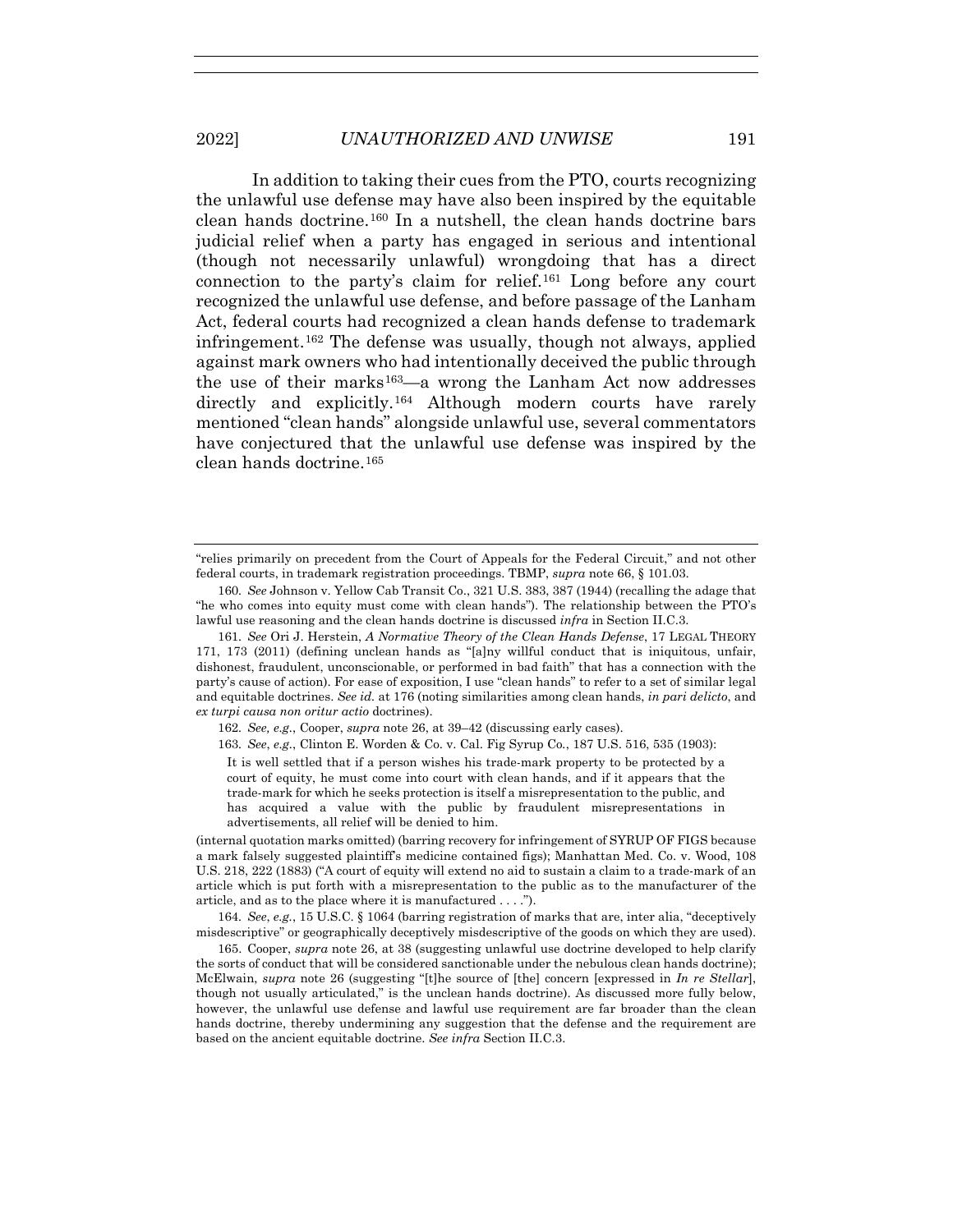### *D. Summary*

Although the Lanham Act does not expressly require lawful use of a mark, the PTO has insisted upon compliance with an everexpanding array of statutes as a condition for trademark registration. The Agency has seldom addressed its statutory authority to impose this lawful use requirement. Instead, to the extent the PTO has sought to justify the requirement at all, it has made a hodgepodge of thinly developed arguments based mostly on abstract principles of law and policy considerations. But even as it has defended the requirement, the PTO has recognized some of the practical challenges posed by policing compliance with nontrademark laws, and it has thus grafted various limitations onto its creation.

In its seven-plus decades of existence, the courts have never closely scrutinized the PTO's lawful use requirement. To a large extent, they simply have not had the opportunity. Few of the Agency's lawful use decisions have been appealed to the courts, and courts have found simpler, alternative grounds upon which to decide those few appeals that have been taken. However, this lack of scrutiny has not stopped some courts from blindly following the PTO and adopting the Agency's lawful use requirement as a defense to trademark infringement.

The next two Parts subject the lawful use requirement to longoverdue scrutiny. They explain why each of the arguments the PTO has made to defend the requirement are misguided or unfounded. They also offer additional insights to help demonstrate that the lawful use requirement is both unauthorized and unwise.

# II. UNAUTHORIZED: THE LANHAM ACT DOES NOT REQUIRE LAWFUL USE

This Part mounts the first of two fundamental challenges to the lawful use requirement. It scrutinizes the text and history of the Lanham Act, along with the legal principles invoked by the PTO, to demonstrate that the Agency lacks authority to demand lawful use for registration. Put simply, Congress did not want the PTO to police compliance with other statutes when administering the Lanham Act's registration system. Thus, even if the lawful use requirement were a good trademark policy (it is not, for reasons discussed in the next Part), the requirement would still be ultra vires and unenforceable.

Section A begins by analyzing the Lanham Act's "use in commerce" requirement. The statute plainly indicates that this requirement is satisfied by the sale or transportation of a good bearing a mark, without regard to the legality of such sale or transportation.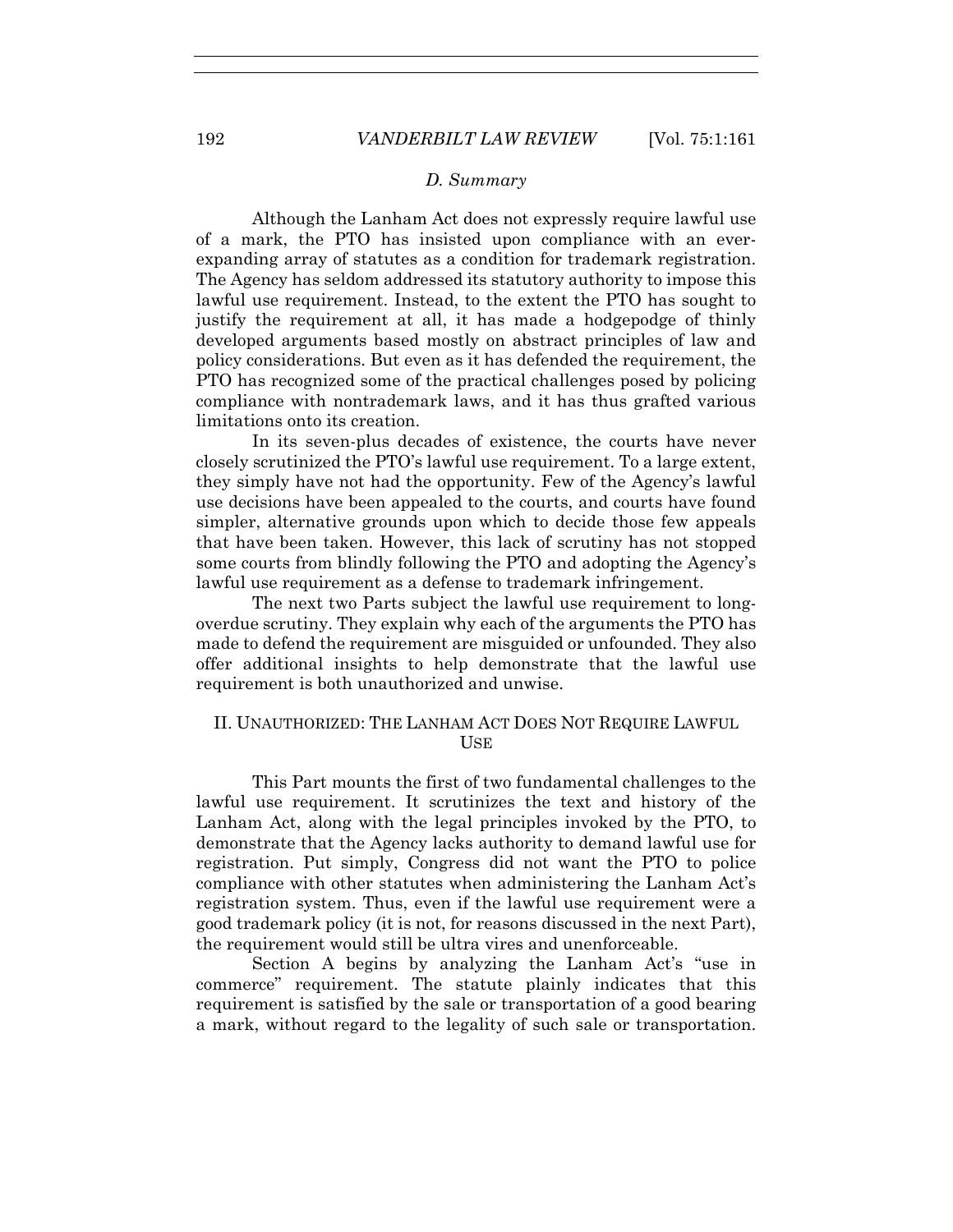Furthermore, demanding compliance with other laws bears no relationship to the purposes behind requiring "use in commerce." Section A also debunks the PTO's lone textual argument for demanding lawful use—the notion that, because Congress explicitly required "lawful use" for registration on the supplemental register, it necessarily (albeit implicitly) intended to do so for the principal register as well. This argument is inconsistent with both the basic tenets of statutory interpretation and the settled meaning of the phrase "lawful use" as it is used elsewhere in the Lanham Act.

Section B then examines a provision of the Lanham Act that has been ignored by the PTO in lawful use cases. This provision specifies the exclusive grounds upon which the Agency may refuse registration of marks used in commerce, and it would have been the natural place for Congress to prohibit registration of marks used in connection with unlawful acts. Congress, however, included no such prohibition in the Lanham Act, a conspicuous omission, given that Congress had expressly barred protection of marks used in unlawful businesses in every prior trademark statute passed before the Act.

Section C turns to the general legal principles the PTO has cited to justify the lawful use requirement. It shows that the PTO has mischaracterized those principles. Contrary to the PTO's assertion in *Coahoma*, for example, it is widely recognized that one can acquire valid property rights via wrongful acts. In any event, the Agency has overstepped its authority in basing registration requirements on general principles of law, rather than the express language of the Lanham Act.

Section D then explains that the PTO has no power to revise the Lanham Act's registration requirements on its own initiative. The lawful use requirement, in other words, cannot be sustained as an exercise in the Agency's rulemaking authority.

# *A. The Statutory "Use in Commerce" Requirement*

The Lanham Act expressly requires an applicant to "use [a mark] in commerce" to register the mark on the principal register.<sup>166</sup> Importantly, however, the statute itself does not require use of the mark to be *lawful*, at least in the sense now demanded by the PTO—as in compliance with all other federal statutes.

Section 45 of the Act expressly declares that the "use in commerce" requirement "shall be deemed" satisfied when a mark "is placed in any manner on . . . goods" and "the goods are sold or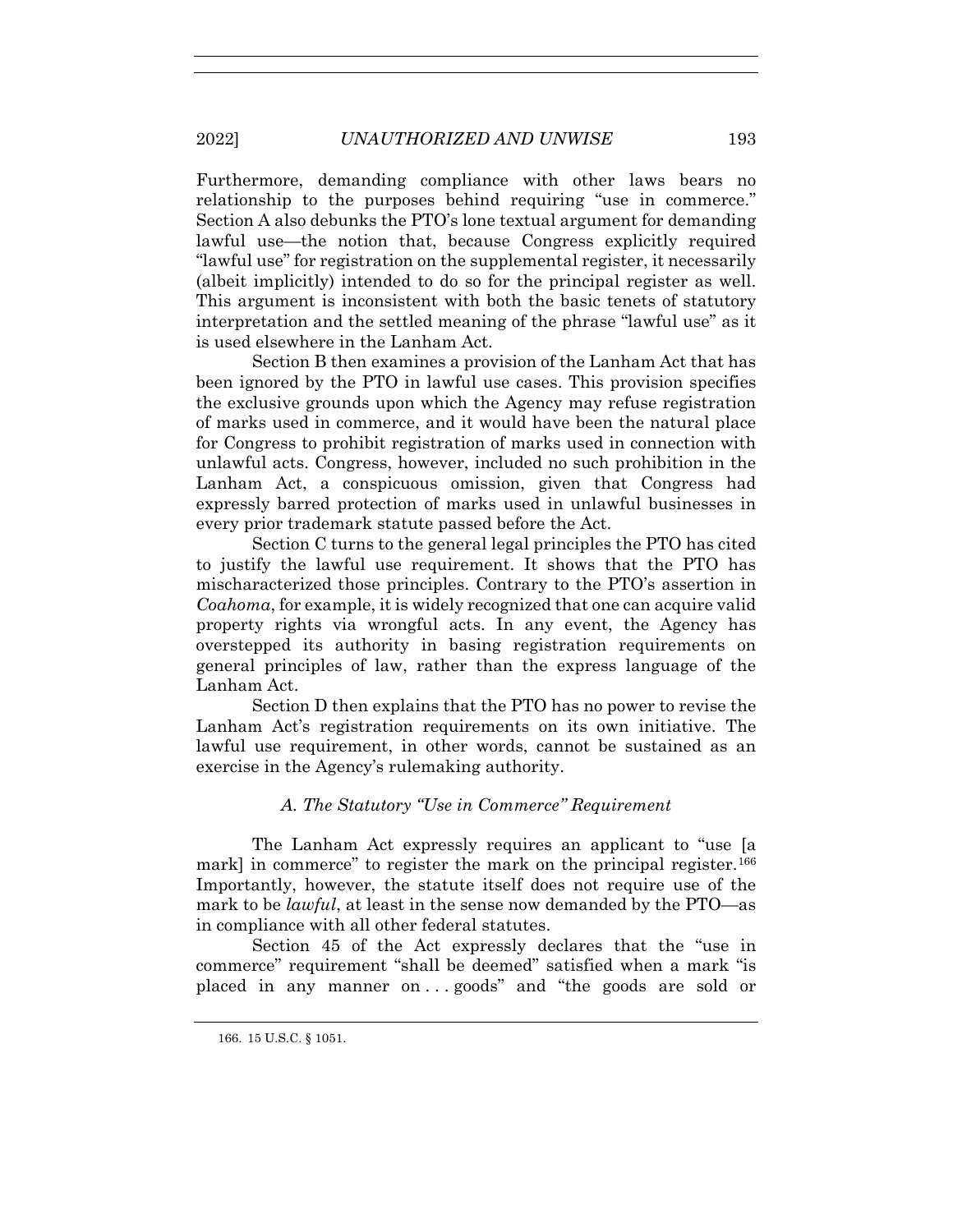transported in commerce."167 Furthermore, the statute defines "commerce" expansively, to encompass "*all* commerce which may lawfully be regulated by Congress,"<sup>168</sup> i.e., not just commerce that Congress considers *lawful*. Thus, the plain language of the Lanham Act indicates that the "use in commerce" requirement is satisfied when an applicant sells or transports goods bearing her mark, without regard to whether such sale or transportation comports with other laws.

The PTO's demand that sale of a trademarked good comport with all federal statutes also bears no relationship to the purposes of the "use in commerce" requirement. Congress has required mark owners to "use" their marks, in the sense of affixing their marks to a good, since the earliest federal trademark laws.169 Indeed, as the Supreme Court has recognized, "the right to a particular mark grows out of its use, not its mere adoption."170 The purpose of requiring use in this sense is straightforward: affixing the mark to a good establishes the critical connection between the mark and the maker of the good in the minds of consumers.171 No such connection would be established if a mark owner could simply reserve rights to a word, name, symbol, etc., without actually placing the mark on a product. To ensure that a given mark consistently identifies the source of a good, the Lanham Act ordains that the first party to use the mark can block anyone else from later using the same mark or a confusingly similar mark—that is, the first user has priority over the mark, because consumers will assume that products bearing that mark were made by that party (the first user). Demanding use of a mark is thus an integral part of a trademark system that is, in large part, designed to help consumers identify the source of goods they consume.

Demanding compliance with other statutes, however, is hardly necessary for the trademark system to serve this critical sourceidentification function. Whether or not the sale of a trademarked good violates some other statute besides the Lanham Act does not affect the mark's ability to help consumers identify the source of the good. There

<sup>167</sup>*. Id.* § 1127(1).

<sup>168</sup>*. Id.* (emphasis added). The only commerce (i.e., sales or transportation of goods) that falls outside of this expansive statutory definition is the rare sale or transportation of a good that Congress may not regulate under the Commerce Clause, which is the source of Congress's constitutional power to regulate trademarks. *See infra* notes 173–176 and accompanying text.

 <sup>169.</sup> For example, Congress's 1870 trademark statute required "use"—albeit not necessarily use "in commerce"—for protection of a mark. Trademark Law of 1870, Pub. L. No. 41-230, § 78, 16 Stat. 198, 212.

 <sup>170.</sup> United Drug Co. v. Theodore Rectanus Co., 248 U.S. 90, 97 (1918).

<sup>171</sup>*. See* 15 U.S.C. § 1127 (defining "trademark" as "any word, name, symbol, or device ... used by a person ... to identify and distinguish his or her goods ... from those manufactured or sold by others and to indicate the sources of the goods"); *infra* Section III.A (discussing the Lanham Act's source identification function).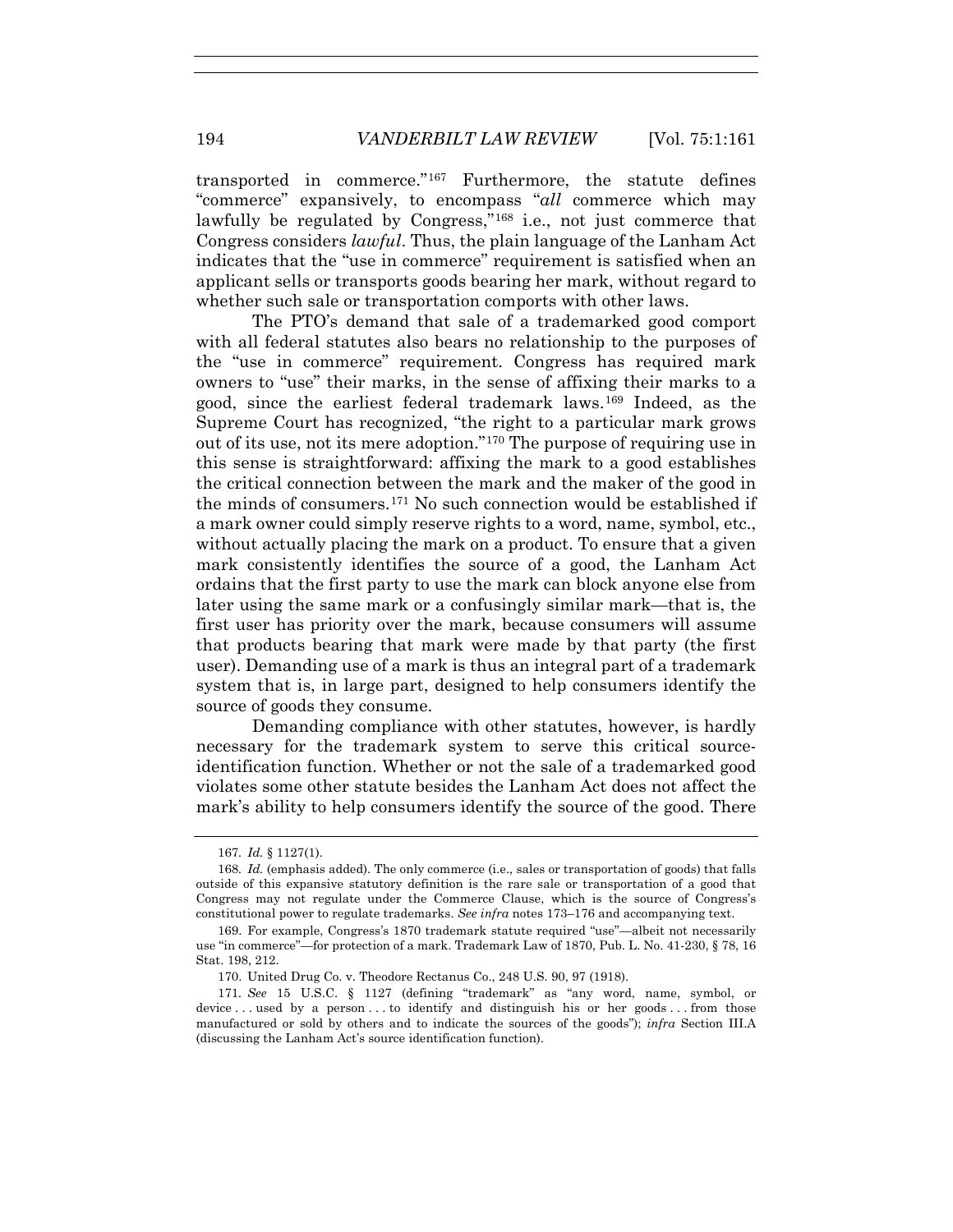is simply no reason to think that the use of a mark that complies with the Lanham Act but violates another law, like the Controlled Substances Act ("CSA") or the California Vehicle Code, would necessarily deceive or confuse consumers. For example, a consumer who sees a mark like WILLIE'S RESERVE used on cannabis is unlikely to be confused about the *source* of that cannabis just because the sale of the drug violates the CSA. (In fact, as discussed below in Section III.A, the lawful use requirement may contribute to consumer confusion rather than combat it because the requirement prevents companies from protecting their brands, like WILLIE'S RESERVE, from being used by rivals who seek to exploit consumer confusion.) The story would be different, of course, if the use of the mark violated the *Lanham Act*, say, because it was confusingly similar to another previously used mark. Imagine, for example, if the consumer saw a cannabis-infused edible branded KEEF KAT that was not made by or under license with the Hershey Company, the owner of the KIT KAT mark in the United States. In that case, the consumer likely *would* be confused about who made the edible. But the lawful use requirement is not needed to combat violations of the Lanham Act, because the Lanham Act expressly makes infringing use actionable.172 Indeed, the lawful use requirement only kicks in when some other statute, besides the Lanham Act, has been violated.

Not only is the lawful use requirement unrelated to the purpose of requiring "use" of a mark, it is also unrelated to the purpose of requiring such use to be "in commerce." The "in commerce" language of section 1 serves a purely jurisdictional function. Namely, it provides the jurisdictional "hook" Congress needs to regulate trademarks under the Commerce Clause.173 In *The Trade-Mark Cases*, the Supreme Court held that Congress lacked power to regulate trademarks under the Intellectual Property Clause.174 At the same time, however, the Court suggested that federal trademark legislation might fare better if passed pursuant to the Commerce Clause, so long as Congress expressly limited application of its statute "to the use of trade-marks in

<sup>172</sup>*. See, e.g.*, 15 U.S.C. § 1114(1) (amended 1962):

Any person who shall, without consent of the registrant . . . use in commerce any reproduction . . . [of any] registered mark in connection with the sale . . . of any goods or services on or in connection with which such use is likely to cause confusion, or to cause mistake, or to deceive [purchasers as to the source of origin of such goods or services]... shall be liable in a civil action by the registrant ....

 <sup>173.</sup> U.S. CONST. art. I, § 8.

 <sup>174. 100</sup> U.S. 82, 93–94 (1879). The Intellectual Property Clause (or Patents and Copyrights Clause) gives Congress the power "[t]o promote the Progress of Science and useful Arts, by securing for limited Times to Authors and Inventors the exclusive Right to their respective Writings and Discoveries." U.S. CONST art. I, § 8, cl. 8.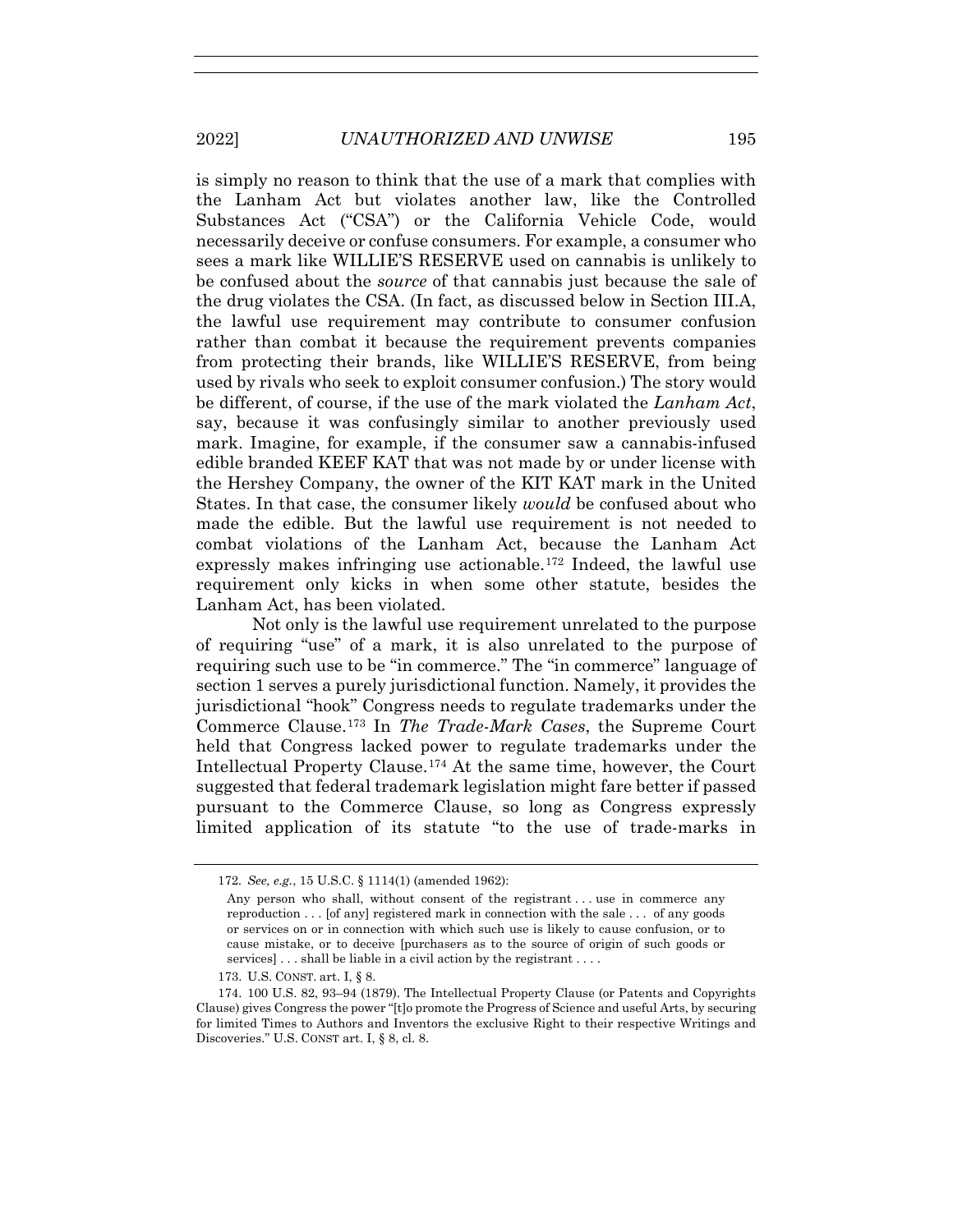[interstate] commerce."175 Thus, in every trademark law it has adopted since *The Trade-Mark Cases* were decided, Congress has demanded "use *in commerce*" to ensure that the statute fits comfortably within its Commerce Clause authority.176

Not surprisingly, the Congress that passed the Lanham Act sought to maximize the reach of its trademark law. Hence, as noted above, Congress defined "commerce" expansively to cover "*all* commerce which may lawfully be regulated by Congress."<sup>177</sup> The Supreme Court has characterized this language as giving the Lanham Act a "sweeping reach" and conferring a "broad jurisdictional grant,"178 especially in light of the Court's modern, capacious interpretation of the Commerce Clause.

Once again, however, the PTO's lawful use requirement bears no relation to this jurisdictional purpose. Congress's definition of the "use in commerce" requirement is focused entirely on whether Congress *may* regulate some activity. That definition plainly seeks to extend the reach of the statute to all activity Congress *may* regulate, regardless of *how* (or even whether) Congress has regulated the activity. The PTO's lawful use requirement, by contrast, is focused entirely on *how* Congress has regulated some activity—namely, whether Congress has banned the sale of a good on which a mark is used. The PTO's reasoning in trademark registration proceedings evidences the Agency's confusion and its erroneous conflation of these two distinct issues. For example, in *East West Bank Co. v. Plubell Firm LLC*, the TTAB suggested that "[t]he unlawful use in commerce doctrine is derived from Section 45 of the Trademark Act, . . . which defines 'commerce' as 'all commerce which may *lawfully* be regulated by Congress.' Thus, in order to obtain a federal registration, use of a mark in commerce must be *lawful*."179 In other words, the TTAB brazenly reordered the words of the Lanham Act to conclude that "commerce which may lawfully be regulated by Congress" is the same as "commerce that Congress has made lawful."

<sup>175</sup>*. The Trade-Mark Cases*, 100 U.S. at 97. For a deeper dive into the connection between the Intellectual Property Clause and trademarks, see Jeanne C. Fromer, *The Intellectual Property Clause's External Limitations*, 61 DUKE L.J. 1329, 1360–61 (2012).

 <sup>176.</sup> Trademark Law of 1881, Pub. L. No. 46-138, 21 Stat. 502, 503 (providing for registration of marks "used in commerce with foreign nations or Indian tribes"); Trademark Law of 1905, Pub. L. No. 58-84, § 2, 33 Stat. 724, 724 (providing the same); Trademark Law of 1920, Pub. L. No. 66- 163, 41 Stat. 533, 534 (implementing 1910 treaty by providing for registration of certain marks, "which have been in bona fide use for not less than one year in interstate or foreign commerce, or commerce with the Indian tribes").

 <sup>177. 15</sup> U.S.C. § 1127 (emphasis added).

 <sup>178.</sup> Steele v. Bulova Watch Co*.*, 344 U.S. 280, 286–87 (1952).

 <sup>179.</sup> No. 92053712, 2016 WL 5219824, at \*13 (T.T.A.B. Sept. 8, 2016) (emphasis added).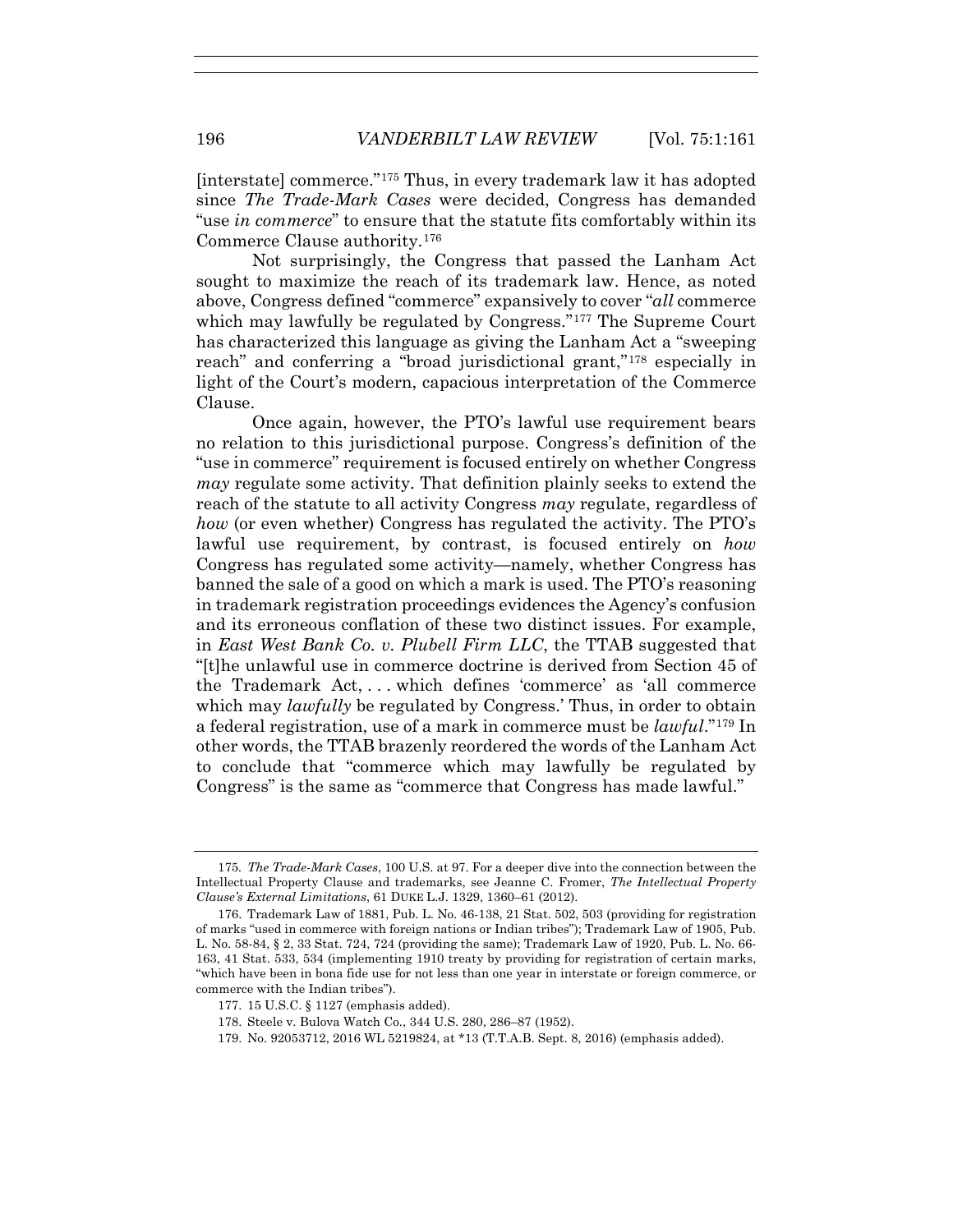Moreover, the PTO's interpretation of "commerce" in section 1 makes little sense when applied to other sections of the Lanham Act that employ that same term. Consider, for example, section 32 of the Lanham Act, which authorizes the owner of any registered mark to recover damages from any person "who shall, in commerce, . . . use" its registered mark without permission, in a way that is "likely to cause confusion, or mistake, or to deceive" purchasers as to the source of goods.180 In the context of section 32, interpreting "commerce" to cover only *lawful* commerce would generate truly bizarre results. It would allow mark owners to sue for infringement, but only if an infringer had not also violated some other nontrademark law while using the mark; in other words, mark owners could sue only if the infringer's use of the mark had otherwise been lawful. To see why, return to the KEEF KAT example from above. If the PTO's interpretation of "commerce" were correct, the Hershey Company could not pursue a trademark infringement action against the maker of KEEF KAT. After all, the sale of the marijuana edible bearing the KEEF KAT mark would not be lawful under federal law, and thus, would not constitute use "in [lawful] commerce" for purposes of section 32.181 Not surprisingly, no court has interpreted the term "commerce" to mean only "lawful commerce" for purposes of section 32. Given the "normal rule of statutory construction that identical words used in different parts of the same act are intended to have the same meaning,"182 the PTO's narrowing interpretation of the word "commerce" in section 1 is out of place and should not stand.

Notably, the TTAB has seldom bothered to address the key language of sections 1 or 45 in devising and defending its lawful use requirement. As discussed above in Section I.B.2, the TTAB did not make *any* textualist argument for the lawful use requirement until roughly thirty-five years after passage of the Lanham Act. In *Satinine*, Member Kera suggested that "lawful" use was necessarily implied by section 1 (the section governing the principal register) because section 23 of the Lanham Act, which governs the supplemental register, explicitly conditioned registration on that register on "*lawful* use in commerce."183 Member Kera reasoned that "it would be wholly contradictory to require 'lawful use' for an application to register a mark upon the Supplemental Register but not to require 'lawful use' for an

 <sup>180. 15</sup> U.S.C. § 1114 (amended 1962).

 <sup>181.</sup> Indeed, because infringing use is, by definition, *unlawful* under the Lanham Act, *no plaintiff* could recover damages for infringement under section 32, if that provision were interpreted to apply only to infringing, *lawful* use of a mark.

 <sup>182.</sup> Gustafson v. Alloyd Co., 513 U.S. 561, 570 (1995) (internal quotation marks omitted).

 <sup>183.</sup> Satinine Societa in Nome Collettivo di S.A. e M. Usellini v. P.A.B. Produits et Appareils de Beaute (*Satinine v. P.A.B.*), 209 U.S.P.Q. (BL) 958, 964 n.2 (T.T.A.B. 1981).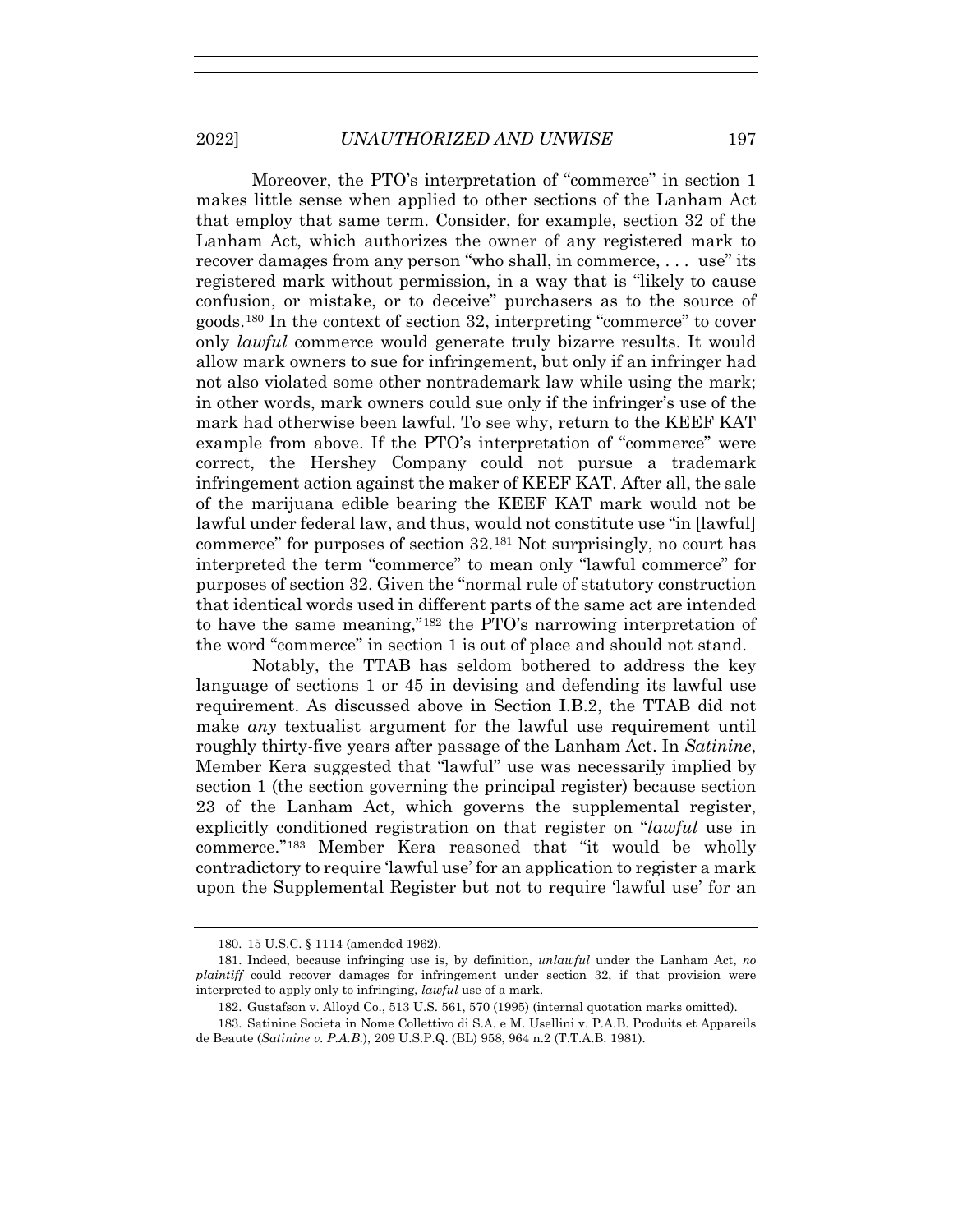application to register a mark upon the Principal Register, which confers much greater rights upon the registrant."184 Although Member Kera did not mention it, the Lanham Act includes a second explicit reference to "lawful use," this one among the requirements for *concurrent* registration of a mark. In particular, section 2 allows a party to register a mark already registered by an unrelated party if the applicant shows "concurrent *lawful* use" of the mark prior to the date the first party applied to register the mark.185

But this statutory interpretation argument is unfounded, for two primary reasons. First, it directly contravenes the "familiar principle of statutory construction . . . that a *negative* inference may be drawn from the exclusion of language from one statutory provision that is included in other provisions of the same statute."186 Contrary to Member Kera's suggestion, then, the fact that the Lanham Act expressly refers to "lawful use in commerce" in section 23—but not section 1—strongly suggests that the obligation to obey other laws (if it exists at all) applies only to the former section governing the supplemental register. In other words, Member Kera got the statutory interpretation argument completely backwards. Indeed, Member Rice, who, as noted earlier, expressed doubts about the PTO's statutory authority to impose the lawful use requirement in *Satinine*, flatly rejected Member Kera's reasoning: "Inasmuch as the term 'lawful' is specifically used in certain sections of the Statute, the suggestion that this term should be read into those sections where it is not used would appear to be a violation of the basic rules of statutory construction."187

Second, and even more fundamentally, Member Kera's statutory argument misconstrues the meaning of "lawful use" for purposes of section 23. In particular, Member Kera's assumption that "lawful use" in section 23 (and presumably, other sections of the Lanham Act that employ similar language) means "use that is in compliance with all

 <sup>184.</sup> *Id*. at 967 (Kera, Member, concurring)

 <sup>185. 15</sup> U.S.C. § 1052(d) (emphasis added); *see also id.* §§ 1067, 1071 (both referring to "lawful concurrent user"). Concurrent use registration is permitted only if there is no likelihood of confusion and the party seeking registration had used the mark in commerce before the other party sought registration on the principal register (or else has that party's consent). In 1999, Congress added a third reference to "lawful use" addressed to cyberpiracy. This amendment makes a party liable for "bad faith intent to profit" from the use of a *domain* name that is confusingly similar to a mark protected by the Lanham Act, but it also creates a safe harbor for defendants who "believed and had reasonable grounds to believe that the use of the domain name was a fair use or otherwise *lawful*." *Id.* § 1125(d)(A)-(B) (emphasis added).

 <sup>186.</sup> Hamdan v. Rumsfeld, 548 U.S. 557, 578 (2006) (emphasis added); *see also* Romag Fasteners, Inc v. Fossil, Inc., 140 S. Ct. 1492, 1495 (2020) ("Nor does this Court usually read into statutes words that aren't there. It's a temptation we are doubly careful to avoid when Congress has (as here) included the term in question elsewhere in the very same statutory provision.").

<sup>187</sup>*. Satinine*, 209 U.S.P.Q. (BL) at 964 n.2.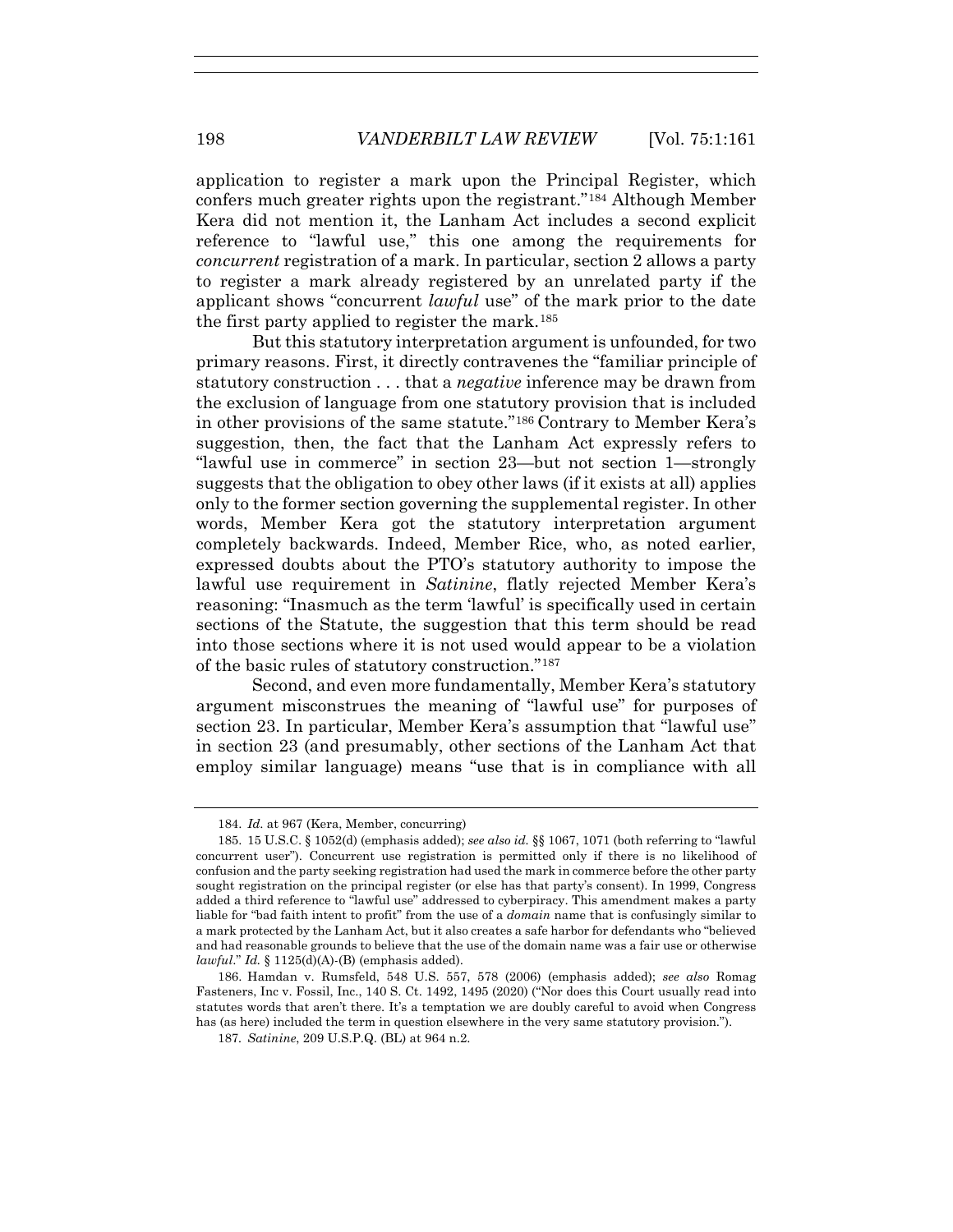federal statutes" is just plain wrong. The term "lawful use" in these sections has been consistently interpreted to mean in compliance with other provisions of the Lanham Act rather than in compliance with all federal laws.188 With respect to the supplemental register (section 23), "lawful use" is understood to mean the *exclusive* use of a mark.189 With respect to concurrent registration (section 2(d)), "concurrent lawful use" is understood to mean use of a mark in a particular geographic area that predates another party's registration of the same mark (i.e., use that is consistent with rules allowing for concurrent use).190 In other words, the Lanham Act allows a party to concurrently use a mark similar to one on the principal register, but only if the party had used the mark in commerce before the other party had sought registration on the principal register.191

So understood, where Congress expressly refers to "lawful use" of a mark in the Lanham Act, the term "lawful" appears to modify "use" rather than "commerce." This is more than a semantic difference. The lawful use of a trademark is distinguishable from the use of a mark (lawful or otherwise) in lawful commerce. As explained above, use entails affixing the mark to a good, while commerce refers to the sale of the good. One could use a mark unlawfully without necessarily violating a separate law restricting the sale of the good. Consider, for example, Modest Brewing Company affixing the name DILLY DILLY ALE to one of its beers. The use of this mark without Budweiser's permission likely violated the Lanham Act, even though the sale of the beer violated no other law.192 Conversely, one could use a mark lawfully, but still break the law in selling the good on which it was affixed. Imagine, for example, Budweiser affixing its mark to a case of cannabis-infused beer, calling it CANNABUDWEISER. The sale of this beer in commerce

<sup>188</sup>*. See* Rabe, *supra* note 26, at 323.

 <sup>189.</sup> Richard L. Kirkpatrick, *The Supplemental Register Under the Trademark Revision Act: Additions, Deletions and Omissions*, 79 TRADEMARK REP. 248, 258–61 (1989) (explaining historical rationale behind requiring lawful qua exclusive use of a mark for registration on the supplemental register). While some commentators have criticized the prevailing interpretation of "lawful use," none have suggested that "lawful" means in compliance with all federal law. *E.g.*, LaLonde & Gilson, *supra* note 107, at 839–41.

<sup>190</sup>*. E.g.*, Fleming Cos. v. Thriftway, Inc*.*, 809 F. Supp. 38, 42 (S.D. Ohio 1992) ("A 'lawful use' is the use of a mark in connection with goods or services in a territory not covered by another party's registration.").

 <sup>191.</sup> Finally, with respect to the cyberpiracy provision added in 1999 (§ 1125(d)), "lawful use" is understood as use that does not infringe the trademark rights of another party, say, because the trademark was merely descriptive. *E.g.*, Lahoti v. VeriCheck, Inc., 586 F.3d 1190, 1204 (9th Cir. 2009) (noting defendant's claim that mark was merely descriptive and thus not entitled to trademark protection but rejecting claim as disingenuous).

 <sup>192.</sup> Tim Nudd, *Bud Light Sent a Hilarious Cease-and-Desist Scroll to the Makers of 'Dilly Dilly' Ale*, ADWEEK (Dec. 2, 2017), https://www.adweek.com/creativity/bud-light-sent-a-hilariouscease-and-desist-scroll-to-the-makers-of-dilly-dilly-ale/ [https://perma.cc/A7P4-TXK2].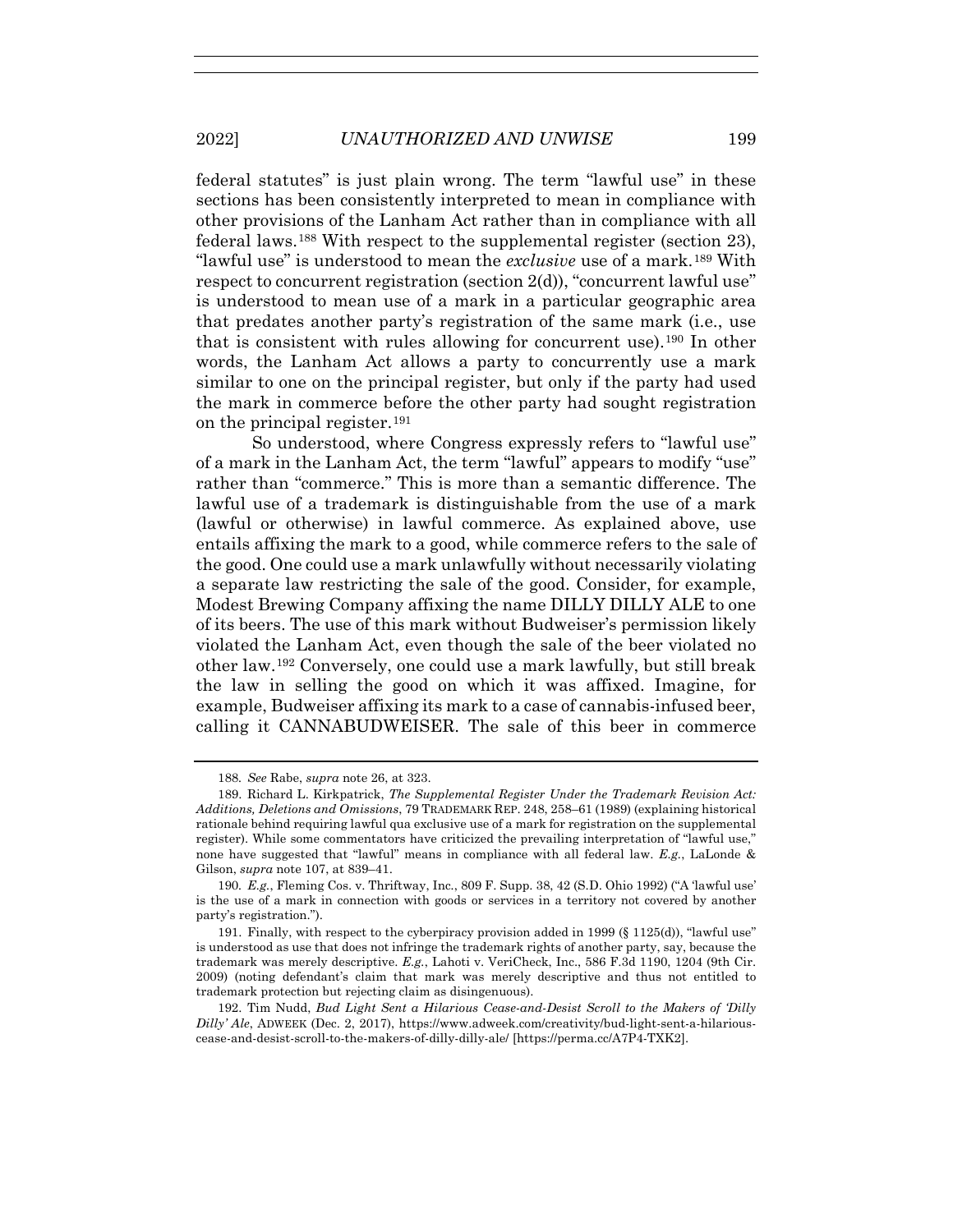*would* violate federal laws against the distribution of marijuana, even though the use of the mark was perfectly legal under the terms of the Lanham Act.

Simply put, in the few places where Congress explicitly referred to "lawful use" in the text of the Lanham Act, it did so to indicate that trademark rights were reserved for mark owners who complied with other parts of the Lanham Act—e.g., for those whose use of a mark did not infringe on the rights of other mark owners, deceive consumers, and so on. Once we understand what it meant by "lawful" in these other sections of the Lanham Act, Congress's decision to omit the term "lawful" from section 1 makes perfect sense. Other language of section 1 already makes compliance with the rest of the Lanham Act a condition for registration on the principal register. For example, section 1 explicitly requires a mark owner to vouch in its registration application that "to the best of [its] knowledge and belief, no other person has the right to use such mark in commerce" and the use thereof is not likely "to cause confusion, or to cause mistake, or to deceive."193 It was thus unnecessary for Congress to insist that use of a mark be "lawful," in the sense of not being confusingly similar, etc. to another registered mark.

Over the years, the PTO has made various exceptions to its lawful use requirement that further disregard actual statutory text. Rather than demanding strict compliance with all laws (which is presumably what an express "lawful commerce" requirement would entail), the Agency now demands only partial compliance with a subset of laws. As discussed above, the Agency suggests that the Lanham Act only bars registration based on violations that have already been adjudicated by another federal agency or court, or those that the PTO itself considers to be "per se" violations of law—and then, only when the violation involves federal law, and only when the Agency considers the violation to be "material," and then, only when it has "some nexus" to the wrongdoer's use of its mark. Putting aside the daunting problems the Agency has encountered in defining and applying these exceptions (Section III.D exposes those problems), the exceptions undermine any claim that the lawful use requirement is based on the text of the Lanham Act. In fact, the PTO has never even bothered to try to connect the idiosyncrasies of the requirement it now applies to any statutory language.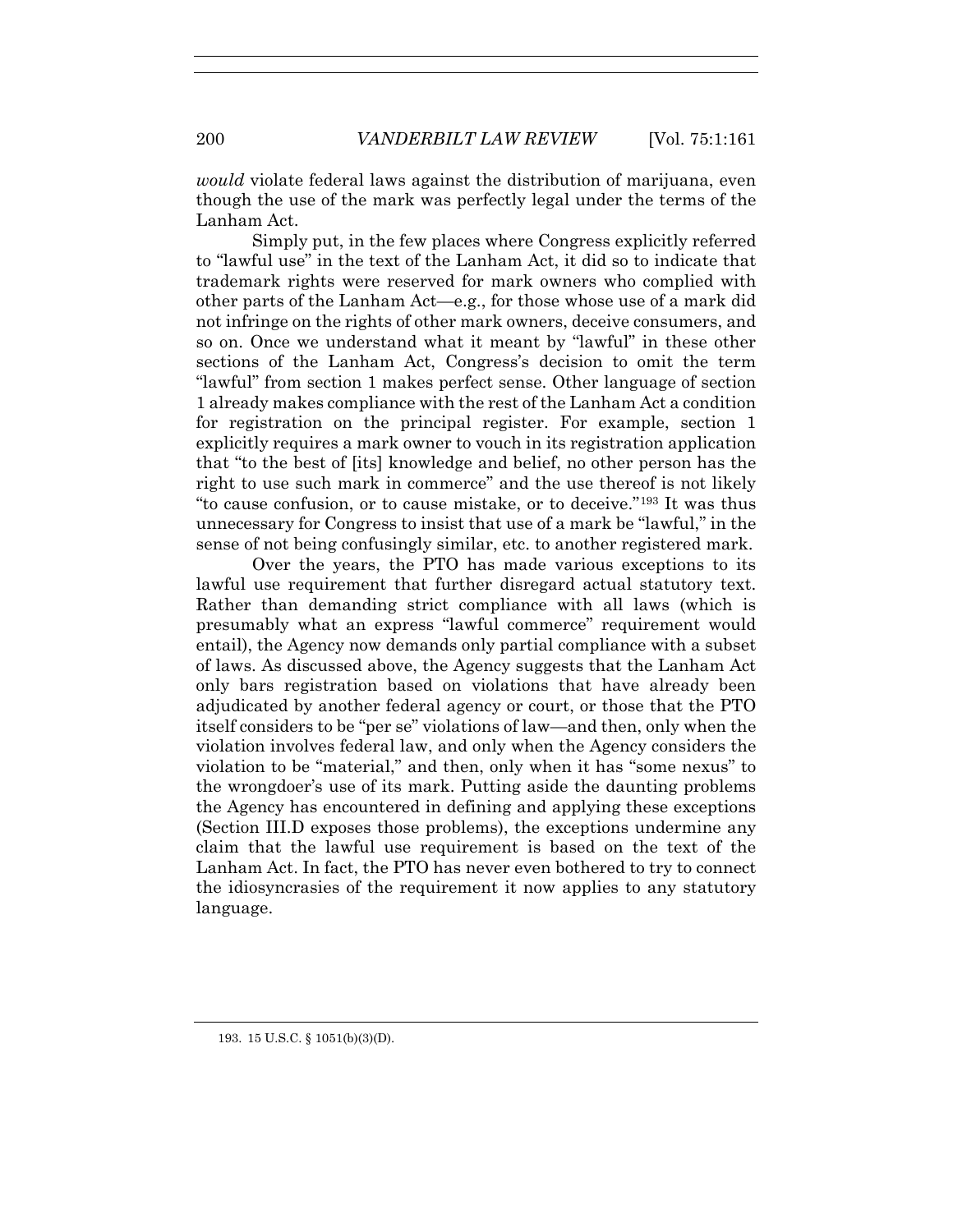### *B. The Statutory Grounds for Refusing Registration*

In the Lanham Act, Congress also specified the specific grounds upon which the PTO could refuse registration of a mark that otherwise satisfied the requirements of section 1. The grounds for refusal are expressly enumerated in section 2 of the Lanham Act. To simplify somewhat, section 2 bars registration for only the following specific categories of marks: immoral, deceptive, scandalous, disparaging, geographical, confusing, merely descriptive, or functional marks; marks consisting of the flag or insignia of a government; marks consisting of the name, image, or signature of a living person or dead president without their consent; and marks that consist primarily merely of a surname.194 The Supreme Court has recently invalidated three of these grounds for refusal—the bans on immoral, scandalous, and disparaging marks—on constitutional grounds.195

Had Congress intended to preclude registration of a mark because it was used in unlawful commerce, section 2 would have been the natural place to put such a restriction. However, violation of other laws is not among the prohibitions specifically enumerated in section 2. Several factors suggest the omission was no mere oversight—in other words, that there exists no implied bar against registration based on violations of other statutes.

First, Congress expressly forbade the PTO from refusing registration for any reason other than the grounds specifically enumerated in section 2. The section declares that "No trademark . . . *shall be refused* . . . on account of its nature *unless*" it falls into one of the specific prohibitions listed above.196 The language of section 2 thus refutes the notion that the Lanham Act implicitly bars registration based on violations of other statutes.

Second, the PTO's prohibition on the registration of marks used in unlawful commerce is different in kind from the prohibitions Congress listed in section 2.197 Each of those enumerated prohibitions targets controversies with the mark itself—for example, that the *mark* is misleading or scandalous—rather than controversies with the goods on which a mark is used—for example, that the good is scandalous or that the sale of it is unlawful. To illustrate, consider section 2's ban on marks that are confusingly similar to other marks and marks that are

 <sup>194.</sup> *Id.* § 1052.

<sup>195</sup>*. See* sources cited *supra* note 42.

 <sup>196. 15</sup> U.S.C. § 1052 (emphases added).

<sup>197</sup>*. See* Norfolk & W. Ry. v. Am. Train Dispatchers' Ass'n, 499 U.S. 117, 129 (1991) ("Under the principle of *ejusdem generis*, when a general term follows a specific one, the general term should be understood as a reference to subjects akin to the one with specific enumeration.").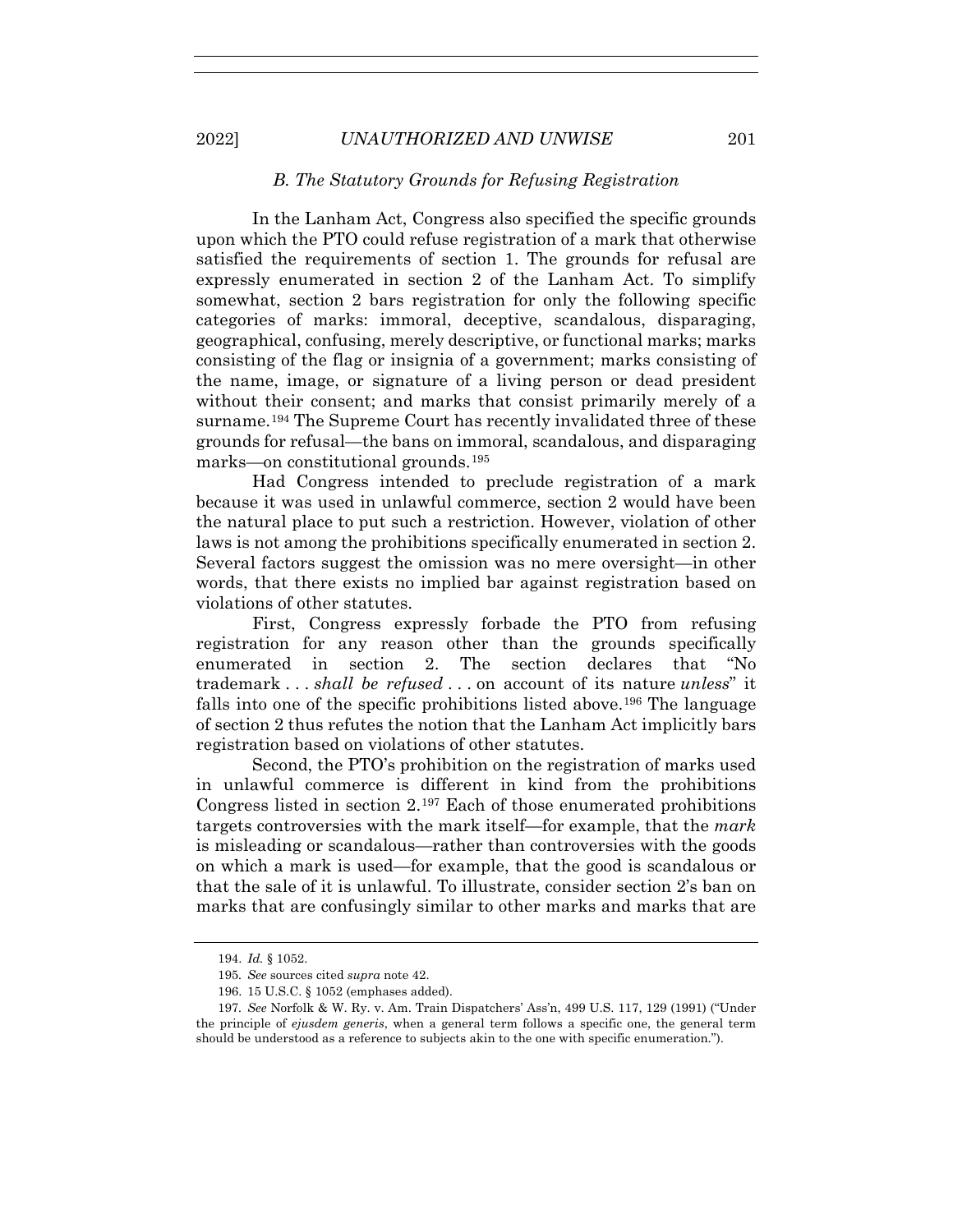merely descriptive.198 Such marks are objectionable because they are not distinctive,199 and thus, cannot perform one of the prime functions performed by a mark—namely, helping consumers identify the source of a good.200 Importantly, however, the Lanham Act does not bar the registration of a distinctive mark used on an undistinctive product. In other words, a mark owner could successfully register a distinctive mark even if it is used on a generic good like aspirin—think of BAYER® aspirin. By contrast, the PTO's lawful use requirement is concerned solely with problems with the goods on which a mark is used, or even more precisely, problems with the sale of those goods, namely, that the sale of those goods violates some other federal law.

Third, the omission from the Lanham Act of an express prohibition on registration of marks used in unlawful commerce is especially noteworthy because Congress had expressly barred recovery for infringement of marks used in unlawful commerce *in every prior trademark statute it had passed*. Congress's early forays into trademark law—including key statutes passed in 1870, 1881, 1905, and 1920 were modest. These statutes created limited federal protection for trademarks, including a cause of action for trademark infringement.201 But each of these early federal trademark laws *expressly* adopted something like our present-day lawful use requirement, namely, a provision denying certain trademark rights to parties who had engaged in actions that violated other statutes. The 1870 federal trademark statute is illustrative. This short statute created a cause of action for "wrongful use" of a trademark, but then expressly declared "[t]hat no action shall be maintained under . . . this act by any person claiming the exclusive right to any trade-mark which is used or claimed in any *unlawful business*."202

Every other major trademark law passed prior to the Lanham Act included a similar provision that expressly denied relief to the owner of a mark who used it in an "unlawful business."203 These provisions demonstrate one critical point: before the passage of the Lanham Act, Congress clearly indicated that it wanted to make federal

 <sup>198. 15</sup> U.S.C. § 1052(d)-(e).

 <sup>199.</sup> Distinctiveness is typically judged along a spectrum, the details of which are not relevant here. *See generally* Abercrombie & Fitch Co. v. Hunting World, Inc., 537 F.2d 4 (2d Cir. 1976).

 <sup>200.</sup> This purpose is discussed *infra* in Section III.A.

<sup>201</sup>*. See* Horwitz & Levi, *supra* note 51, at 60 (describing early statutes as "largely ineffective").

 <sup>202.</sup> Act of July 8, 1870, Pub. L. No. 41-230, § 84, 16 Stat. 198, 212 (emphasis added).

 <sup>203.</sup> Trademark statutes passed in 1881, 1905, and 1920 adopted language that was nearly identical. Trademark Law of 1881, Pub. L. No. 46-138, § 8, 21 Stat. 502, 504; Trademark Law of 1905, Pub. L. No. 58-84, § 21, 33 Stat. 724, 729; Trademark Law of 1920, Pub. L. No. 66-163, § 6, 41 Stat. 533, 535 (incorporating earlier bars by reference).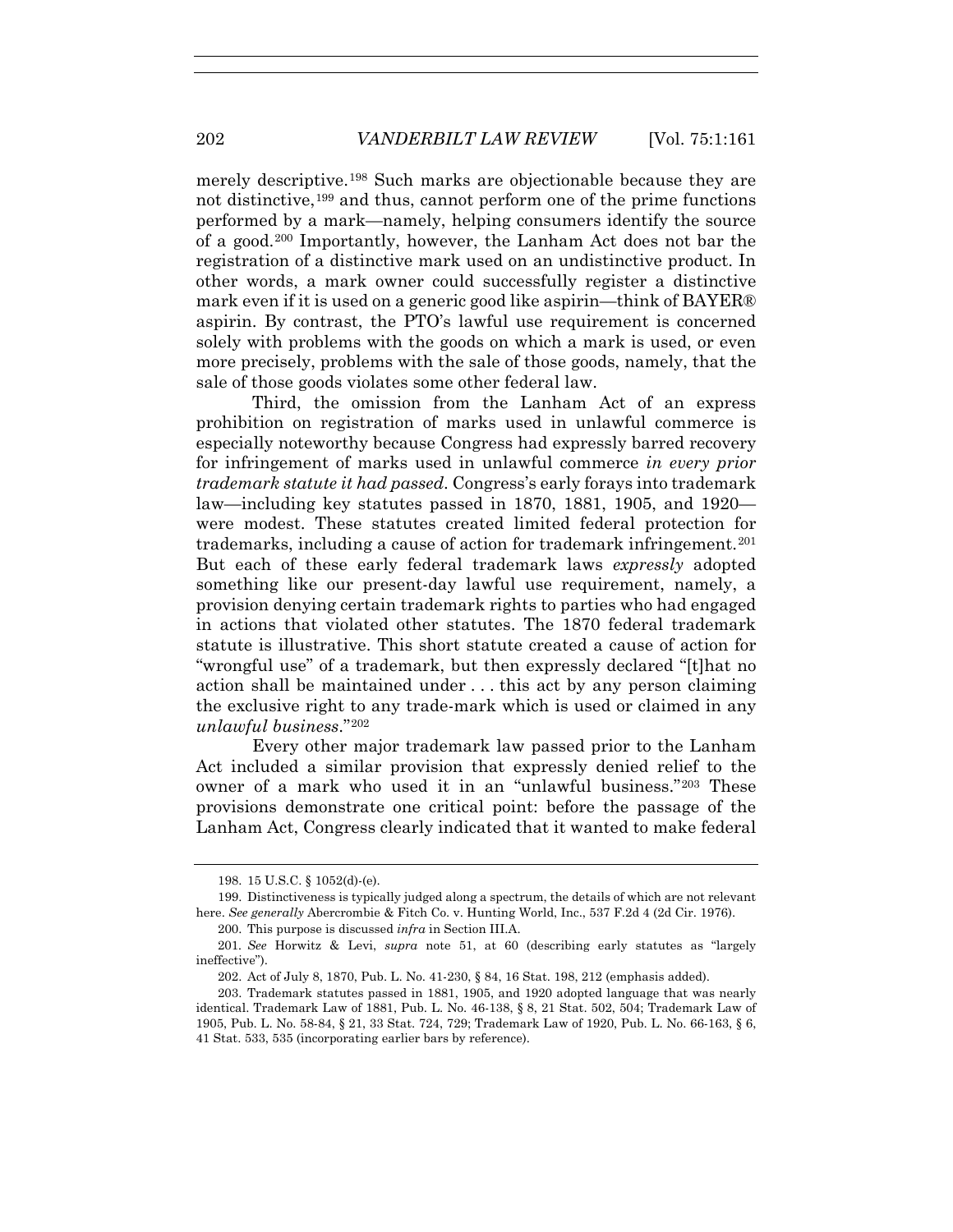trademark protection conditional on compliance with other laws, at least to some degree.204 The fact that Congress dropped this express bar—which had been a fixture of federal trademark law since 1870 suggests it did not wish to carry forward the prohibition when it overhauled federal trademark law in 1946.205

The omission of a broad bar to registration is even more noteworthy because Congress did make violation of one type of law federal antitrust law—a defense against a trademark infringement lawsuit under the Lanham Act. Specifically, section 33 of the Act provides that it is a defense to any infringement action that the mark in question "has been or is being used to violate the antitrust laws of the United States."206 The defense may have been added to the Lanham Act out of concerns that trademarks were being used to perpetrate antitrust violations.207 The defense, however, does not apply to violations of any other federal (or state) statute. While the antitrust provision constitutes a bar to recovery for infringement, rather than a bar to registration, it nonetheless shows that Congress knew how to expressly condition trademark rights on compliance with other laws. In similar circumstances, courts have routinely refused to recognize implied prohibitions in one section of a statute when Congress expressly included similar prohibitions in other sections of the same statute.208

The foregoing arguments strongly suggest that the omission of an express bar against registration of marks used in unlawful commerce was no mere oversight in the Lanham Act. Although there is no legislative history regarding why Congress abandoned the express prohibition on registration of marks used in unlawful businesses, Part III below offers several compelling reasons why Congress might not have wanted the PTO to assess compliance with nontrademark laws when administering the trademark registration system. For example,

206. 15 U.S.C. § 1115(b)(7).

207*. See* Timken Roller Bearing Co. v. United States, 341 U.S. 593, 599 n.8 (1951) (noting rationale for § 33(b)(7) "was that 'trade-marks have been misused . . . in connection with cartel agreements' " (quoting 92 CONG. REC. 7872 (1946)), *overruled on other grounds by* Copperweld Corp. v. Indep. Tube Corp., 467 U.S. 752 (1984).

 <sup>204.</sup> Although few cases applied the provisions, most courts interpreted the bars as essentially codifying the clean hands doctrine. *See* Youngs Rubber Corp. v. C. I. Lee & Co., 45 F.2d 103, 107– 10 (2d Cir. 1930); *see also* Cooper, *supra* note 26, at 42; Rabe, *supra* note 26, at 315–17.

 <sup>205.</sup> Notably, Congress did carry forward other prohibitions from earlier trademark laws, even as it dropped the prohibition directed against unlawful businesses. For example, Congress's 1905 trademark statute barred registration of immoral and scandalous marks. Trademark Law of 1905, ch. 592, 33 Stat. 724. The Lanham Act, of course, included similar prohibitions, which remained in effect until they were invalidated by the Supreme Court. *See* sources cited *supra* note 42.

<sup>208</sup>*. See, e.g.*, Meghrig v. KFC W., Inc*.*, 516 U.S. 479, 485 (1996) (refusing to find implied remedy in the Resource Conservation and Recovery Act, because Congress had expressly included that remedy in other statutes, thereby demonstrating "that it knew how to provide for the recovery of cleanup costs").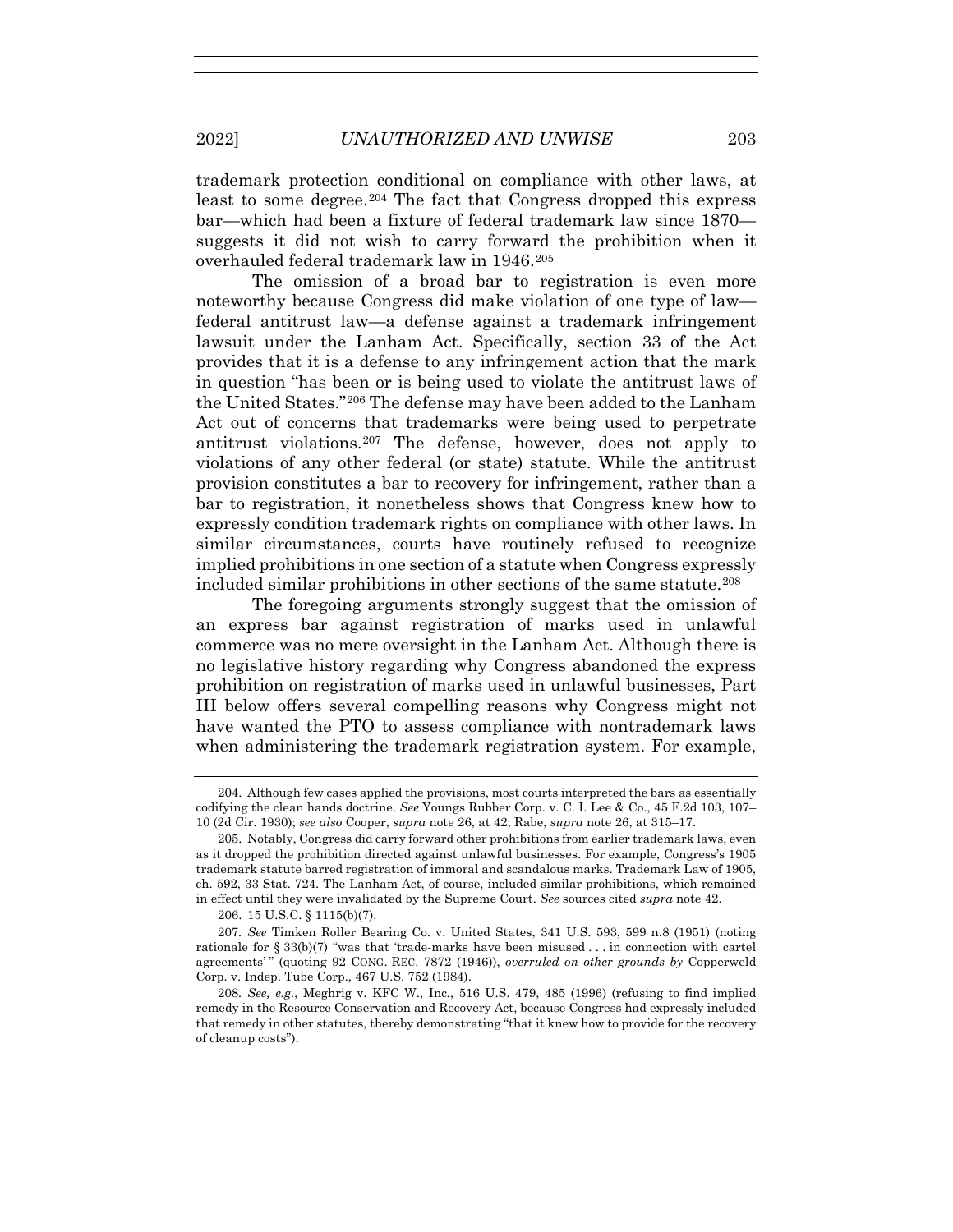federal law had become more pervasive and complex in the eight decades between passage of the first federal trademark law in 1867 and passage of the Lanham Act in 1947. Congress might have wanted to spare the PTO the burden of determining whether trademark applicants had complied with an ever-expanding array of federal statutes and regulations.209 Notably, the PTO has never addressed section 2 in in its lawful use requirement decisions, nor has it ever attempted to explain away why Congress omitted the express bar on protection of marks used in unlawful business from the Lanham Act after including it in prior trademark legislation, or why Congress expressly targeted antitrust violations, but not violations of other federal statutes, in formulating the defenses for trademark infringement.

# *C. General Principles of Law*

The PTO's lawful use requirement has no basis in statutory text, as just demonstrated. This Section shows that the requirement also has no basis in more abstract, general principles of law.

1. *Coahoma*'s "Well-Established" Principle of Property Law

In *Coahoma*, the PTO based its new lawful use requirement entirely on the notion that property rights could never be acquired by unlawful means.210 The PTO claimed this principle was so well established in property law that "citation of authorities" was "unnecessary."211

The PTO's bald assertion, however, is just plain wrong. Contrary to the PTO's suggestion, it is widely recognized that one *can* acquire valid property rights via unlawful acts. A property law scholar aptly summarized the long-settled view in remarking that

[i]t is hornbook law that possession of a chattel, even without claim of title, gives the possessor a superior right to the chattel against everyone but the true owner. . . . This special property interest exists even in the most extreme case: that in which the possessor has obtained the chattel by trespass, fraud, or theft.<sup>212</sup>

*Anderson v. Gouldberg* aptly illustrates the fault in the PTO's premise.213 In the famous case, plaintiff illegally cut logs on land that

<sup>209</sup>*. See infra* Section III.C.

<sup>210</sup>*. See supra* Section I.B.2.

 <sup>211.</sup> Coahoma Chem. Co. v. Smith, 113 U.S.P.Q. (BL) 413, 418 (Dec. Comm'r Pat. 1957)

 <sup>212.</sup> R.H. Helmholz, *Wrongful Possession of Chattels: Hornbook Law and Case Law*, 80 NW.

U. L. REV. 1221, 1221 (1986) (recognizing but also critiquing the principle).

 <sup>213. 53</sup> N.W. 636 (Minn. 1892).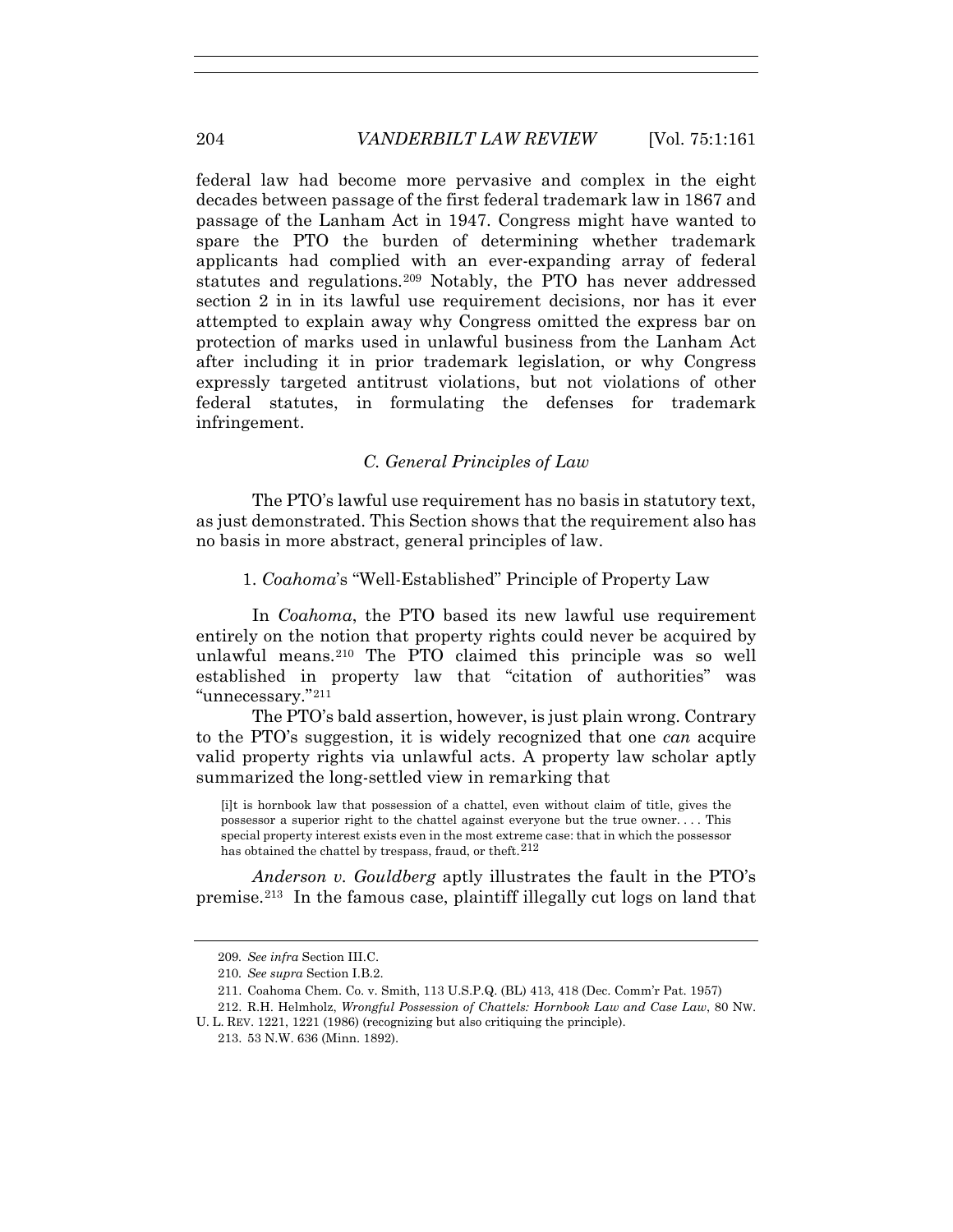was not his—i.e., he unlawfully converted the landowner's property. Plaintiff then took the logs to the defendant's sawmill. Defendant, in turn, stole the logs from plaintiff, probably figuring plaintiff would just walk away. However, plaintiff sued defendant for conversion. The court recognized that plaintiff was a thief, but it held that plaintiff still had a property right in the logs and could sue defendant for conversion, notwithstanding plaintiff's wrongdoing in obtaining the logs.214 Of course, the court recognized that plaintiff's rights were inferior to those of the owner of the land from which plaintiff had taken the logs.215 But the court's recognition of this limitation on plaintiff's rights does not detract from its holding that a wrongdoer (like plaintiff) *can* acquire property rights vis-à-vis other parties with inferior claims (like defendant).

In many respects, using a trademark is analogous to taking possession of the mark. Just like the prior possessor of tangible property holds a superior claim to that property vis-à-vis any subsequent possessor, the prior user of a mark holds a superior claim to that mark vis-à-vis any subsequent user thereof.216 And if, in the case of tangible property, it is of no consequence that the prior possessor took possession via unlawful actions,217 neither should it matter, for purposes of trademark law, that a prior user made use of a mark in unlawful sales. At the very least, contrary to the PTO's declaration in *Coahoma*, there is no universal principle of property law that would necessarily deny a party's claim to a mark based on wrongdoing associated with the use thereof.

Ironically, the PTO itself confers analogous intellectual property rights by issuing patents on goods that are plainly illegal. Although the

<sup>214</sup>*. Id.* at 637 ("When it is said that to maintain replevin the plaintiff's possession must have been lawful, it means merely that it must have been lawful as against the person who deprived him of it; and possession is good title against all the world except those having a better title.").

<sup>215</sup>*. Id.*

 <sup>216.</sup> For a discussion of timing as a "bedrock principle" in both real and intellectual property, see Dotan Oliar & James Y. Stern, *Right on Time: First Possession in Property and Intellectual Property*, 99 B.U. L. REV. 395 (2019). *See also id.* at 428–29 ("Requiring 'use' of a trademark has a fairly clear connection to possession. Possession is the basic precondition of use, and to use a resource is almost axiomatically to possess it."); Jake Linford, *Trademark Owner As Adverse Possessor: Productive Use and Property Acquisition*, 63 CASE W. RSRV. L. REV. 703, 706 (2013) ("[T]he parallels between acquiring real property through adverse possession and acquiring rights to the exclusive use of trademarks are substantial . . . .").

<sup>217</sup>*. Anderson* is but one of many authorities recognizing that rights may be acquired in property via wrongful (e.g., illegal) acts. *See also, e.g.*, United States v. Haqq, 278 F.3d 44, 50 (2d Cir. 2002) (recognizing "the well-settled common-law rule [is] that a thief in possession of stolen goods has an ownership interest superior to the world at large, save one with a better claim to the property" (alteration in original) (internal quotation marks omitted)); Gov't of the V.I. v. Edwards, 903 F.2d 267, 273 (3d Cir. 1990) ("It has long been a principle of common law that one in possession of property has the right to keep it against all but those with a better title.").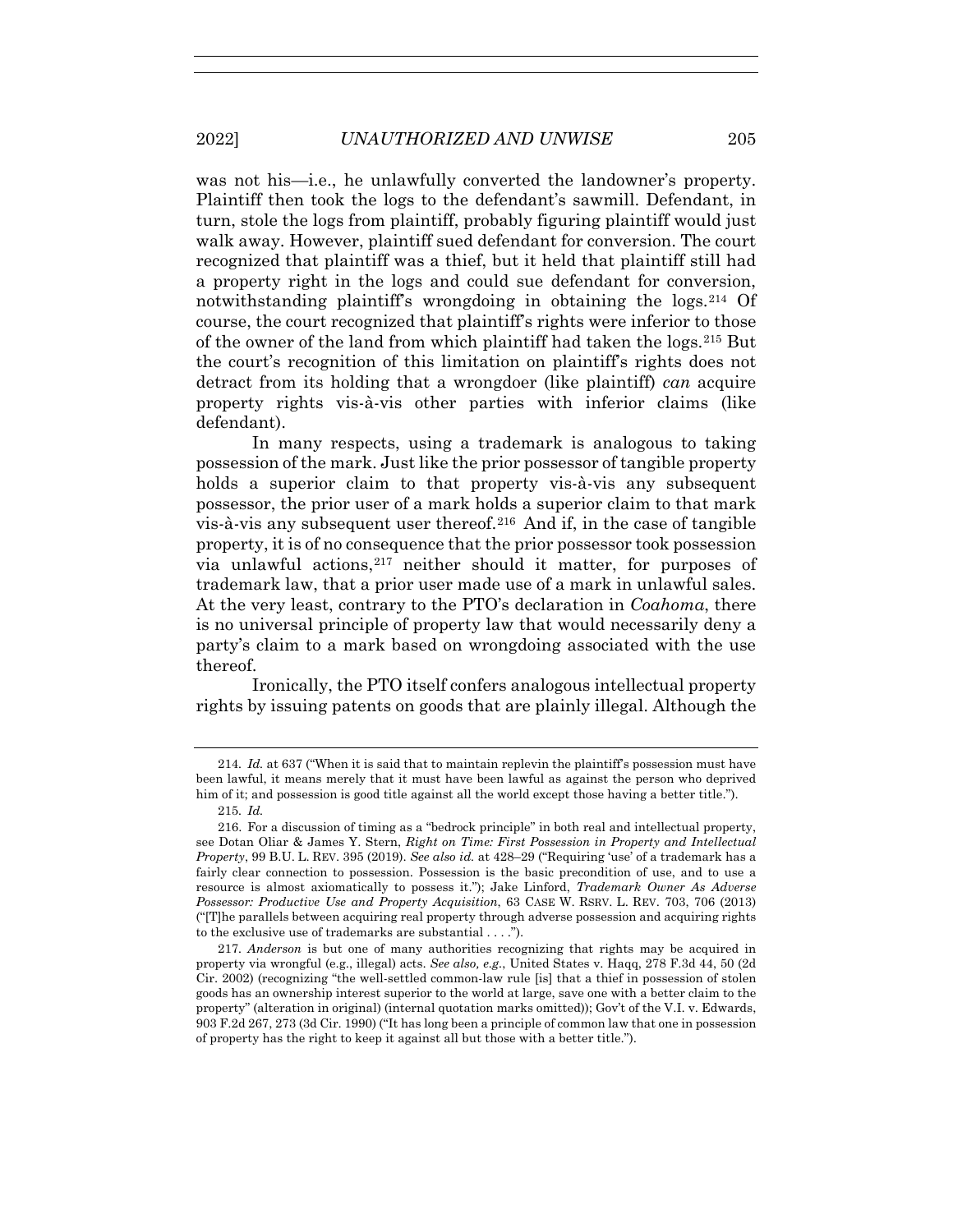courts once held that illegal inventions could not satisfy the utility requirement for patents,218 the Federal Circuit has recognized that this restriction "has not been applied broadly in recent years."219 For example, the PTO has issued dozens of patents on cannabis-related inventions, notwithstanding the fact that the CSA bans the manufacture, sale, and possession of these items.220 Examples include patents issued for potent cannabis plant strains (like "Rainbow Gummeez"), improved methods for cultivating and harvesting cannabis (including an energy efficient, automated farming system to "produce cannabis for human consumption"), and concentrated marijuana compounds to treat "ailments and diseases."221 The issuance of these patents on unlawful goods is difficult to reconcile with the PTO's steadfast refusal to register trademarks on nearly identical marijuana products, including plant strains and paraphernalia used to grow and harvest cannabis.<sup>222</sup> When issuing patents, the PTO has looked askance at possible violations of sundry other statutes, including the Federal Insecticide, Fungicide, and Rodenticide Act,<sup>223</sup> the same statute that had been violated in *Coahoma*. Rather than scrutinizing whether an invention could be made, sold, or even possessed lawfully, the PTO leaves it to other agencies to decide how to enforce statutes that might regulate the manufacture, possession, use, and distribution of the invention<sup>224</sup>—the very approach the PTO has flatly dismissed for

221*. See USPTO Patent Full-Text and Image Database*, U.S. PAT. & TRADEMARK OFF., http://patft.uspto.gov/netahtml/PTO/search-bool.html (last visited Oct. 5, 2021) [https://perma.cc/HH4Q-2EU6]. The database is searchable; for example, typing "rainbow gummeez" into the query box will bring you to the patent information for that product.

224*. Id.* at 37:

<sup>218</sup>*. See* Lowell v. Lewis, 15 F. Cas. 1018, 1019 (Story, Circuit Justice, C.C.D. Mass. 1817) (noting courts will deny patents for inventions that are "injurious to the well-being, good policy, or sound morals of society" such as "a new invention to poison people, or to promote debauchery, or to facilitate private assassination").

 <sup>219.</sup> Juicy Whip, Inc. v. Orange Bang, Inc., 185 F.3d 1364, 1366–67 (Fed. Cir. 1999); *see also* Whistler Corp. v. Autotronics, Inc., No. CA3-85-2573-D, 1988 WL 212501, at \*2 (N.D. Tex. July 28, 1988) (upholding patent for radar detector, even though it primarily served to thwart law enforcement). For a discussion of these and other cases, see William J. McNichol, Jr., *The New Highwayman: Enforcement of U.S. Patents on* Cannabis *Products*, 101 J. PAT. & TRADEMARK OFF. SOC'Y 24 (2019) (also suggesting some limits remain on issuing patents for unlawful goods).

 <sup>220.</sup> McNichol, *supra* note 219, at 26 (noting that "at least 3000 cannabis patents have been issued over the last 20 years," ranging from strains of cannabis plant to methods for administering the drug).

<sup>222</sup>*. See infra* note 280 and accompanying text (discussing TTAB marijuana lawful use cases). To be sure, the analogy between patents and trademarks is imperfect, because a patent applicant does not need to build or use its invention before seeking a patent. *See generally* John F. Duffy, *Reviving the Paper Patent Doctrine*, 98 CORNELL L. REV. 1359 (2013) (discussing the patent approach). This difference alone, however, does not reconcile the inconsistency in the PTO's consideration of illegality in the trademark and patent contexts.

<sup>223</sup>*. See* McNichol, *supra* note 219, at 37–38 (noting that PTO ignores FIFRA violations when issuing patents).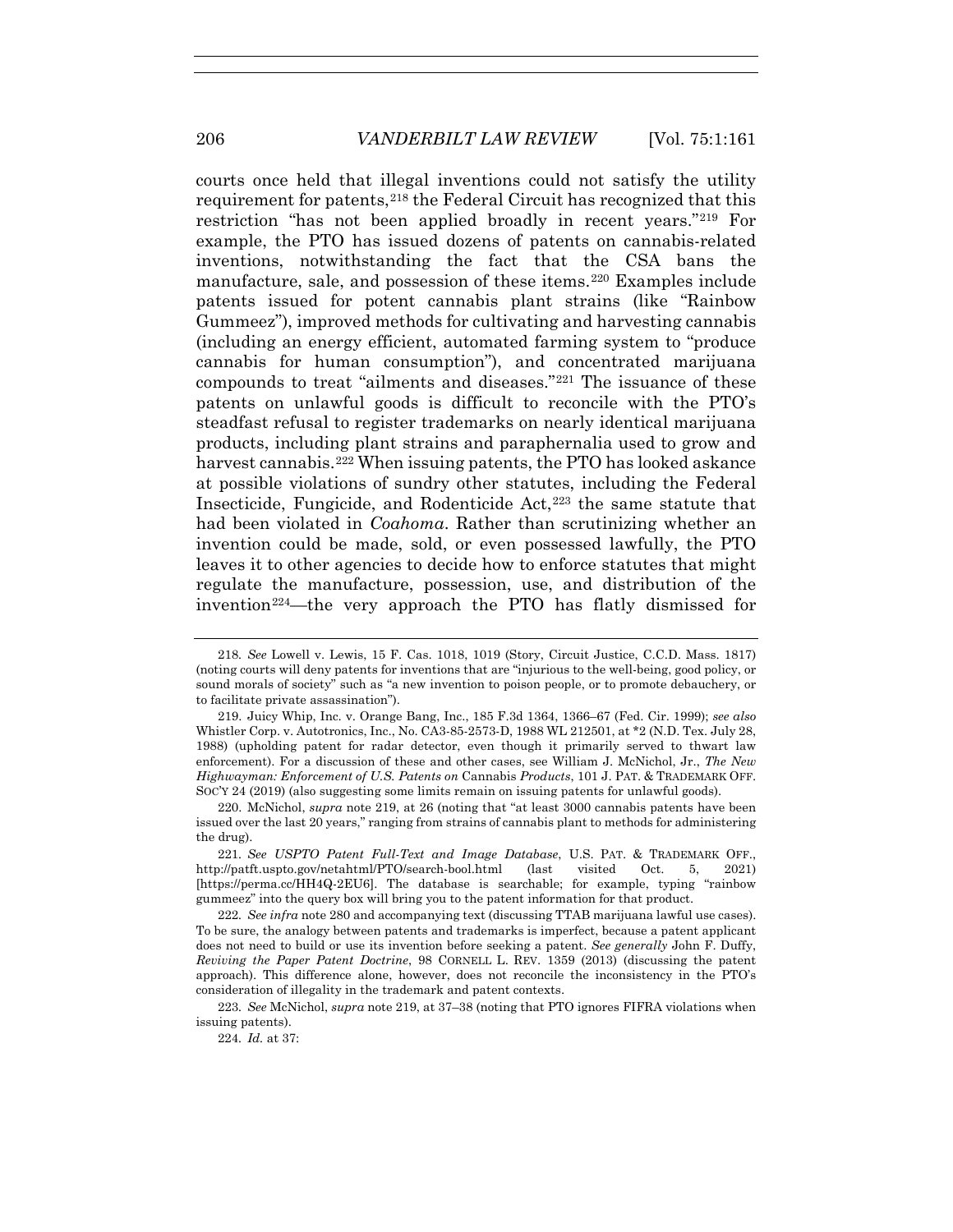trademarks.225 While courts *might* balk at enforcing patents on unlawful goods,  $226$  that has not stopped the Agency from issuing patents in the first instance.

Notably, and to its credit, the Federal Circuit, then called the Court of Customs and Patent Appeals, did not endorse the PTO's faulty property law reasoning in *Coahoma*. Although it upheld the Agency's cancellation of registration, it did so on grounds totally unrelated to the registrant's apparent violation of FIFRA. Namely, it held that the registrant never actually owned the mark in question and thus could not have used that mark in commerce, lawfully or unlawfully.227 The court thus expressly demurred on the question whether trademark rights could be acquired as a result of unlawful acts.<sup>228</sup>

In any event, even if the PTO's description of property law were accurate, it has never explained how, exactly, this *common law* principle became part of the Lanham Act's *statutory* requirements for registration. Importantly, Congress does not always incorporate common law doctrines—even supposedly well-established ones—into its statutory schemes. The Supreme Court has cautioned that the "canon on imputing common-law meaning [to statutes] applies only when Congress makes use of a statutory *term* with established meaning at common law," such as "larceny."229 The phrase "use in commerce" simply does not fit the bill, as it was not borrowed from the common law. Rather, the phrase was coined to serve a specific, jurisdictional purpose, and Congress expressly defined each of its constituent terms to serve that purpose (as discussed earlier).

Where the determination of the legality of the uses that may be made of an invention is outside the expertise of the PTO, . . . the PTO will grant the patent, and defer to the agency with specific expertise and authority in that area to determine whether it should take enforcement action . . . .

 <sup>225.</sup> In *Satinine v. P.A.B.*, Member Lefkowitz took "exception to the suggestion" that the TTAB should apply the lawful use requirement only when a violation had already been found "by a court or agency having competent jurisdiction under the act in question." Satinine Societa in Nome Collettivo di S.A. e M. Usellini v. P.A.B. Produits et Appareils de Beaute (*Satinine v. P.A.B.*), 209 U.S.P.Q. (BL) 958, 966 (T.T.A.B. 1981) (Lefkowitz, Member, concurring).

 <sup>226.</sup> McNichol, *supra* note 219, at 40 (noting that "[e]ven if the U.S. PTO has the authority to grant patents" on unlawful products, courts might still object to enforcing those patents). The enforceability of cannabis patents is still unsettled. United Cannabis Corporation filed the first cannabis patent infringement lawsuit in July 2018. However, the case was stayed before the court could address enforceability when United Cannabis filed for bankruptcy. Matthew Bultman, *United Cannabis Suit Stayed After Bankruptcy Filing*, BLOOMBERG L., https://www.bloomberglaw.com/bloomberglawnews/ip-law/XD9RACTG000000 (last updated Apr. 22, 2020, 12:22 PM) [https://perma.cc/26FM-JGH3].

<sup>227</sup>*. See supra* notes 138–141 and accompanying text.

 <sup>228.</sup> Smith v. Coahoma Chem. Co., 264 F.2d 916, 920 (C.C.P.A. 1959).

 <sup>229.</sup> Carter v. United States, 530 U.S. 255, 264–65 (2000).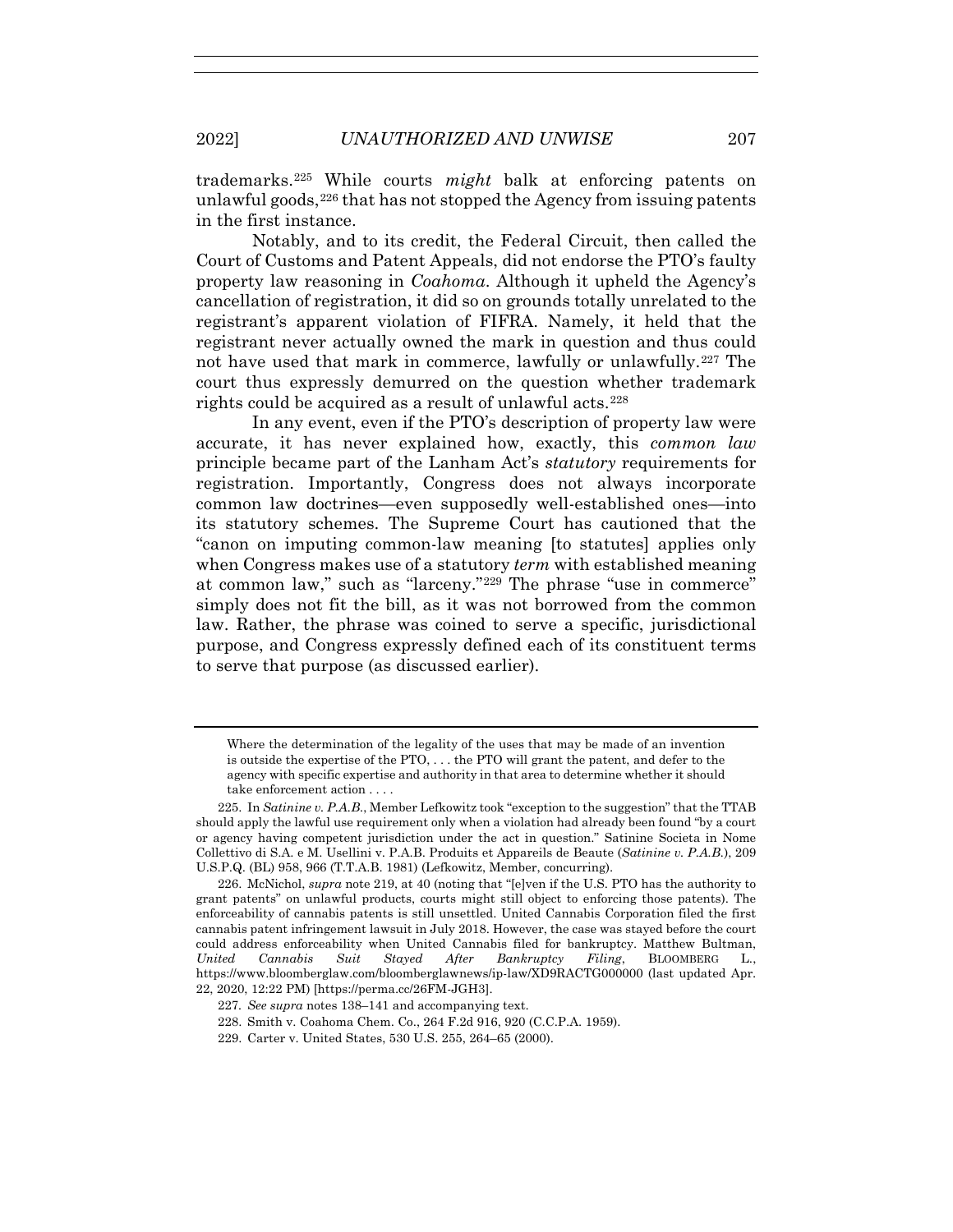Simply put, the very first argument the PTO ever gave for its lawful use requirement, and the only argument it gave in its most influential lawful use decision, is both fundamentally flawed and irrelevant for deciding whether the Lanham Act conditions registration on compliance with other laws.

#### 2. The "It Would Be Anomalous" Argument

In *Stellar,* the TTAB offered a slightly different formulation of the argument espoused in *Coahoma*, this time citing a supposed principle of statutory interpretation, rather than a doctrine of property law, as the basis for its lawful use requirement. Namely, the TTAB suggested it would be "anomalous" for an agency to confer rights under one statute based on actions that violated another statute.230 To avoid this anomaly, the panel reasoned, the Lanham Act must be interpreted to require compliance with other statutes as a condition for registering a mark with the PTO. In fact, the TTAB later claimed it would be "unthinkable" for the Agency to do otherwise—i.e., for the Agency to ignore violations of other federal laws when administering the Lanham Act's trademark registration system.<sup>231</sup>

However, like the ACP's reasoning in *Coahama*, this argument rests on a flawed premise. It would only be "anomalous" or "unthinkable" for an agency to confer rights based on unlawful acts if Congress never authorized agencies to do such a thing. But Congress does, in fact, confer statutory rights on parties who violate other federal statutes.232 For example, undocumented immigrants may sue firms for employment discrimination, workplace injuries, and other labor law violations, notwithstanding the fact their employment and very presence in the United States likely violates federal immigration laws.233 Similarly, purveyors of obscene material can obtain federal copyright protection, notwithstanding their violation of obscenity laws.234 As discussed above, inventors can also obtain patents on

<sup>230</sup>*. See supra* notes 93–96 and accompanying text (discussing *In re Stellar*). The Ninth Circuit parroted the same argument in CreAgri, Inc. v. USANA Health Scis., Inc., discussed *supra*, notes 151–153 and accompanying text.

<sup>231</sup>*. See supra* notes 110–113 (discussing *Satinine v. P.A.B.*).

<sup>232</sup>*. See* McElwain, *supra* note 26 (identifying examples of statutes that confer rights on individuals who have acted unlawfully and suggesting that "if what [the *In re Stellar* panel] meant by 'anomalous' is 'unusual,' then arguably this is not so").

<sup>233</sup>*. See, e.g.*, *Employment Rights of Undocumented Workers*, LEGAL AID AT WORK, https://legalaidatwork.org/factsheet/undocumented-workers-employment-rights/ (last visited Oct. 20, 2021) [https://perma.cc/3PQN-QPYU] ("With a few exceptions, undocumented workers enjoy all of the legal rights and remedies provided by both federal and California law.").

<sup>234</sup>*. See, e.g.*, James R. Alexander, *Evil Angel Eulogy: Reflections on the Passing of the Obscenity Defense in Copyright*, 20 J. INTELL. PROP. L. 209 (2013) (discussing cases).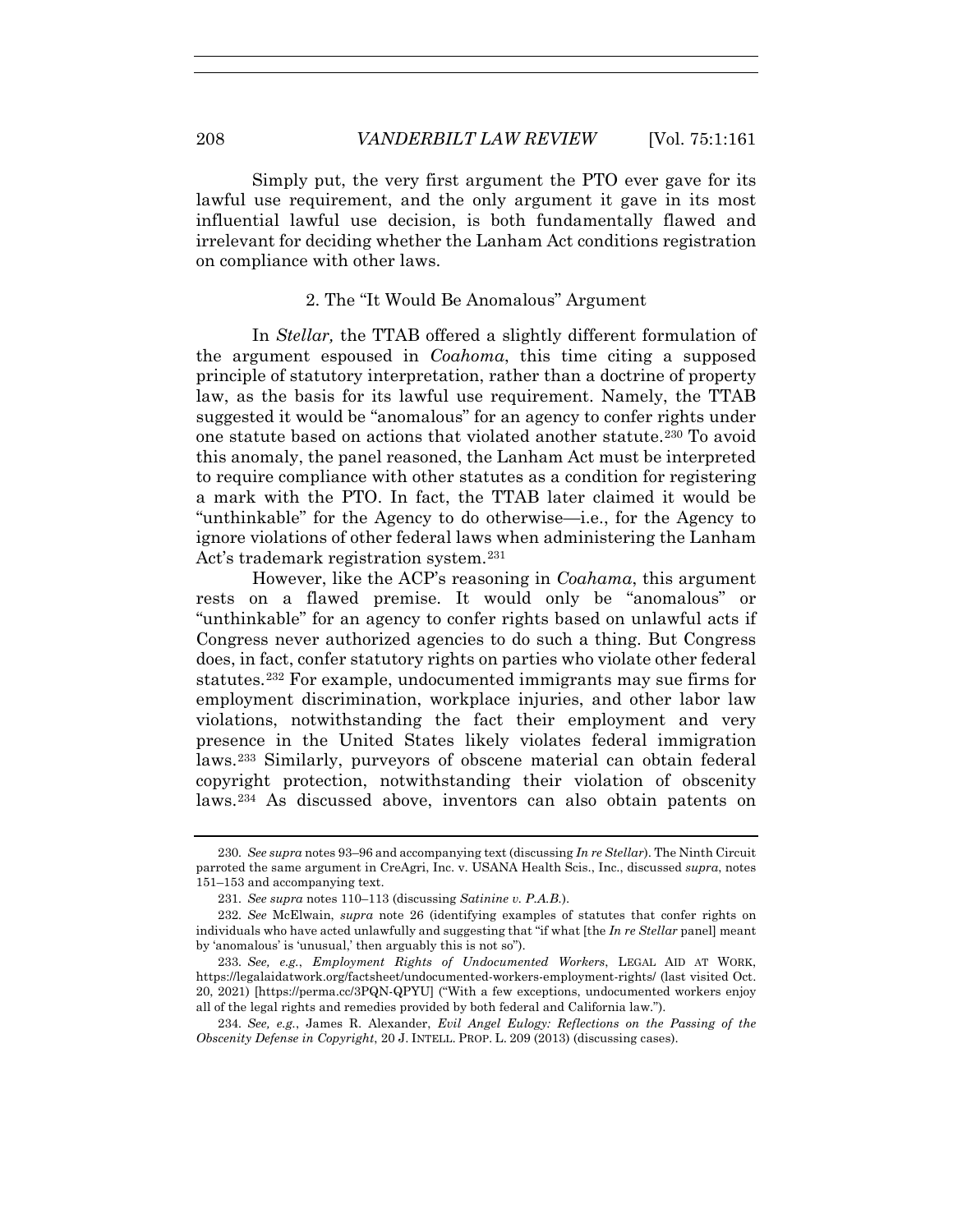inventions that are illegal or serve illegal purposes.235 Congress also allows most criminals to deduct their business expenses when calculating their federal tax liability.236 To be sure, Congress made an express exception for illegal drug dealers, explicitly barring them from making certain deductions.237 But that *exception* was only necessary because there is no background presumption that law-breakers may not claim deductions.

These examples demonstrate there is no general principle of statutory construction requiring federal agencies to insist upon compliance with all federal laws (not to mention state ones) when administering the specific statute Congress has entrusted to them. Indeed, as explained below in Part III, Congress has good reasons *not* to burden agencies with the task of monitoring compliance with laws far outside the scope of their expertise. Simply put, it would not be so anomalous for the PTO "to accord recognition to the use of a mark when the use relied upon was unlawful."238

Of course, claims based on plainly unlawful acts will rarely be made before agencies, and for that reason, such claims may prove "anomalous." For example, it seems highly unlikely—perhaps even "unthinkable" (to borrow the TTAB's own terminology)—that anyone would ever ask the PTO to register a mark on heroin. After all, doing so would require an applicant to admit to a federal crime that triggers a lengthy prison term, and one that is still being prosecuted vigorously.<sup>239</sup> But the fact that a claim will seldom be asserted is no reason, by itself, to reject it. Otherwise, all novel legal claims could be dismissed out-ofhand on that basis alone.

### 3. The Clean Hands Doctrine

The lawful use requirement has also been tenuously linked to another general principle of law, the clean hands doctrine. As noted above, this equitable doctrine bars recovery for claims directly tainted by fraud or other intentional wrongs.240 It is premised on the idea that "the integrity of the judiciary is compromised when courts assent to, entertain, or even hear petitions and pleadings predicated on or

<sup>235</sup>*. See supra* notes 218–226 and accompanying text.

<sup>236</sup>*. See* Benjamin Moses Leff, *Tax Planning for Marijuana Dealers*, 99 IOWA L. REV. 523, 530– 34 (2014) (discussing tax rules for businesses).

<sup>237</sup>*. Id.* at 526 (discussing history behind I.R.C. § 280E).

 <sup>238.</sup> Satinine Societa in Nome Collettivo di S.A. e M. Usellini v. P.A.B. Produits et Appareils de Beaute (*Satinine v. P.A.B.*), 209 U.S.P.Q. (BL) 958, 967 (T.T.A.B. 1981) (Kera, Member, concurring).

<sup>239</sup>*. See infra* notes 358–360 and accompanying text.

<sup>240</sup>*. See* sources cited *supra* notes 160–161.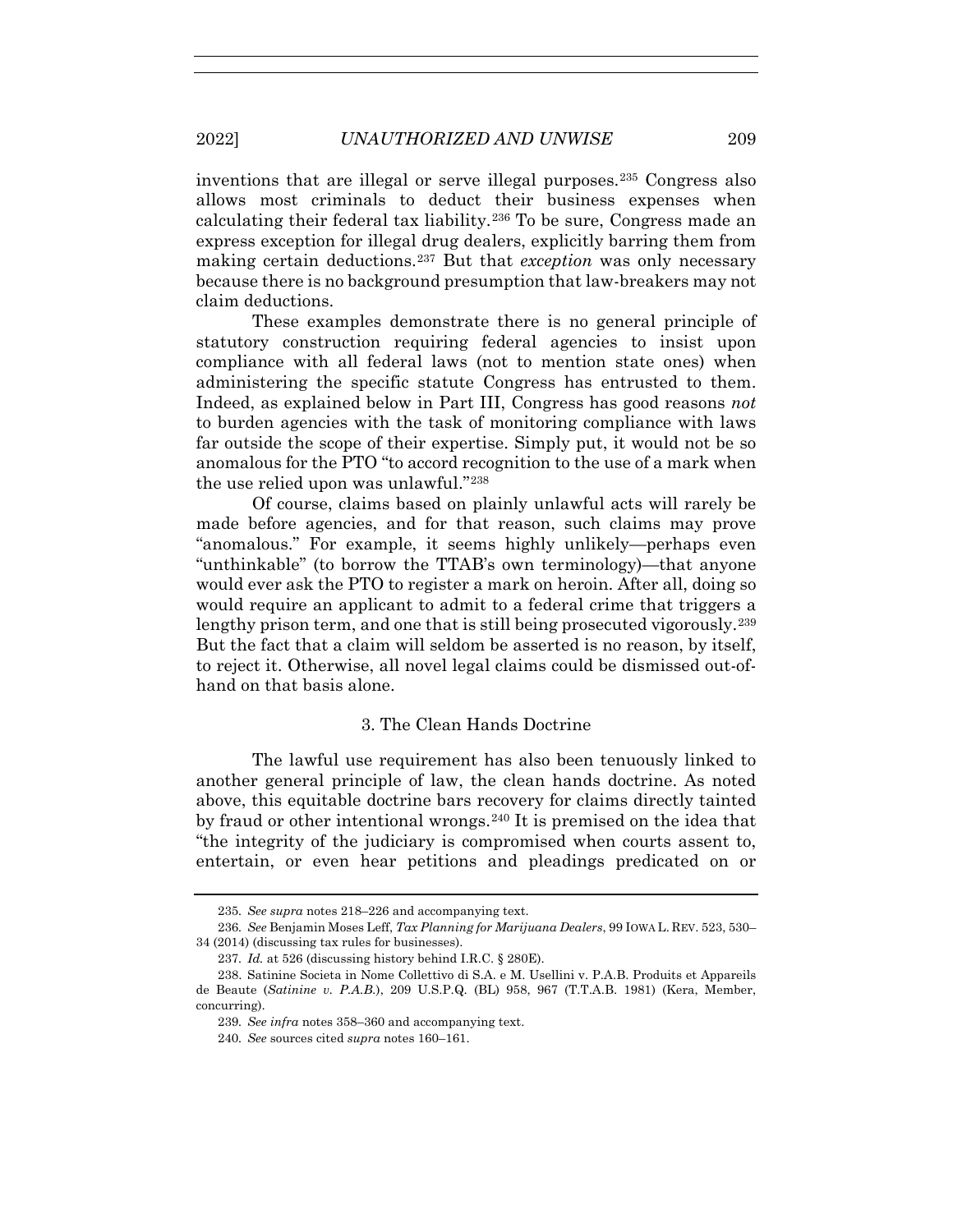implicated by the claimant's own wrongdoing."241 Commentators have speculated that the courts may have based the nascent unlawful use defense on a previously recognized clean hands defense to trademark infringement.242

The clean hands doctrine, however, bears little resemblance to the lawful use requirement, and thus provides little support for the PTO's requirement.243 To begin, the clean hands doctrine generally "looks at the intent (good faith or bad faith) of the [party], whereas unlawful use does not."244 The Ninth Circuit, one of only two circuits to have recognized an unlawful use defense against trademark infringement, emphasizes that "[b]ad intent is the essence of the defense of unclean hands."245 In contrast, the lawful use requirement has no mens rea element, other than that which might be required by the law governing the mark owner's sales. But because many federal laws can be violated through mere negligence or even ignorance (i.e., unknowingly), the lawful use requirement sanctions much wrongdoing the clean hands doctrine does not consider sanctionable.<sup>246</sup>

Furthermore, in trademark infringement actions, clean hands typically applies to wrongdoing that involves consumer deception, whereas the lawful use requirement, again, does not. The Ninth Circuit, for example, insists that "[t]o show that a trademark plaintiff's conduct is inequitable, defendant must show that plaintiff used the trademark to deceive consumers."247 Requiring a showing of consumer deception helps counteract the defense's propensity to stoke consumer confusion. After all, the defense allows infringement to go unpunished, even though, by definition, infringement involves consumer confusion.<sup>248</sup> The lawful use requirement, however, has no necessary link to consumer confusion. While it may have once been applied mostly to labeling violations, the PTO now applies the requirement to violations of a broad array of laws that do not threaten consumer deception or confusion.249

 <sup>241.</sup> Herstein, *supra* note 161, at 177.

<sup>242</sup>*. See* sources cited *supra* note 165.

 <sup>243.</sup> Indeed, it is revealing that the TTAB itself has never mentioned the clean hands doctrine by name in any lawful use decision.

 <sup>244.</sup> Rabe, *supra* note 26, at 333.

 <sup>245.</sup> Dollar Sys., Inc. v. Avcar Leasing Sys., Inc., 890 F.2d 165, 173 (9th Cir. 1989).

<sup>246</sup>*. See infra* Section III.B (discussing how lawful use requirement can unfairly punish mark owners).

 <sup>247.</sup> Japan Telecom, Inc. v. Japan Telecom Am. Inc., 287 F.3d 866, 870 (9th Cir. 2002). The lawful use requirement departs from the clean hands doctrine in other ways as well. *See, e.g.*, Cooper, *supra* note 26, at 55 (noting that lawful use requirement "is considerably more stringent" because it does not allow for purgation of misconduct).

<sup>248</sup>*. See The Besmirched Plaintiff*, *supra* note 26, at 117–22.

<sup>249</sup>*. See infra* Section III.A.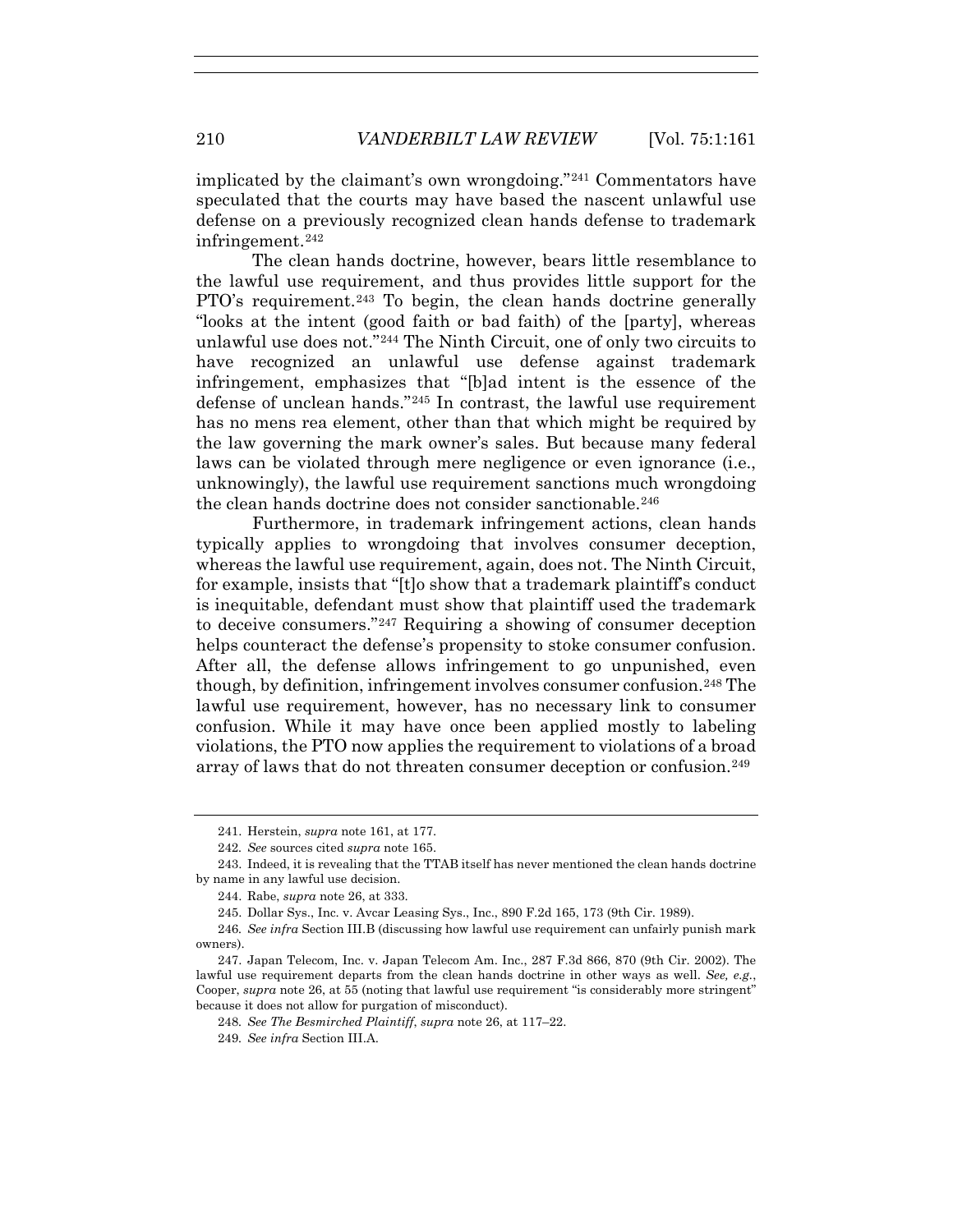The Prohibition-era case *Anheuser-Busch, Inc. v. Cohen* illuminates the sharp contrast between the clean hands doctrine and today's lawful use requirement.250 Because it could no longer sell BUDWEISER beer during Prohibition, Anheuser-Busch instead began selling barley malt syrup under its famous beer mark.251 When the defendant began selling its own barley malt syrup using the conspicuously similar name BUDD-WISE, Anheuser-Busch naturally sued for trademark infringement. In response, the defendant raised the clean hands defense,<sup>252</sup> credibly accusing Anheuser-Busch of marketing BUDWEISER barley malt syrup "primarily for the manufacture of intoxicating home-brew beer," in plain violation of federal and state prohibition laws.253 Had the defendant petitioned the PTO for cancellation of the BUDWEISER mark under today's lawful use requirement, the defendant likely would have prevailed in the dispute (no more "Dilly Dilly").254 In reality, however, the *Anheuser-Busch* court applied the clean hands defense, and it rejected that defense because Anheuser-Busch's "unlawful conduct" was "a collateral issue" in the infringement lawsuit.255 In a critical passage stressing the limits to the clean hands doctrine, the court warned that "[u]nlawful use of a trademark can give no license to the general public to infringe that trademark, regardless of whether the infringement be in connection with legitimate or unlawful trade."256 In other words, the clean hands doctrine does not foreclose recovery for all unlawful conduct.257 To the extent the PTO (or the courts) have equated unlawful use with unclean hands, they have forgotten these limitations on the equitable doctrine.258

The lawful use requirement is also unnecessary to protect the integrity of the PTO and thus does not serve the primary purpose of the clean hands doctrine. In the first place, there is no reason to think that

255. 37 F.2d at 395.

256*. Id.* The court proceeded to suggest that "[i]f the plaintiff is in fact violating the criminal law, he can be punished in the proper forum"—i.e., *not* in a trademark infringement lawsuit. *Id.* 257*. Id.*

 <sup>250. 37</sup> F.2d 393 (D. Md. 1930).

<sup>251</sup>*. Id.* at 394.

 <sup>252.</sup> The defendant cited the Trademark Law of 1905's prohibition on suits by "unlawful businesses," but the court interpreted that statutory provision as codifying the "long-established equitable principle" of clean hands. *Id.* at 395.

<sup>253</sup>*. Id.*

 <sup>254.</sup> The PTO has, after all, denied registration of all marks used on marijuana products because the sale of those products is unlawful today—just like the sale of beer was unlawful during Prohibition.

<sup>258</sup>*. See* MCCARTHY, *supra* note 53, § 19:123 ("By denying common law rights [on the basis of unlawful use], the Ninth Circuit [in *CreAgri*] was in fact expanding the equitable doctrine of unclean hands, although it did not seem to realize this.").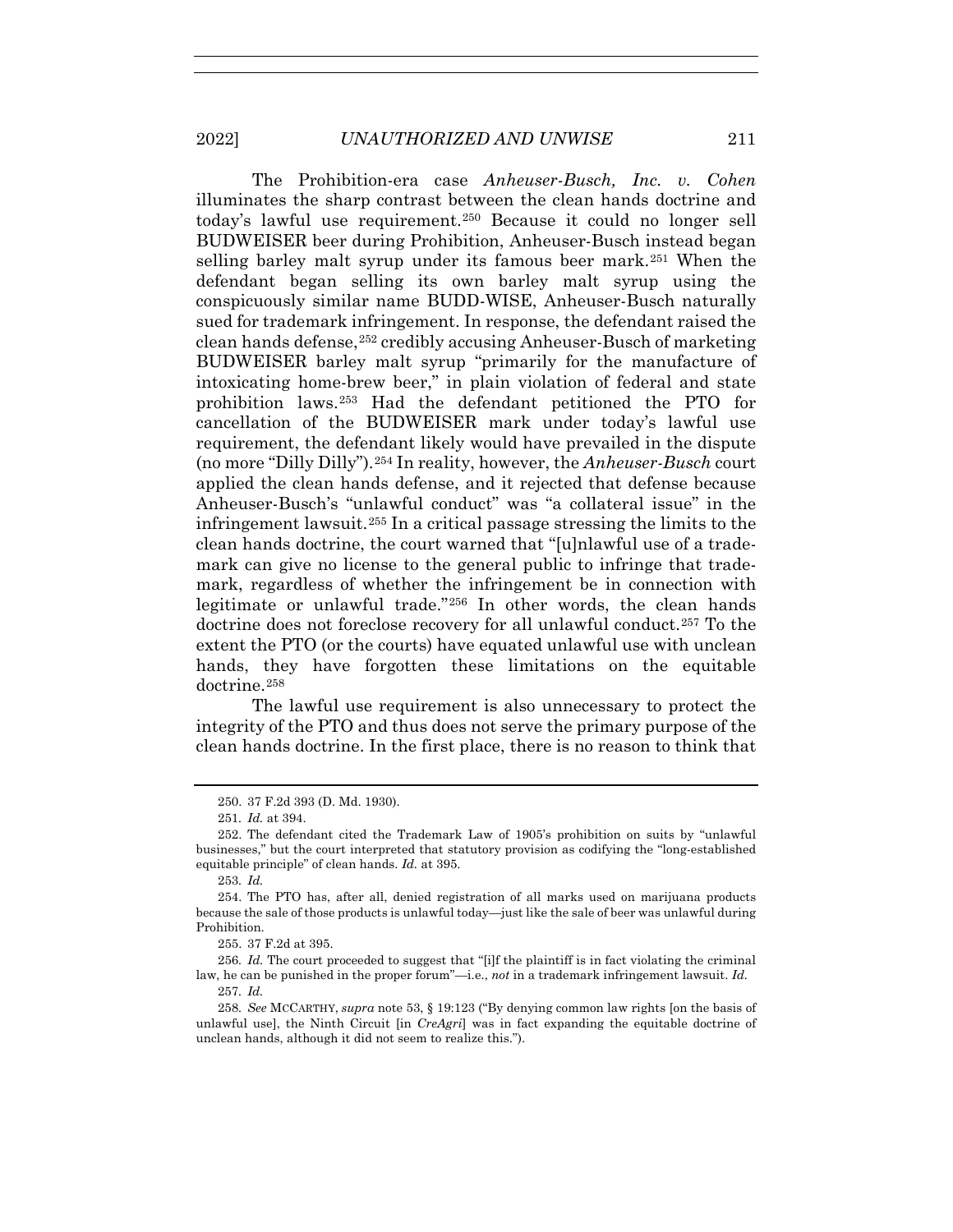registering a mark used in unlawful sales would impugn the PTO's integrity.259 In registering a mark, the PTO plays a very limited and passive role in the mark owner's business affairs, far more limited than that of, say, a bankruptcy trustee, who may be called upon to operate a business and thus conduct the business's unlawful sales.260 Even a court asked to award damages for infringement of a mark used in unlawful commerce does not thereby somehow become an accomplice to the mark owner's misdeeds. In fact, courts commonly allow recovery in very similar cases involving claims based on wrongful acts, including theft.261 In nearly identical circumstances, when the PTO objected to registering disparaging marks (like THE SLANTS, for an Asian American dance rock band), the Supreme Court dismissed the Agency's integrity concern out-of-hand, reasoning that "registration does not constitute [the Agency's] approval of a mark" and is not perceived by the public as such. $262$ 

Even more fundamentally, the PTO has no authority to impose new registration requirements based on equitable principles. In other words, the Lanham Act does not permit the Agency to add "clean hands" to the list of requirements for registration expressly enumerated by section 1, or to add "unclean hands" to section 2's expressly enumerated list of the cognizable grounds for refusing registration. Nor do agencies like the PTO have any inherent authority to craft policy based upon equitable principles like the clean hands doctrine.263 In fact, giving the PTO leeway to rewrite the statutory requirements for trademark

 <sup>259.</sup> The TTAB has raised this concern in only a single lawful use decision. The Board dismissed a cancellation petition because it found the petitioner had used its own, unregistered mark to "promote" and "assist" its sales of engine modification kits in violation of California's Vehicle Code. Geraghty Dyno-Tuned Prods., Inc. v. Clayton Mfg. Co., 190 U.S.P.Q. (BL) 508, 512 (T.T.A.B. 1976). The Board remarked that it would be "unthinkable to *help* petitioner to obtain . . . valuable [trademark] rights when the very trademark property that would be protected is an essential ingredient in the inducing, if not outright commission, of unlawful acts." *Id.*  (emphasis added).

 <sup>260.</sup> The integrity objection thus appears more credible in the bankruptcy setting, where it has been invoked to deny bankruptcy protections for unlawful businesses. *See*, *e.g.*, Steven J. Boyajian, *Just Say No to Drugs?: Creditors Not Getting a Fair Shake When Marijuana-Related Cases Are Dismissed*, 36 AM. BANKR. INST. J. 24 (2017) (discussing application of clean hands principles to bankruptcy filings by marijuana businesses).

 <sup>261.</sup> For example, in *Payne v. TK Auto Wholesalers*, the court allowed a thief to recover the \$1,300 cash down payment he had made to a car dealer even though the thief had been convicted of stealing the cash and committing fraud in the attempted purchase of the car. 911 A.2d 747, 751– 52 (Conn. App. Ct. 2006).

 <sup>262.</sup> Matal v. Tam, 137 S. Ct. 1744, 1759 (2017); *id.* at 1760 (noting that "there is no evidence that the public associates the contents of trademarks with the Federal Government").

<sup>263</sup>*. Cf.* Alfred C. Aman, Jr., *Administrative Equity: An Analysis of Exceptions to Administrative Rules*, 1982 DUKE L.J. 277, 280–81 (recognizing that while agencies may consult equitable principles when making individual enforcement decisions, they do not have authority to craft broader policies based on those same principles).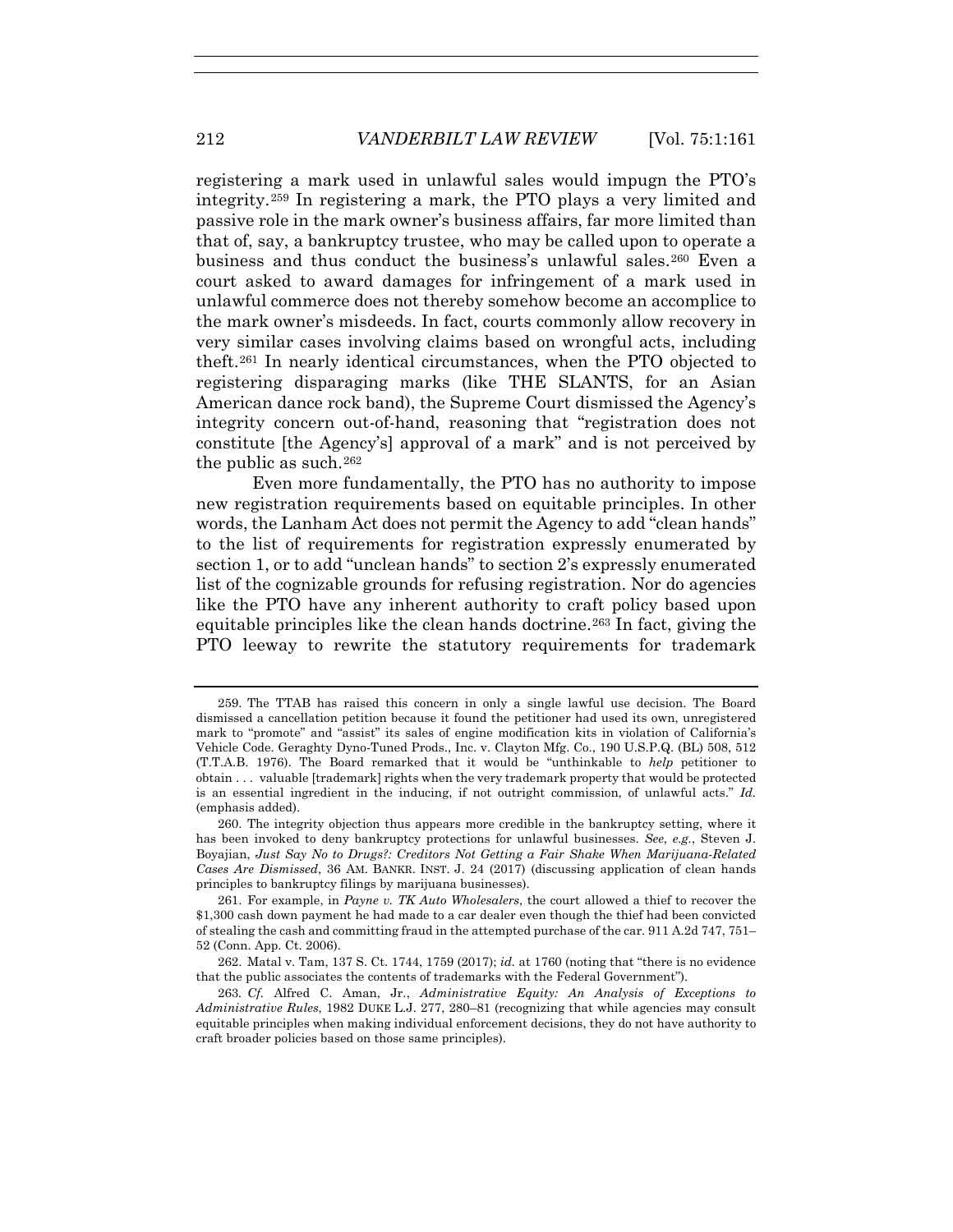registration based on amorphous equitable principles like clean hands would effectively "dissolve" the limits Congress has imposed on the Agency's substantive rulemaking authority.264 Courts might be differently situated, because the Lanham Act gives them express statutory authority to impose some equitable defenses in trademark infringement litigation<sup>265</sup>—but the PTO, of course, is not a court.

### *D. The PTO's Limited Rulemaking Authority*

The foregoing analysis of the Lanham Act's text demonstrates that, rather than being imposed by Congress, the lawful use requirement was instead created by the PTO. This Section explains why the PTO lacks the power to impose requirements for registration not found in the Lanham Act. It completes the task of demonstrating that the PTO, in imposing this additional requirement for registration, has exceeded its statutory authority.

The Lanham Act delegates only limited rulemaking authority to the PTO. In pertinent part, section 41 of the statute gives the PTO authority to "make rules and regulations, not inconsistent with law, *for the conduct of proceedings*."266 The language of section 41 is widely understood as conferring the power to make procedural rules—e.g., to specify the deadlines for making filings in proceedings, but not substantive ones—i.e., rules that alter the rights and duties specified by the Lanham Act.267 Importantly, section 41 is the only provision of

266. 15 U.S.C. § 1123 (emphasis added).

<sup>264</sup>*. Cf.* Mark Seidenfeld, *Bending the Rules: Flexible Regulation and Constraints on Agency Discretion*, 51 ADMIN. L. REV. 429, 434 (1999) ("*Ex ante* legal constraints dissolve as agencies gain discretion to waive rules, make exceptions to them, or simply decline to enforce them in appropriate circumstances."). The statutory limits on the PTO's power to craft substantive trademark rules are discussed *infra* in Section II.D.

 <sup>265.</sup> Section 33 of the Lanham Act provides that registration of a mark "shall not preclude . . . any legal or equitable defense . . . which might have been asserted if such mark had not been registered." 15 U.S.C. § 1115(a). Section 33(b)(9) also makes "equitable principles, including laches, estoppel, and acquiescence" available as defenses to infringement of incontestable marks—i.e., marks that have been used continuously for five years post-registration. Id. § 1115(b)(9). The latter provision was added by the Trademark Law Revision Act of 1988, Pub. L. No. 100-667, 102 Stat. 3935. *See generally* Rebecca Tushnet, *Fixing Incontestability: The Next Frontier?*, 23 B.U. J. SCI. & TECH. L. 434 (2017) (discussing the requirements for and defenses to incontestability). Although the courts' authority is beyond the scope of this Article, Part III suggests that courts may have overstepped the bounds of their statutory authority by recognizing a broad unlawful use defense to infringement.

<sup>267</sup>*. See, e.g.*, Deborah R. Gerhardt, *Beware the Trademark Echo Chamber: Why Federal Courts Should Not Defer to USPTO Decisions*, 33 BERKELEY TECH. L.J. 643, 652–53 (2018) (noting that the PTO "has only procedural authority" and not "substantive rule-making authority" regarding trademarks); Wasserman, *supra* note 65, at 1534 (acknowledging that the PTO "does not possess the power to issue binding rules that carry the force of law on the core issues of trademark law").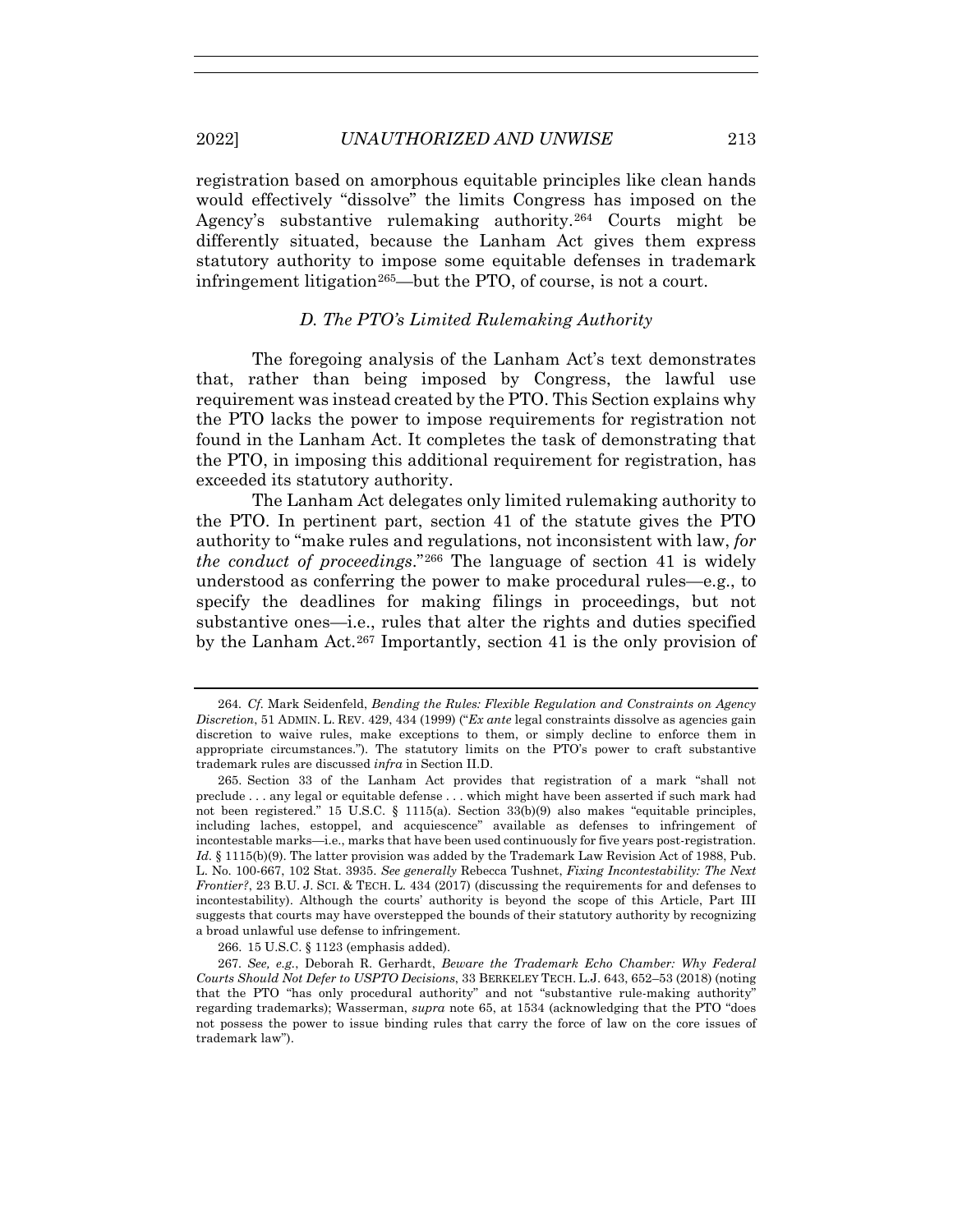the Lanham Act conferring relevant rulemaking authority on the PTO, and the only provision the Agency has ever cited to support promulgation of Rules 100.141 and 2.69, i.e., the Rules that include a lawful use requirement.<sup>268</sup>

The lawful use requirement is a substantive requirement, not a procedural rule. By narrowing the express statutory definition of "use" or "commerce," the requirement alters the rights and duties of parties seeking registration of marks.269 For this reason, the requirement cannot be sustained by section 41. In other words, the PTO cannot impose this requirement of its own accord.

Lacking any plausible textual argument for its requirement, the PTO has instead resorted to making policy arguments for conditioning registration on compliance with other laws. For example, it has suggested that the requirement (somehow) helps protect consumers from deception. In other words, the PTO has resorted to claiming that the lawful use requirement is a prudent policy, even if it is not necessarily one that Congress devised. The Ninth Circuit in *CreAgri* even referred to the lawful use requirement as the "*PTO's policy*," not a congressional mandate. But lacking any independent statutory authority to change the substance of federal trademark law, the PTO's policy-based justifications for the lawful use requirement are misplaced (not to mention misguided, for the reasons discussed below). Indeed, the TTAB has rebuked private parties for making similar appeals to policy considerations when they have challenged the lawful use requirement. For example, in response to one applicant's claim that the lawful use requirement "creates consumer confusion, allows for dilution of brand and quality, and opens the Applicant up to infringement, which is contrary to the purpose and intent of the [Lanham] Act," the TTAB retorted that these arguments raised "policy issues that are beyond our jurisdiction over issues of trademark registrability."270 The TTAB failed to grasp the inconsistency in its position and the ramifications of its statement. In seeking to justify its lawful use requirement on policy arguments rather than textual ones, the TTAB has overstepped the

 <sup>268.</sup> The Agency did not cite any statutory provision when it first promulgated Rule 100.141 in 1947. 12 Fed. Reg. 3962 (June 17, 1947). However, when the Agency amended Rule 100.141 (to add lard), and when it subsequently replaced Rule 100.141 with Rule 2.69 (and when it later made cosmetic modifications thereto), it cited only to section 41 of the Latham Act. *See* 12 Fed. Reg. 6640, 6641 (Nov. 1, 1949); 54 Fed. Reg. 37562, 37588 (Sept. 11, 1989).

<sup>269</sup>*.* Even the Agency's Rule 2.69, which cagily authorizes examiners only "to make [an] appropriate inquiry as to compliance," is a substantive rule, as the TTAB has readily acknowledged. *See supra* note 82 (discussing *In re Stellar*).

<sup>270</sup>*. In re* JJ206, LLC, 120 U.S.P.Q.2d (BL) 1568, 1571–72 (T.T.A.B. 2016) (internal quotation marks omitted).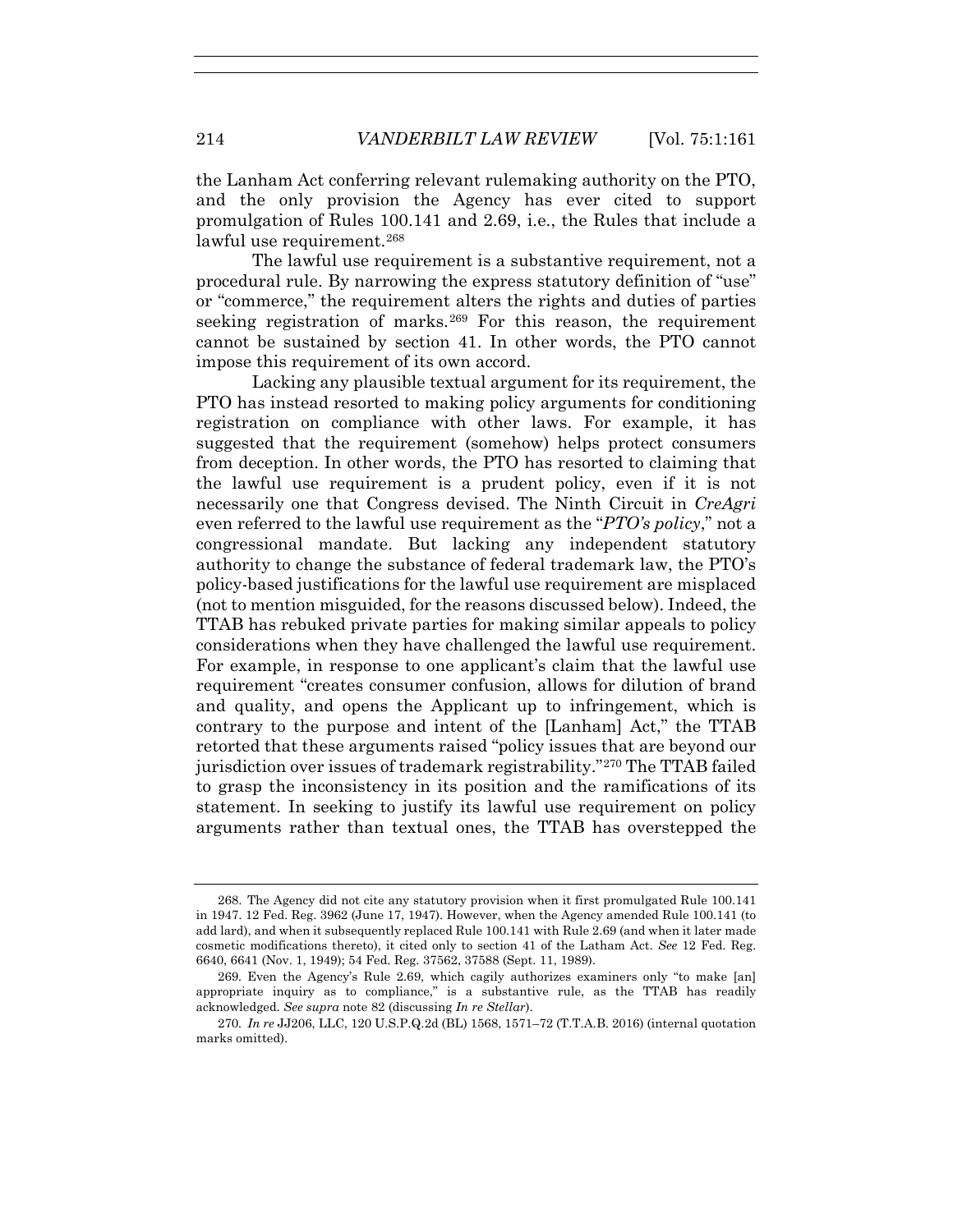limits on its authority. It has arrogated to itself the power to change the express terms of the Lanham Act as it deems fit.

## *E. Summary*

The Lanham Act neither expressly nor implicitly demands compliance with other statutes to register a mark. In conditioning registration on such compliance, the PTO has ignored the plain text of the Lanham Act and the twin purposes served by its "use in commerce" requirement. The Agency has also ignored limits on its authority to refuse registration for any reason not expressly enumerated in the statute.271 While Congress had expressly prohibited protection of marks used in unlawful businesses in every previous trademark statute, it noticeably dropped that prohibition from the text of the Lanham Act. The Agency's only textual argument for the requirement, made more than three decades after the statute was enacted, contradicts one of the most basic canons of statutory interpretation and misconstrues the settled meaning of statutory terms. The PTO has also misconstrued general principles of law, which do not support denying all relief to wrongdoers, and, in any event, have not been incorporated wholesale into the Lanham Act. For these reasons, the PTO's lawful use requirement is, ironically, unlawful.

# III. UNWISE: TRADEMARK LAW SHOULD NOT DEMAND LAWFUL USE

This Part mounts the second of two fundamental challenges to the lawful use requirement. It demonstrates that the requirement is an unnecessary, counterproductive, and costly addition to federal trademark policy. This Part thus explains why decisionmakers today should reject the lawful use requirement, even assuming they have the authority to impose it. But illuminating why the requirement is bad trademark policy also helps explain why Congress would not have wanted the PTO to condition registration on compliance with nontrademark laws, thus bolstering the claim made in Part II that there is no statutory basis for the lawful use requirement.

The first two Sections begin by examining the relationship between the lawful use requirement and the two primary purposes behind the Lanham Act: protecting consumers from deception and promoting fair competition. Section A demonstrates that the requirement does not necessarily protect consumers, and may, in fact,

<sup>271</sup>*. Cf.* Matal v. Tam, 137 S. Ct. 1744, 1758 (2017) (noting that, unless one of the bans specifically enumerated in section 2 applies, a trademark examiner "does not inquire whether any viewpoint conveyed by a mark is consistent with Government policy").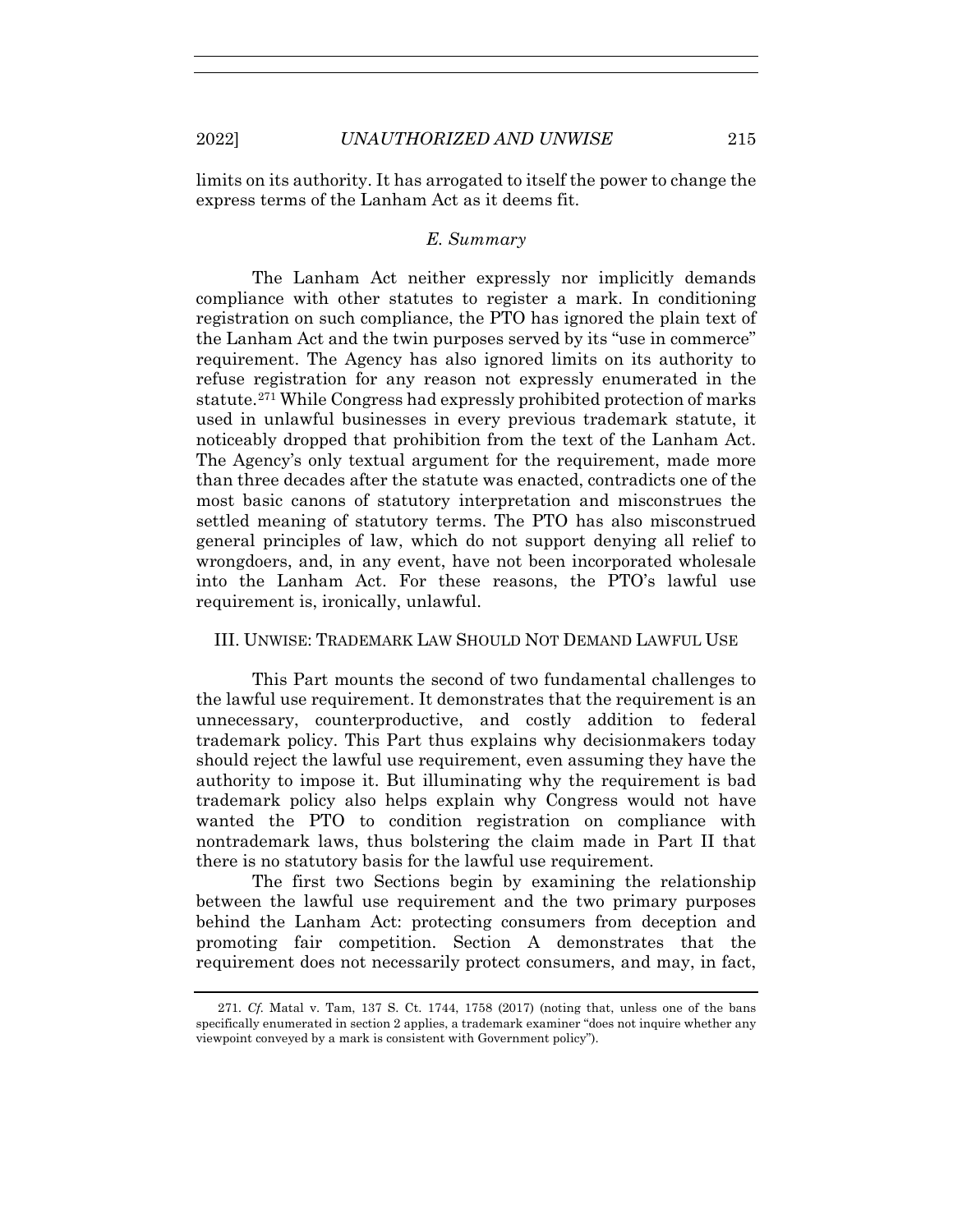stoke deception by inviting infringement of marks with which consumers are familiar. Section B then explains why application of the lawful use requirement does not promote fair competition either.

Sections C and D show that the lawful use requirement imposes substantial costs on the trademark registration system. Section C highlights the complicated substantive and procedural questions raised by the requirement. Addressing these questions raises the cost of trademark proceedings. Section D also reveals that the TTAB has struggled to apply the requirement consistently across cases, in part because the Board has failed to clearly define the limitations discussed in Section I.B.2. The arbitrariness in the Board's decisions constitutes another "cost" of its lawful use requirement.

Finally, Section E considers the overlooked toll the requirement takes on the enforcement of other laws besides the Lanham Act. It suggests that the requirement upsets the careful schemes Congress has designed for enforcement of various nontrademark laws.

For these reasons, the lawful use requirement is not only unauthorized, but unwise.

# *A. Unsafe*

Perhaps the foremost purpose of the Lanham Act, and of trademark law more generally, is to protect consumers from confusion and deception by helping them to "identify goods and services that they wish to purchase, as well as those they want to avoid."<sup>272</sup> To that end, the statute proscribes "the deceptive and misleading use of marks"273 in other words, use that is likely to cause confusion among consumers.

The TTAB has cryptically implied that its lawful use requirement serves this core consumer protection purpose. In *Satinine*, as discussed above, Board Member Lefkowitz recited the Lanham Act's

<sup>272</sup>*. Id.* at 1751; *see also* Barton Beebe, *Search and Persuasion in Trademark Law*, 103 MICH. L. REV. 2020, 2021 (2005) ("The consumer, we are led to believe, is the measure of all things in trademark law."); Jeanne C. Fromer & Mark A. Lemley, *The Audience in Intellectual Property Infringement*, 112 MICH. L. REV. 1251, 1258 (2014) (observing that trademark law "enable[s] consumer decisionmaking" by combatting trademark use "that causes consumer confusion about the origins of goods or services"); Mark A. Lemley & Mark McKenna, *Irrelevant Confusion*, 62 STAN. L. REV. 413, 414 (2010) (recognizing that, "[w]ith some significant exceptions, the basic rule of trademark law is that a defendant's use of a mark is illegal if it confuses a substantial number of consumers and not otherwise"); Mark P. McKenna, *The Normative Foundations of Trademark Law*, 82 NOTRE DAME L. REV. 1839, 1844 (2007) ("It would be difficult to overstate the level of consensus among commentators that the goal of trademark law is—and always has been—to improve the quality of information in the marketplace and thereby reduce consumer search costs."). Although scholars disagree about the relative priority of different trademark goals, there is no need to wade into that debate here because the lawful use requirement serves none of the goals of trademark law.

 <sup>273. 15</sup> U.S.C. § 1127.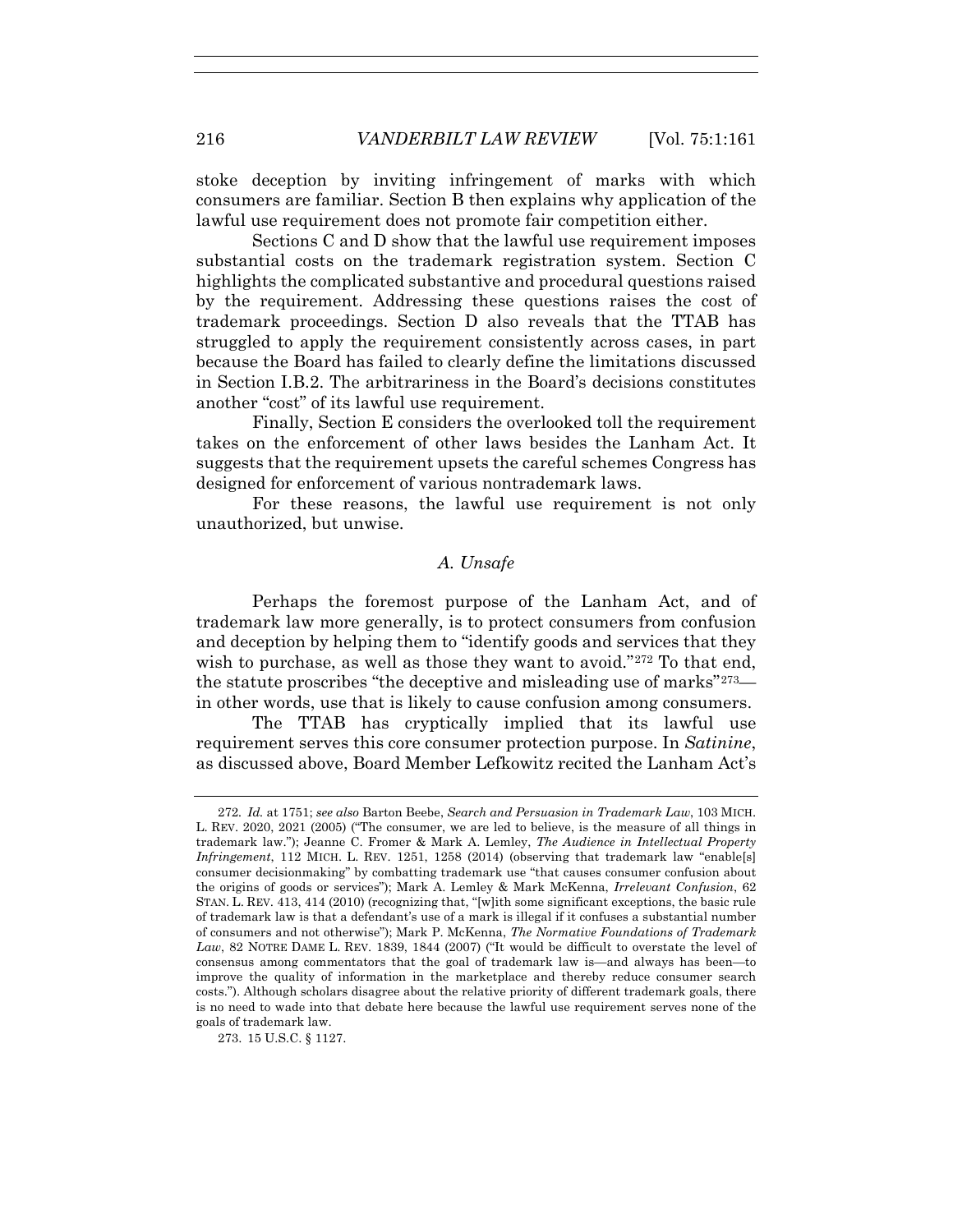purpose of "making actionable the deceptive and misleading use of marks," immediately before remarking that "[i]t is recognized that trademark rights cannot accrue from an unlawful use of a mark in commerce."274 Neither Member Lefkowitz nor anyone else with the PTO has ever explained exactly *how* the lawful use requirement helps prevent consumer confusion. But the claim may rest on either (or both) of two faulty assumptions.

First, Member Lefkowitz may have assumed that the requirement would only apply to violations of labeling requirements, which at least share the Lanham Act's purpose of protecting consumers. Recall that Rule 100.141 applied *only* to violations of labeling requirements, and the Agency's early decisions applying the broader Rule 2.69 commonly (though not invariably) involved labeling violations.275

However, even if it were only triggered by labeling violations, the lawful use requirement still would not necessarily contribute anything to protecting consumers. As Member Rice surmised in *Satinine*, the violation of a labeling law means that "the label may be deceptive or misleading," but it "does not mean that the mark applied to the goods is being used in a deceptive or misleading manner."276 Put another way, a mark does not necessarily *contribute to* consumer confusion just because it is used on a product that is mislabeled or otherwise unlawful. It thus follows that refusing registration of the mark does not necessarily help combat consumer confusion. Furthermore, if the mark itself *is* misleading or deceptive, section 2(d) expressly authorizes the PTO to refuse registration of the mark,  $277$ thereby making an implied lawful use requirement unnecessary for this purpose.

Anyway, the lawful use requirement has not stayed confined to labeling violations. As discussed previously, the TTAB has applied the requirement to violations of a broad array of laws, including many that regulate products or services rather than just the labels used thereon, and laws which have little, if anything, to do with protecting consumers from confusion or deception.278 Consider the CSA, the federal statute

 <sup>274.</sup> Satinine Societa in Nome Collettivo di S.A. e M. Usellini v. P.A.B. Produits et Appareils de Beaute (*Satinine v. P.A.B.*), 209 U.S.P.Q. (BL) 958, 966 (T.T.A.B. 1981) (Lefkowitz, Member, concurring). Member Lefkowitz's concurring opinion in *Satinine* is the only decision I have found in which the TTAB has suggested that the lawful use requirement might help protect consumers.

<sup>275</sup>*. See supra* Section I.B.

<sup>276</sup>*. Satinine*, 209 U.S.P.Q. (BL) at 967 n.2; *see also* McElwain, *supra* note 26 (making similar point).

 <sup>277. 15</sup> U.S.C. § 1052(d) (authorizing the PTO to refuse registration of a mark that is likely "to cause confusion, or to cause mistake, or to deceive").

<sup>278</sup>*. See supra* notes 4–16 and accompanying text.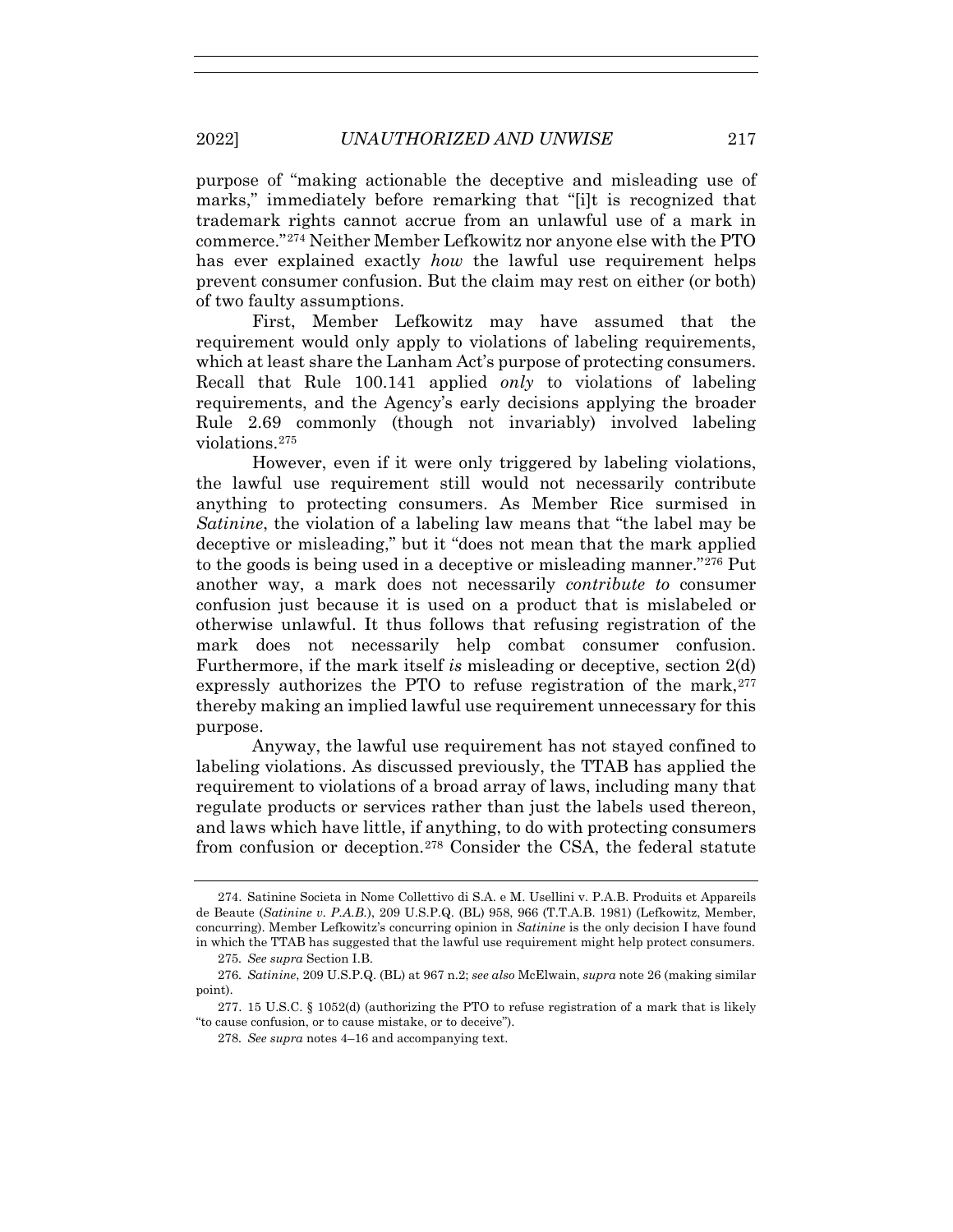that prohibits the manufacture, sale, and possession of marijuana. $279$ The sale of marijuana plainly violates the CSA, and, for this reason alone, the TTAB has repeatedly refused to register any marks used on products containing marijuana.280 But sales of marijuana products in violation of the CSA do not necessarily dupe consumers about the quality, legality, safety, etc. of the drug. In other words, even if consumers know exactly what they are getting, the sale of marijuana is still unlawful.

The claim that the lawful use requirement combats consumer deception might rest on a second faulty assumption, namely, the notion that a trademark, or more specifically, the registration thereof, confers legitimacy on the product on which the mark is used. In other words, the TTAB might believe that slapping a registered trademark on a product (like marijuana) would fool consumers into believing that the product itself was safe, effective, lawful, etc.

But registration of a trademark does not legitimize the goods on which the mark is used. As one prominent commentator has pointedly noted, "[t]he government, by registering a mark, does not thereby give its approval or imprimatur to the propriety, suitableness, or tastefulness of the mark or of the suitability or quality of the goods or services with which it is used."281 Nor do consumers understand trademark registration to constitute endorsement of the quality, safety, utility, or legality of the product on which the mark is used. For example, consumers are not likely to view the ® symbol to signify that PABST BLUE RIBBON is a good beer, that ARBY'S Roast Beef is a healthy sandwich, or that THE OHIO STATE UNIVERSITY has a good football team.

In fact, the lawful use requirement seems more likely to cause consumer confusion than to dispel it. The requirement strips a senior user of its priority over a mark, thereby enabling another party to use

<sup>279</sup>*.* 21 U.S.C. §§ 841-844.

<sup>280</sup>*. See*, *e.g.*, *In re* PharmaCann LLC, 123 U.S.P.Q.2d (BL) 1122 (T.T.A.B. 2017) (PHARMACANN for retail marijuana shop); *In re* JJ206, LLC, 120 U.S.P.Q.2d (BL) 1568 (T.T.A.B. 2016) (JUJU JOINTS for smokeless marijuana or cannabis vaporizer apparatus); *In re* Ultra Trimmer, L.L.C., No. 86479070, 2016 WL 7385764 (T.T.A.B. Nov. 29, 2016) (ULTRA TRIMMER for agricultural trimming machine); *In re* Morgan Brown, 119 U.S.P.Q.2d (BL) 1350 (T.T.A.B. 2016) (HERBAL ACCESS for retail marijuana shop). The PTO has refused an even larger number of marks used on marijuana products through Office Actions that were never appealed to the TTAB. *See*, *e.g*., U.S. Trademark Application Serial No. 88978250 (Office Action, July 29, 2020) (ORVA for medical product containing CBD).

 <sup>281.</sup> MCCARTHY, *supra* note 53, § 19:3.50; *see also* Matal v. Tam, 137 S. Ct. 1744, 1759 (2017) (making the related point that "registration does not constitute approval of a mark").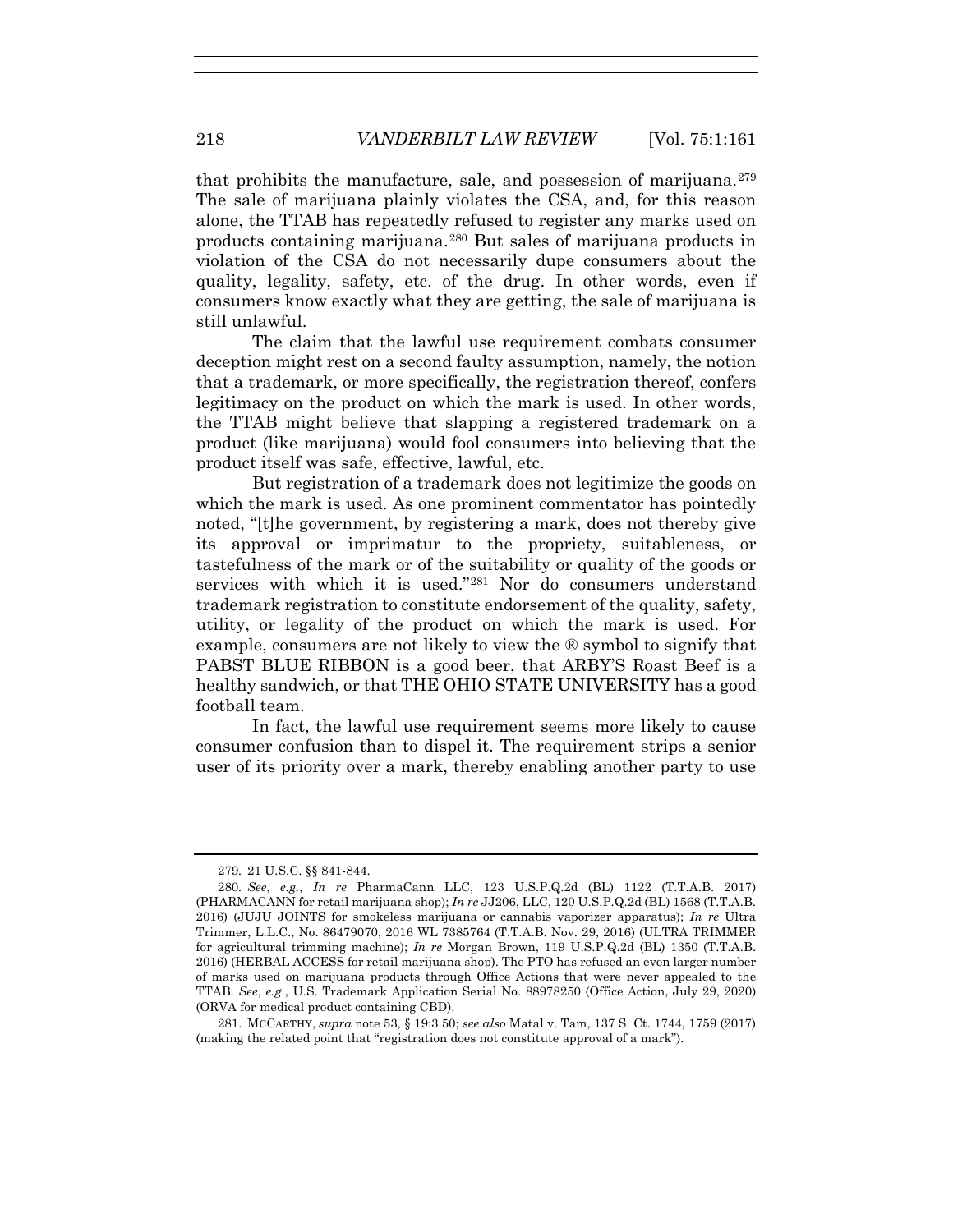the mark on its own products *even when such use would confuse consumers*.282

The marijuana market provides a timely example. Several statelicensed marijuana suppliers have already built loyal brand followings.283 To a limited extent, those companies can even defend their marks against infringement by relying on state trademark law, which, unlike federal law, does offer protection for trademarks used on marijuana products.284 But the protections afforded by state trademark law are limited.<sup>285</sup> Most importantly for present purposes, any rights conferred by state trademark law extend only to the state's own borders. As a result, a licensed marijuana firm operating in one state cannot prevent black marketeers or even other licensed marijuana firms from using its marks in another state. For obvious reasons, the lack of national trademark protection for marijuana brands puts marijuana consumers at risk. After all, they may not understand that two marijuana products bearing similar or even identical marks in two different states are not necessarily made by the same company and may have very different characteristics.<sup>286</sup> To use an example from another industry, imagine if the BUDWEISER beer you drank in New York contained five percent alcohol by volume ("ABV"), but the BUDWEISER you drank next door in New Jersey had fifteen percent ABV.

The risk to consumer welfare is not limited to gray markets like marijuana. In almost any industry, a mark owner could be refused registration, or have its registration cancelled by the PTO, because the owner, perhaps unwittingly, violated some federal (or even state) law

<sup>282</sup>*. See, e.g*., Astrachan, *supra* note 26, at 266–67 ("If a mark is not enforceable, its owner cannot prevent a competitor from adopting a similar mark for use on similar goods and services and prevent the use of that mark to attract customers, some of whom might be searching for the goods or services produced by the owner of the non-enforceable, but senior mark."); Cooper, *supra* note 26, at 53 (noting that "noncompliance with federal law may transform a senior user into a junior user").

<sup>283</sup>*. See supra* note 22.

<sup>284</sup>*. See California Cannabis Trademarks Could Get a Legislative Boost*, HARRIS BRICKEN: CANNA L. BLOG (Feb. 9, 2019), https://harrisbricken.com/cannalawblog/california-cannabistrademarks-could-get-a-legislative-boost/ [https://perma.cc/9SX8-HVPD].

<sup>285</sup>*. See* Russell W. Jacobs, *Cannabis Trademarks: A State Registration Consortium Solution*, 74 WASH. & LEE L. REV. ONLINE 159, 167–69 (2017) (discussing limitations); *see also* Sam Crocker, *Cultivating a Better Strain of Trademark Law: Why the Unlawful Uses Doctrine Should Be Modified for State-Legal Marijuana-Related Marks*, 44 J. CORP. L. 591, 598 (2019) (discussing the same limitations).

<sup>286</sup>*. See* Jacobs, *supra* note 285, at 162 ("[I]f a marijuana dispensary opens in Truckee, California under the service mark BAKED TAHOE and a competitor opens another BAKED TAHOE dispensary thirty miles away in Reno, Nevada, a customer could reasonably assume that the dispensaries operated under common ownership."); *see also* Crocker, *supra* note 285, at 597 (suggesting that applying lawful use requirement to marijuana industry "undercuts the primary purpose of trademark law: the prevention of consumer confusion").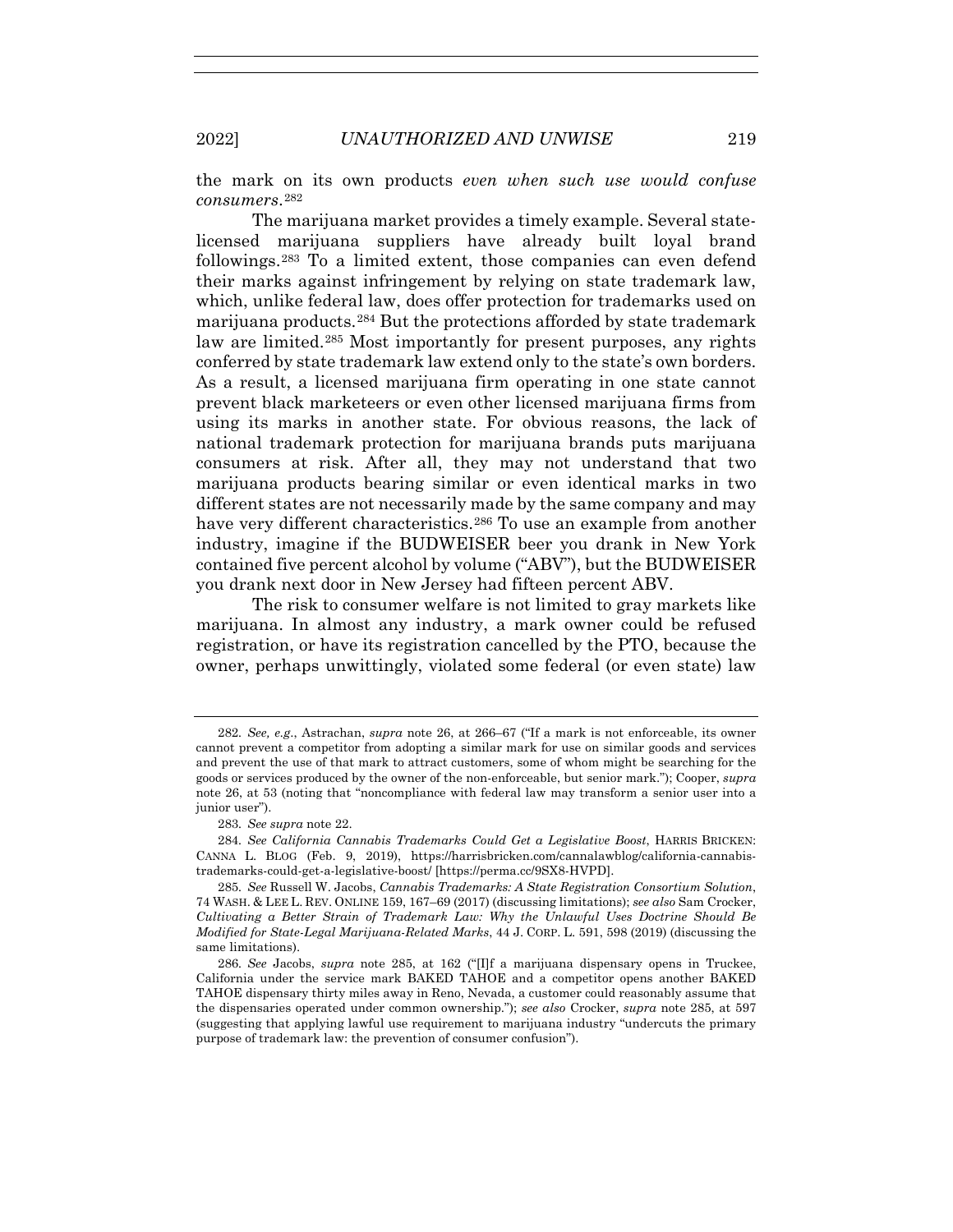when selling its goods.<sup>287</sup> Importantly, refusal or cancellation can happen years after a mark is first used, and years after the mark is first registered<sup>288</sup>—in other words, long after the mark has become associated with a particular vendor in the minds of consumers.

In short, by denying mark owners the ability to safeguard their marks from infringement by other firms, the lawful use requirement undermines the Lanham Act's purpose of helping consumers to identify the source of goods and services they buy. As one commentator has aptly put it, "[r]efusing to recognize trademarks used in unlawful commerce punishes the consumer for the sins of the manufacturer."289

## *B. Unfair*

The Lanham Act is also intended to promote fair competition by "protect[ing] producers from illegitimate diversions of their trade by competitors."290 To this end, the statute proscribes the infringing use of a mark, and thereby "helps assure a producer that it (and not an imitating competitor) will reap the financial, reputation-related rewards associated with a desirable product."291

In *CreAgri*, the Ninth Circuit briefly suggested that the lawful use requirement serves this fair competition purpose. As noted above, the court asserted that, "as a policy matter, to give trademark priority to a seller who rushes to market without taking care to carefully comply with the relevant regulations would be to *reward the hasty at the expense of the diligent*."292 Although the court did not elaborate on the argument, it appears to suggest that a mark owner who breaks the law while using its mark has necessarily gained an unfair advantage over more scrupulous rivals, and thus, does not deserve the rights normally accorded by federal trademark law.

<sup>287</sup>*. See supra* notes 4–16 and accompanying text (listing a sampling of the statutes that have triggered the lawful use requirement).

 <sup>288.</sup> The Lanham Act gives parties five years from the date of registration to petition to cancel a mark. 15 U.S.C. § 1064(1); *see, e.g.*, Coahoma Chem. Co. v. Smith, 113 U.S.P.Q. (BL) 413, 418 (Dec. Comm'r Pat. 1957) (cancelling registration three years after petition filed, and almost seven years after registration was issued). Even after this five-year period has expired, however, parties may still challenge a mark as "abandoned" if it has not been used lawfully for any three-year period. *See* Satinine Societa in Nome Collettivo di S.A. e M. Usellini v. P.A.B. Produits et Appareils de Beaute (*Satinine v. P.A.B.*), 209 U.S.P.Q. (BL) 958 (T.T.A.B. 1981) (recognizing mark may be considered "abandoned" if used unlawfully).

 <sup>289.</sup> McElwain, *supra* note 26.

 <sup>290.</sup> McKenna, *supra* note 272, at 1841; *see also* 15 U.S.C. § 1127 (stating Congress's intent "to protect persons engaged in . . . commerce against unfair competition").

 <sup>291.</sup> Qualitex Co. v. Jacobson Prods. Co., 514 U.S. 159, 164 (1995).

 <sup>292.</sup> CreAgri, Inc. v. USANA Health Scis., Inc., 474 F.3d 626, 630 (9th Cir. 2007) (emphasis added).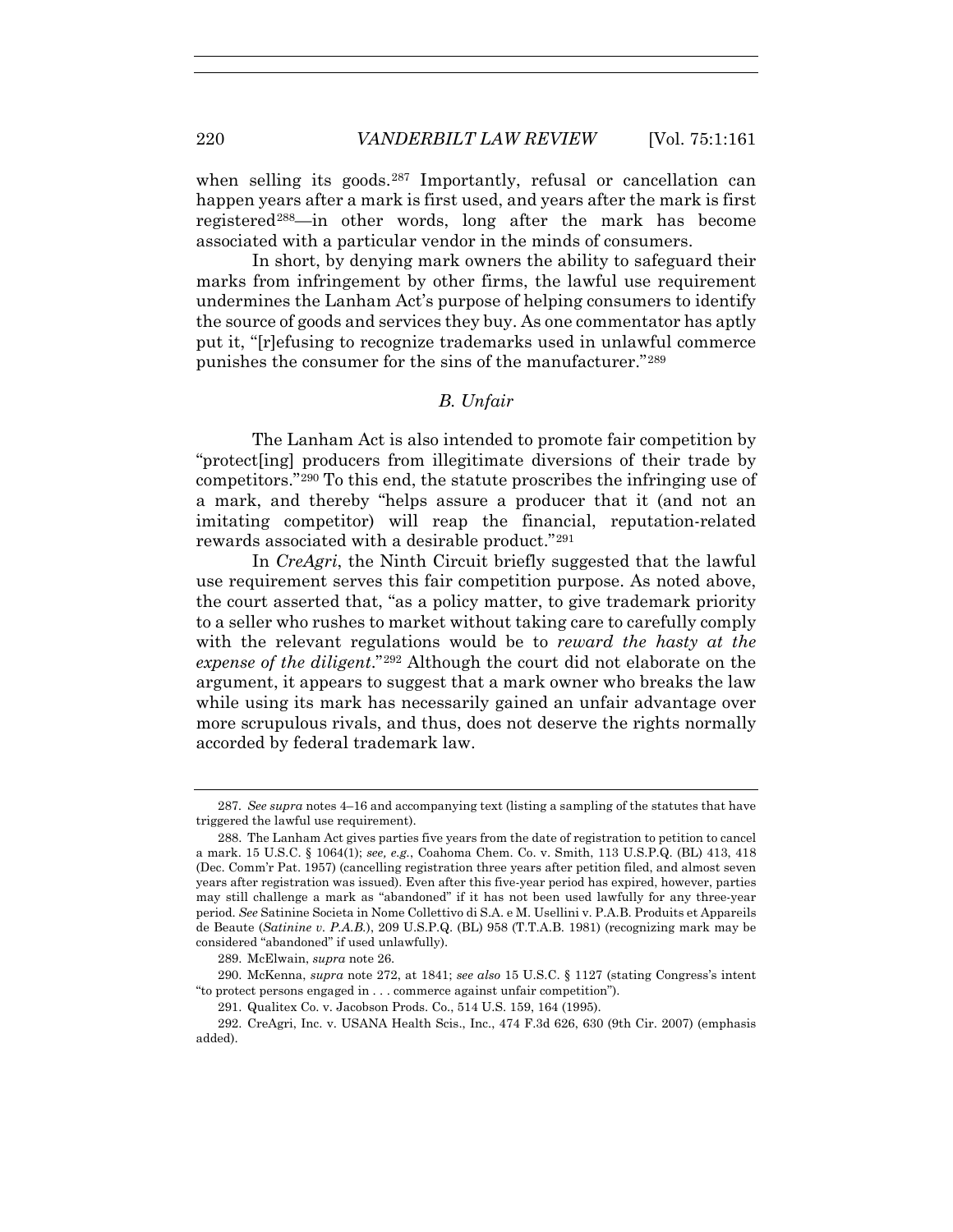Upon closer examination, however, it is far from clear that the lawful use requirement promotes fairness, for four main reasons. First, a trademark applicant does not necessarily gain an unfair competitive advantage when it acquires trademark priority through the unlawful sale of a product. Although the *CreAgri* case involved a trademark infringement suit between rivals using similar marks, the lawful use requirement is not restricted to inter partes disputes. Recall that the PTO authorizes its trademark examiners to conduct ex parte investigations into the lawfulness of the commerce in which a mark has been used. Indeed, in many cases, the PTO has refused registration on the basis of such investigations, *even when no one besides a trademark examiner has objected to the applicant's violation* and no competitive harm is apparent.<sup>293</sup> In *Stellar*, for example, the trademark examiner refused to register the mark JETFRESH after they discovered that the applicant had failed to list the weight on each package of its breath fresheners, as apparently required by the FDCA.294 The TTAB upheld the refusal, even though no rival had complained and there was no other indication that any rival had been disadvantaged by the applicant's violation of the FDCA.295 (While some mark owners might be able to keep their priority over a mark by correcting their violations, this is not always possible, both because another firm might start using the same mark before the correction can be made, and because some violations are not so easily corrected (think of marijuana vendors).)

Second, even when a rival does object to a mark owner's transgression (as in *CreAgri*), it does not necessarily follow that the mark owner gained some *unfair* advantage through that transgression. For one thing, the mark owner may have unwittingly violated federal law governing the sale of its product. A mark owner may violate many federal regulations, like the FDCA labeling requirement at issue in

<sup>293</sup>*. See, e.g.*, *In re* Taylor, 133 U.S.P.Q. (BL) 490, 491 (T.T.A.B. 1962) (refusing registration because of suspected FDCA labeling violation discovered by examiner).

<sup>294</sup>*. In re* Stellar Int'l, Inc*.*, 159 U.S.P.Q. (BL) 48, 52 (T.T.A.B. 1968).

 <sup>295.</sup> The TTAB has occasionally discouraged examiners from conducting overzealous investigations into compliance with nontrademark laws. *In re* Garden of Eatin' Inc., 216 U.S.P.Q. (BL) 355, 357 (T.T.A.B. 1982) (disapproving examiner's request for FDA opinion regarding legality of applicant's sales, but still upholding examiner's refusal to register mark). Nonetheless, trademark examiners commonly gather and consider evidence not contained in the trademark application to determine whether applicants' sales were lawful. *E.g.*, TMEP, *supra* note 60, § 907 (instructing that if "there is extrinsic evidence indicating that the goods or services do not, in fact, comply with federal law, the examining attorney must refuse registration"); *In re* Ultra Trimmer, L.L.C., No. 86479070, 2016 WL 7385764, at \*2 (T.T.A.B. Nov. 29, 2016) (holding that even "if the identification of goods or services in an application does not reveal a *per se* violation of the CSA . . . extrinsic evidence may be used to show such a violation").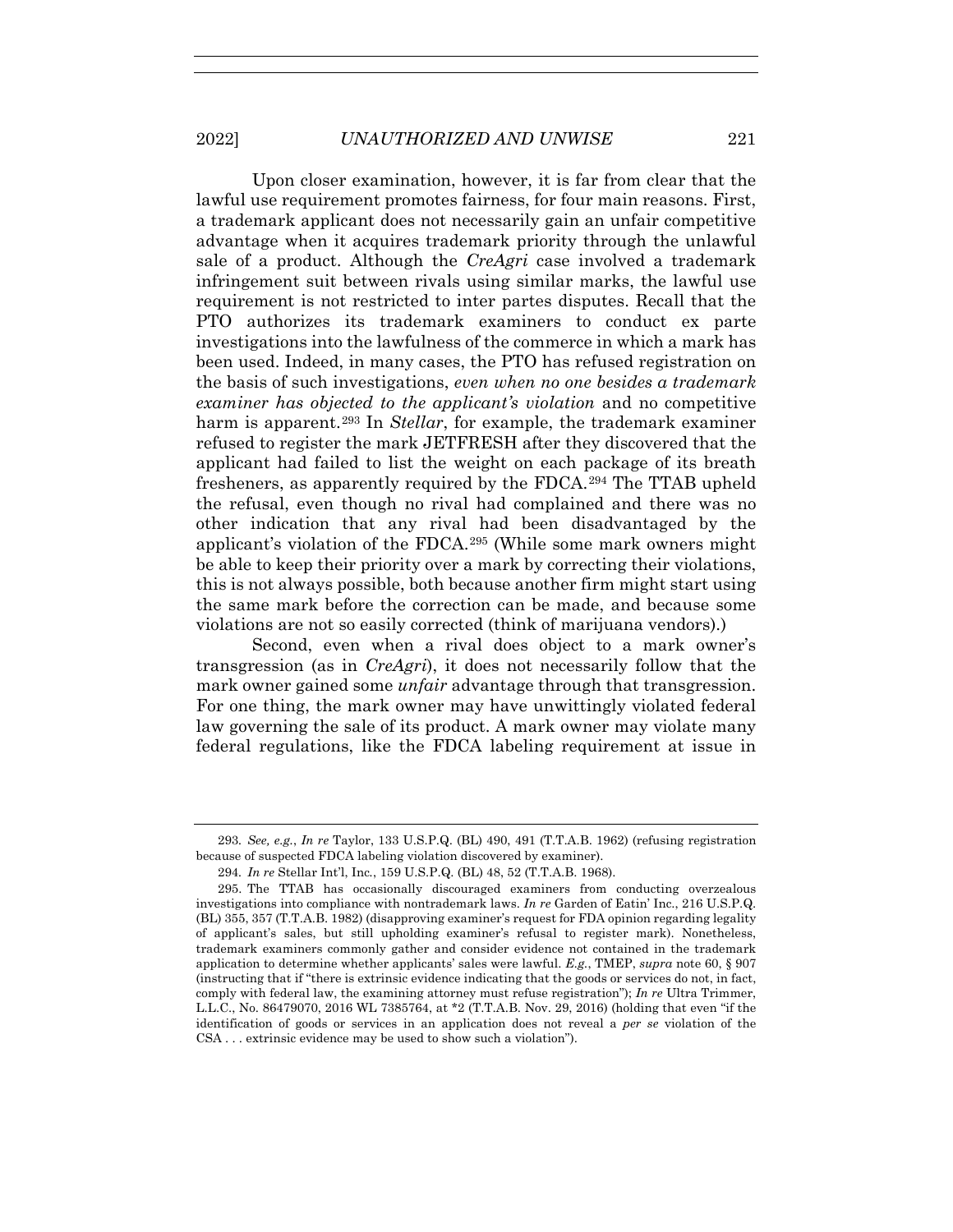*CreAgri*, without being "hasty."296 Importantly, the PTO does not require any party, including its own trademark examiners, to demonstrate or even allege that a mark owner's violation of the lawful use requirement was strategic, malicious, or otherwise morally blameworthy.

Third, in any event, even if a mark owner's violation is somehow blameworthy, it is still not clear why the PTO needs to levy trademark sanctions on that violation. After all, every statute that triggers the lawful use requirement provides its own, carefully calibrated set of sanctions and remedies for violations. For example, the FDCA threatens penalties ranging from warnings to steep fines, seizures, and even prison sentences for violations of that statute.<sup>297</sup> Given the availability of these penalties, the PTO does not need to levy its own sanctions to level the competitive playing field. Indeed, depriving mark owners of their trademark rights because of violations of nontrademark laws can prove unduly harsh, even "Draconian," as the PTO itself has recognized.298 Notwithstanding PTO efforts to soften the doctrine, it remains a very blunt instrument for rebalancing any "unfair" advantage a mark owner might have gained by violating some nontrademark statute. Consider that a party could lose its trademark right for transgressions that range from failing to display the weight of individual mouthwash packets to selling high-potency marijuana.

Fourth, in inter partes disputes, the party that gains from the lawful use requirement is not necessarily "innocent" of wrongdoing, as the *CreAgri* court appears to assume. The requirement can be raised as a defense by parties who have knowingly and intentionally infringed a mark to illegitimately divert sales from the mark's owner.299 In fact, some courts have allowed defendants to raise the defense when even they committed the same wrongdoing of which they accuse the mark's owner. In *Kratom Lab, Inc. v. Mancini*, for example, the inventor of synthetic marijuana, sold under the registered mark MR. NICE GUY, sued a rival for infringement.<sup>300</sup> The defendant also sold synthetic marijuana, allegedly using plaintiff's brand name to take advantage of

 <sup>296.</sup> The District Court (but not the Ninth Circuit) acknowledged as much in *CreAgri*, when it wrote that while "CreAgri argues there is no evidence it intended to make a false statement on its labels[, t]he statute prohibiting misbranding of food . . . does not have a scienter requirement." CreAgri, Inc. v. USANA Health Scis., No. 03-3216, 2005 WL 181886, at \*5 n.7 (N.D. Cal. Jan. 26, 2005), *aff'd sub nom.* CreAgri, Inc. v. USANA Health Scis., Inc., 474 F.3d 626 (9th Cir. 2007).

 <sup>297. 21</sup> U.S.C. § 333.

 <sup>298.</sup> Gen. Mills Inc. v. Health Valley Foods, 24 U.S.P.Q.2d (BL) 1270, 1273 (T.T.A.B. 1992).

 <sup>299.</sup> As Professor McCarthy has remarked, the lawful use requirement "has turned federal trademark litigation into an infringer's search for labeling or other administrative missteps by the trademark owner." MCCARTHY, *supra* note 53, § 19:123.

 <sup>300.</sup> No. 11-80987-CIV, 2013 WL 3927838, at \*1 (S.D. Fla. July 29, 2013).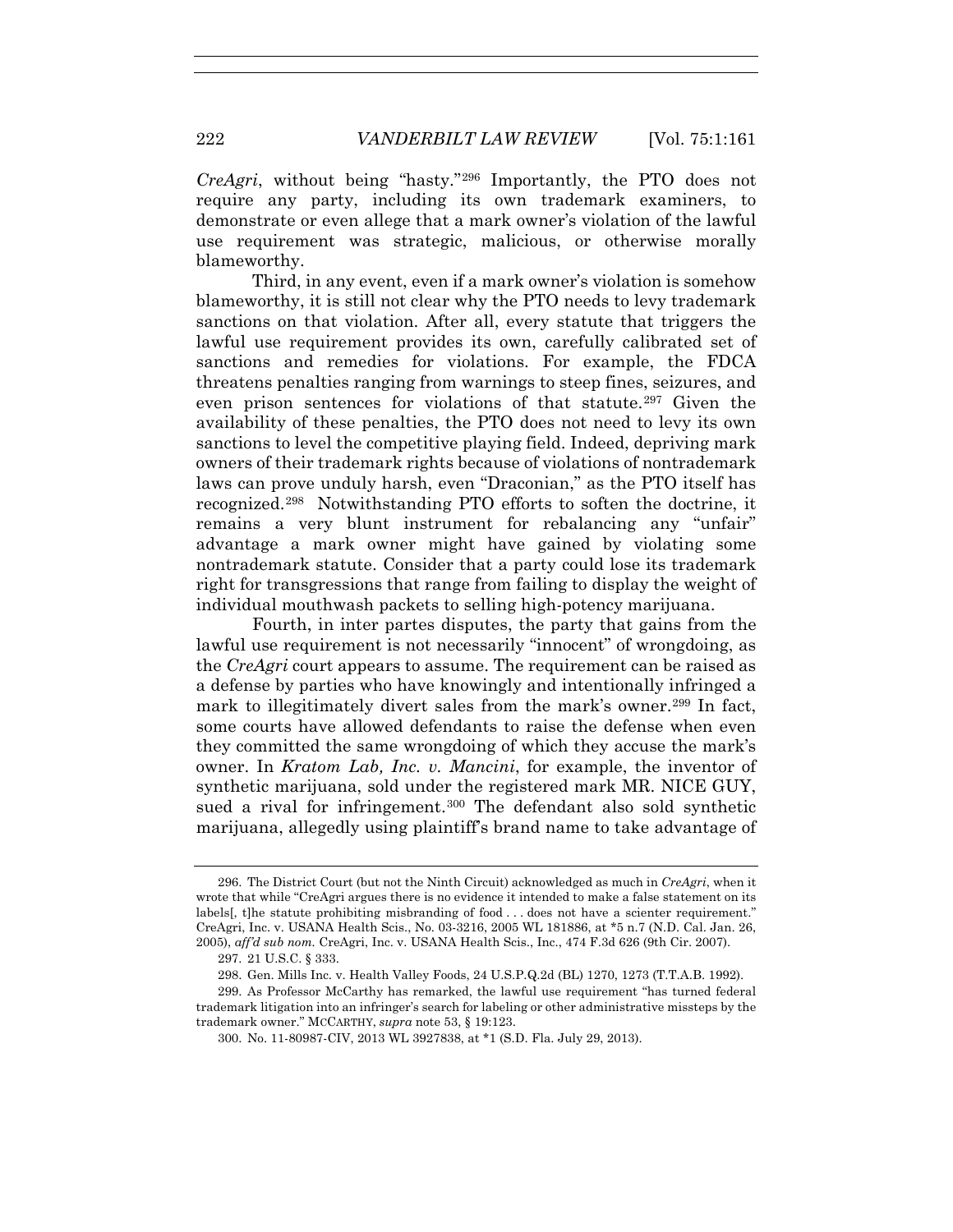the product's popularity. The defendant, however, asserted the unlawful use defense, arguing that the sale of synthetic marijuana was unlawful. The court agreed, and it dismissed the plaintiff's infringement claims on that ground.301 It held that "[w]hether Defendants profited from using Kratom Lab's fraudulently obtained trademark is irrelevant because the trademark was fraudulently obtained."302

# *C. Burdensome*

The lawful use requirement not only undermines the core purposes of the Lanham Act, it also exacts a heavy toll on the trademark system. The requirement greatly increases the complexity of determining eligibility for registration and thereby adds to the costs of trademark proceedings. Whenever the requirement is raised, it forces the PTO and the parties involved to delve into a diverse array of complicated federal statutes, just to determine whether the sale or transportation of some trademarked good regulated by one of those statutes was lawful.

Consider just a few of the tricky legal and factual questions the TTAB has had to resolve while applying the lawful use requirement. Does a "therapeutic skin care preparation" constitute a "medicine" or "drug," requiring FDA approval for sale?303 Similarly, does an applicant need the FDA's approval to sell a ventilator? What if the buyer only intended to "test" the device, but not use it to treat patients?304 Is shampoo "soap," for purposes of the FDCA?305 Does the California Business and Professions Code prohibit using a fictitious name on a medical practice, at least without a fictitious name permit?306 Does an applicant's use of the mark HERE'S JOHNNY on portable toilets

<sup>301</sup>*. Id*.

<sup>302</sup>*. Id*. at \*5 (emphasis omitted) (holding that plaintiff should have informed PTO that DEA had banned sale of synthetic marijuana while its registration application was still pending); *see also* Republic Techs. (NA), LLC v. BBK Tobacco & Foods, LLC, 262 F. Supp. 3d 605, 606–07 (N.D. Ill. 2017) (allowing defendant to raise unlawful use defense against infringement suit, notwithstanding allegations that defendant had also violated CSA's ban on sale of drug paraphernalia); Purple Heart Patient Ctr., Inc. v. Mil. Ord. of the Purple Heart of the U.S. of Am., Inc*.*, No. C 13–00902, 2014 WL 572366, at \*2–3 (N.D. Cal. Feb. 11, 2014) (allowing medical marijuana dispensary to raise tenuous unlawful use defense against infringement suit, notwithstanding dispensary's blatant violation of the CSA).

<sup>303</sup>*. See* Sköld v. Galderma Lab'ys, Inc., No. 9205289, 2012 WL 5902083, at \*4 (T.T.A.B. Nov. 8, 2012).

<sup>304</sup>*. See* Automedx, Inc. v. Artivent Corp., 95 U.S.P.Q.2d (BL) 1976 (T.T.A.B. 2010).

<sup>305</sup>*. See* Clorox Co. v. Armour-Dial, Inc., 214 U.S.P.Q. (BL) 850 (T.T.A.B. 1982).

<sup>306</sup>*. See* Facial Aesthetic Ctr. of Excellence Grp., Inc., v. Stewart Wang, M.D., Inc*.*, No. 92044775, 2006 WL 3296210, at \*4 (T.T.A.B. Oct. 27, 2006).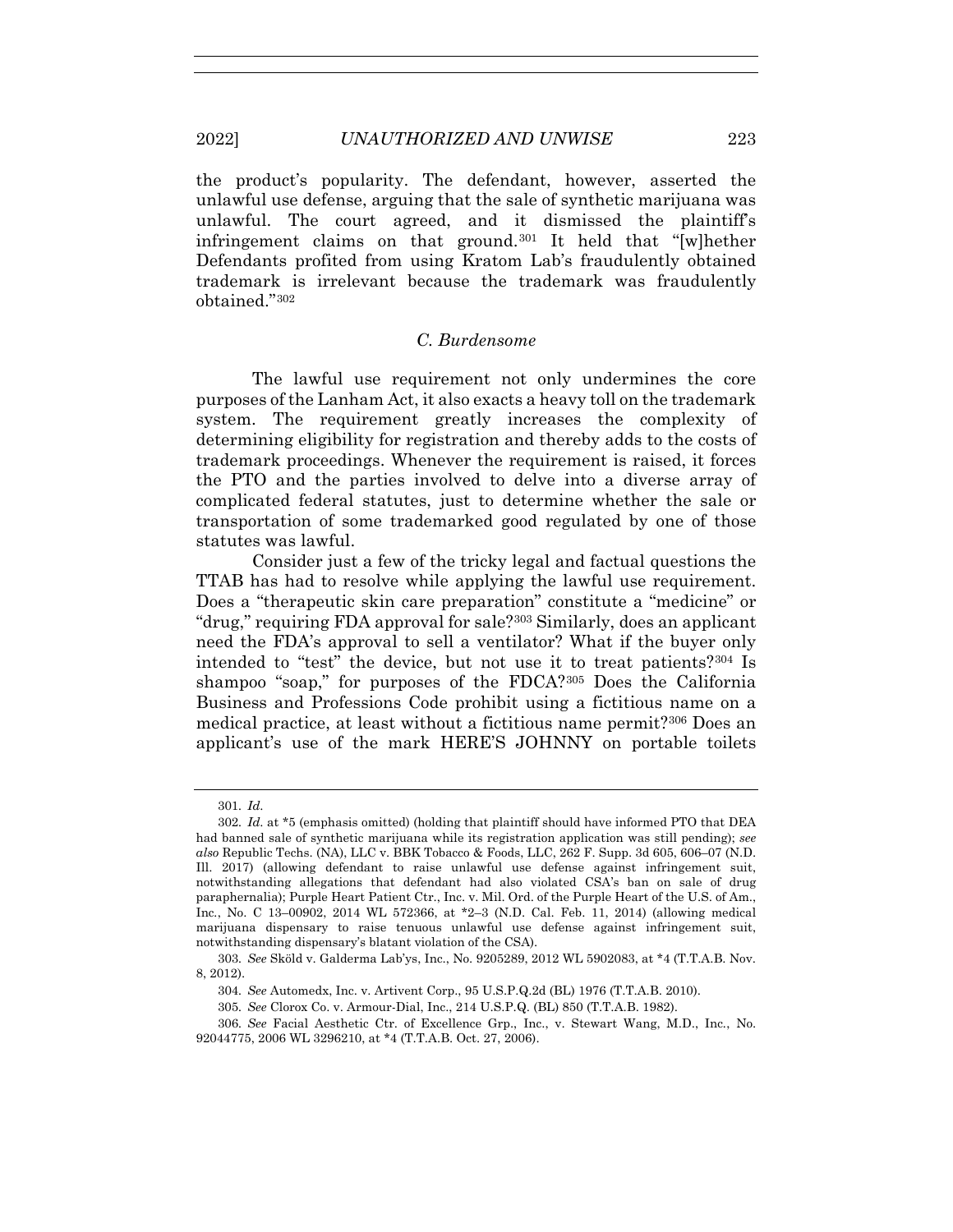violate opposer's state law right of publicity?307 Has an applicant sold its isobutyl nitrites for human consumption, in violation of the Anti-Drug Abuse Act of 1988, or as a lawful all-purpose cleaner?308 Does the Securities Exchange Act of 1934 bar a commercial bank from offering insurance brokerage services?309 Does the failure to list the country of origin on cosmetics violate the Tariff Act of 1930?310 Does the Fair Labeling and Packaging Act apply to sales of cosmetics meant for professional use, rather than consumer use?311 Does the sale of marijuana violate the lawful use requirement when the sale is authorized by state law?312 What if the Department of Justice suggests it will not prosecute those sales?313 What if Congress has expressly barred such prosecutions?314 Federal statutes provide an almost inexhaustible supply of such vexing questions.

In addition to substantive questions like these, the lawful use requirement has also spawned a host of knotty procedural questions. In ex parte cases, for example, how zealously may a trademark examiner investigate their suspicions that an applicant has violated some nontrademark law? May the examiner look at materials not submitted with the application, such as the applicant's website?315 May the examiner consult with the federal agency responsible for enforcing the statute at issue?316 Does the party challenging a mark bear the burden of demonstrating use was unlawful, or does the mark owner bear the

<sup>307</sup>*. See* John W. Carson Found. v. Toilets.com, Inc., 94 U.S.P.Q.2d (BL) 1942 (T.T.A.B. 2010).

<sup>308</sup>*. See* AFAB Indus. Servs., Inc. v. Pac-West Distrib. NV LLC, No. 91224268, 2016 WL 2866564, at \*3 (T.T.A.B. May 4, 2016).

<sup>309</sup>*. See* E.W. Bank Co. v. Plubell Firm LLC, No. 92053712, 2016 WL 5219824, at \*14 (T.T.A.B. Sept. 8, 2016).

<sup>310</sup>*. See* Topiclear, Inc. v. K & N Distribs., No. 9206292, 2017 WL 3718301, at \*1 (T.T.A.B. Feb. 27, 2017).

<sup>311</sup>*. See* Satinine Societa in Nome Collettivo di S.A. e M. Usellini v. P.A.B. Produits et Appareils de Beaute (*Satinine v. P.A.B.*), 209 U.S.P.Q. (BL) 958 (T.T.A.B. 1981).

<sup>312</sup>*. See In re* Morgan Brown, 119 U.S.P.Q.2d (BL) 1350 (T.T.A.B. 2016).

<sup>313</sup>*. See In re* JJ206, LLC, 120 U.S.P.Q.2d (BL) 1568 (T.T.A.B. 2016).

<sup>314</sup>*. See In re* PharmaCann LLC, 123 U.S.P.Q.2d (BL) 1122 (T.T.A.B. 2017).

<sup>315</sup>*. E.g.*, Iancu v. Brunetti, 139 S. Ct. 2294, 2298 (2019) (noting that TTAB had visited registrant's website to help determine whether FUCT mark for jeans was "immoral" or "scandalous"); *In re* Morgan Brown, 119 U.S.P.Q.2d (BL) at 1352–53 (upholding examiner's refusal to register mark, after examiner reviewed applicant's website on suspicion it was selling marijuana through its retail stores).

<sup>316</sup>*. See* In *re* Garden of Eatin' Inc., 216 U.S.P.Q. (BL) 355, 356–57 (T.T.A.B. 1982) (suggesting examiner should not have asked General Counsel of FDA whether applicant's labels for soybean frozen dessert complied with FDCA, but still upholding examiner's refusal to register mark because applicant failed to respond adequately to examiner's concerns).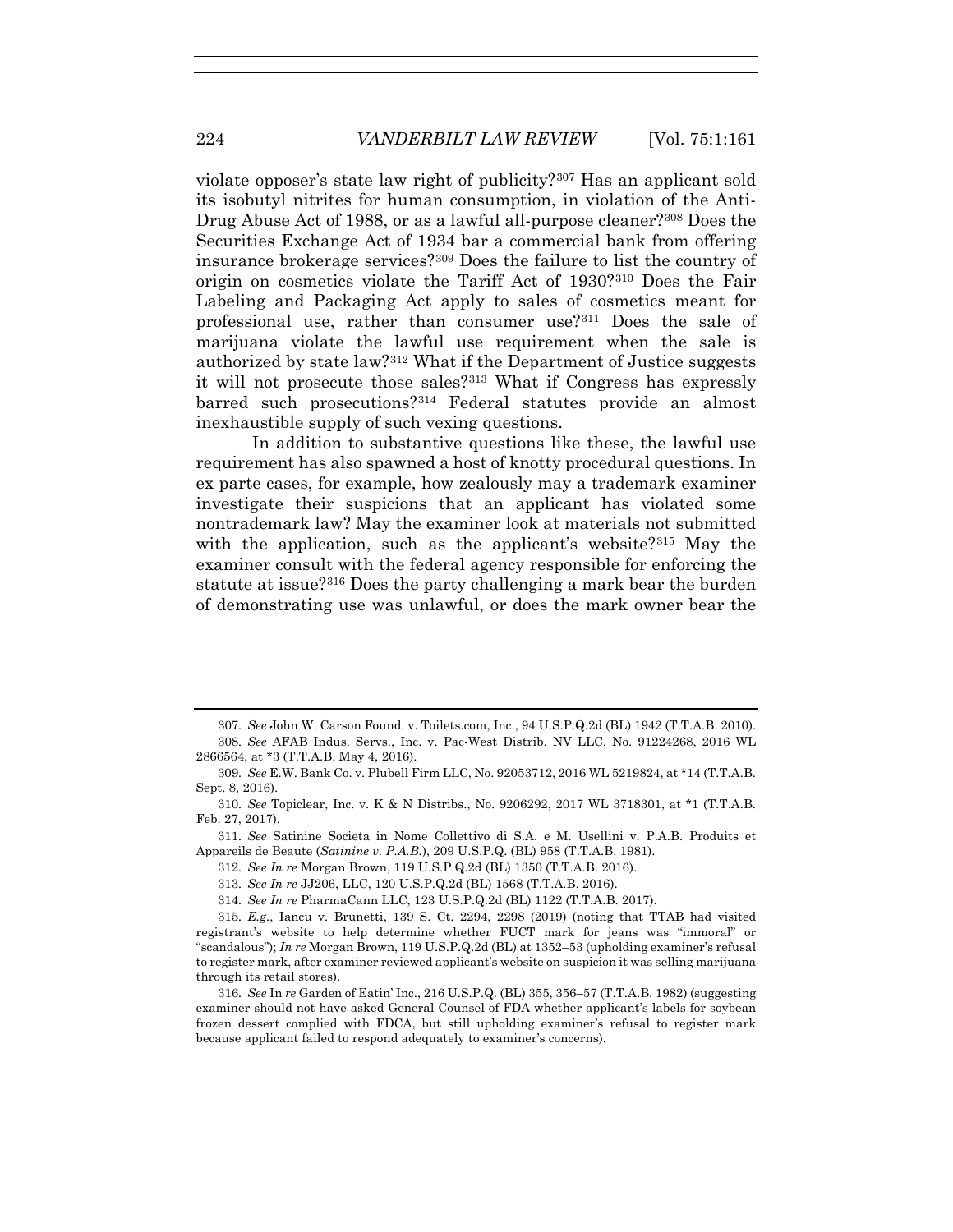burden of demonstrating its use was lawful?317 What standard of proof applies to the lawful use requirement?318

The PTO has further compounded the difficulty by grafting some poorly defined limitations onto its lawful use requirement. Recall that the TTAB has insisted that only "material" violations of law warrant depriving mark owners of their trademark rights. The Agency, however, has never satisfactorily explained how trademark lawyers—including its own trademark examiners—are supposed to distinguish "material" violations of law from immaterial ones. Instead, the TTAB has offered unhelpful generalities, suggesting, for example, that a "material" violation of law is one that is "of such gravity and significance . . . so tainted that, as a matter of law, it could create no trademark rights."319 The Agency has fared no better in explaining what it means by a "per se violation of a statute regulating the sale of a party's goods,"320 another limitation intended to cabin the scope of the lawful use requirement. Indeed, the example the Agency has used to illustrate a "per se violation" demonstrates that the phrase is nonsensical. In *Satinine*, the TTAB offered that a "per se violation" would arise "when a regulatory statute requires that a party's labels must be registered with or approved by the regulatory agency... before his goods may lawfully enter the stream of commerce, and the party has failed to obtain such registration or approval."321 It is difficult to see what makes this "per se violation" of a statute different from any other violation of a statute. The example seems to suggest that a "per se violation" occurs when a statute is violated, making the term "per se" redundant.<sup>322</sup> (To be fair to the PTO, the same criticism has been levied against the "per se" moniker in antitrust law, where the phrase is commonly used and

<sup>317</sup>*. Compare* Weight Watchers Int'l, Inc. v. I. Rokeach & Sons, Inc., 211 U.S.P.Q. (BL) 700, 707 (T.T.A.B. 1981) (suggesting "the burden is on opposer to establish by a preponderance of the evidence that applicant's use has been unlawful"), *with* AFAB Indus. Servs., Inc. v. Pac-West Distrib. NV LLC, No. 91224268, 2016 WL 2866564, at \*3 (T.T.A.B. May 4, 2016) (seemingly placing burden on applicant to produce affirmative evidence showing that its use was lawful by denying applicant's motion for summary judgment, even though there was "no evidence that the goods identified in the application are *per se* unlawful"). The inconsistency between the two cases is discussed more fully *infra* note 340.

<sup>318</sup>*. See* cases discussed *infra* notes 340–341 and accompanying text.

 <sup>319.</sup> Gen. Mills Inc. v. Health Valley Foods, 24 U.S.P.Q.2d (BL) 1270, 1274 (T.T.A.B. 1992).

 <sup>320.</sup> Satinine Societa in Nome Collettivo di S.A. e M. Usellini v. P.A.B. Produits et Appareils de Beaute (*Satinine v. P.A.B.*), 209 U.S.P.Q. (BL) 958, 964 (T.T.A.B. 1981).

<sup>321</sup>*. Id.*; *see also Gen. Mills*, 24 U.S.P.Q.2d (BL) at 1276 n.8 ("Per se violations . . . are those where a clear violation of law, such as the sale or transportation of a controlled substance in violation of law, is evident in the record.").

<sup>322</sup>*. See* Thomas G. Krattenmaker, *Per Se Violations in Antitrust Law: Confusing Offenses with Defenses*, 77 GEO. L.J. 165, 171 (1988) ("To say that behavior that violates the antitrust laws is a 'per se violation' makes the phrase 'per se' redundant.").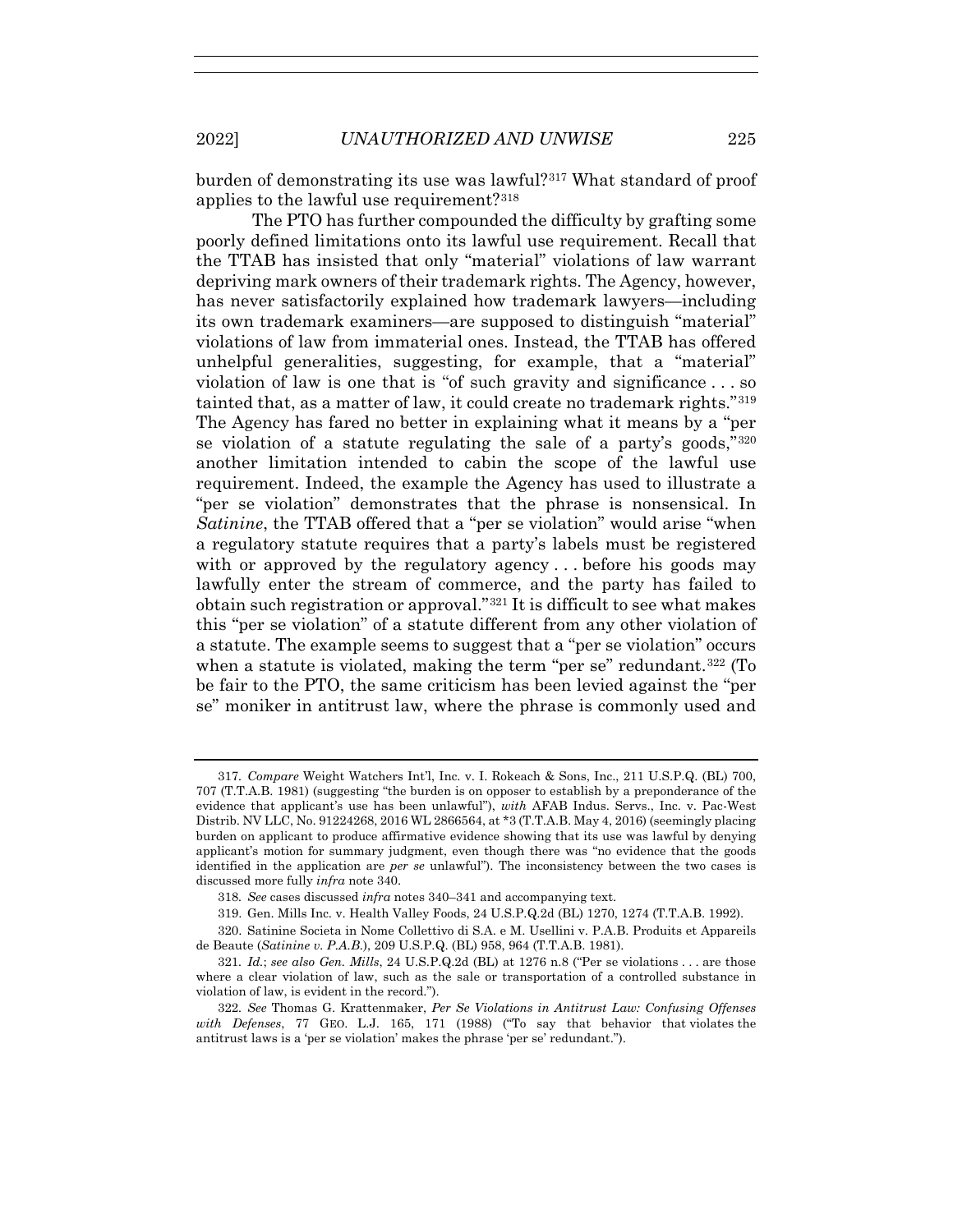from whence the PTO may have borrowed the phrase.323) In short, the PTO's limitations have added additional queries—Was a violation "material"? Was it a "per se violation" violation? Etc.—to the long list of questions lawyers must address when applying the lawful use requirement.

Addressing these questions makes trademark proceedings more cumbersome and costly affairs.324 The lawful use requirement forces trademark attorneys to spend time researching and analyzing issues that are peripheral—to put it mildly—to the core concerns of trademark law. In fact, precisely because these issues are outside the expertise of most trademark lawyers, the cost of addressing them in a trademark proceeding could be considerable.

The additional cost of applying the lawful use requirement is most unwelcome in a trademark system that is already struggling to keep up with heavy demand for trademark registration. The PTO has very limited resources for administering the trademark system, a system that must process more than seven-hundred thousand new trademark filings annually.325 It has been estimated that the Agency's trademark examiners can devote, on average, only two hours *total* to each new trademark filing, during which the examiner must perform the "monumental" task of determining "use, distinctiveness, and whether the mark is available or likely to be confused with any of the millions of marks on the Principal Register."326 Simply put, the task of deciding whether or not a mark comports with the express terms of the Lanham Act is challenging enough without also having to consider whether the sale or transportation of some product bearing that mark complies with every other federal statute on the books.

The burden associated with enforcing the lawful use requirement not only gives the PTO a good reason to reject the requirement today, it also might help explain why Congress removed language denying "unlawful businesses" trademark rights when it passed the Lanham Act in 1946. When Congress adopted earlier

<sup>323</sup>*. Id.* at 171–72 (explaining that the phrase "per se violation" in antitrust has "no ascertainable meaning or utility," is not "helpful," and "makes no sense").

<sup>324</sup>*. See* MCCARTHY, *supra* note 53, § 19:123 (remarking that *CreAgri* unlawful use defense makes "trademark litigation more complicated and more expensive for trademark owners"). Even the PTO has acknowledged the "extreme difficulty" the requirement poses for the Agency. Great Adirondack Steak & Seafood Cafe, Inc., No. 91219162, 2017 WL 3670296, at \*3 (T.T.A.B. June 8, 2017).

 <sup>325.</sup> U.S. PAT. & TRADEMARK OFF., FY 2020 PERFORMANCE AND ACCOUNTABILITY REPORT 35 (2020), https://www.uspto.gov/sites/default/files/documents/USPTOFY20PAR.pdf [https://perma.cc/YW84-YQZL]; *id.* at 17 (reporting that PTO employed 622 trademark examiners in fiscal year 2020).

 <sup>326.</sup> Gerhardt, *supra* note 267, at 660.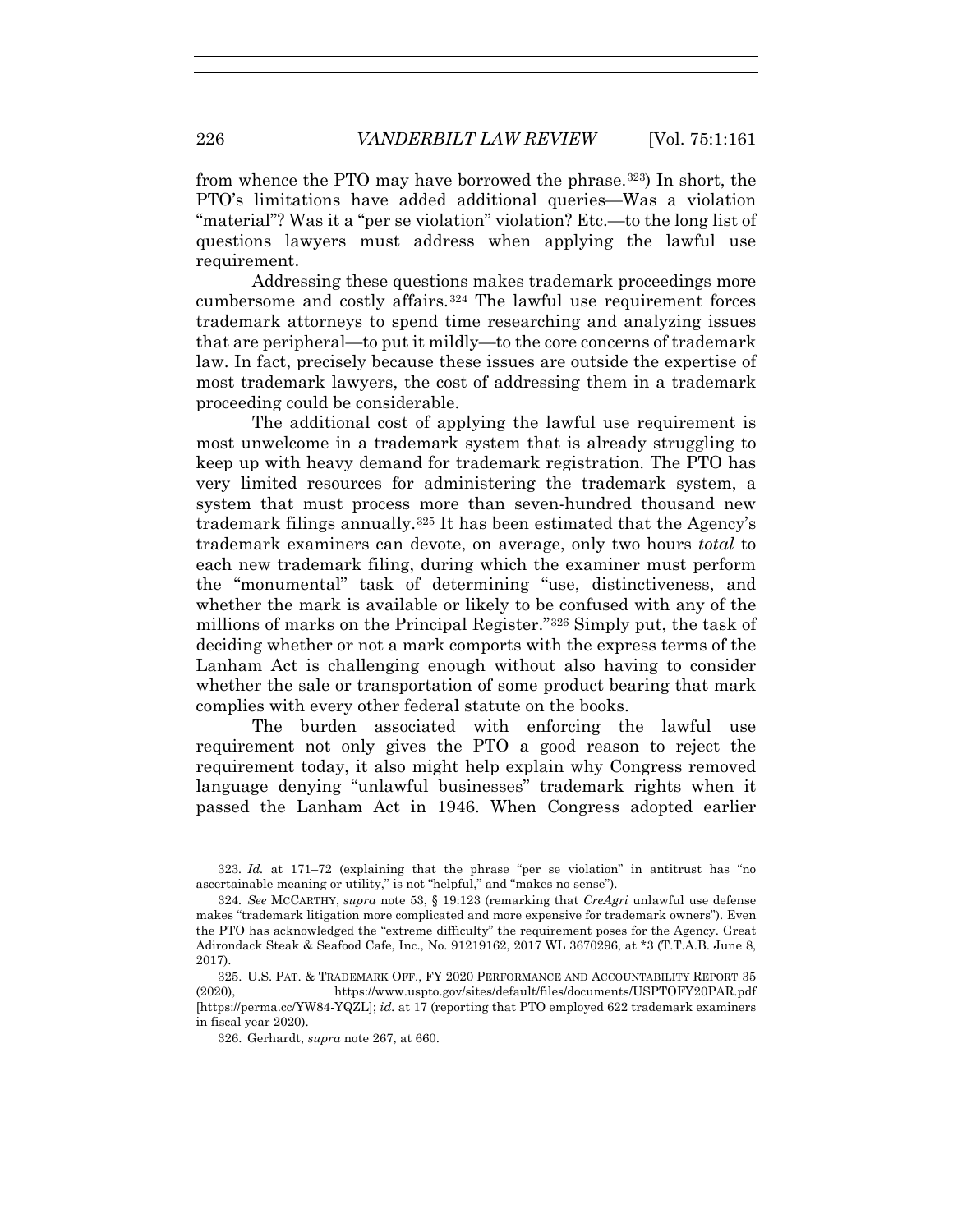trademark legislation that included the "unlawful business" language, the corpus of federal law—and thus, the burden of judging compliance with that law—was still relatively modest. By the time Congress was drafting the Lanham Act, however, circumstances had changed markedly. The corpus of federal law had grown dramatically during the New Deal, and there was no end in sight to this expansion. The passage of legislation, like the Food, Drug, and Cosmetic Act of 1938, may have convinced Congress to rethink the wisdom of asking a trademark agency to police compliance with all federal laws. Although there is no legislative history on point, it seems reasonable to suppose that Congress may have wanted the PTO to focus its attention on trademarks and not to get distracted by an ever-expanding array of compliance issues far beyond the ken of trademark officials.

Even the TTAB has acknowledged that "there is a serious question as to the advisability of our attempting to adjudicate whether a party's use in commerce is in compliance with [a] particular regulatory act," given the "almost endless number of such acts which the Board might in the future be compelled to interpret."327 But rather than abandon the lawful use requirement in light of such misgivings, the Agency has adhered to the notion that "trademark rights cannot accrue from" unlawful acts,328 and thus, that it *must* judge the lawfulness of the commerce in which a mark has been used, notwithstanding the costs. The TTAB has even lamented that it cannot rely on other agencies to perform this task, even though those other agencies undoubtedly "possess[ ] the necessary expertise" the PTO lacks concerning the statute(s) they administer.329 In particular, the PTO has complained that because other agencies do not investigate every violation of the statutes they administer, or conduct those investigations too slowly, the PTO often must judge for itself whether or not a mark owner has behaved lawfully when selling its wares.<sup>330</sup>

Of course, if the Lanham Act does not condition trademark rights on compliance with nontrademark laws, there is no need for the PTO—or anyone else, for that matter—to engage in this burdensome task. In other words, given the lack of any textual basis for the requirement, the substantial costs associated with administering the lawful use requirement are entirely unnecessary.

 <sup>327.</sup> Satinine Societa in Nome Collettivo di S.A. e M. Usellini v. P.A.B. Produits et Appareils de Beaute (*Satinine v. P.A.B.*), 209 U.S.P.Q. (BL) 958, 964 (T.T.A.B. 1981).

<sup>328</sup>*. Id.* at 966 (Lefkowitz, Member, concurring).

<sup>329</sup>*. See id.* at 967.

<sup>330</sup>*. Id.* (remarking that other agencies "may take a considerable length of time" to conduct their investigations, if they undertake them at all).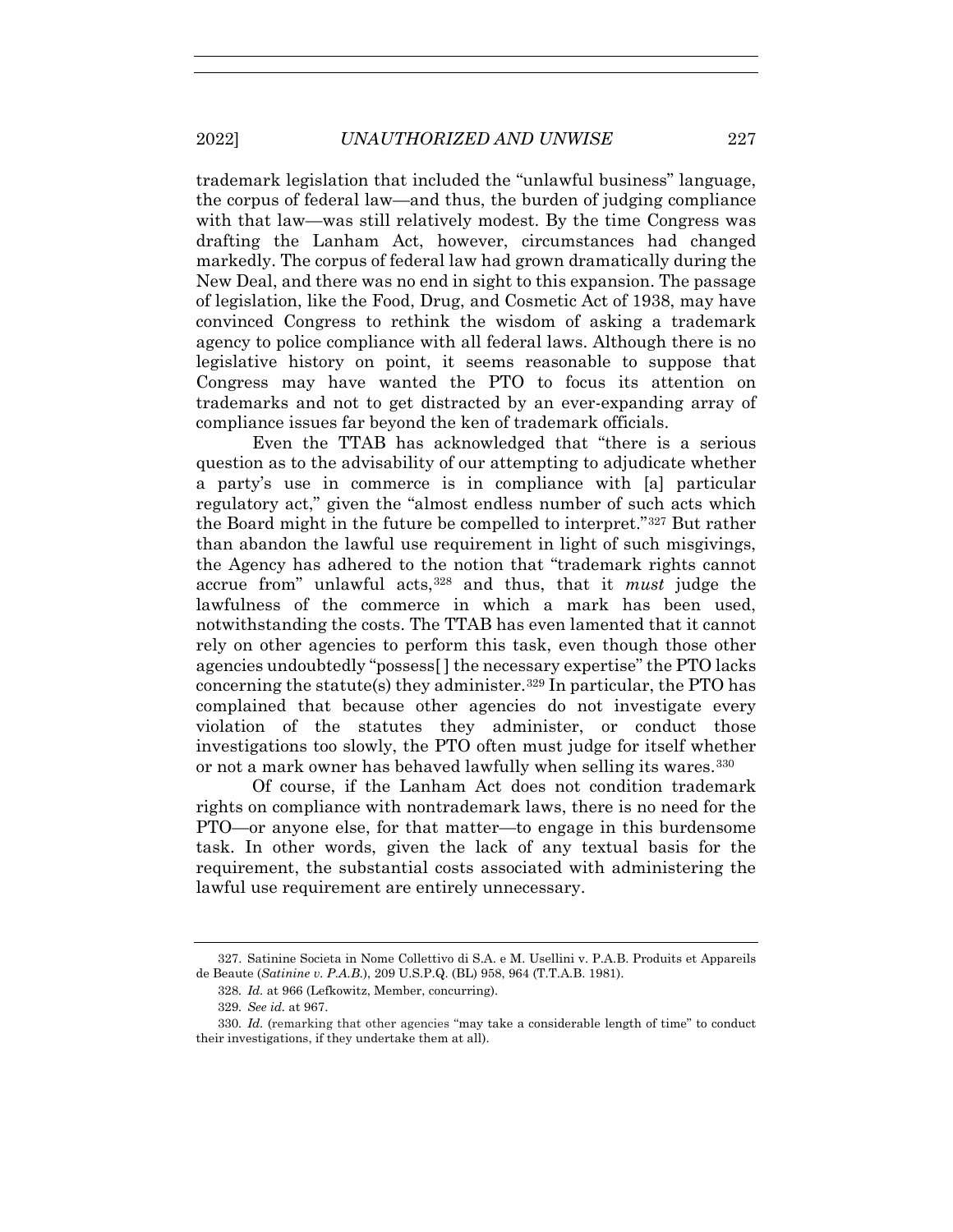### *D. Arbitrary*

In addition to the burden just described, the lawful use requirement imposes a second type of cost on the trademark system. Due to the complexity of and imprecise limits on the requirement, the PTO has struggled to apply the requirement consistently in trademark proceedings. Indeed, the TTAB's lawful use jurisprudence is replete with decisions that are difficult to reconcile.<sup>331</sup>

Consider, first, the TTAB's application of the "materiality" requirement. In *General Mills*, the TTAB suggested that a cereal maker's failure to include nutritional information on boxes of cereal it sold—in plain violation of the FDCA—was not material, and thus, did not warrant cancellation of the mark.332 But in a variety of other cases the Agency has held that nearly identical labeling defects, even ones violating the *same* statute, justified refusing registration. For example, in *Stellar*, the Agency refused registration of a mark used on breath freshener only because the applicant had neglected to list the weight of the product on its packaging, in apparent violation of the FDCA.333 Likewise, in another case, the TTAB refused registration of a mark used on meat products, only because the applicant neglected to list all of the ingredients on its packages, again in violation of the FDCA.334

The Agency has struggled to apply other limitations consistently as well, including its demand that a violation must bear "some nexus . . . [to] the use of the mark."335 In *Satinine*, the TTAB looked askance at a cosmetic company's alleged violation of federal labeling laws, in part because the Agency felt that violation (somehow) lacked

335*. Satinine*, 209 U.S.P.Q. (BL) at 967 (Kera, Member, concurring).

 <sup>331.</sup> The inconsistencies resemble the PTO's "haphazard record of enforcement" of the nowdefunct bars on registration of disparaging, scandalous, and immoral marks. *See* Matal v. Tam, 137 S. Ct. 1744, 1756–57 (2017); *see also, e.g.*, Barton Beebe & Jeanne C. Fromer, *Immoral or Scandalous Marks: An Empirical Analysis*, 8 N.Y.U. J. INTELL. PROP. & ENT. L. 169, 172 (2019) (reporting study results showing "PTO applies the immoral-or-scandalous prohibition in an arbitrary and viewpoint-discriminatory matter"); Megan M. Carpenter & Mary Garner, *NSFW: An Empirical Study of Scandalous Trademarks*, 33 CARDOZO ARTS & ENT. L.J. 321, 359–62 (2015) (reporting study results showing "some measure of inconsistency" in Office Action decisions for certain controversial words); Anne Gilson LaLonde & Jerome Gilson, *Trademarks Laid Bare: Marks That May Be Scandalous or Immoral*, 101 TRADEMARK REP. 1476, 1478 (2011) (finding inconsistences in PTO registration decisions regarding a particular scandalous acronym).

 <sup>332.</sup> Gen. Mills Inc. v. Health Valley Foods, 24 U.S.P.Q.2d (BL) 1270 (T.T.A.B. 1992).

<sup>333</sup>*. In re* Stellar Int'l, Inc., 159 U.S.P.Q. (BL) 48 (T.T.A.B. 1968).

<sup>334</sup>*. In re* Taylor, 133 U.S.P.Q. (BL) 490 (T.T.A.B. 1962); *see also, e.g.*, *In re* Garden of Eatin' Inc., 216 U.S.P.Q. (BL) 355 (T.T.A.B. 1982) (refusing registration because of FDCA labeling violation); *In re* Pepcom Indus., Inc., 192 U.S.P.Q. (BL) 400 (T.T.A.B. 1976) (same); Horany v. Hays, 176 U.S.P.Q. (BL) 316 (T.T.A.B. 1972) (same). Although some of TTAB's labeling decisions predated *General Mills*, the TTAB did not disavow them in that decision or otherwise suggest that they were no longer binding precedent.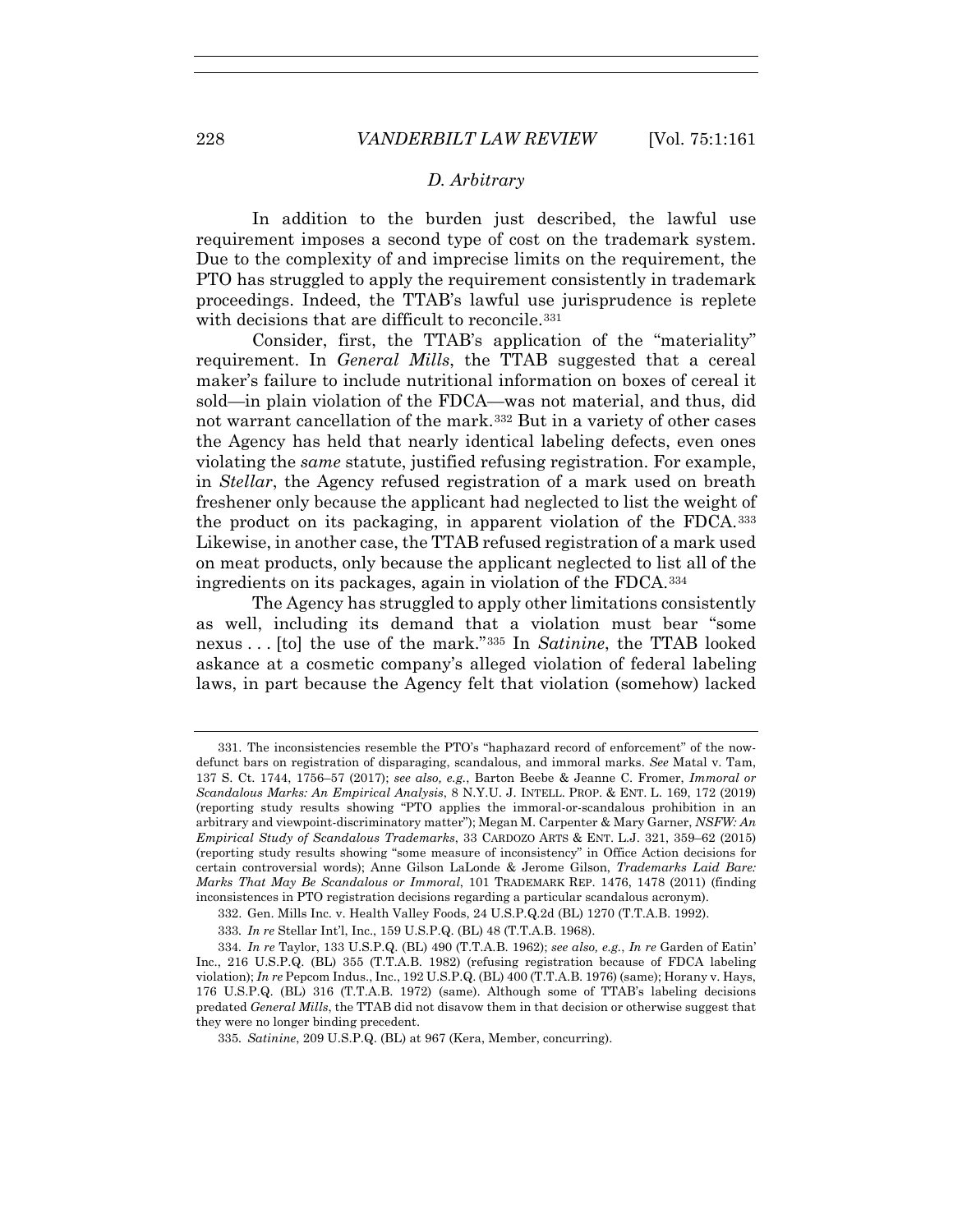the requisite "nexus" to the company's use of its mark.336 But in other cases, the Agency has seemingly forgotten about this supposed limitation on the lawful use requirement. Perhaps most notably, the TTAB has repeatedly refused to register marks used on marijuana products,337 without ever explaining how violations of the CSA related to the use of the marks—in fact, the Agency has never even mentioned the "nexus" requirement in a marijuana mark decision. To be sure, the marks were affixed to (i.e., used on) goods sold in violation of the CSA. But if the nexus test is supposed to limit the scope of the lawful use requirement, it must demand something more than that; otherwise, every sale of a trademarked good in violation of a nontrademark law would satisfy the nexus test, including the sale of the mislabeled cosmetics in *Satinine*.

The TTAB has struggled to apply even the most basic limitation—the notion that the lawful use requirement applies only to violations of *federal* law. Notwithstanding this limitation, the TTAB has inexplicably heard—and often upheld—challenges to marks based on accusations that mark owners had violated only *state laws*.338 The discrepancies regarding this limitation even led one federal court to declare recently that "it appears unsettled whether this unlawful use theory applies only to laws of the United States, or whether it would apply equally to uses that violate state laws."339 In short, in seeking to limit the scope of the lawful use requirement, the Agency has merely replaced one set of problems (undue expense and harshness) with another one (arbitrariness).

<sup>336</sup>*. Id.*

<sup>337</sup>*. See supra* note 280.

<sup>338</sup>*. E.g.*, Facial Aesthetic Ctr. of Excellence Grp., Inc. v. Stewart Wang, M.D., Inc*.*, No. 92044775, 2006 WL 3296210, at \*4 (T.T.A.B. Oct. 27, 2006) (denying motion for summary judgment because there was genuine issue of material fact regarding whether respondent had violated state law); Geraghty Dyno-Tuned Prods., Inc. v. Clayton Mfg. Co., 190 U.S.P.Q. (BL) 508 (T.T.A.B. 1976) (dismissing petition to cancel based on violation of state vehicle code); State Hist. Soc'y of Wis. v. Ringling Bros.-Barnum & Bailey Combined Shows, Inc., 190 U.S.P.Q. (BL) 25 (T.T.A.B. 1976) (investigating alleged violation of state licensing law, but finding law not violated); Pet Inc. v. Bassetti, 219 U.S.P.Q. (BL) 911 (T.T.A.B. 1983) (similar).

Some claims may prove difficult to classify as involving violations of state or federal law. For example, in *John W. Carson Found. v. Toilets.com, Inc.*, the TTAB affirmed a refusal to register the mark HERE'S JOHNNY based on the applicant's alleged violation of a federal court order, even though the order enjoined applicant from violating a *state* law right of publicity. 94 U.S.P.Q.2d (BL) 1942 (T.T.A.B. 2010). The affirmance is in tension with TTAB holdings suggesting the lawful use requirement applies only to violations of federal laws. After all, one wonders whether the PTO would have reached the same result had the injunction been issued by a state court instead.

<sup>339</sup>*. See* Veronica's Auto Ins. Servs., Inc. v. Veronica's Servs., Inc*.*, No. EDCV 13–01327 (DTBx), 2014 WL 7149530, at \*5 (C.D. Cal. Dec. 15, 2014).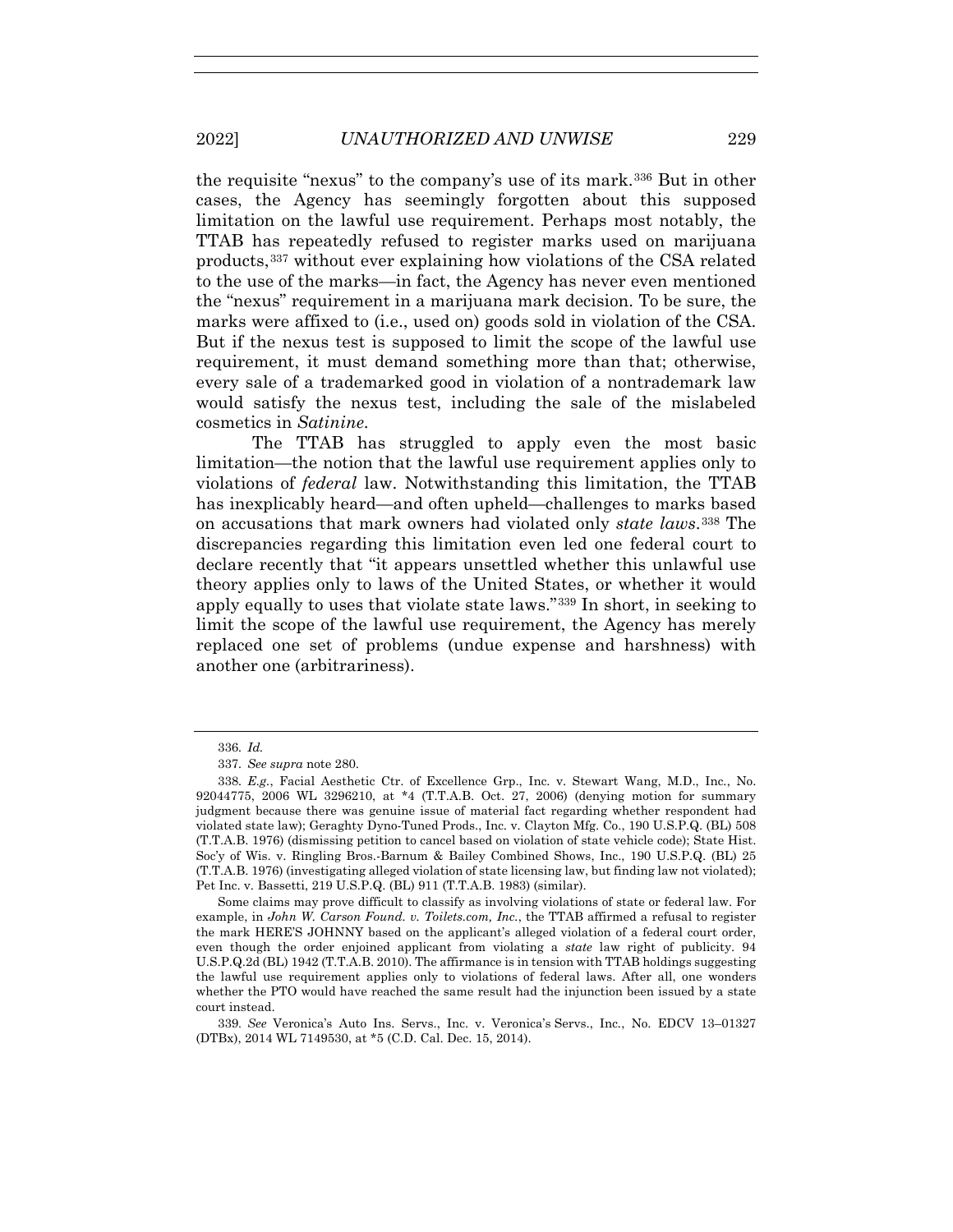The TTAB's procedural decisions have been similarly haphazard. In opposition proceedings, for example, it is unclear whether the opposer bears the burden of demonstrating the applicant's sales were *unlawful*, or whether the applicant must prove its sales were *lawful*. There is precedent favoring each of these mutually incompatible views.340 The TTAB has also defined the burden of proof differently across cases, sometimes describing it as a "preponderance of the evidence" standard, and sometimes describing it as a more demanding "clear and convincing" evidence standard.341 (The TTAB's practice of designating many of its decisions as "Non-Precedential" has probably contributed to the inconsistencies across cases.342)

By calling attention to the inconsistencies in the TTAB's lawful use decisions, I am not seeking to malign the Agency. Rather, I highlight the inconsistencies to suggest that the requirement demands too much of the PTO. It forces the Agency to address thorny legal issues far beyond the expertise of trademark lawyers, issues the Agency acknowledges it is not properly equipped to address.

The arbitrariness in the TTAB's decisions should be considered another "cost" of the lawful use requirement. The requirement is unfair to those trademark owners who have been denied trademark rights, or

By contrast, in *AFAB*, the TTAB seemingly put the onus on applicant to prove that it had sold its SUPER RUSH isobutyl nitrites for use as an all-purpose cleaner, as it claimed in its filing, rather than for human consumption—i.e., as a drug, as opposer claimed. AFAB Indus. Servs., Inc. v. Pac-West Distrib. NV LLC, No. 91224268, 2016 WL 2866564 (T.T.A.B. May 4, 2016). Selling the chemical for the latter purpose would violate the Anti-Drug Abuse Act of 1984. Even though opposer offered no evidence to substantiate its accusation—again, apart from the mark itself—the TTAB still refused to dismiss the opposition because *applicant* had produced "no evidence that the goods identified in its application comply" with the Act. *Id.* at \*3.

341*. Compare Weight Watchers Int'l, Inc.*, 211 U.S.P.Q. (BL) at 707 ("preponderance of the evidence"), *with Satinine*, 209 U.S.P.Q. (BL) at 965 ("clear and convincing evidence").

 342. Such a claim has been made regarding nonprecedential (unpublished) judicial decisions. *See* Jessie Allen, *Just Words? The Effects of No-Citation Rules in Federal Courts of Appeals*, 29 VT. L. REV. 555, 594–95 (2005) ("By making it less likely that judges will have the opportunity and incentive to know and to harmonize the reasoning and results of all similar cases, citation bans work against consistency of outcomes in all routine cases."); Richard B. Cappalli, *The Common Law's Case Against Non-Precedential Opinions*, 76 S. CAL. L. REV. 755, 786 (2003) ("[A]rbitrariness and inconsistency are avoided only by means of a precedential system in which each appellate panel's decision, conscientiously explained in a published decision, is available for consultation . . . ."); Merritt E. McAlister, *"Downright Indifference": Examining Unpublished Decisions in the Federal Courts of Appeals*, 118 MICH. L. REV. 533, 567–82 (2020) (identifying common flaws in unpublished decisions).

 <sup>340.</sup> In *Weight Watchers*, for example, the TTAB held that the opposer bore the burden of demonstrating that applicant had sold its WEIGHT WISE food products "for the purpose of controlling body weight." Weight Watchers Int'l, Inc. v. I. Rokeach & Sons, Inc., 211 U.S.P.Q. (BL) 700, 707 (T.T.A.B. 1981). The applicant's purpose was critical because the FDCA required food sold "for the purpose of controlling body weight" to bear special nutritional labels, which applicant had not attached to its products. *Id.* The TTAB further held that opposer had failed to meet its burden because it offered no evidence—other than the mark itself—to show that applicant had marketed its products for "dietary use." *Id.*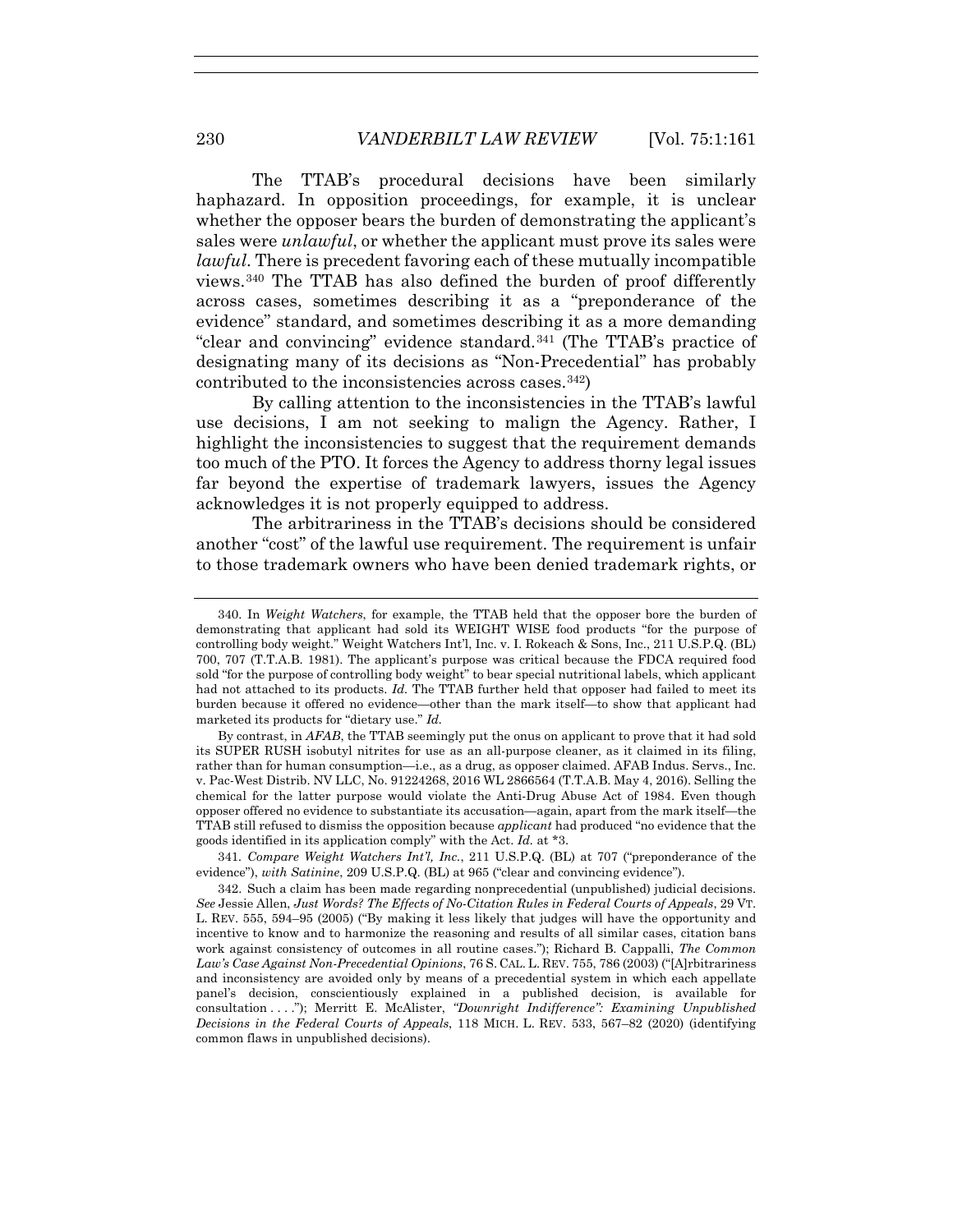who have been forced to endure lengthy litigation to vindicate those rights, when other, similarly situated parties have not.343 The requirement also discourages mark owners from seeking registration of their marks, a choice that impairs the function and societal value of the registration system.344 At the extreme, the requirement could even diminish the incentives for mark owners to invest in their marks. After all, if mark owners cannot reliably predict whether the TTAB will register or cancel a mark, then they also cannot reliably predict whether they will be able to capture the goodwill associated with the mark.

# *E. Meddlesome*

There is one final argument against the wisdom of the lawful use requirement. The requirement not only undermines the administration of the Lanham Act, as just discussed, but it could undermine the sensible administration of other federal laws as well. Pursuant to the requirement, the PTO has taken upon itself to investigate and to sanction—by denying trademark registration—violations of a wide range of nontrademark laws. Congress, however, has entrusted the administration of those statutes to other federal agencies, and those agencies (and Congress) may not appreciate the PTO's meddling.

By the PTO's own admission, other agencies have more expertise concerning the various statutes that trigger the lawful use requirement.345 Those agencies also generally enjoy broad discretion regarding how best to execute those statutes, including, importantly, how and even whether to pursue violations of them.<sup>346</sup> Exercising that discretion, agencies may decline to sanction violations for any number of legitimate reasons, including the belief that imposing sanctions in a given case would not serve the purposes of the statute in question.  $347$ 

Yet the PTO has failed to give due deference to the choices other agencies make when they administer their statutes.348 Indeed, the PTO

 348. I found only one lawful use case in which the TTAB appeared to look askance at a possible violation because another agency, more "intimately involved" with the violation, was

<sup>343</sup>*. See* Frederick Schauer, *Precedent*, 39 STAN. L. REV. 571, 596 (1987) ("[D]ecisions that are not consistent are, for that reason, unfair, unjust, or simply wrong.").

<sup>344</sup>*. Cf.* Beebe, *supra* note 18, at 776 (surmising that a "mark holder may rationally forego the opportunity to register a mark unless it is reasonably certain that the application will succeed"); Tushnet, *supra* note 1, at 898 (remarking that a decision to forego registration "is contrary to the overall information-disclosure purposes of the registration system").

<sup>345</sup>*. See supra* note 97 and accompanying text.

<sup>346</sup>*. See* Heckler v. Chaney, 470 U.S. 821, 831 (1985) (recognizing that "an agency's decision not to prosecute or enforce . . . is a decision generally committed to an agency's absolute discretion").

 <sup>347.</sup> For an analysis of the reasons agencies decline to pursue violations of statutes, see Zachary S. Price, *Enforcement Discretion and Executive Duty*, 67 VAND. L. REV. 671 (2014).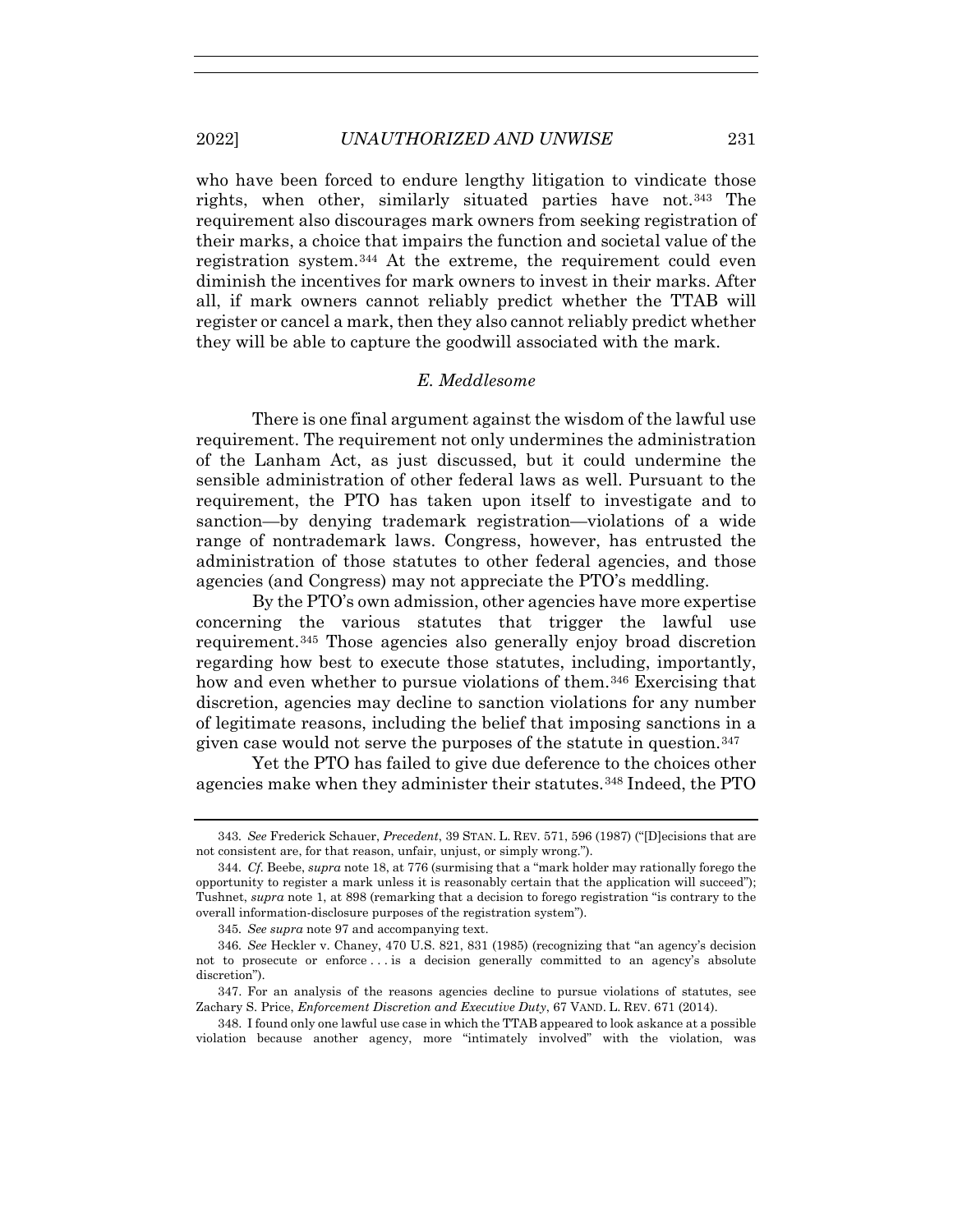insists upon imposing trademark sanctions even when other agencies have chosen not to pursue the same violations. For example, the TTAB has recently refused to register marks used on state-approved marijuana products because the sale of marijuana violates the federal CSA,349 even though the DOJ—the agency primarily responsible for administering the CSA—strongly disavowed any intent to enforce the statute against such sales.350 Even after Congress endorsed this nonenforcement policy and barred the DOJ from prosecuting stateapproved marijuana sales,<sup>351</sup> the TTAB held its ground and continued to bar registration of marijuana marks, viewing Congress's choice, again, as irrelevant.352

By ignoring the choices made by other agencies and by Congress, the PTO disturbs carefully orchestrated enforcement regimes. Consider again the DOJ's nonenforcement policy toward marijuana. The DOJ based this policy in part on the belief that the states were best positioned to regulate marijuana sales and protect consumers, thereby making imposition of harsh federal sanctions under the CSA unnecessary.353 But by refusing registration of marks used by the statelicensed marijuana industry, the PTO may have undermined the premise of the DOJ policy. As discussed above, the lawful use requirement enables blatant cross-border infringement of marijuana marks.354 Although such infringement threatens to confuse consumers, there is little the states can do about it individually—e.g., a state cannot stop use of a mark outside of its borders. Thus, by disregarding the

 351. Congress has done so by attaching riders to the DOJ's annual budget. Those riders bar the Agency from prosecuting individuals for actions that comply with state medical marijuana laws. *See* United States v. McIntosh, 833 F.3d 1163, 1176–79 (9th Cir. 2016) (discussing spending riders and their legal significance).

<sup>&</sup>quot;apparently satisfied" after registrant destroyed goods it had shipped unlawfully. Zao Gruppa Predpriyatij Ost v. Vosk Int'l Co., No. 91168423, 2011 WL 3828709, at \*22 n.52 (T.T.A.B. Aug. 9, 2011).

<sup>349</sup>*. See* sources cited *supra* note 280.

 <sup>350.</sup> The DOJ announced its intentions in an enforcement memorandum issued in 2013. Memorandum from James M. Cole, Deputy Att'y Gen., to All U.S. Att'ys 3 (Aug. 29, 2013), https://www.justice.gov/iso/opa/resources/3052013829132756857467.pdf [https://perma.cc/S5X4- SCEV]) (discouraging federal prosecutors from taking legal action against marijuana traffickers who comply with "strong and effective" state regulations). The TTAB ignored the memorandum, viewing it as irrelevant for purposes of the lawful use requirement. *See In re* PharmaCann LLC, 123 U.S.P.Q.2d (BL) 1122, 1128 (T.T.A.B. 2017) ("We must determine the eligibility of marijuanarelated marks for federal registration by reference to the CSA as it is written, not as it might be enforced at any point in time by any particular Justice Department.").

<sup>352</sup>*. In re* PharmaCann, 123 U.S.P.Q.2d (BL) at 1128.

<sup>353</sup>*. See* Memorandum from James M. Cole to All U.S. Att'ys, *supra* note 350, at 2 (noting that the DOJ's nonenforcement policy "rests on its expectation that [legalization] states . . . will implement strong and effective regulatory and enforcement systems that will address the threat those state laws could pose to public safety, public health, and other law enforcement interests").

<sup>354</sup>*. See supra* notes 282–286 and accompanying text.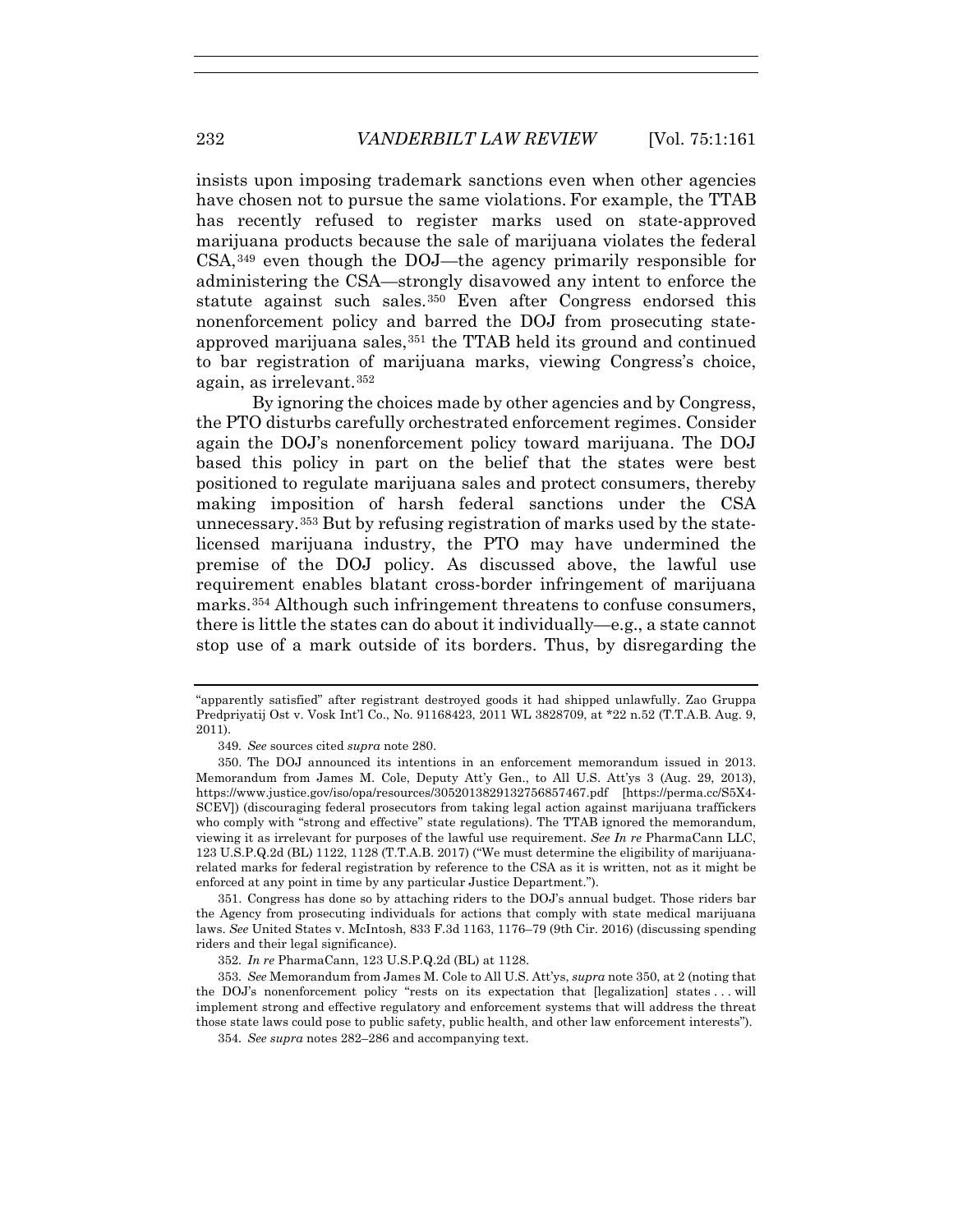enforcement choices made by the DOJ and Congress, the PTO may have undermined—not advanced—the goals of the CSA.

The PTO lawful use requirement also undercuts the administration of other statutes in a second, less obvious way. Because the requirement may be invoked by private litigants, it may create a de facto private cause of action under statutes that do not otherwise provide for any private enforcement.355 For example, there is no private cause of action under the CSA,356 but by making violations of the CSA grounds for challenging a mark, the PTO has effectively given private parties a role to play in the enforcement of federal drug laws. While those private parties cannot criminally prosecute CSA violations, they can use the deprivation of trademark rights to sanction a rival's violations of the statute. And there is nothing the DOJ—the agency responsible for administering the statute—can do to stop them.

Although denying trademark rights disrupts enforcement of federal regulations of commerce, registering marks used in unlawful commerce would not. Registration in no way impedes other federal agencies from sanctioning violations of the laws they are entrusted to enforce. For example, registration confers no immunity from prosecution. Neither does the act of registration necessarily help a mark owner to commit violations of nontrademark laws.357 The doomsday scenario posited by the TTAB in *Satinine*, that, without the lawful use requirement, it might be forced to register a mark on heroin,358 is a red herring. Consider that to register a mark on that drug, a mark owner would need to admit, on the record, that it had committed a felony (the sale of heroin) for which it could be imprisoned up to twenty years (even more for more than minimal quantities).<sup>359</sup> No one is likely to do that, at least while the DOJ continues to prosecute heroin offenses.360 (Parties are willing to do that for marijuana only because the DOJ and Congress have decided marijuana crimes will not be prosecuted.) And if the unthinkable does happen, the PTO could register the mark on heroin, and then forward the offending application to the DOJ and let

 <sup>355.</sup> Rabe, *supra* note 26, at 334 (asking whether lawful use requirement could provide "a 'back door' for the enforcement of federal statutes with no private cause of action").

<sup>356</sup>*. E.g.*, Smith v. Hickenlooper, 164 F. Supp. 3d 1286, 1290 (D. Colo. 2016) (noting that "federal courts have uniformly held that the CSA does not create a private right of action"), *aff'd sub nom.* Safe Sts. All. v. Hickenlooper, 859 F.3d 865 (10th Cir. 2017).

 <sup>357.</sup> Even if trademarks might sometimes facilitate unlawful sales, the TTAB does not limit application of the lawful use requirement to cases where that danger is actually present. *See supra* notes 336–337 and accompanying text (highlighting inconsistent application of TTAB's nexus test).

<sup>358</sup>*. See supra* note 110 and accompanying text.

<sup>359</sup>*.* 21 U.S.C. § 841(C) (listing criminal punishments for drug offenses).

 <sup>360.</sup> There is a reason Walter White never sought to register HEISENBERG as a mark for use on meth.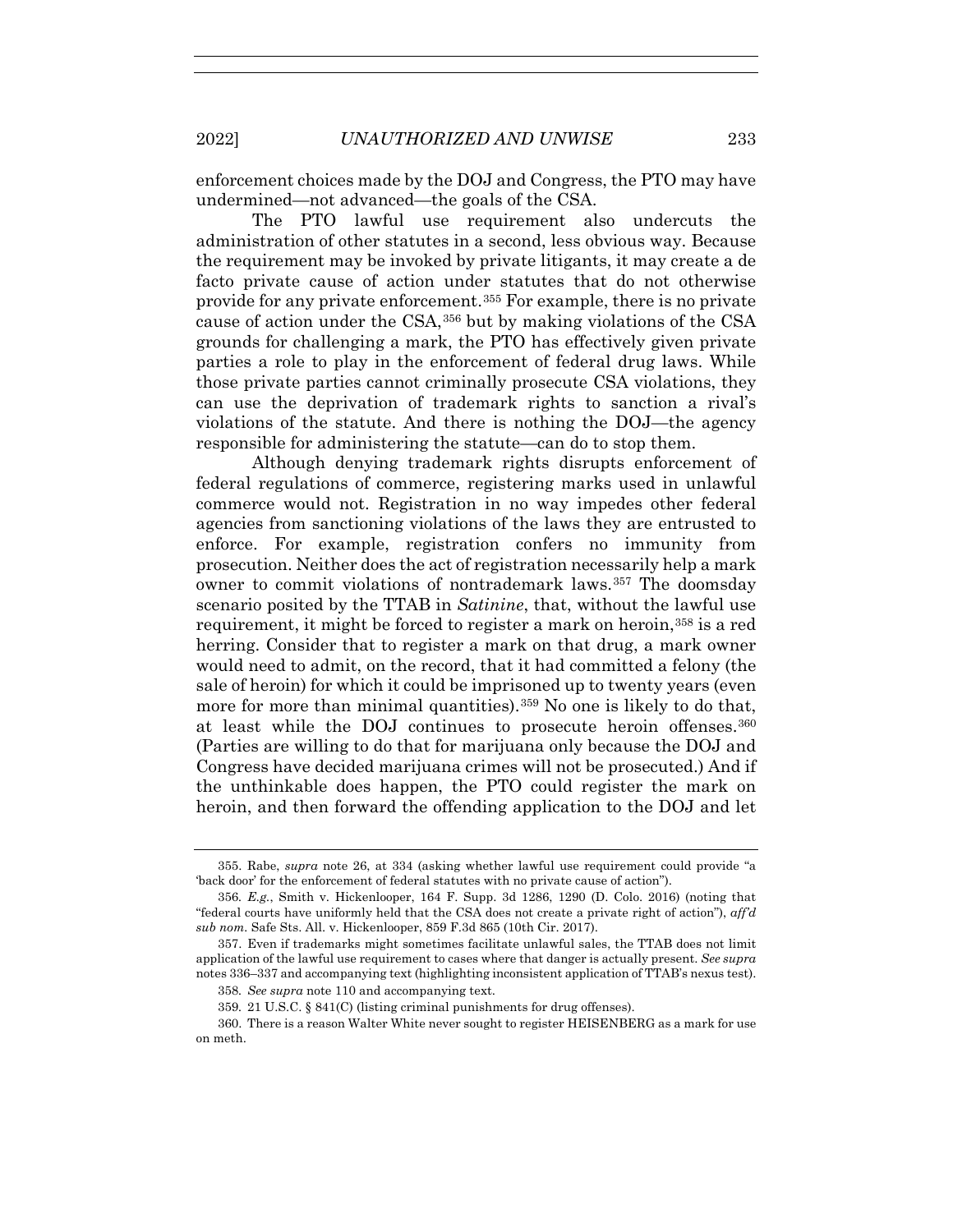that Agency decide how best to handle the violation; there is no need for the PTO to investigate, adjudicate, and sanction a drug law violation itself.

## *F. Summary*

The lawful use requirement is an unwise addition to federal trademark policy. The requirement stokes consumer confusion; it unfairly strips mark owners of the ability to protect their brand names and any benefits associated therewith; it greatly complicates registration proceedings, thereby adding to the cost of those proceedings; it introduces new arbitrariness into TTAB decisions, as the Agency struggles to apply the doctrine's complicated and ill-defined rules consistently; and it upsets the enforcement regimes Congress has designed for nontrademark laws. Recognizing these costs, it becomes apparent why the Congress that passed the Lanham Act would not have given the PTO authority to deny trademark registration based on violations of nontrademark laws. But by highlighting these costs, this Part has also shown why the PTO and the courts should not demand lawful use, even if they had been given the authority to do so.

## RECOMMENDATIONS AND CONCLUSION

The lawful use requirement has no place in trademark law. Limiting the doctrine would not go far enough.361 For one thing, the PTO has no more statutory authority to impose a narrow lawful use requirement than it does a broad one. In any event, limiting the doctrine would not reduce all the costs associated with it. As explained above, the limitations the PTO has previously grafted onto the requirement have greatly complicated the doctrine, thereby adding to its burdensomeness and arbitrariness. Nor would it be possible to work around the requirement without abolishing it.362 Simply put, the lawful use requirement must go.

 <sup>361.</sup> Some commentators have suggested tweaking the requirement, but not abandoning it outright. *See, e.g.*, Crocker, *supra* note 285, at 597–98 (suggesting requirement should not apply to sales of marijuana); Rabe, *supra* note 26, at 334–47 (recommending changes to make requirement more suitable for infringement litigation).

 <sup>362.</sup> A few scholars have devised ways to evade or lessen the impact of the requirement, but their suggestions remain untested and are intended to benefit the cannabis industry, not all mark owners. *See, e.g.*, Jacobs, *supra* note 285, at 169 (suggesting states could form agreements recognizing cannabis marks used in other states); Sam Kamin & Viva R. Moffat, *Trademark Laundering, Useless Patents, and Other IP Challenges for the Marijuana Industry*, 73 WASH. & LEE L. REV. 217, 248–49 (2016) (suggesting marijuana firms could lessen impact of requirement by registering their marks for use on nonmarijuana goods like t-shirts).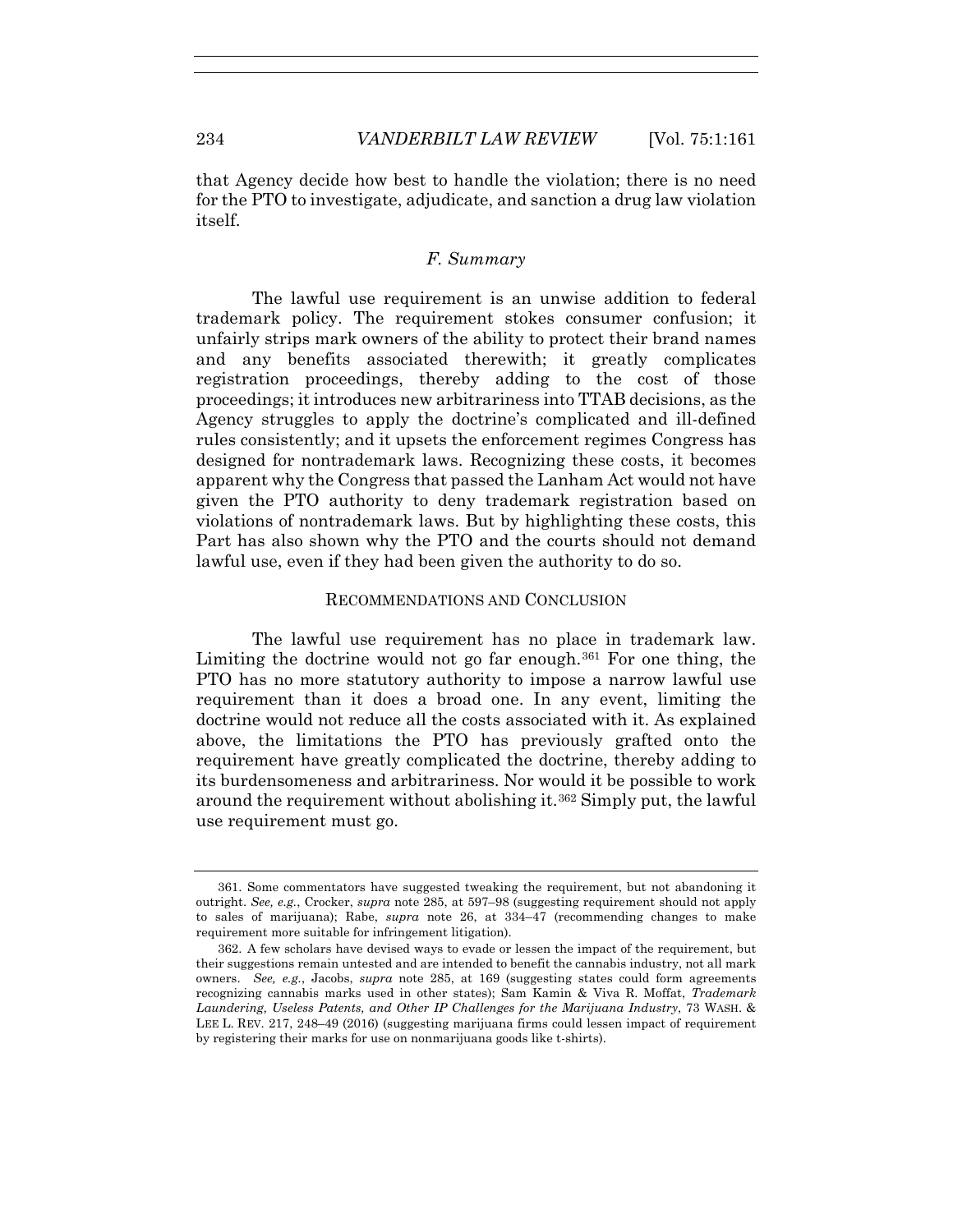This Part briefly outlines two plausible ways the requirement could be excised from federal trademark law.363 First, the PTO could voluntarily abolish the requirement for use in trademark registration proceedings. To make that happen, the PTO should initiate rulemaking proceedings to repeal Rule 2.69.364 In addition, the TTAB should expressly hold in a registration proceeding that compliance with nontrademark laws is no longer a distinct requirement for registration. Ideally, the Board would also expressly overturn or disavow precedents, like *Coahoma* and *Stellar*, that created and affirmed the requirement.365 But however it is done, the Agency needs to make clear that it will no longer refuse or cancel registrations just because a mark owner has violated some nontrademark statute.366

The change in policy would not only put the Agency back in compliance with the Lanham Act, but it would also alleviate the many harms that stem from the ill-considered requirement. For example, trademark examiners would no longer need to worry about the lawfulness of the "use in commerce" cited in any of the more than sevenhundred thousand trademark applications submitted every year. Of course, the change would mean that the PTO would have to register a mark, even when it knows that an applicant violated some other law when selling its trademarked goods. But if the PTO is sufficiently concerned by a possible violation, it could bring the matter to the attention of whatever agency is tasked with enforcing that law. The important point is, the PTO does not need to investigate, adjudicate, and sanction the violation itself. In fact, the PTO is overstepping its statutory authority when it does so, and for no good reason.

Second, if the PTO does not abolish the lawful use requirement on its own, the courts should invalidate the Agency's requirement at the next available opportunity—i.e., the next time a dissatisfied party

 <sup>363.</sup> Congress could also amend the Lanham Act to make it clear(er) that the statute does not demand lawful use for registration of a mark. Given the difficulty of moving *any* legislation through Congress, however, it seems unrealistic to expect Congress to fix the PTO's mistake.

 <sup>364.</sup> Interestingly, in 1978, a committee formed by the Secretary of Commerce recommended repeal of Rule 2.69, because the PTO "should not concern itself with the policing of other statutes." *Report of the Public Advisory Committee for Trademark Affairs*, 68 TRADEMARK REP. 660, 664 (1978).

 <sup>365.</sup> Curiously, the Board's procedural manual does not even contemplate the possibility the Agency might change its interpretation of the Lanham Act sua sponte (i.e., without being compelled to do so by a court). *See* TMEP, *supra* note 60, § 1217 (acknowledging only that the Board may depart from precedent when new facts or changed circumstances warrant).

 <sup>366.</sup> Even when the Board has modified the lawful use requirement in the past—for example, by recognizing new limits thereon—it has not expressly disavowed prior decisions in tension with the new limits. *See supra* notes 332–334. The failure to clarify the status of earlier decisions has contributed to the uncertainty and arbitrariness surrounding the requirement, and thus should be avoided going forward.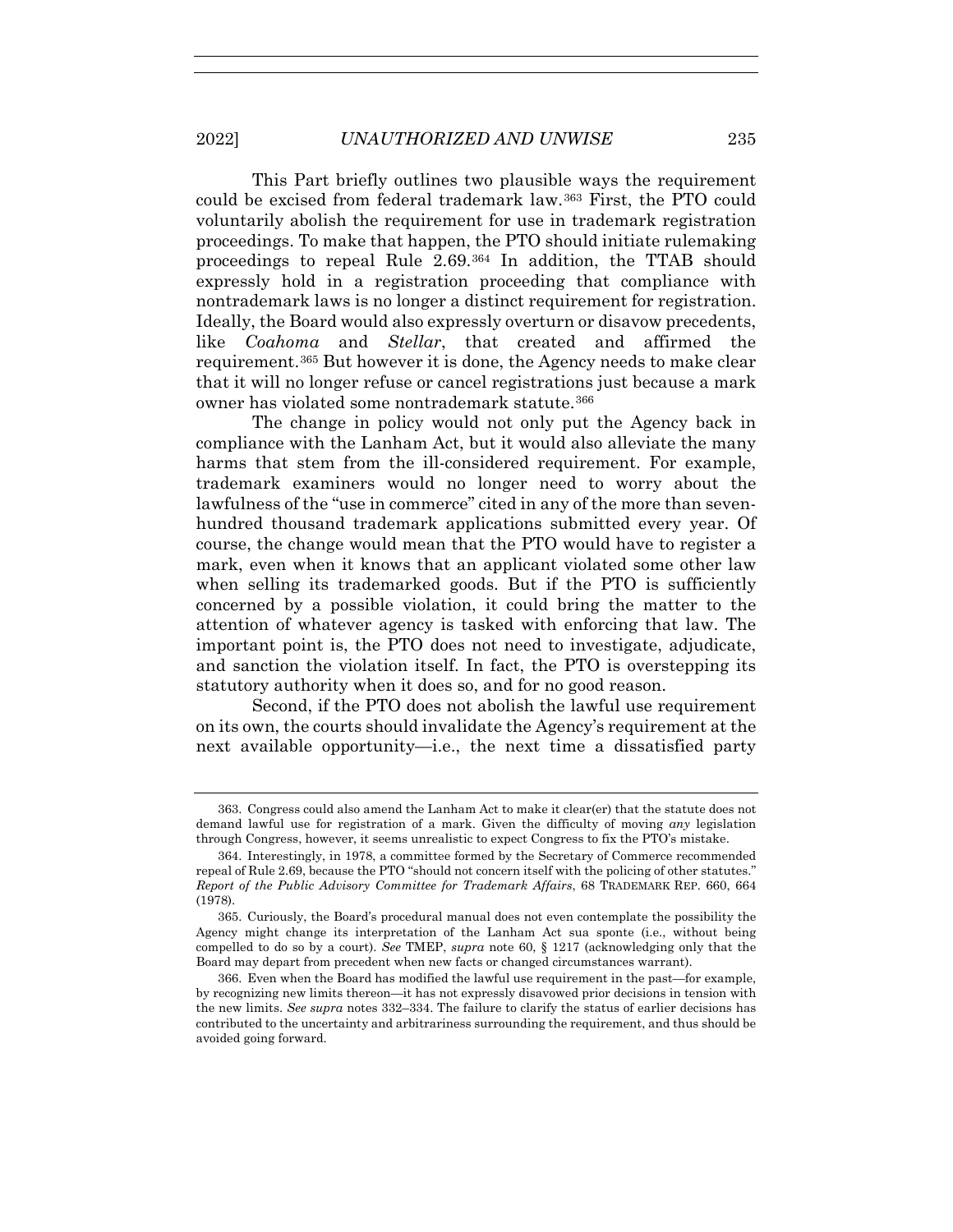appeals from a lawful use decision of the TTAB.367 Although parties have been reluctant to appeal from TTAB lawful use decisions in the past, this Article lays the groundwork for a successful challenge. Indeed, this may be the ideal time to mount such a challenge. As noted in the Introduction, recent Supreme Court decisions suggest the courts are open to reexamining even "well-settled" trademark doctrines. And since the courts do not defer to the PTO's legal decisions,<sup>368</sup> nothing should prevent a court from holding that the lawful use requirement is ultra vires and thus unenforceable. In other words, the path for mounting a successful legal challenge to the lawful use requirement is clear. All that is needed is a party willing to pursue it.

Of course, there would be additional issues for the courts and the PTO to resolve once they have excised the lawful use requirement from the trademark registration system. For example, they would need to decide whether to make the change retroactive, a decision that could have important ramifications for priority over marks previously denied registration on lawful use grounds.369 Likewise, courts that have recognized it may want to revisit the unlawful use defense in trademark infringement litigation. While courts, unlike the PTO, have some statutory authority to recognize equitable defenses like clean hands, the unlawful use defense might exceed the scope of that authority,370 and it generates many of the policy concerns raised by the lawful use requirement. But these are issues for another day. For now, suffice to

 <sup>367.</sup> Ideally, the Federal Circuit would take up the issue, since the Board considers itself bound by that court in all registration proceedings. *See supra* note 159.

<sup>368</sup>*. See supra* note 132. To be sure, commentators disagree about the degree of deference courts owe PTO interpretations of the Lanham Act. *Compare* Gerhardt, *supra* note 267, at 644–45 (offering several reasons why "federal courts should be particularly cautious about deferring to USPTO trademark decisions"), *with* Wasserman, *supra* note 65, at 1514 (suggesting the "Federal Circuit fails to afford the Trademark Office sufficient deference with respect to both the Agency's legal *and* factual determinations"). For present purposes, however, the disagreement is immaterial, because the precise level of deference accorded the PTO is unlikely to change a court's determination that the Agency's lawful use requirement is unauthorized.

 <sup>369.</sup> For one cogent approach to addressing questions of retroactivity spawned by changes to law, see Jill E. Fisch, *Retroactivity and Legal Change: An Equilibrium Approach*, 110 HARV. L. REV. 1055 (1997).

<sup>370</sup>*. See supra* note 265 and accompanying text. For example, a broad "unlawful use defense" obviates the need for the other, narrower defenses Congress specifically enumerated in section 33(b). Most relevantly, for present purposes, section 33(b)(7) provides a defense against infringement of a mark that "has been or is being used to violate the antitrust laws of the United States." 15 U.S.C. § 1115(b)(7). Since a broad "unlawful use defense" could be triggered by violations of antitrust laws (among other statutes), it arguably makes the section 33(b)(7) defense superfluous and the many limits imposed thereon ineffective. *See, e.g.*, Carl Zeiss Stiftung v. V.E.B. Carl Zeiss, Jena, 298 F. Supp. 1309, 1315 (S.D.N.Y. 1969) (holding that to prevail on section 33(b)(7) defense, defendant must show that plaintiff's mark was the "fundamental vehicle required and used to accomplish the violation"); Cott Beverage Corp. v. Can. Dry Ginger Ale, Inc*.*, 146 F. Supp. 300, 303 (S.D.N.Y. 1956) (holding that antitrust defense "deprives a misuser of a trade-mark of certain evidentiary advantages, but it does not strip him of his trade-mark").